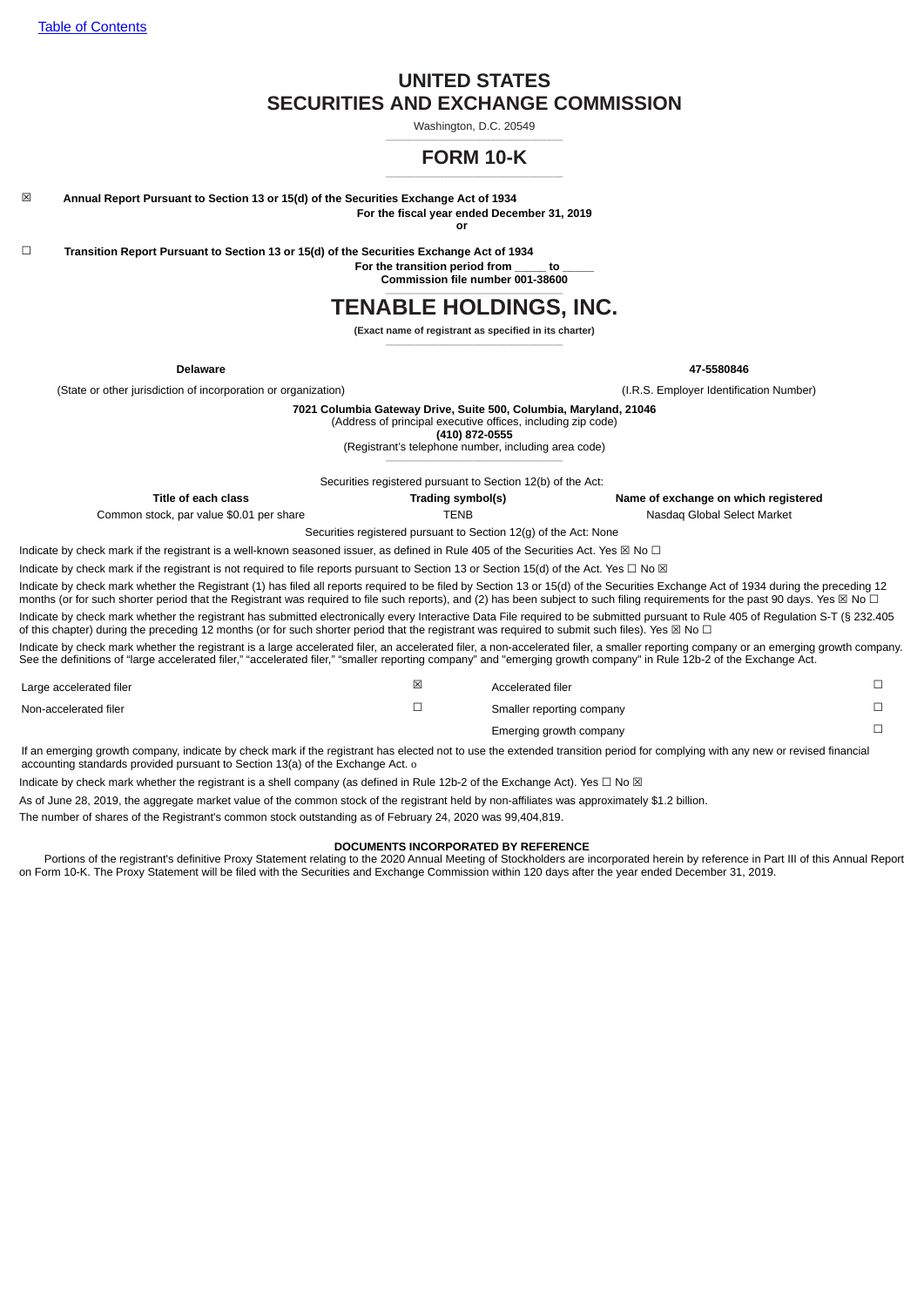# **TENABLE HOLDINGS, INC. TABLE OF CONTENTS**

<span id="page-1-0"></span>

|                 |                                                                                                              | Page             |
|-----------------|--------------------------------------------------------------------------------------------------------------|------------------|
| <b>PART I</b>   |                                                                                                              |                  |
| Item 1.         | <b>Business</b>                                                                                              | $\overline{3}$   |
| Item 1A.        | <b>Risk Factors</b>                                                                                          | $\underline{10}$ |
| Item 1B.        | <b>Unresolved Staff Comments</b>                                                                             | $\frac{34}{5}$   |
| Item 2.         | <b>Properties</b>                                                                                            | $\frac{34}{34}$  |
| Item 3.         | <b>Legal Proceedings</b>                                                                                     |                  |
| Item 4.         | <b>Mine Safety Disclosures</b>                                                                               | $\overline{34}$  |
| <b>PART II</b>  |                                                                                                              |                  |
| Item 5.         | Market for Registrant's Common Equity, Related Stockholder Matters and Issuer Purchases of Equity Securities | 35               |
| Item 6.         | <b>Selected Financial Data</b>                                                                               | 36               |
| Item 7.         | <b>Management's Discussion and Analysis of Financial Condition and Results of Operations</b>                 | <u>38</u>        |
| Item 7A.        | Quantitative and Qualitative Disclosures about Market Risk                                                   | 57               |
| Item 8.         | <b>Financial Statements and Supplementary Data</b>                                                           | 59               |
| Item 9.         | Changes in and Disagreements with Accountants on Accounting and Financial Disclosure                         | 91               |
| Item 9A.        | <b>Controls and Procedures</b>                                                                               | 91               |
| Item 9B.        | <b>Other Information</b>                                                                                     | 92               |
| <b>PART III</b> |                                                                                                              |                  |
| Item 10.        | <b>Directors, Executive Officers and Corporate Governance</b>                                                | 93               |
| Item 11.        | <b>Executive Compensation</b>                                                                                | 93               |
| Item $12$ .     | Security Ownership of Certain Beneficial Owners and Management and Related Stockholder Matters               | 93               |
| Item $13.$      | <b>Certain Relationships and Related Transactions and Director Independence</b>                              | 93               |
| Item 14.        | <b>Principal Accountant Fees and Services</b>                                                                | 93               |
| <b>PART IV</b>  |                                                                                                              |                  |
| Item 15.        | <b>Exhibits, Financial Statement Schedules</b>                                                               | 94               |
| Item 16.        | Form 10-K Summary                                                                                            | 96               |
|                 | <b>Signatures</b>                                                                                            |                  |
|                 |                                                                                                              |                  |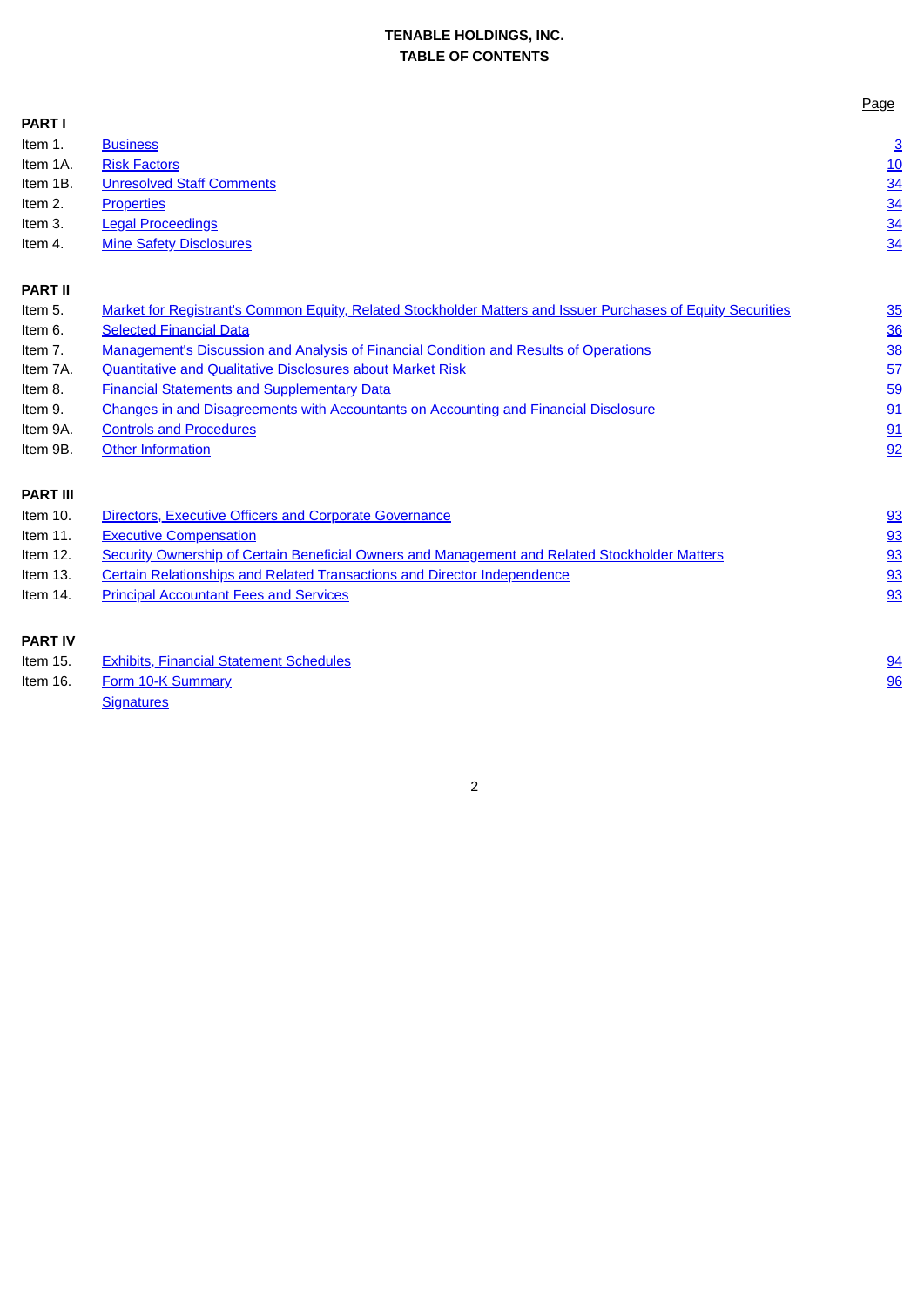### **PART I**

# **Forward-Looking Statements**

This Annual Report on Form 10-K, including the sections entitled "Business," "Risk Factors," and "Management's Discussion and Analysis of Financial Condition and Results of Operations," contains forward-looking statements that involve known and unknown risks, uncertainties and other factors that may cause our actual results, levels of activity, performance or achievements to be materially different from the information expressed or implied by these forward-looking statements. Statements that are not purely historical are forward-looking statements within the meaning of Section 27A of the Securities Act of 1933, as amended, and Section 21E of the Securities Exchange Act of 1934, as amended. In some cases, you can identify forward-looking statements by the words "anticipate," "believe," "continue," "could," "estimate," "expect," "intend," "may," "might," "objective," "ongoing," "plan," "predict," "project," "potential," "should," "will," or "would," or the negative of these terms, or other comparable terminology intended to identify statements about the future. These forward-looking statements include, but are not limited to, statements concerning the following:

- our market opportunity:
- the effects of increased competition as well as innovations by new and existing competitors in our market;
- our ability to adapt to technological change, release new products and product features and effectively enhance, innovate and scale our enterprise platform and solutions;
- our ability to effectively manage or sustain our growth and to achieve profitability;
- our ability to maintain and expand our customer base, including by attracting new customers;
- our relationships with third parties, including channel partners;
- completed and potential acquisitions and integration of complementary businesses and technologies;
- our ability to maintain, or strengthen awareness of, our brand;
- perceived or actual problems with the security, integrity, reliability, compatibility and quality of our platform and solutions;
- future revenue, hiring plans, expenses, capital expenditures, capital requirements and stock performance;
- our ability to attract and retain qualified employees and key personnel and further expand our overall headcount;
- our ability to stay abreast of new or modified laws and regulations that currently apply or become applicable to our business both in the United States and internationally;
- our ability to maintain, protect and enhance our intellectual property;
- costs associated with defending intellectual property infringement and other claims; and
- the future trading prices of our common stock and the impact of securities analysts' reports on these prices.

These statements represent the beliefs and assumptions of our management based on information currently available to us. Such forward-looking statements are subject to risks, uncertainties and other important factors that could cause actual results and the timing of certain events to differ materially from future results expressed or implied by such forward-looking statements. Factors that could cause or contribute to such differences include, but are not limited to those discussed in the section titled "Risk Factors" included under Part I, Item 1A. Furthermore, such forward-looking statements speak only as of the date of this report. Except as required by law, we undertake no obligation to update any forward-looking statements to reflect events or circumstances that occur after the date of this report.

#### <span id="page-2-0"></span>**Item 1. Business**

#### **Overview**

We are a leading provider of solutions for a new category of cybersecurity that we call Cyber Exposure. Cyber Exposure is a discipline for managing, measuring and comparing cybersecurity risk in the digital era. We are building on our deep technology expertise in the traditional vulnerability assessment and management market and are expanding that market to include modern attack surfaces and to provide analytics that help organizations translate vulnerability data into business insights to understand and reduce their cybersecurity risk.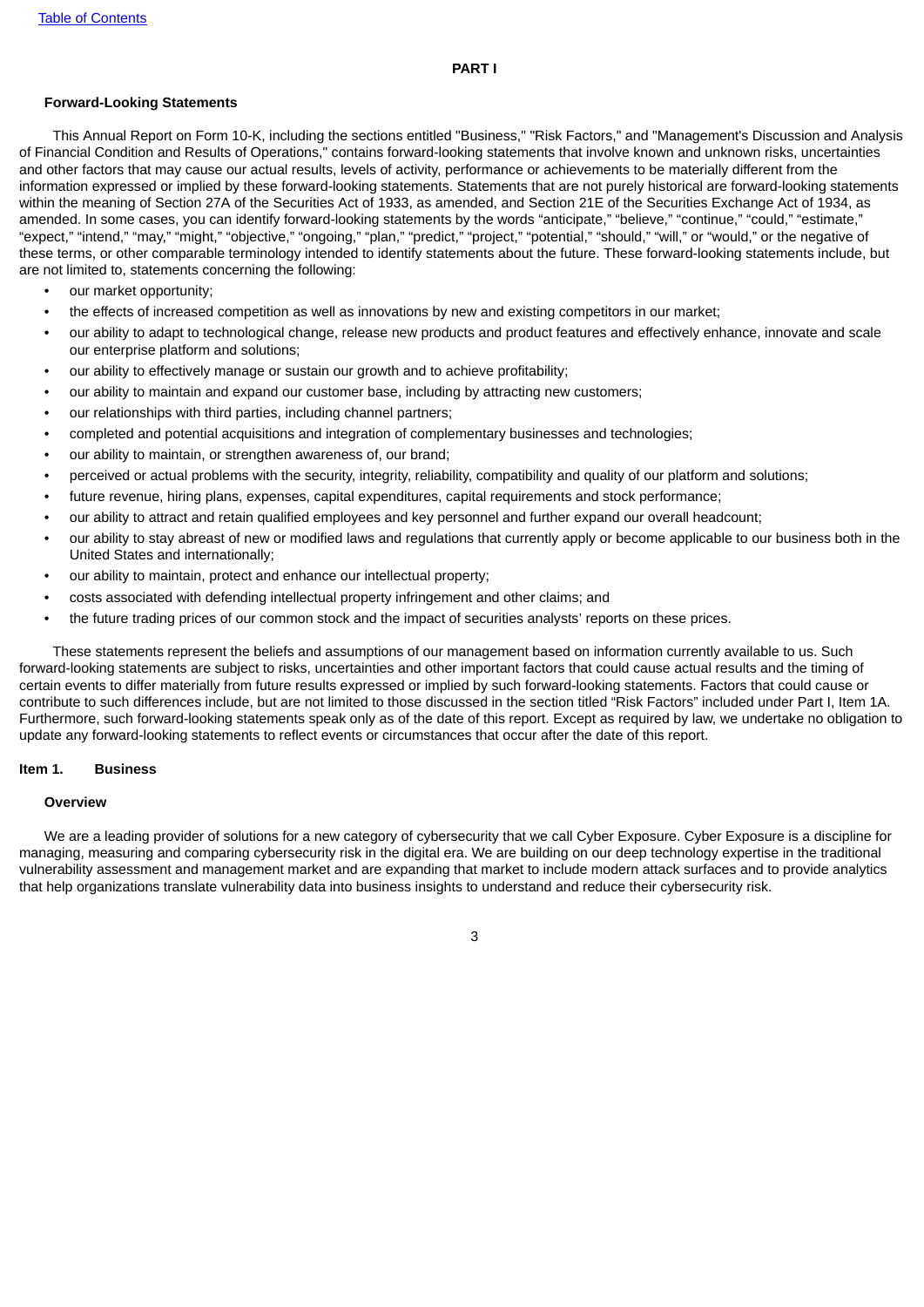Digital transformation is driving radical change. As organizations modernize their IT infrastructure and adopt cloud or hybrid cloud architectures that are no longer housed in the confines of their corporate networks, they have less visibility and control over the security of these assets. Organizations are also increasingly implementing modern solutions, such as Internet of Things, or IoT, devices, web applications and application containers, to enable the rapid development and deployment of new products, services and business models, as well as to drive operational efficiencies. Further, safety-critical Operational Technology, or OT, such as Industrial Control Systems, are now networkconnected and need to be secured from cybersecurity threats. This digital transformation increases IT complexity and cybersecurity risk as attack surfaces expand.

While other functions in an organization, such as finance and operations, have a system to help them manage and measure risk, cybersecurity risk has not historically been adequately measured and understood. We are building our enterprise platform to be the System of Record for cybersecurity risk. Our enterprise platform provides a unified view into the organization's state of security and enables security teams to prioritize and focus their remediation efforts, and translates vulnerability data into actionable business metrics and insights that boards of directors and executives can understand and use to make strategic decisions. We believe our Cyber Exposure solutions are transforming how cybersecurity risk is managed and measured and will help organizations more rapidly embrace digital transformation.

Our enterprise platform offerings provide broad visibility into security issues such as vulnerabilities, misconfigurations, internal and regulatory compliance violations and other indicators of the state of an organization's security across IT infrastructure and applications, cloud environments and Industrial IoT and OT environments. We also provide deep analytics to help organizations score, trend and compare their cyber exposure over time, and communicate cyber risk in business terms to make better strategic decisions. Our enterprise platform integrates and analyzes data from our native collectors alongside IT asset, vulnerability and threat data from third-party systems and applications to prioritize security issues for remediation and focus an organization's resources based on risk and business criticality.

We have experienced rapid growth in recent periods. In 2019, 2018 and 2017 our total revenue was \$354.6 million, \$267.4 million and \$187.7 million, respectively, representing year-over-year growth rates of 33% from 2018 to 2019 and 42% from 2017 to 2018. Our net loss was \$99.0 million, \$73.5 million and \$41.0 million in 2019, 2018 and 2017, respectively.

### **Our Platform Offerings**

Our vision is to empower every organization to understand and reduce their cybersecurity risk.

#### *Our Enterprise Platform Offerings*

Our enterprise platform enables organizations to answer foundational and strategic questions such as:

- Where are we exposed?
- Where should we prioritize based on risk?
- Are we reducing our exposure over time?
- How do we compare to our peers?

Our enterprise platform offerings include Tenable.io, which is our software as a service, or SaaS, offering, and Tenable.sc, which is our onpremises offering, both of which provide organizations with applications purpose-built for areas of both traditional and modern attack surfaces. These applications are designed with views, workflows and dashboards to help identify vulnerabilities, internal and regulatory compliance violations, misconfigurations and other cybersecurity issues, prioritize these issues for remediation and provide insightful remediation guidance. In addition, our enterprise platform offerings provide a depth of insight that stems from risk-based and predictive analytics.

In 2019, we released Predictive Prioritization, which combines vulnerability data and threat intelligence to predict which vulnerabilities are most likely to be exploited. We also combine asset data to layer in the asset's business criticality to further help prioritization. Additionally, with the general availability of Tenable Lumin in 2019, we help organizations score their cyber exposure, or level of cyber risk, across technology areas, teams or business units, prioritize where to focus to reduce their risk, track improvement over time and benchmark their organization to industry peers. We leverage our unique data asset of vulnerability knowledge built over 20 years and combine it with other data sources, such as threat intelligence and asset information. Through machine learning algorithms, we provide insights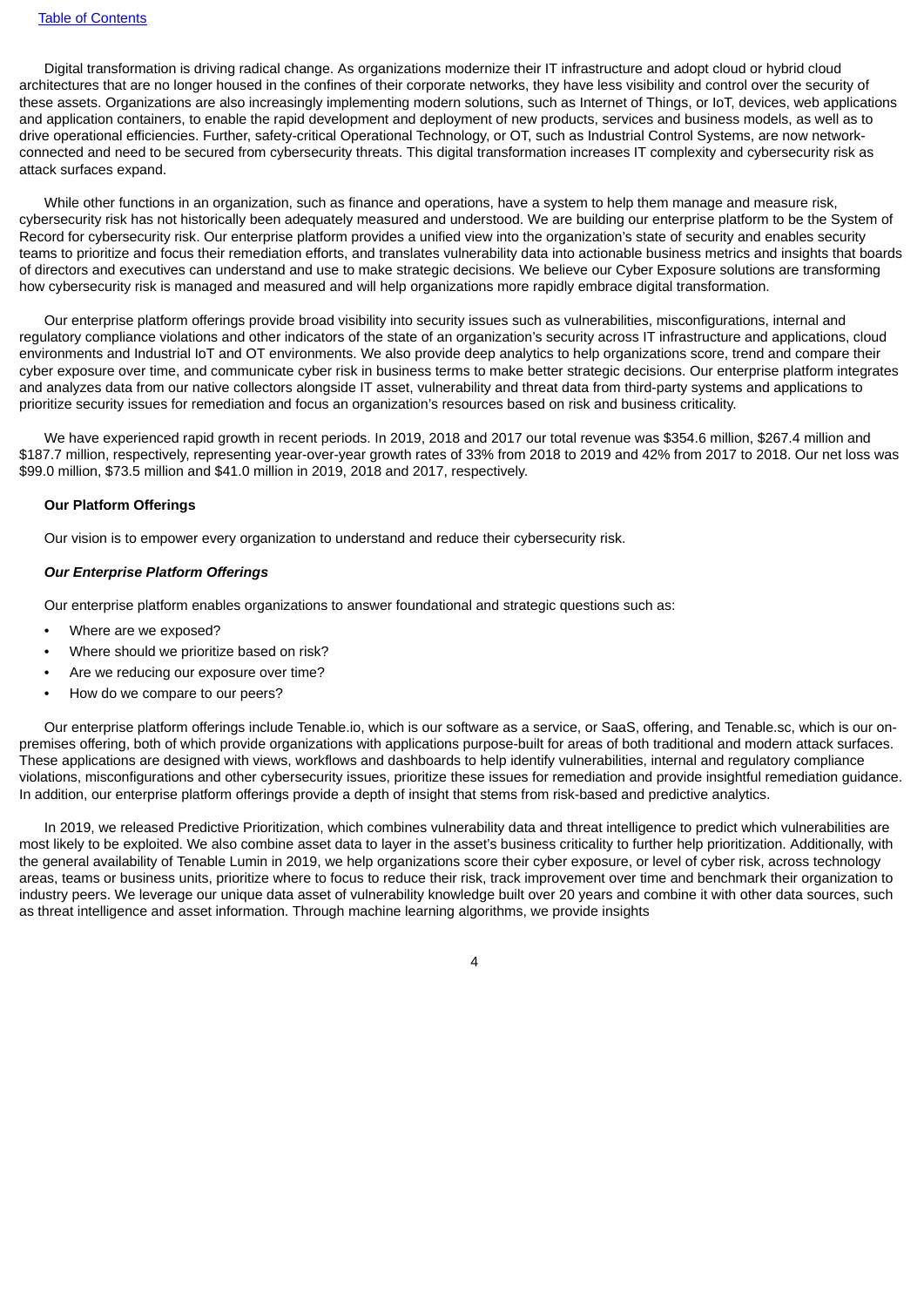that help organizations focus based on business impact. As we extend our depth of analytics to measure cybersecurity risk beyond vulnerability prioritization, for example, to assess which public cloud platforms pose the most risk to an organization, we believe Lumin will become a key component of an organization's cybersecurity portfolio to help security executives better understand their overall cyber risk posture and make strategic decisions based on these insights.

Enterprises typically start with vulnerability management to secure traditional IT assets and expand their deployment over time to cover more traditional IT assets and/or more types of modern assets by deploying additional applications. For organizations with hybrid IT environments, some customers choose to expand their deployments to include both Tenable.sc and Tenable.io as an integrated solution spanning both on-premises and cloud-based management.

Our enterprise platform offerings deliver the following capabilities:

- *Live asset discovery.* We can automatically discover a broad range of traditional and modern IT assets, including on-premises infrastructure, web applications, cloud environments, mobile devices, containers, IoT devices and OT systems. We use a combination of active scanning, passive network monitoring and public cloud monitoring via our connector to identify known and unknown assets on the network.
- *Automated exposure assessment.* With every change in a customer's computing environment, we can automatically assess and identify where there are vulnerabilities, internal and regulatory compliance violations and misconfigurations across assets and cloud environments, such as missing software patches or outdated software versions. In addition, we can help optimize existing security technology investments to identify indicators of cyber exposure, such as improperly configured anti-virus software.
- *Deep analytics to allow for prioritization.* We combine our product and vulnerability research IP with third-party data to provide business context and allow organizations to prioritize remediation efforts based on the business criticality of the asset and the likelihood of exploit. Predictive Prioritization enables organizations to reduce business risk by focusing on the vulnerabilities with the greatest likelihood of imminently being exploited, by combining Tenable vulnerability data with third-party threat and vulnerability data across more than 150 data sources using a proprietary machine learning algorithm developed by our Tenable Research data science team to predict the likelihood of a vulnerability being exploited. Predictive Prioritization provides a threat-based view of vulnerabilities, which is a critical component of modern risk-based vulnerability management.
- *• Open and extensible platform*. Our enterprise platform ingests a wide set of third-party data sources to enhance analysis and integrates that data with industry-leading IT workflow, security information and event management, or SIEM, and systems management tools to accelerate remediation and provide common visibility across security and IT operations teams.
- *Cyber exposure measurement.* Tenable Lumin leverages our expansive knowledge base of assets and vulnerabilities coupled with data science insights to help our customers objectively score, trend and benchmark cyber exposure across their organizations, including by business unit or geography, and compare their cyber exposure against industry peers and best practices. We believe this capability is critical to help security executives effectively translate technical information and communicate cybersecurity risk to a non-technical audience, including the C-suite and the Board of Directors, to make better strategic decisions on where to focus investment to maximize cybersecurity risk reduction. As we continue to expand our database with more vulnerability and asset intelligence as well as additional third-party data sources, we anticipate that we will be able to leverage these insights in Lumin to measure an organization's cyber exposure beyond vulnerabilities to overall cybersecurity program effectiveness. Lumin is a key component of building the System of Record for cybersecurity to help organizations make better decisions around cybersecurity risk, including but not limited to vulnerability prioritization. This supports our vision to create industry standard metrics and benchmarks for cyber exposure to create an objective measure of cyber risk.

#### *Nessus*

Our co-founder is the creator of Nessus, one of the most widely deployed vulnerability assessment solutions in the cybersecurity industry, which underpins our enterprise platform. Since the introduction of Nessus in 1998, an extensive community of Nessus users has emerged. We continue to cultivate knowledge and affinity within this user base, which, when combined with our enterprise customers and our Tenable Research team of cybersecurity and data science experts, creates powerful network effects in the form of a continuous feedback loop of data and insights. We use these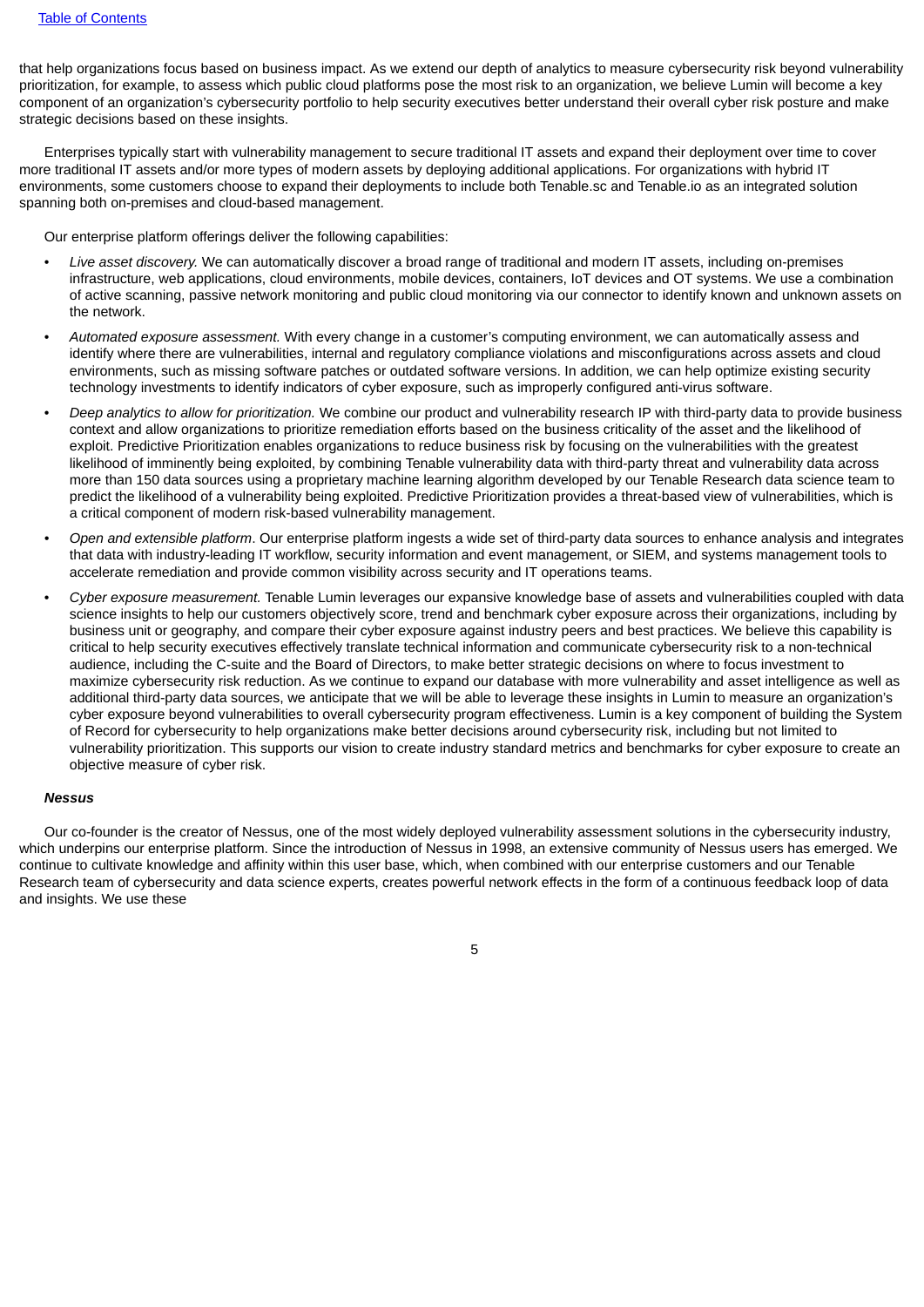learnings to expand our assessment capabilities and coverage, continually optimize our solutions and inform our product strategy and innovation priorities. We believe these data and insights will also fuel and strengthen our benchmarking capabilities over time.

#### *Nessus Professional*

Nessus Professional is a vulnerability assessment solution for identifying security vulnerabilities, configuration issues and malware. Nessus Professional serves as both a stand-alone product designed for security consultants and practitioners performing one-time or adhoc assessment as well as an on-ramp product to our enterprise platform. With broad vulnerability coverage, accurate analysis and an easy-touse interface, Nessus Professional offers a cost-effective and comprehensive solution for security consultants and users with adhoc assessment needs.

### *Nessus Essentials*

We also offer a free version of our Nessus product, Nessus Essentials, which includes vulnerability and configuration assessment for a limited number of assets, but does not include access to support and certain features that Nessus Professional customers enjoy.

### **Technology Architecture**

Our platform is built from the ground up to support the needs of modern IT assets and environments. Our platform's scalability can meet the requirements of the largest global enterprise customers, which may require assessment for millions of assets.

Foundational elements of our technology architecture include:

- *Public cloud infrastructure for agility.* Our use of the public cloud delivers agility and market responsiveness without the capital investment or time delay involved with planning, purchasing and deploying hardware. It also provides a flexible cost profile in which capacity can be quickly adjusted up or down in response to new opportunities and market demand, with relatively modest fixed costs.
- *Scalability.* Our platform scales up and down to continuously meet customer demands, through the use of public cloud infrastructure around the world. This approach provides elastic resources for compute, data transfer and storage, and allows us to meet the needs of even the largest global enterprises and government agencies. Our platform manages and supports millions of assets for multiple enterprise customers across a variety of industries, with the ability to process millions of application programming interface, or API, calls daily. The platform can scale to support IoT deployments that are an order of magnitude larger than IT deployments.
- *Availability.* Our modern architecture, leveraging state-of-the-art public cloud services, offers high availability and high performance. It provides geographic redundancy, as well as automated backup, without the need for us to build redundant infrastructure. As a result, we offer a service level agreement for Tenable.io that promises 99.95% availability to help ensure the reliability of operation for our customers.
- *Extensibility and integration.* Our open API and software development kit, or SDK, enables import of data from third-party sources and sensors-including competitor products-to augment our native discovery, assessment and analytics. This is essential to providing a unified view of assets, vulnerabilities and exposure across the enterprise. These capabilities also enable flexible export of our data to third party systems.
- *Unified Platform.* Our products are built on a unified platform with a unified data model that enables us to share data, assets and vulnerabilities across our applications so our customers can run workflows and have a consistent user experience across our products.
- *Widely adopted industry standard file format.* The ".Nessus" file format for vulnerability data used in all of our products is openly documented and supported by dozens of products and programming languages, which simplifies integration with our ecosystem partners' technologies.

#### **Our Technology Ecosystem**

We have partnered and/or integrated with market leading technology companies to pioneer the industry's first Cyber Exposure ecosystem to help organizations build resilient cybersecurity programs. Our ecosystem consists of a variety of third-party data import sources into our platform offerings, as well as export of our data out to third-party IT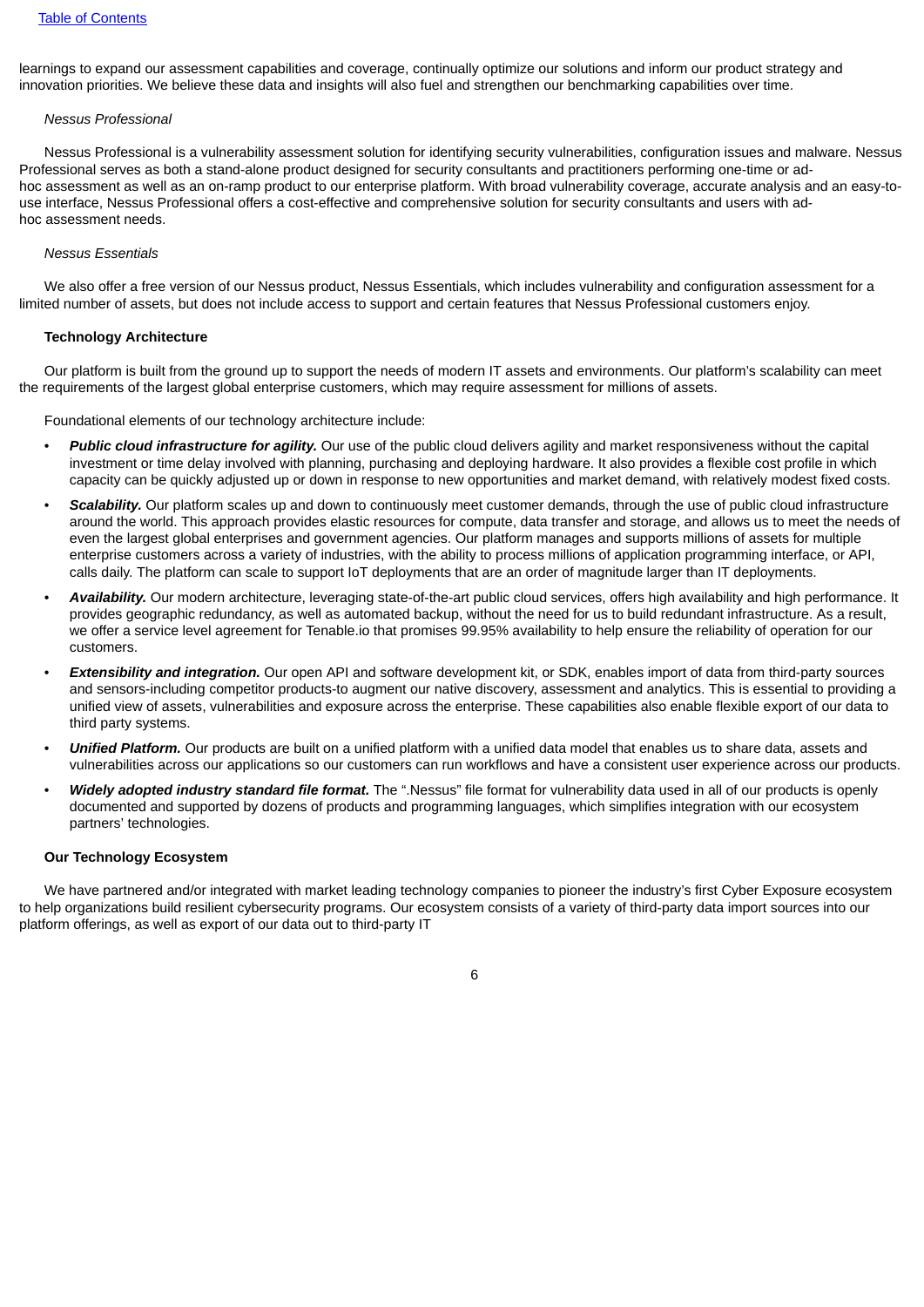systems. Our technology ecosystem connects disparate solutions and data to automate processes and accelerate an organization's ability to understand, manage and reduce its cyber exposure.

We integrate a variety of third-party data sources, including ticketing, configuration management databases, or CMDBs, and systems management, into our platform to augment our native data collection and help with analysis and remediation prioritization. Furthermore, our data is also exported out to enrich third-party IT management and security systems.

#### **Our Growth Strategy**

Our objectives are to maintain our market leadership in Cyber Exposure and to capture our large market opportunity. To accomplish these objectives, we intend to:

- *Continue to Acquire New Enterprise Platform Customers.* We believe there is a substantial opportunity to increase adoption of our enterprise platform offerings. We have experienced growth in new enterprise platform customers due to investments in sales and marketing. We intend to continue to aggressively pursue new domestic and international customers by adding sales capacity and leveraging our network of channel partnerships around the world.
- *Expand Asset Coverage Within Our Customer Base*. We believe we have a significant opportunity to expand our relationships with our existing customers by targeting additional teams, business units or geographies, pursuing broad enterprise deployments and generally expanding our coverage of their IT assets.
- *Invest in Our Technology Platform and Expand Use Cases*. We intend to continue to innovate and develop our enterprise platform, including the addition of incremental capabilities, such as coverage of new attack surfaces and asset types and the addition of analytical capabilities, to help our customers measure and benchmark their cyber exposure. As we collect more data and ingest more data from third-party sources, we believe our data set will become even more valuable over time, which will allow us to continue to develop new analytical products and capabilities to our existing product suite over time.
- *Explore Acquisition Opportunities*. In 2019 we acquired Indegy Ltd., or Indegy, a leader in industrial cybersecurity that provides visibility, security and control across OT environments. Indegy further extends our depth of OT expertise and intelligence and our breadth of OT-specific capabilities from vulnerability management to asset inventory, configuration management and threat detection. We may acquire other businesses, technology and/or development personnel that will expand and enhance the functionality of our platform offerings.

# **Customers**

We sell and market our enterprise platform offerings through our field sales force that works closely with our channel partners, which includes a network of distributors and resellers, in developing sales opportunities. We use a two-tiered channel model whereby we sell our enterprise platform offerings to our distributors, which in turn sell to our resellers, which then sell to end users, which we call customers.

Our customers are located in over 160 countries and include enterprises of all sizes and span a wide range of industries, including manufacturing, energy and industrials; technology, media and telecommunications; banking, insurance and finance; government, education and non-profit; healthcare; and retail and consumer.

As of December 31, 2019, we had over 30,000 customers who licensed our Tenable.io, Tenable.sc or Nessus Professional products. Our customers include more than 50% of the Fortune 500 and over 30% of the Global 2000 organizations at December 31, 2019. In 2019, 2018 and 2017, no single customer represented more than 2% of our revenue.

#### **Sales and Marketing**

Our sales strategy employs both a direct-touch approach through our sales forces and a low-touch approach through sales closed by our channel partners and transacted on our e-commerce website. Both direct-touch and channel-originated sales are fulfilled through our channel partnerships. Our sales and customer success renewal teams collaborate closely with our channel partners to prospect, manage and support our customers, developing and maintaining close relationships with all of our enterprise platform customers.

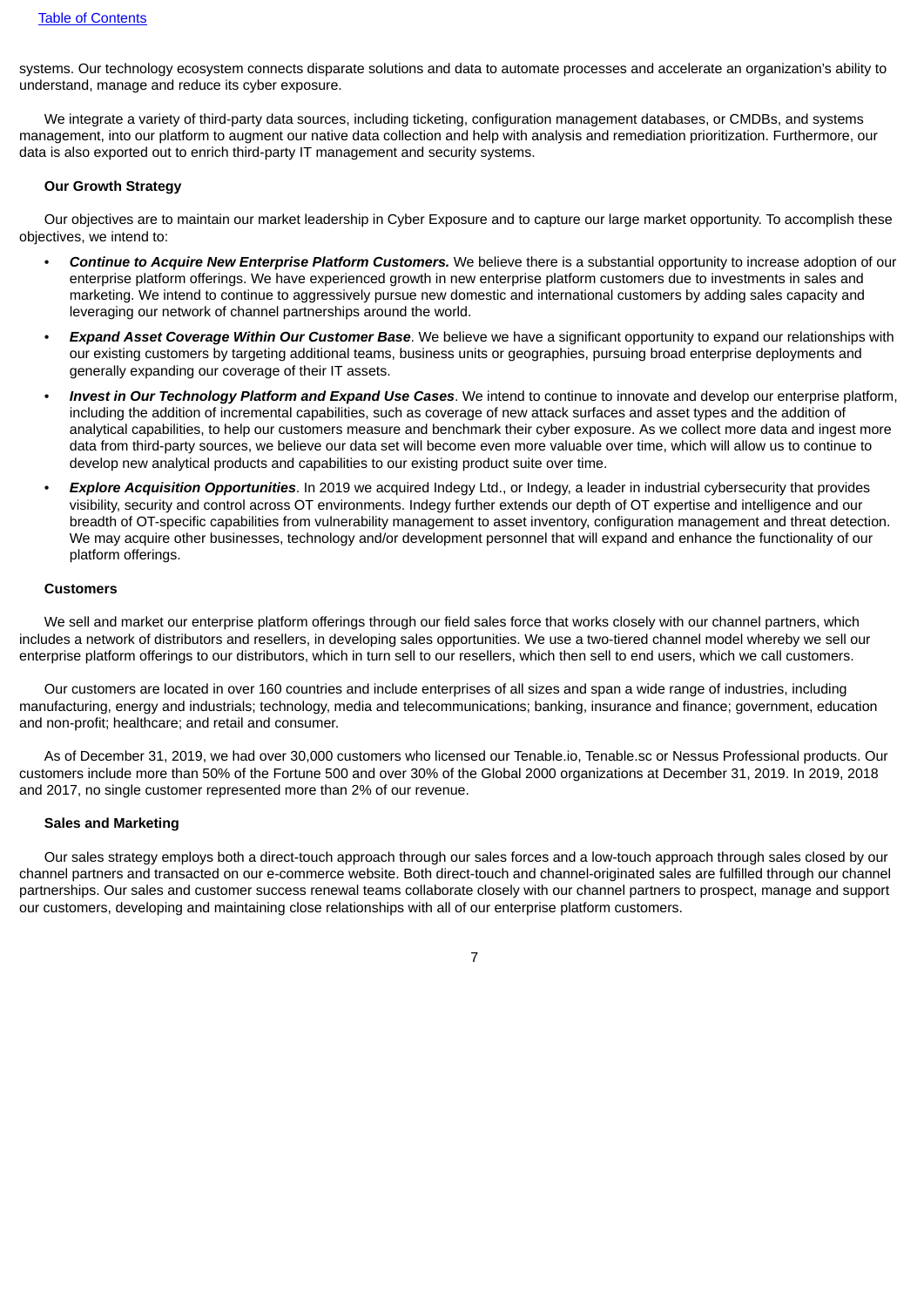We sell to organizations of all sizes across a broad range of industries, with a specific focus on enterprise accounts. Our sales team is divided by customer size and geography, including Americas; Europe, the Middle East and Africa, or EMEA; and Asia Pacific and Japan, or APAC.

Our partner ecosystem provides us with a number of advantages, including increased in-bound registered sales leads, broader geographic reach and greater deal velocity. Our channel partners include distributors, value-added resellers, system integrators and managed security service providers.

Our marketing efforts focus on cultivating brand awareness and leveraging our brand strength with Nessus, building demand across all segments with a specific emphasis on our enterprise customers and delivering tailored marketing programs focused on security executives, functional managers and security practitioners and consultants with Nessus. We also provide educational programs to DevOps teams for our Container Security and Web Application Scanning products. We execute marketing programs targeted at new customer acquisition, customer retention and cross-selling and up-selling of products across our platform.

#### **Research and Development**

Our engineering expertise combines extensive security product development experience with individuals who possess deep cloud and user interface design background. Our engineering team has groups that focus on Nessus configuration auditing, Nessus vulnerability enumeration, passive network traffic analysis and system log analysis, including public cloud.

Additionally, our Tenable Research team includes a team of cybersecurity and data science experts who produce original research and apply data science techniques to our security telemetry data to provide meaningful insights. This data fuels the benchmarking offering in our enterprise platform and we believe will become a trusted source throughout the industry for understanding Cyber Exposure. Tenable Research, including data science, is a key component of our thought leadership.

We believe ongoing and timely development of new products and features is imperative to maintaining our competitive position. We continue to invest in development of our solutions across our global innovation centers in Columbia, Maryland; Los Angeles, California; San Jose, California; Dublin, Ireland; and Tel Aviv, Israel.

Our research and development expense was \$87.1 million, \$76.7 million and \$57.7 million in 2019, 2018 and 2017, respectively.

#### **Backlog**

We define backlog as contractually committed orders to be invoiced under our existing agreements that are not included in the deferred revenue on our consolidated balance sheets. As of December 31, 2019 and 2018, we had backlog of \$3.6 million and \$3.3 million, respectively. We expect substantially all of the backlog at December 31, 2019 to be invoiced within the following twelve months.

#### **Competition**

The market for cybersecurity solutions is fragmented, intensely competitive and constantly evolving. We compete with a range of established and emerging cybersecurity software and services vendors, as well as homegrown solutions. With the introduction of new technologies and market entrants, we expect the competitive environment to remain intense going forward. Our competitors include: vulnerability management and assessment vendors, including Qualys and Rapid7; diversified security software and services vendors, including IBM; endpoint security vendors with nascent vulnerability assessment capabilities, including Tanium and CrowdStrike; and providers of point solutions that compete with some of the features present in our solutions. We also compete against internally-developed efforts that often use open source solutions.

We believe that the principal competitive factors affecting the market for cybersecurity solutions include product functionality, breadth and depth of offerings, flexibility of delivery models, ease of deployment and use, integration capabilities such as open APIs and scalability, uptime and performance. We believe that our suite of solutions generally competes favorably with respect to these factors and may serve as a complement to the solutions offered by our competitors in some cases. Some of our more established actual and potential competitors have greater name recognition, longer operating histories, more established customer relationships, larger marketing budgets and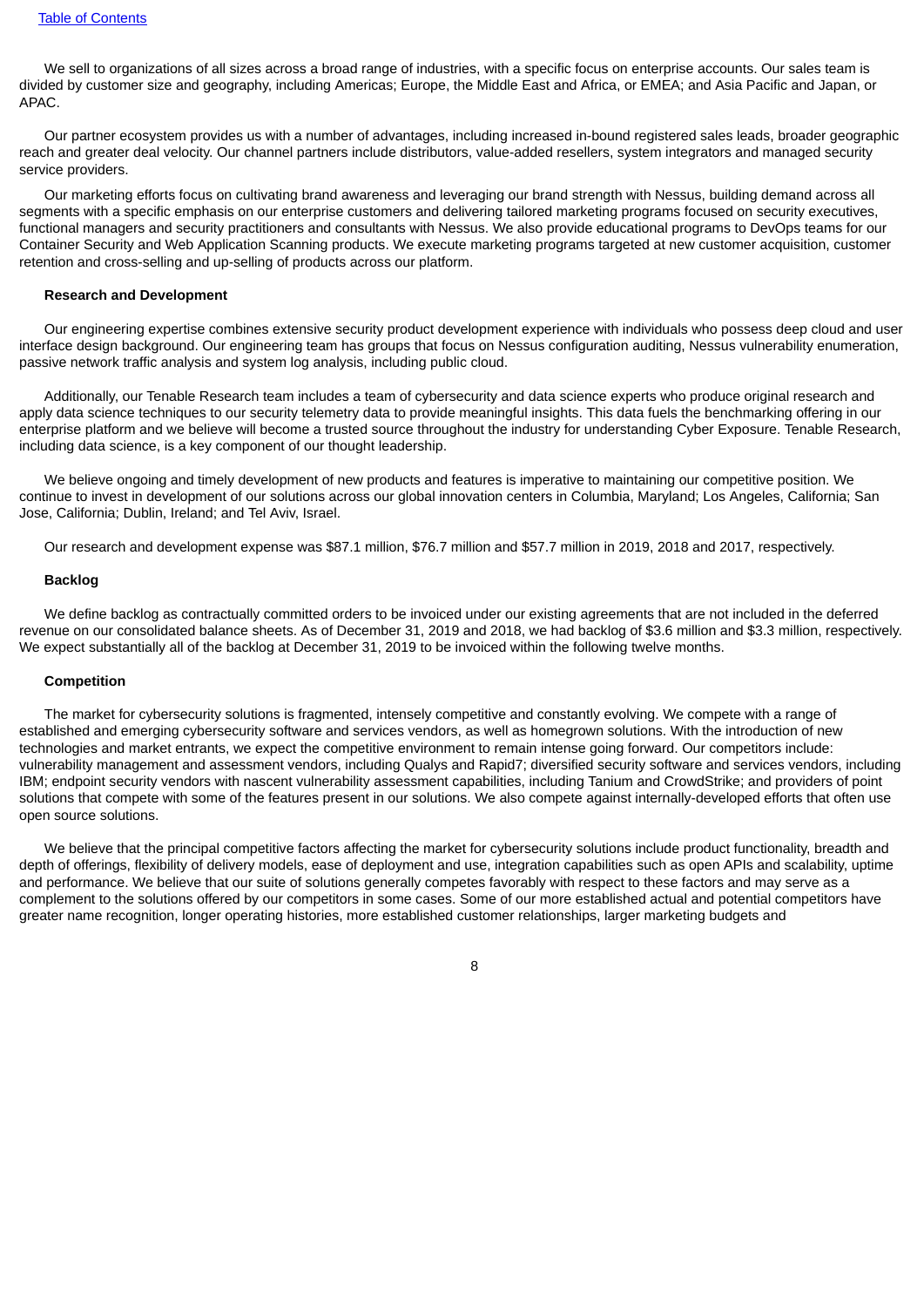significantly greater resources than we do. In addition, as our market grows and rapidly changes, we expect it will continue to attract new competitors, including companies that are larger and more established than us and smaller emerging companies, which could introduce new products and services.

### **Intellectual Property**

Our success depends in part upon our ability to protect our core technology and intellectual property. We rely on a combination of trade secrets, copyrights, patents and trademarks, as well as contractual protections, to establish and protect our intellectual property rights and protect our proprietary technology.

As of December 31, 2019, we had 16 issued patents and six patent applications pending in the United States. Our issued patents expire between 2027 and 2034 and cover our passive network scanning, monitoring and analysis technologies and additional features of our enterprise platform. As of December 31, 2019, we had 17 registered trademarks and two trademark applications pending in the United States. We view our copyrights, trade secrets and know-how as a significant component of our intellectual property assets.

We also license certain software from third parties for integration into our solutions, including open source software and other software available on commercially reasonable terms. We cannot assure you that such third parties will maintain such software or continue to make it available.

We control access to and use of our proprietary software and other confidential information through the use of internal and external controls, including contractual protections with employees, contractors, customers and partners, and our software is protected by U.S. and international copyright and trade secret laws. Despite our efforts to protect our trade secrets and proprietary rights through intellectual property rights, licenses and confidentiality and invention assignment agreements, unauthorized parties may still attempt to copy, reverse engineer, misappropriate or otherwise obtain and use our software and technology. In addition, we intend to expand our international operations, and effective patent, copyright, trademark and trade secret protection may not be available or may be limited in foreign countries.

#### **Government Regulation**

Various federal, state and foreign legislative and regulatory bodies have legislation pending that could affect our business. In particular, the European Union passed the General Data Protection Regulation, or GDPR, which came into force on May 25, 2018. The GDPR includes more stringent operational requirements on entities that receive or process personal data (as compared to existing EU law), along with significant penalties for non-compliance, more robust obligations on data processors and data controllers, greater rights for data subjects (potentially requiring significant changes to both our technology and operations), and heavier documentation requirements for data protection compliance programs. In addition, the GDPR increases the scrutiny of transfers of personal data from locations in the EEA to the United States and other jurisdictions that the European Commission does not recognize as having "adequate" data protection laws, and imposes substantial fines for breaches and violations (up to the greater of €20 million or 4% of consolidated annual worldwide gross revenue).

Similarly, there are a number of federal and state level legislative proposals in the United States that could impose new obligations on us. For example, California recently enacted the California Consumer Privacy Act, or the CCPA, which went into effect on January 1, 2020 and creates new individual privacy rights for consumers and places increased privacy and security obligations on entities handling the personal data of consumers or households. The CCPA requires covered companies to provide new disclosures to California consumers, which could include our employees residing in California based on the broad definitions in the law, to provide such consumers new ways to opt out of certain sales of personal information, and to allow for a new private cause of action for data breaches. Other states are beginning to pass similar laws. In addition, some countries are considering or have passed legislation implementing more onerous data protection requirements or requiring local storage and processing of data or other requirements that could increase the cost and complexity of delivering our services.

Like other U.S.-based IT security products, our products are subject to U.S. export control laws and regulations, specifically the Export Administration Regulations, or EAR, U.S. economic and trade sanctions regulations and applicable foreign government import, export and use requirements. Certain of our products are subject to encryption controls under the EAR due to the nature of the product and its use or incorporation of encryption functionality. Under the encryption controls in the EAR, applicable products may only be exported outside of the United States with required export authorizations, such as a license, a license exception or other appropriate government authorizations. In addition to the restrictions under the EAR, U.S. export control laws and economic sanctions prohibit the export of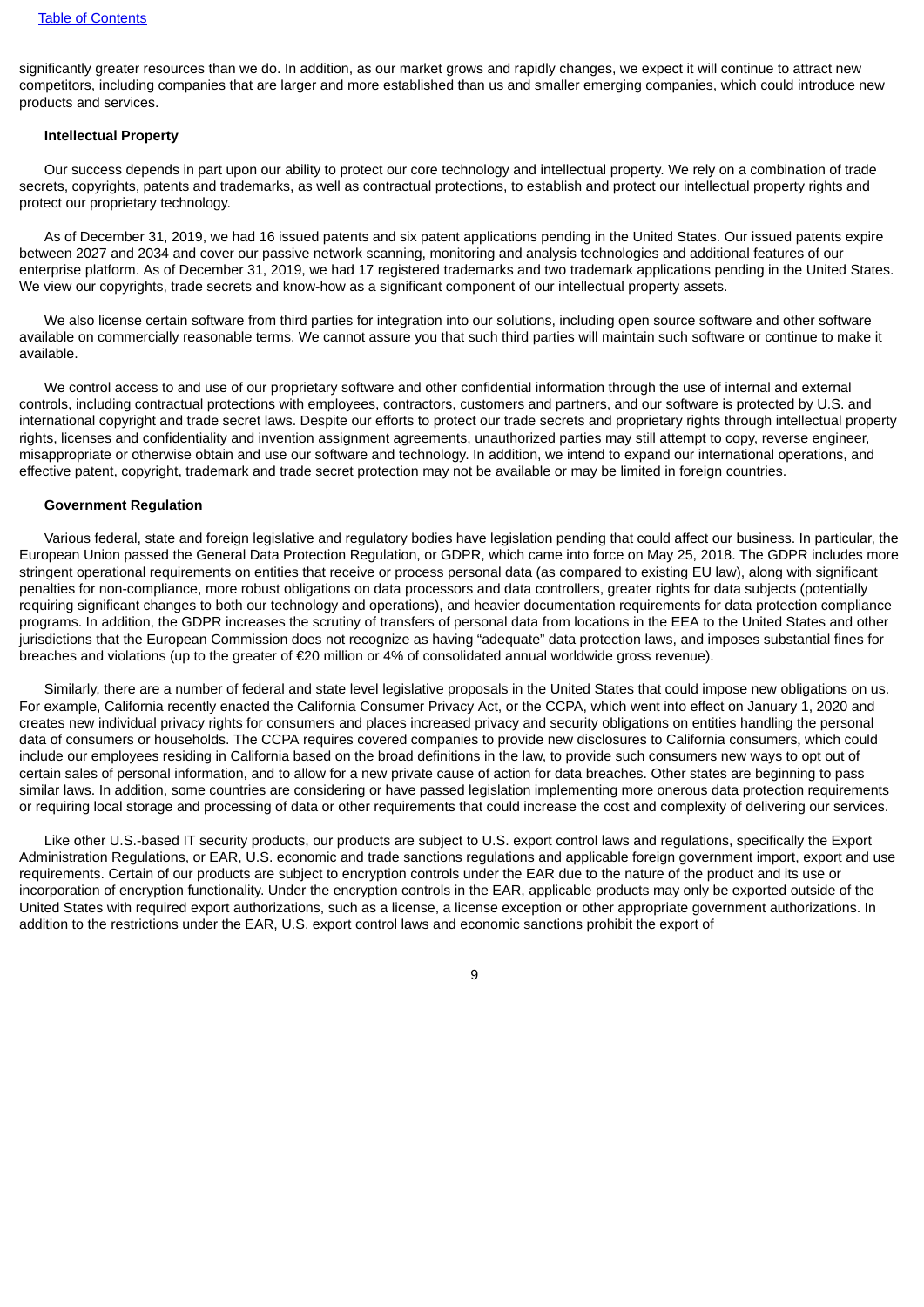products and services to countries, governments, entities or persons subject to U.S. embargoes or trade sanctions.

#### **Employees and Culture**

As of December 31, 2019, we had 1,477 employees, including 476 employees located outside of the United States. None of our employees are represented by a labor union or covered by a collective bargaining agreement. We have not experienced any work stoppages, and we consider our relations with our employees to be good.

We believe in upholding a core set of values for our entire global workforce:

- *One Tenable*: We are united as one Tenable team. We win together. We are one team internally, with our customers, with our partners and in the market.
- *We Care*: About our work, about our customers, about one another and about our communities. We speak straight and we do the right thing.
- *Deliver Results*: We set high goals, take bold risks, measure honestly and deliver results that exceed expectations.
- *What We Do Matters*: The work that we do makes a difference in the world.

#### **Financial Information and Segments**

Segment and geographic information required by Part I, Item 1 of Form 10-K can be found in Note 1 and Note 12 of the Notes to our Consolidated Financial Statements included in Part II, Item 8, Financial Statements, of this Form 10-K.

#### **Corporate Information**

Tenable Network Security, Inc., our predecessor, was incorporated under the laws of the State of Delaware in 2002. Tenable Holdings, Inc. was incorporated in Delaware in October 2015, and in November 2015, Tenable Network Security, Inc. was merged into our wholly-owned indirect subsidiary and in 2017 was renamed as Tenable, Inc.

Our principal executive offices are located at 7021 Columbia Gateway Drive, Suite 500, Columbia, Maryland 21046. Our telephone number is (410) 872-0555. Our website address is www.tenable.com. The information contained on, or that can be accessed through, our website is not incorporated by reference, and you should not consider any information contained on, or that can be accessed through, our website as part of this Annual Report on Form 10-K.

"Tenable," "Nessus," "Tenable.io," "Lumin" and the Tenable logo, and other trademarks or service marks of Tenable Holdings, Inc. appearing in this Annual Report on Form 10-K are the property of Tenable Holdings, Inc. This Annual Report on Form 10-K contains additional trade names, trademarks and service marks of others, which are the property of their respective owners. Solely for convenience, trademarks and trade names referred to in this Annual Report on Form 10-K may appear without the ® or TM symbols.

#### **Available Information**

Our Annual Report on Form 10-K, Quarterly Reports on Form 10-Q, Current Reports on Form 8-K, Proxy Statement, and amendments to reports filed pursuant to Sections 13(a) and 15(d) of the Exchange Act, are available for download free of charge from our investor relations website https://investors.tenable.com after we file them with the Securities and Exchange Commission, or the SEC. The SEC's website https://www.sec.gov contains reports, proxy and information statements, and other information regarding issuers that file electronically with the SEC.

The contents of any website referred to in this Form 10-K are not intended to be incorporated into this Annual Report on Form 10-K or in any other report or document we file with the SEC.

# <span id="page-9-0"></span>**Item 1A. Risk Factors**

Our operations and financial results are subject to significant risks and uncertainties including those described below. You should carefully consider the risks and uncertainties described below, in addition to other information contained in this Annual Report on Form 10-K, including our consolidated financial statements and related notes. The risks and uncertainties described below are not the only ones we face. Additional *risks and uncertainties that we are*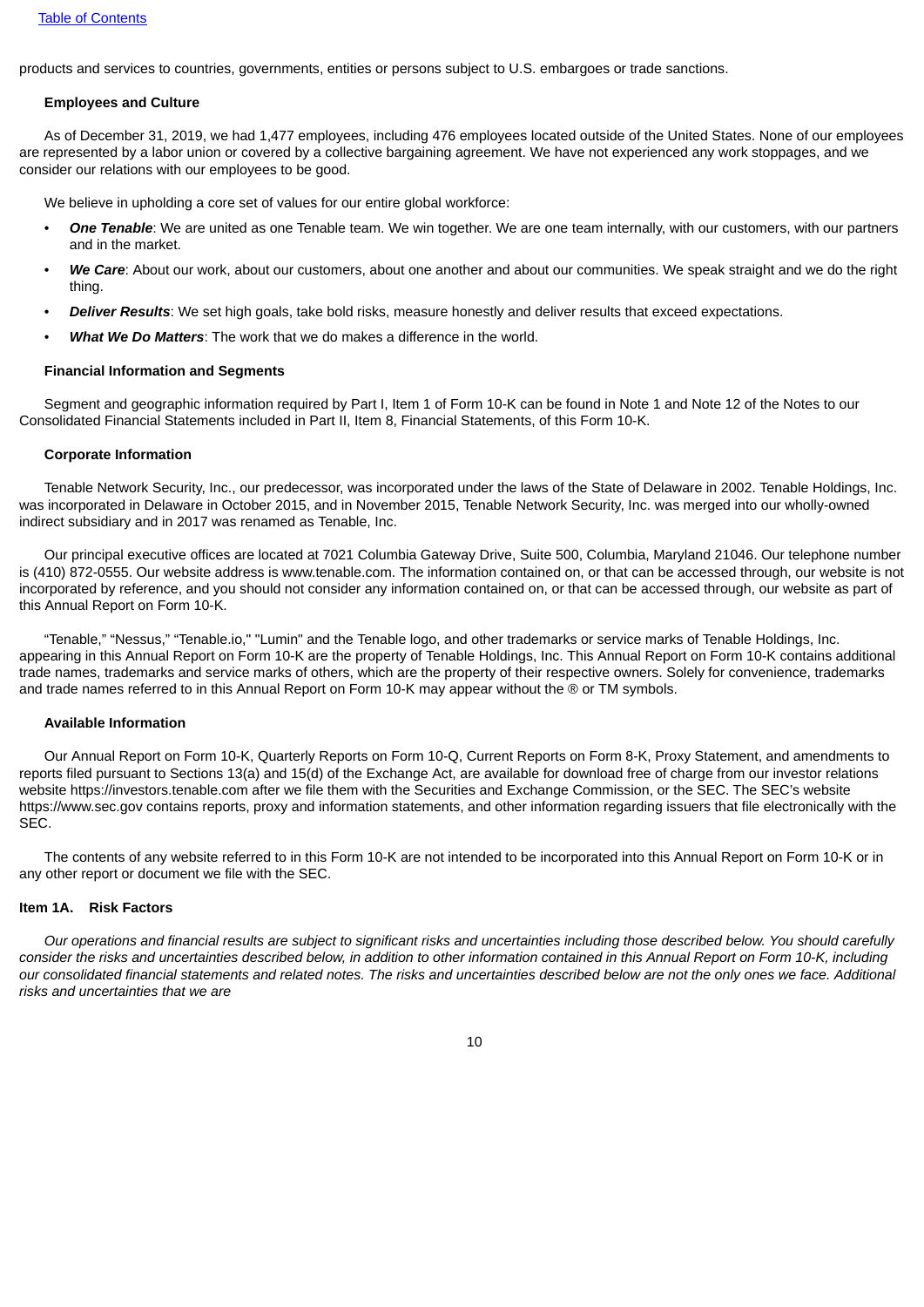unaware of, or that we currently believe are not material, may also become important factors that adversely affect our business. If any of the following risks or others not specified below materialize, our business, financial condition and results of operations could be materially and *adversely affected.*

# **Risks Related to Our Business and Industry**

#### *We have a history of losses and may not achieve or maintain profitability in the future.*

We have historically incurred net losses, including net losses of \$99.0 million, \$73.5 million and \$41.0 million in 2019, 2018 and 2017, respectively. As of December 31, 2019, we had an accumulated deficit of \$565.1 million. Because the market for our offerings is highly competitive and rapidly evolving and these solutions have not yet reached widespread adoption, it is difficult for us to predict our future results of operations. While we have experienced significant revenue growth in recent periods, we are not certain whether or when we will obtain a high enough volume of sales of our offerings to sustain or increase our growth or achieve or maintain profitability in the future. We also expect our costs to increase in future periods, which could negatively affect our future operating results if our revenue does not increase at a greater rate. In particular, we expect to continue to expend substantial financial and other resources on:

- public cloud infrastructure and computing costs;
- research and development related to our offerings, including investments in our research and development team;
- sales and marketing, including a significant expansion of our sales organization, both domestically and internationally;
- continued international expansion of our business; and
- general and administrative expense, including legal and accounting expenses related to being a public company.

These investments may not result in increased revenue or growth in our business. If we are unable to increase our revenue at a rate sufficient to offset the expected increase in our costs, our business, financial position and results of operations will be harmed and we may not be able to achieve or maintain profitability over the long term. Additionally, we may encounter unforeseen operating expenses, difficulties, complications, delays and other unknown factors that may result in losses in future periods. If our revenue growth does not meet our expectations in future periods, our financial performance may be harmed, and we may not achieve or maintain profitability in the future.

#### *We may not be able to sustain our revenue growth rate in the future.*

From 2018 to 2019, our revenue grew from \$267.4 million to \$354.6 million, representing year-over-year growth of 33%. This growth was primarily from an increase in subscription revenue. Although we have experienced rapid growth historically and currently have high customer renewal rates, we may not continue to grow as rapidly in the future due to a decline in our renewal rates, failure to attract new customers or other factors. Any success that we may experience in the future will depend in large part on our ability to, among other things:

- maintain and expand our customer base;
- increase revenue from existing customers through increased or broader use of our offerings within their organizations;
- improve the performance and capabilities of our offerings through research and development;
- continue to develop and expand our enterprise platform;
- maintain the rate at which customers purchase and renew subscriptions to our enterprise platform offerings;
- continue to successfully expand our business domestically and internationally; and
- successfully compete with other companies.

If we are unable to maintain consistent revenue or revenue growth, our stock price could be volatile, and it may be difficult to achieve and maintain profitability. You should not rely on our revenue for any prior quarterly or annual periods as any indication of our future revenue or revenue growth.

We may be unable to rapidly and efficiently adjust our cost structure in response to significant revenue declines, which could adversely affect our operating results.

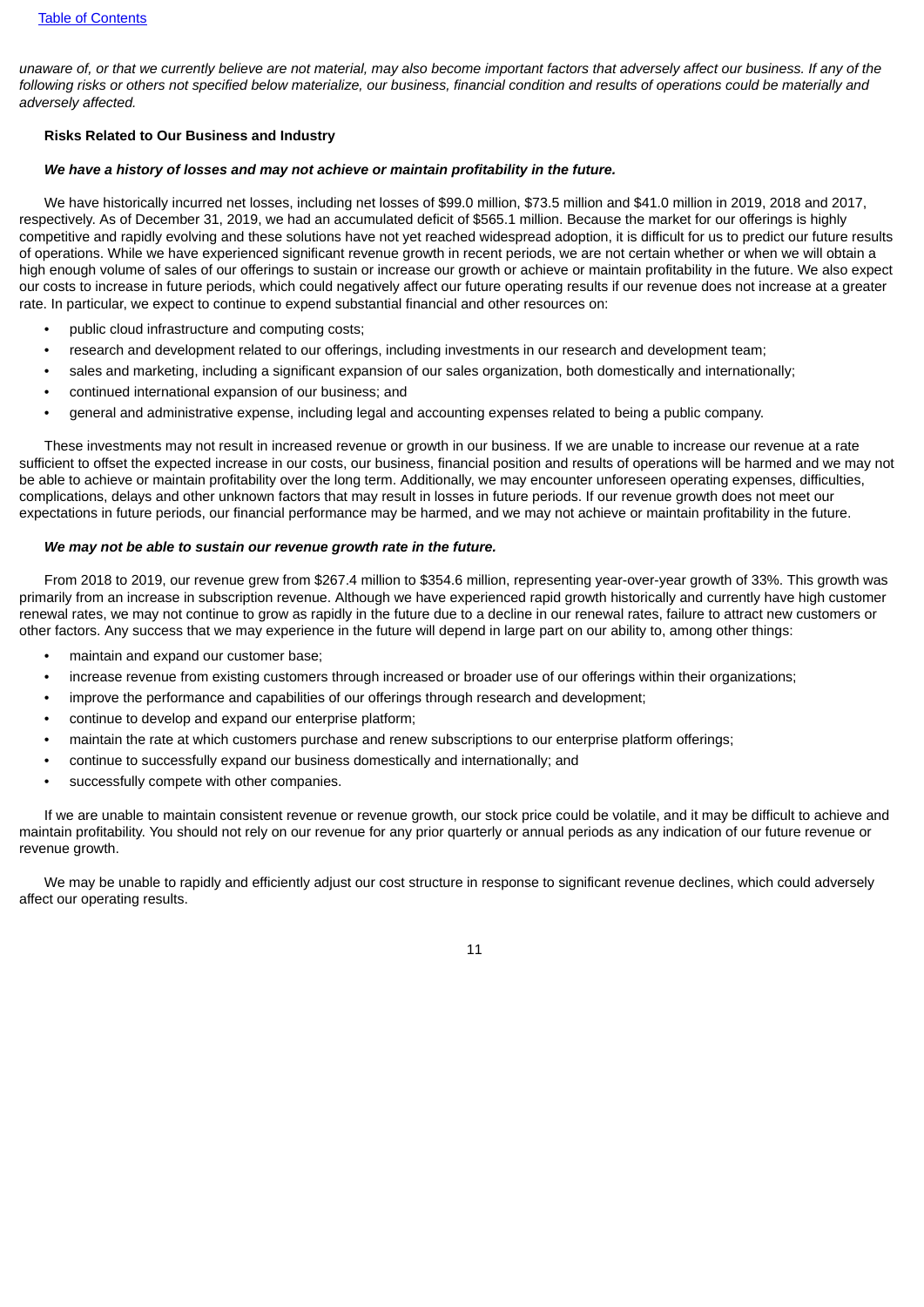# We recognize substantially all of our revenue ratably over the term of our subscriptions and, to a lesser extent, perpetual licenses ratably over an expected period of benefit and, as a result, downturns in sales may not be immediately reflected in our *operating results.*

We recognize substantially all of our revenue ratably over the terms of our subscriptions with customers, which generally occurs over a one-year period and, for our perpetual licenses, over a five-year expected period of benefit. As a result, a substantial portion of the revenue that we report in each period will be derived from the recognition of deferred revenue relating to agreements entered into during previous periods. Consequently, a decline in new sales or renewals in any one period may not be immediately reflected in our revenue results for that period. This decline, however, will negatively affect our revenue in future periods. Accordingly, the effect of significant downturns in sales and market acceptance of our solutions and potential changes in our rate of renewals may not be fully reflected in our results of operations until future periods. This also makes it difficult for us to rapidly increase our revenue growth through additional sales in any period, as revenue from new customers generally will be recognized over the term of the applicable agreement.

### *We may not be able to scale our business quickly enough to meet our customers' growing needs.*

As usage of our enterprise platform grows, and as customers expand in size or expand the number of IT assets or IP addresses under their subscriptions, we may need to devote additional resources to improving our technology architecture, integrating with third-party systems and maintaining infrastructure performance. In addition, we will need to appropriately scale our sales and marketing headcount, as well as grow our third-party channel partner network, to serve our growing customer base. If we are unable to scale our business appropriately, it could reduce the attractiveness of our solutions to customers, resulting in decreased sales to new customers, lower renewal rates by existing customers or the issuance of service credits or requested refunds, each of which could hurt our revenue growth and our reputation. Even if we are able to upgrade our systems and expand our personnel, any such expansion will be expensive and complex, requiring management time and attention. We could also face inefficiencies or operational failures as a result of our efforts to scale our infrastructure. Moreover, there are inherent risks associated with upgrading, improving and expanding our information technology systems. We cannot be sure that the expansion and improvements to our infrastructure and systems will be fully or effectively implemented on a timely basis, if at all. These efforts may reduce revenue and our margins and adversely impact our financial results.

# If our enterprise platform offerings do not interoperate with our customers' network and security infrastructure or with third-party *products, websites or services, our results of operations may be harmed.*

Our enterprise platform offerings, Tenable.io and Tenable.sc, must interoperate with our customers' existing network and security infrastructure. These complex systems are developed, delivered and maintained by the customer and a myriad of vendors and service providers. As a result, the components of our customers' infrastructure have different specifications, rapidly evolve, utilize multiple protocol standards, include multiple versions and generations of products and may be highly customized. We must be able to interoperate and provide our security offerings to customers with highly complex and customized networks, which requires careful planning and execution between our customers, our customer support teams and our channel partners. Further, when new or updated elements of our customers' infrastructure or new industry standards or protocols are introduced, we may have to update or enhance our cloud platform and our other solutions to allow us to continue to provide service to customers. Our competitors or other vendors may refuse to work with us to allow their products to interoperate with our solutions, which could make it difficult for our cloud platform to function properly in customer networks that include these third-party products.

We may not deliver or maintain interoperability quickly or cost-effectively, or at all. These efforts require capital investment and engineering resources. If we fail to maintain compatibility of our cloud platform and our other solutions with our customers' network and security infrastructures, our customers may not be able to fully utilize our solutions, and we may, among other consequences, lose or fail to increase our market share and experience reduced demand for our services, which would materially harm our business, operating results and financial condition.

# If our solutions fail to detect vulnerabilities or incorrectly detect vulnerabilities, or if they contain undetected errors or defects, *our brand and reputation could be harmed.*

If our solutions fail to detect vulnerabilities in our customers' cybersecurity infrastructure, or if our solutions fail to identify new and increasingly complex methods of cyberattacks, our business and reputation may suffer. There is no guarantee that our solutions will detect all vulnerabilities, especially in light of the rapidly changing security landscape to which we must respond. Additionally, our solutions may falsely detect vulnerabilities or threats that do not actually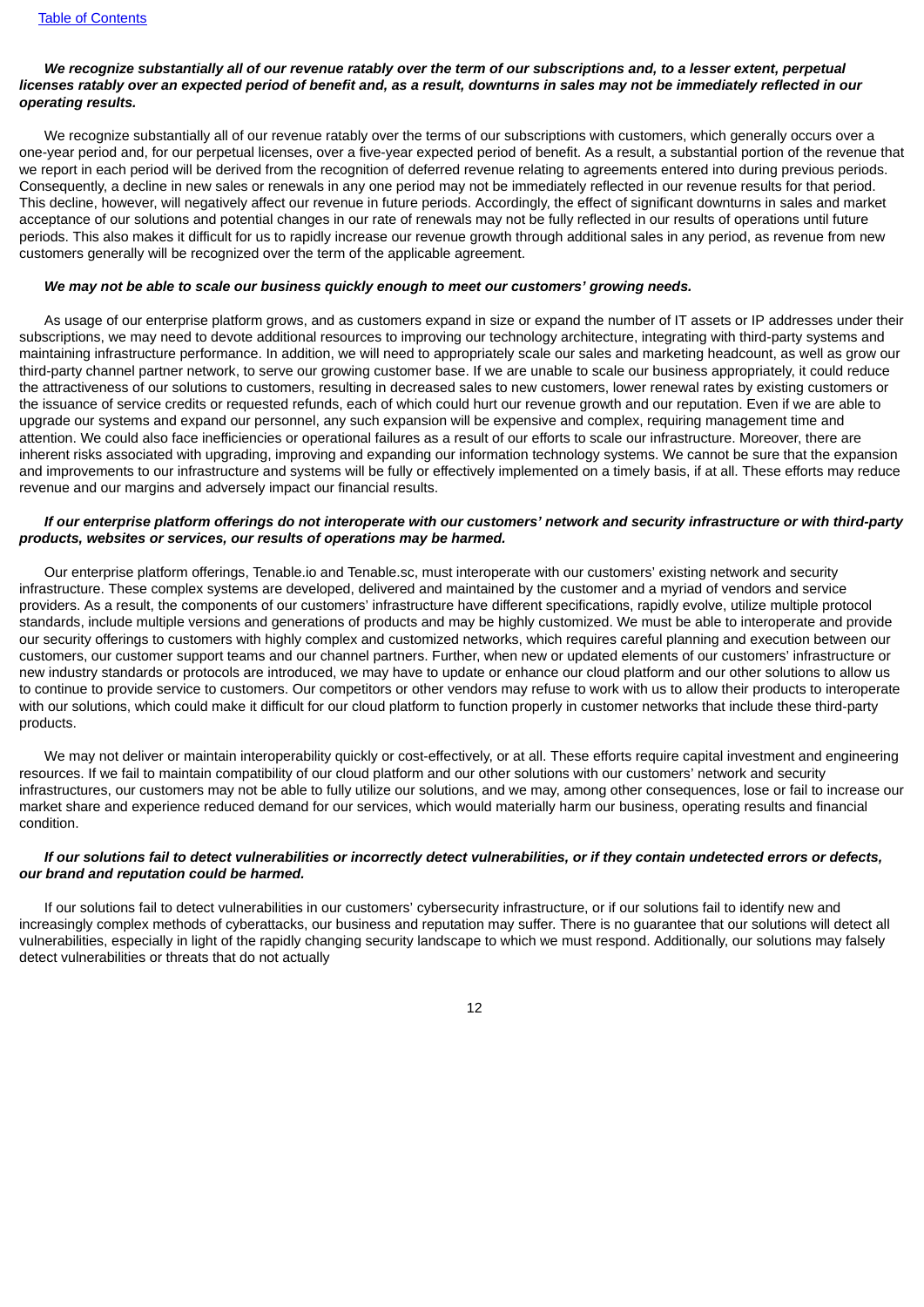exist. For example, our solutions rely on information provided by an active community of users who contribute new exploits, attacks and vulnerabilities. If the information from these third parties is inaccurate, the potential for false indications of security vulnerabilities increases. These false positives, while typical in the industry, may impair the perceived reliability of our offerings and may therefore adversely impact market acceptance of our products and could result in negative publicity, loss of customers and sales and increased costs to remedy any problem.

Our solutions may also contain undetected errors or defects when first introduced or as new versions are released. We have experienced these errors or defects in the past in connection with new solutions and product upgrades and we expect that these errors or defects will be found from time to time in the future in new or enhanced solutions after commercial release. Defects may cause our solutions to be vulnerable to attacks, cause them to fail to detect vulnerabilities, or temporarily interrupt customers' networking traffic or operational technology environments. Any errors, defects, disruptions in service or other performance problems with our solutions may damage our customers' business and could hurt our reputation. If our solutions fail to detect vulnerabilities for any reason, we may incur significant costs, the attention of our key personnel could be diverted, our customers may delay or withhold payment to us or elect not to renew or other significant customer relations problems may arise. We may also be subject to liability claims for damages related to errors or defects in our solutions. A material liability claim or other occurrence that harms our reputation or decreases market acceptance of our solutions may harm our business and operating results.

An actual or perceived security breach or theft of the sensitive data of one of our customers, regardless of whether the breach is attributable to the failure of our solutions, could adversely affect the market's perception of our brand and our offerings and subject us to legal claims.

# Our future quarterly results of operations are likely to fluctuate significantly due to a wide range of factors, which makes our *future results difficult to predict.*

Our revenue and results of operations have historically varied from period to period, and we expect that they will continue to do so as a result of a number of factors, many of which are outside of our control, including:

- the level of demand for our enterprise platform;
- the introduction of new products and product enhancements by existing competitors or new entrants into our market, and changes in pricing for solutions offered by us or our competitors;
- the rate of renewal of subscriptions, and extent of expansion of assets under such subscriptions, with existing customers;
- the mix of customers licensing our products on a subscription basis as compared to a perpetual license;
- large customers failing to renew their subscriptions;
- the size, timing and terms of our subscription agreements with new customers;
- our ability to interoperate our solutions with our customers' network and security infrastructure;
- the timing and growth of our business, in particular through our hiring of new employees and international expansion;
- network outages, security breaches, technical difficulties or interruptions with our solutions;
- changes in the growth rate of the markets in which we compete;
- the length of the license term, amount prepaid and other material terms of subscriptions to our solutions sold during a period;
- customers delaying purchasing decisions in anticipation of new developments or enhancements by us or our competitors or otherwise;
- changes in customers' budgets;
- seasonal variations related to sales and marketing and other activities, such as expenses related to our customers;
- our ability to increase, retain and incentivize the channel partners that market and sell our solutions;
- our ability to integrate our solutions with our ecosystem partners' technology;
- our ability to integrate any future acquisitions of businesses;
- our brand and reputation;
- the timing of our adoption of new or revised accounting pronouncements applicable to public companies and the impact on our results of operations;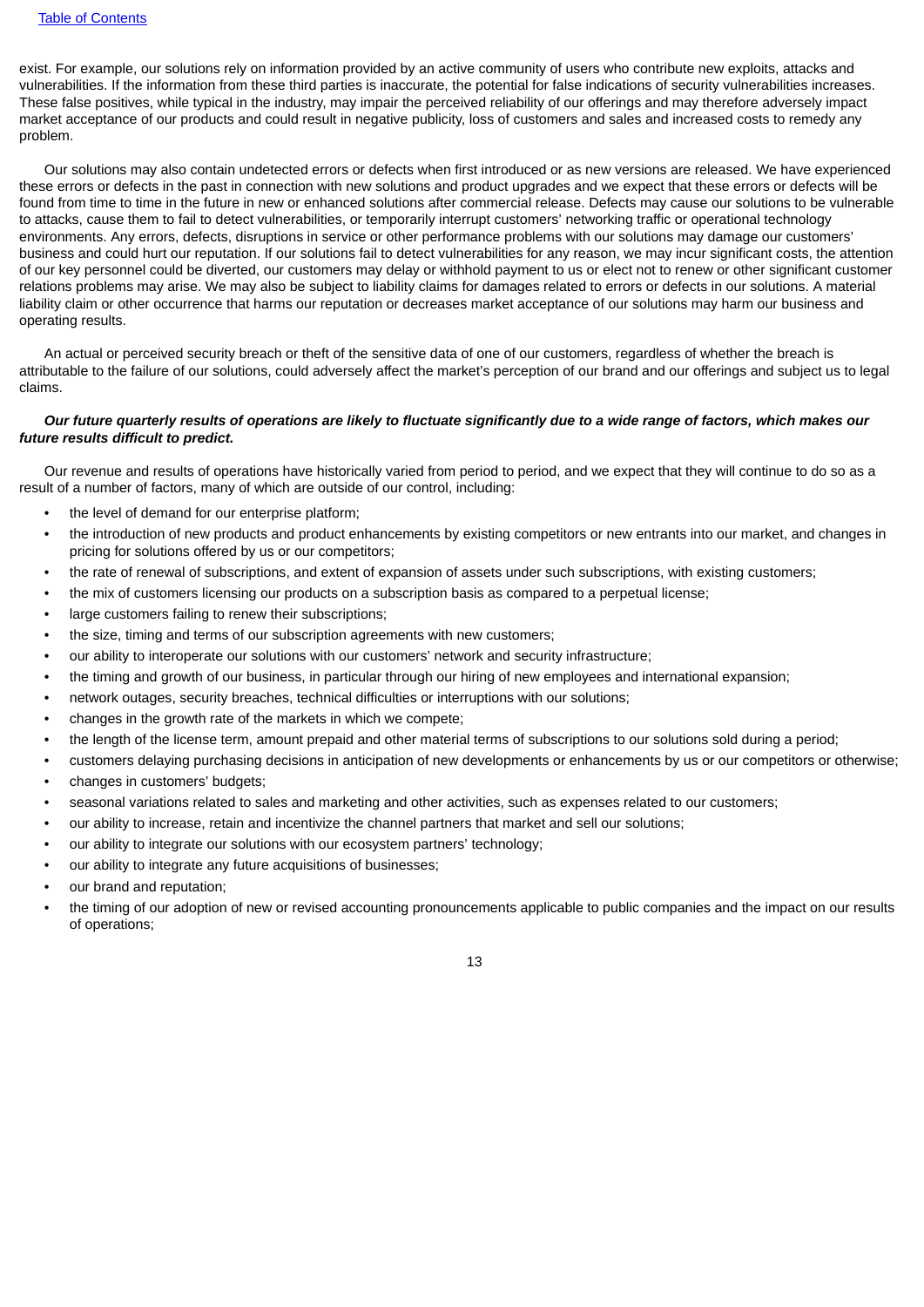- our ability to control costs, including our operating expenses, such as third-party cloud infrastructure costs and facilities costs;
- our ability to hire, train and maintain our direct sales force;
- unforeseen litigation and intellectual property infringement;
- fluctuations in our effective tax rate:
- general economic and political conditions, both domestically and internationally, as well as economic conditions specifically affecting industries in which our customers operate; and
- other events or factors, including those resulting from pandemics, war, incidents of terrorism or responses to these events.

Any one of these or other factors discussed elsewhere in this Annual Report on Form 10-K, or the cumulative effect of some of these factors, may result in fluctuations in our revenue and operating results, meaning that quarter-to-quarter comparisons of our revenue, results of operations and cash flows may not necessarily be indicative of our future performance and may cause us to miss our guidance and analyst expectations and may cause our stock price to decline.

In addition, we have historically experienced seasonality in entering into agreements with customers. We typically enter into a significantly higher percentage of agreements with new customers, as well as renewal agreements with existing customers, in the third and fourth quarters. The increase in customer agreements in the third quarter is primarily attributable to U.S. government and related agencies, and the increase in the fourth quarter is primarily attributable to large enterprise account buying patterns typical in the software industry. We expect that seasonality will continue to affect our operating results in the future and may reduce our ability to predict cash flow and optimize the timing of our operating expenses.

#### *We face intense competition.*

The market for cybersecurity solutions is fragmented, intensely competitive and constantly evolving. We compete with a range of established and emerging cybersecurity software and services vendors, as well as homegrown solutions. With the introduction of new technologies and market entrants, we expect the competitive environment to remain intense going forward. Our competitors include: vulnerability management and assessment vendors, including Qualys and Rapid7; diversified security software and services vendors, including IBM; endpoint security vendors with nascent vulnerability assessment capabilities, including Tanium and CrowdStrike; and providers of point solutions that compete with some of the features present in our solutions. We also compete against internally-developed efforts that often use open source solutions.

Some of our actual and potential competitors have significant advantages over us, such as longer operating histories, significantly greater financial, technical, marketing or other resources, stronger brand and business user recognition, larger intellectual property portfolios, government certifications and broader global distribution and presence. In addition, our industry is evolving rapidly and is becoming increasingly competitive. Companies that are larger and more established than us are focusing on cybersecurity and could directly compete with us. For example, in 2019 Microsoft introduced a vulnerability management offering as part of their existing endpoint security platform. Smaller companies could also launch new products and services that we do not offer and that could gain market acceptance quickly.

Our competitors may be able to respond more quickly and effectively than we can to new or changing opportunities, technologies, standards or customer requirements or new or evolving attacks by, or indicators of compromise that identify, cyber bad actors. With the introduction of new technologies, the evolution of our offerings and new market entrants, we expect competition to intensify in the future. In addition, some of our larger competitors have substantially broader product offerings and can bundle competing products and services with other software offerings. As a result, customers may choose a bundled product offering from our competitors, even if individual products have more limited functionality than our solutions. These competitors may also offer their products at a lower price as part of this larger sale, which could increase pricing pressure on our offerings and cause the average sales price for our offerings to decline. These larger competitors are also often in a better position to withstand any significant reduction in capital spending, and will therefore not be as susceptible to economic downturns. One component of our enterprise platform involves assessing cyber exposure in a public cloud environment. We are dependent upon the providers to allow our solutions to access their cloud offerings. If one or more cloud providers elected to offer exclusively their own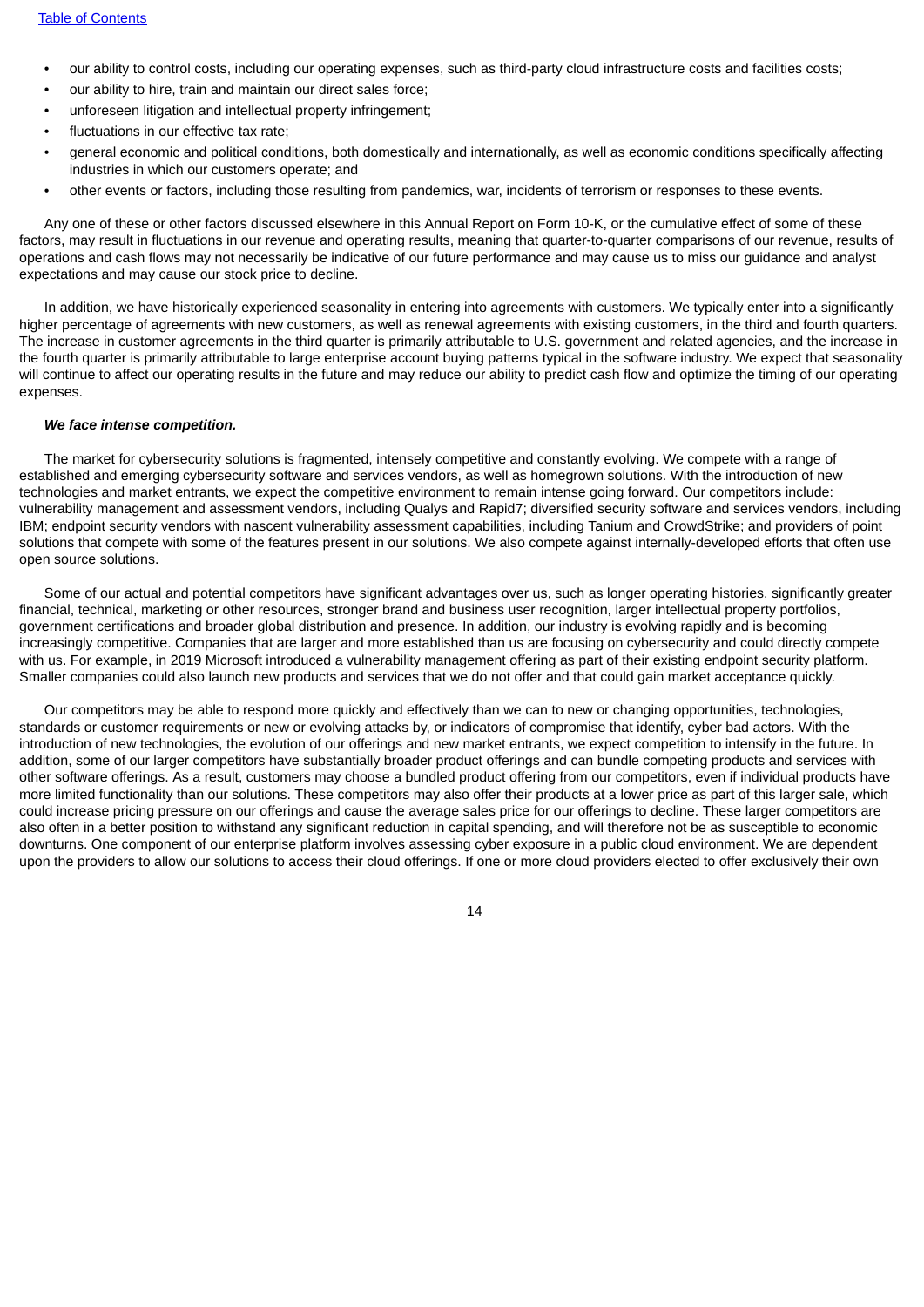cloud security product or otherwise eliminate the ability of our solutions to access their cloud on behalf of our customers, our business and financial results could be harmed.

Furthermore, our current and potential competitors may establish cooperative relationships among themselves or with third parties that may further enhance their resources and products and services offerings in the markets we address. In addition, current or potential competitors may be acquired by third parties with greater available resources. As a result of such relationships and acquisitions, our current or potential competitors might be able to adapt more quickly to new technologies and customer needs, devote greater resources to the promotion or sale of their products and services, initiate or withstand substantial price competition, take advantage of other opportunities more readily or develop and expand their product and service offerings more quickly than we do. For all of these reasons, we may not be able to compete successfully against our current or future competitors.

# If we do not continue to innovate and offer solutions that address the dynamic cybersecurity landscape, we may not remain *competitive.*

The cybersecurity market is characterized by very rapid technological advances, changes in customer requirements, frequent new product introductions and enhancements and evolving industry standards. Our success also depends on continued innovation to provide features that make our solutions responsive to the cybersecurity landscape. While we continue to invest significant resources in research and development in order to ensure that our solutions continue to address the cyber security risks that our customers face, the introduction of solutions and services embodying new technologies could render our existing solutions or services obsolete or less attractive to customers. In addition, developing new solutions and product enhancements is expensive and time-consuming, we may face delays or uncertainty in our release timing, and there is no assurance that such activities will result in significant cost savings, revenue or other expected benefits. If we spend significant time and effort on research and development and are unable to generate an adequate return on our investment, our business and results of operations may be materially and adversely affected. Further, we may not be able to successfully anticipate or adapt to changing technology or customer requirements or the dynamic threat landscape on a timely basis, or at all, which would impair our ability to execute on our business strategy.

# Our business and results of operations depend substantially on our customers renewing their subscriptions with us and expanding the number of IT assets or IP addresses under their subscriptions. Any decline in our customer renewals, terminations or failure to convince our customers to expand their use of subscription offerings would harm our business, results of operations, and *financial condition.*

Our subscription offerings are term-based and a majority of our subscription contracts are for one year in duration. In order for us to maintain or improve our results of operations, it is important that a high percentage of our customers renew their subscriptions with us when the existing subscription term expires, and renew on the same or more favorable terms. Our customers have no obligation to renew their subscriptions, and we may not be able to accurately predict customer renewal rates. In addition, the growth of our business depends in part on our customers expanding their use of subscription offerings and related services. Historically, some of our customers have elected not to renew their subscriptions with us for a variety of reasons, including as a result of changes in their strategic IT priorities, budgets, costs and, in some instances, due to competing solutions. Our retention rate may also decline or fluctuate as a result of a number of other factors, including our customers' satisfaction or dissatisfaction with our software, the increase in the contract value of subscription and support contracts from new customers, the effectiveness of our customer support services, our pricing, the prices of competing products or services, mergers and acquisitions affecting our customer base, global economic conditions, and the other risk factors described in this Annual Report on Form 10-K. Additionally, many of our customers, including certain top customers, have the right to terminate their agreements with us for convenience and for other reasons. We cannot assure you that customers will maintain their agreements with us, renew subscriptions or increase their usage of our software. If our customers do not maintain or renew their subscriptions or renew on less favorable terms, or if we are unable to expand our customers' use of our software, our business, results of operations, and financial condition may be harmed.

# Our brand, reputation and ability to attract, retain and serve our customers are dependent in part upon the reliable performance *of our solutions and network infrastructure.*

We have experienced, and may in the future experience, disruptions, outages and other performance problems due to a variety of factors, including infrastructure changes, human or software errors, capacity constraints and fraud or cybersecurity attacks. In some instances, we may not be able to identify the cause or causes of these performance problems within an acceptable period of time.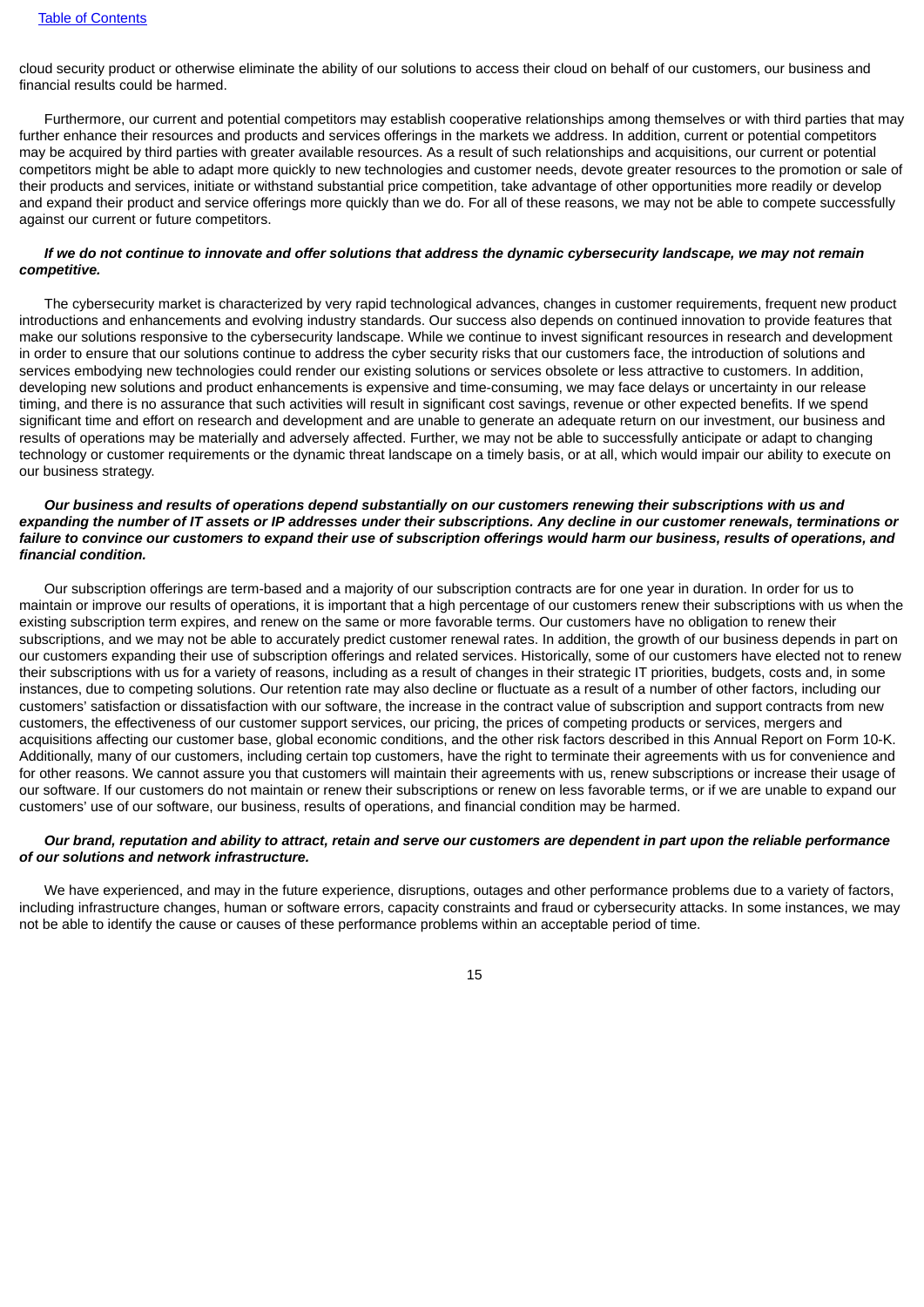Prolonged delays or unforeseen difficulties in connection with adding capacity or upgrading our network architecture when required may cause our service quality to suffer. Problems with the reliability or security of our systems could harm our reputation. Damage to our reputation and the cost of remedying these problems could negatively affect our business, financial condition, and operating results.

Any disruptions or other performance problems with our solutions could harm our reputation and business and may damage our customers' businesses, including by interrupting their networking traffic or operational technology environments. Interruptions in our service delivery might reduce our revenue, cause us to issue credits to customers, subject us to potential liability and cause customers to not renew their purchases of our solutions.

# *We must maintain and enhance our brand.*

We believe that developing and maintaining widespread awareness of our brand in a cost-effective manner is critical to achieving widespread acceptance of our enterprise platform and attracting new customers. Brand promotion activities may not generate customer awareness or increase revenue and, even if they do, any increase in revenue may not offset the expenses we incur in building our brand. If we fail to successfully promote and maintain our brand, or incur substantial expenses, we may fail to attract or retain customers necessary to realize a sufficient return on our brand-building efforts, or to achieve the widespread brand awareness that is critical for broad customer adoption of our solutions.

# *We rely on third parties to maintain and operate certain elements of our network infrastructure.*

We utilize data centers located in North America, Europe and Asia to operate and maintain certain elements of our own network infrastructure. Some elements of this complex system are operated by third parties that we do not control and that could require significant time to replace. We expect this dependence on third parties to continue. For example, Tenable.io is hosted on Amazon Web Services, or AWS, which provides us with computing and storage capacity. Interruptions in our systems or the third-party systems on which we rely, particularly AWS, whether due to system failures, computer viruses, physical or electronic break-ins or other factors, could affect the security or availability of our solutions, network infrastructure and website.

Our existing data center facilities and third-party hosting providers have no obligations to renew their agreements with us on commercially reasonable terms or at all, and certain of the agreements governing these relationships may be terminated by either party with notice or access to hosting services may be restricted by the provider at any time, with no or limited notice. For example, our agreement with AWS allows AWS to terminate the agreement with two years' written notice and allows AWS, under certain circumstances, to temporarily restrict access to hosting services provided by AWS without prior notice. Although we expect that we could receive similar services from other third parties, if any of our arrangements with third parties, including AWS, are terminated, we could experience interruptions on our platform and in our ability to make our platform available to customers, as well as downtime, delays and additional expenses in arranging alternative cloud infrastructure services.

It is possible that our customers and potential customers would hold us accountable for any breach of security affecting third parties' infrastructure. We may incur significant liability from those customers and from third parties with respect to any such breach. Because our agreement with AWS limits their liability for damages, we may not be able to recover a material portion of our liabilities to our customers and third parties from AWS in the event of any breach affecting AWS systems.

#### *If we continue to grow, we may not be able to manage our growth effectively.*

We have recently experienced a period of rapid growth in our headcount and operations. In particular, we grew from 984 employees as of December 31, 2017 to 1,252 employees as of December 31, 2018 and to 1,477 employees as of December 31, 2019. We have also significantly increased the size of our customer base over the last several years. We anticipate that we will continue to significantly expand our operations and headcount in the near term. Our growth has placed, and future growth will place, a significant strain on our management, administrative, operational and financial infrastructure. Our success will depend in part on our ability to manage this growth effectively. To manage the expected growth of our operations and personnel, we will need to continue to improve our operational, financial and management controls and our reporting systems and procedures. Failure to effectively manage our growth could result in difficulty or delays in deploying our solutions and services to customers, declines in quality or customer satisfaction, increases in costs, difficulties in introducing new features or other operational difficulties. We could also face inefficiencies or service disruptions as a result of our efforts to maintain and scale our domestic and international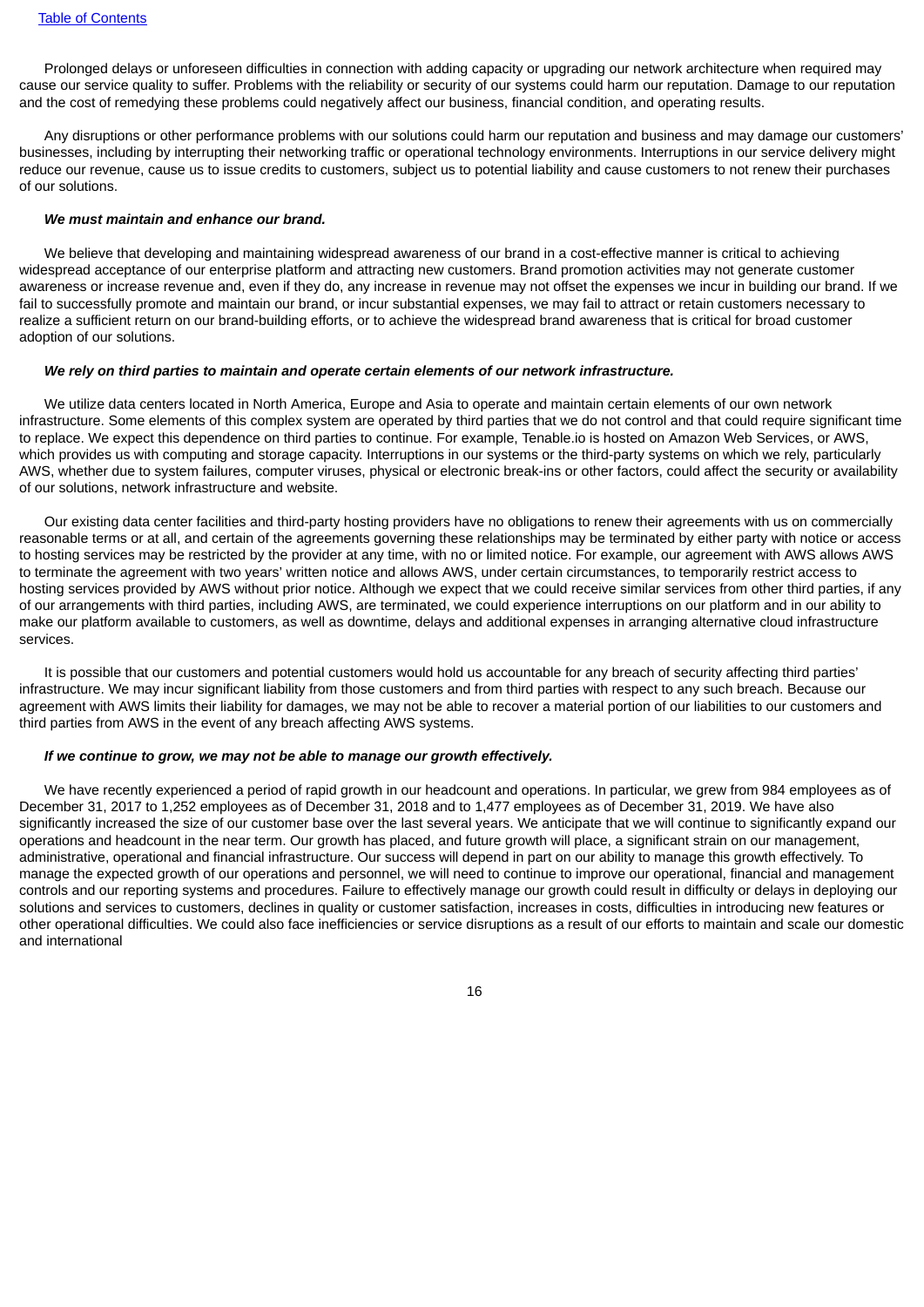facilities, and additional facilities may not be available to us on commercially reasonable terms, or at all. Any of these difficulties could adversely impact our business performance and results of operations.

Our rapid growth also makes it difficult to evaluate our future prospects. Our ability to forecast our future operating results is subject to a number of uncertainties, including our ability to plan for and model future growth. If our assumptions regarding these uncertainties, which we use to plan our business, are incorrect or change in reaction to changes in our markets, or if we do not address these risks successfully, our operating and financial results could differ materially from our expectations, our business could suffer and the trading price of our stock may decline.

# Organizations may be reluctant to purchase our enterprise platform offerings that are cloud-based due to the actual or perceived *vulnerability of cloud solutions.*

Some organizations, including those in the defense industry and highly regulated industries such as healthcare and financial services, have historically been reluctant to use cloud-based solutions for cybersecurity because they have concerns regarding the risks associated with the reliability or security of the technology delivery model associated with these solutions. If we or other software companies with cloud-based offerings experience security incidents, breaches of customer data, disruptions in service delivery or other problems, the market for cloudbased solutions as a whole may be negatively impacted, which in turn would negatively impact our revenue and our growth prospects.

#### *Our sales cycle is long and unpredictable.*

The timing of sales of our offerings is difficult to forecast because of the length and unpredictability of our sales cycle, particularly with large enterprises and with respect to certain of our solutions. We sell our solutions primarily to IT departments that are managing a growing set of user and compliance demands, which has increased the complexity of customer requirements to be met and confirmed during the sales cycle and prolonged our sales cycle. Our average sales cycle with an enterprise customer is approximately four months, and to the extent we continue to enter into larger deals, our average sales cycle is likely to increase. Further, the length of time that potential customers devote to their testing and evaluation, contract negotiation and budgeting processes varies significantly, depending on the size of the organization and nature of the product or service under consideration. In addition, we might devote substantial time and effort to a particular unsuccessful sales effort, and as a result, we could lose other sales opportunities or incur expenses that are not offset by an increase in revenue, which could harm our business.

# *Regulatory, legislative or self-regulatory standard developments regarding privacy and data security matters could adversely affect our ability to conduct our business.*

We, along with a significant number of our customers, are subject to laws, rules, regulations, and industry standards related to data privacy and cyber security, and restrictions or technological requirements regarding the collection, use, storage, protection, retention or transfer of data. In addition to current privacy and data security regulations currently in force in the jurisdictions where we operate, the General Data Protection Regulation, or GDPR came into force in May 2018. The GDPR contains numerous requirements and changes from prior European Union, or EU, law, including more robust obligations on data processors and data controllers, greater rights for data subjects, and heavier documentation requirements for data protection compliance programs. Specifically, the GDPR introduced numerous privacy-related changes for companies operating in the EU, including greater control over personal data by data subjects, such as the "right to be forgotten", increased data portability for EU consumers, data breach notification requirements, and increased fines. In particular, under the GDPR, fines of up to €20 million or up to 4% of the annual global revenue of the noncompliant company, whichever is greater, could be imposed for violations of certain of the GDPR's requirements. The GDPR requirements apply not only to third-party transactions, but also to transfers of information between us and our subsidiaries, including employee information. We have an internal data privacy function that oversees and supervises our compliance with European data protection regulations.

In the United States and globally, governments and agencies have adopted, and could in the future adopt, modify, apply or enforce laws, policies, regulations, and standards covering data subject privacy, data security, technologies such as cookies that are used to collect, store and/or process data, marketing online, the use of data to inform marketing, the taxation of products and services, unfair and deceptive practices and the collection, including the collection of information, use, processing, transfer, storage and/or disclosure of data associated with unique individual internet users. We may be subject directly or via contract to such laws, policies, regulations, and standards. New regulation or legislative actions regarding data privacy and security, together with applicable industry standards, may increase the costs of doing business and could have a material adverse impact on our operations and cash flows.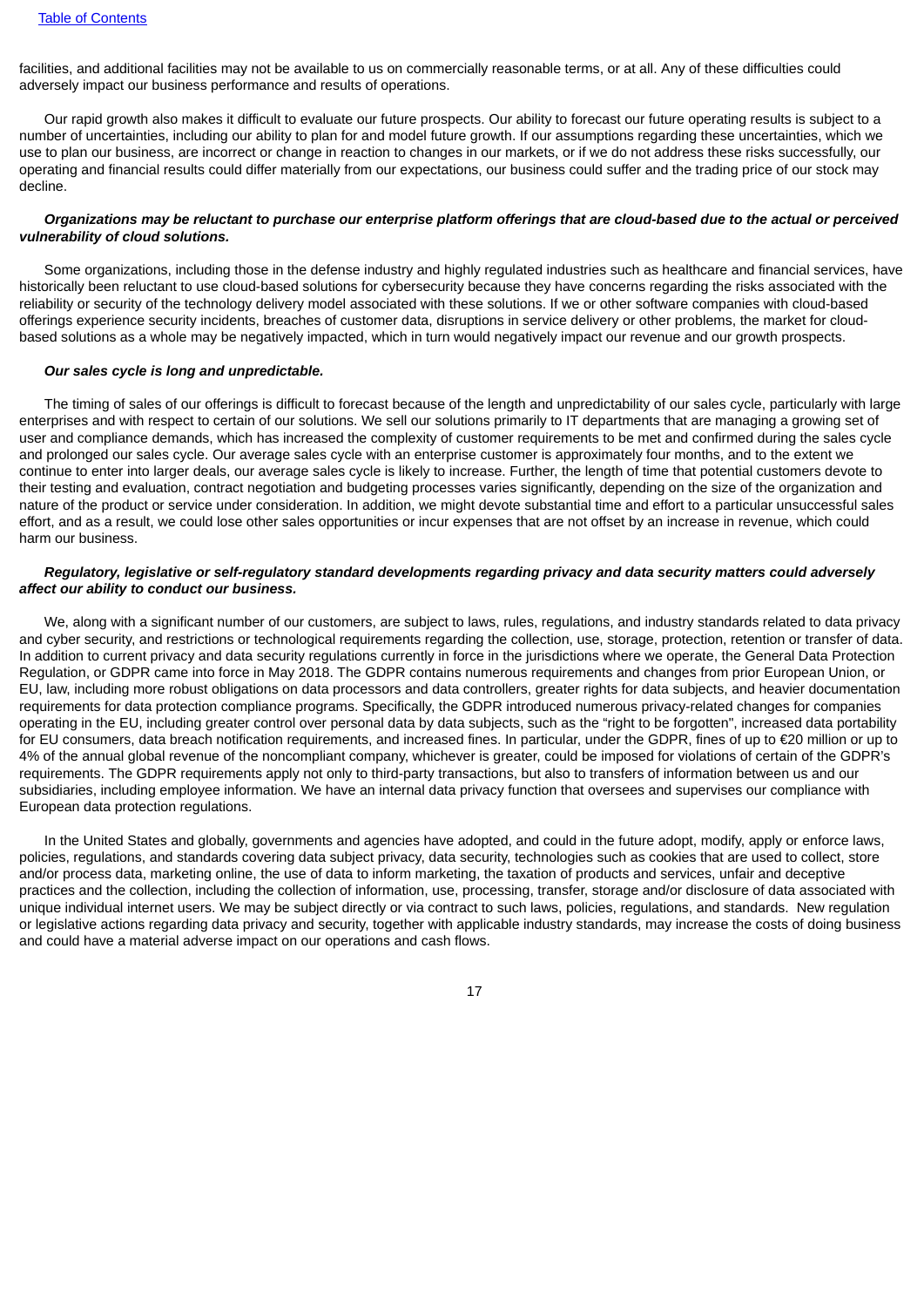While we have taken steps to mitigate the impact on us, such as implementing standard contractual clauses as appropriate and selfcertifying under the EU-US Privacy Shield, the efficacy and longevity of these mechanisms remains uncertain. Potential or actual legal proceeding could lead to one or both of these mechanisms being declared invalid. Further, local data protection authorities general may have different interpretations of the GDPR, leading to potential inconsistencies amongst various EU states.

Similarly, there are a number of federal and state level legislative proposals in the United States that could impose new obligations on us. For example, California recently enacted the California Consumer Privacy Act, or the CCPA, which went into effect on January 1, 2020 and creates new individual privacy rights for consumers and places increased privacy and security obligations on entities handling the personal data of consumers or households. The CCPA requires covered companies to provide new disclosures to California consumers, which could include our employees residing in California based on the broad definitions in the law, to provide such consumers new ways to opt out of certain sales of personal information, and to allow for new causes of action for data breaches. In addition, some countries are considering or have passed legislation implementing more onerous data protection requirements or requiring local storage and processing of data or other requirements that could increase the cost and complexity of delivering our services.

If we are investigated by an applicable data protection authority or are determined to have not complied with applicable laws, we may face fines and other penalties. Any such investigation or charges by applicable data protection authorities could have a negative effect on our existing business and on our ability to attract and retain new customers. Existing and proposed laws and regulations can be costly to comply with, could expose us to significant penalties for non-compliance, can delay or impede the development or adoption of our products and services, reduce the overall demand for our services, result in negative publicity, increase our operating costs, require significant management time and attention and subject us to claims or other remedies, including fines or demands that we modify or cease existing business practices.

### We rely on our third-party channel partner network of distributors and resellers to generate a substantial amount of our revenue.

Our success is dependent in part upon establishing and maintaining relationships with a variety of channel partners that we utilize to extend our geographic reach and market penetration. We use a two-tiered, indirect fulfillment model whereby we sell our products and services to our distributors, which in turn sell to our resellers, which then sell to our end users, which we call customers. We anticipate that we will continue to rely on this two-tiered sales model in order to help facilitate sales of our offerings as part of larger purchases in the United States and to grow our business internationally. In 2019, 2018 and 2017, we derived 90%, 88% and 83%, respectively, of our revenue from subscriptions and perpetual licenses sold through channel partners, and the percentage of revenue derived from channel partners may continue to increase in future periods. Ingram Micro, Inc., a distributor, accounted for 43%, 46% and 45% of our revenue in 2019, 2018 and 2017, respectively, and 40% of our accounts receivable as of December 31, 2019 and 46% as of December 31, 2018. Our agreements with our channel partners, including our agreement with Ingram Micro, are non-exclusive and do not prohibit them from working with our competitors or offering competing solutions, and some of our channel partners may have more established relationships with our competitors. Similarly, our channel partners have no obligations to renew their agreements with us on commercially reasonable terms or at all, and certain of the agreements governing these relationships may be terminated by either party at any time, with no or limited notice. For example, our agreement with Ingram Micro allows Ingram Micro to terminate the agreement in their discretion upon 30 days' written notice to us. If our channel partners choose to place greater emphasis on products of their own or those offered by our competitors or a result of an acquisition, competitive factors or other reasons do not continue to market and sell our solutions in an effective manner or at all, our ability to grow our business and sell our solutions, particularly in key international markets, may be adversely affected. In addition, our failure to recruit additional channel partners, or any reduction or delay in their sales of our solutions and professional services or conflicts between channel sales and our direct sales and marketing activities may harm our results of operations. Finally, even if we are successful, our relationships with channel partners may not result in greater customer usage of our solutions and professional services or increased revenue.

# A portion of our revenue is generated from subscriptions and perpetual licenses sold to domestic governmental entities, foreign governmental entities and other heavily regulated organizations, which are subject to a number of challenges and risks.

A portion of our revenue is generated from subscriptions and perpetual licenses sold to governmental entities in the United States. Additionally, many of our current and prospective customers, such as those in the financial services,

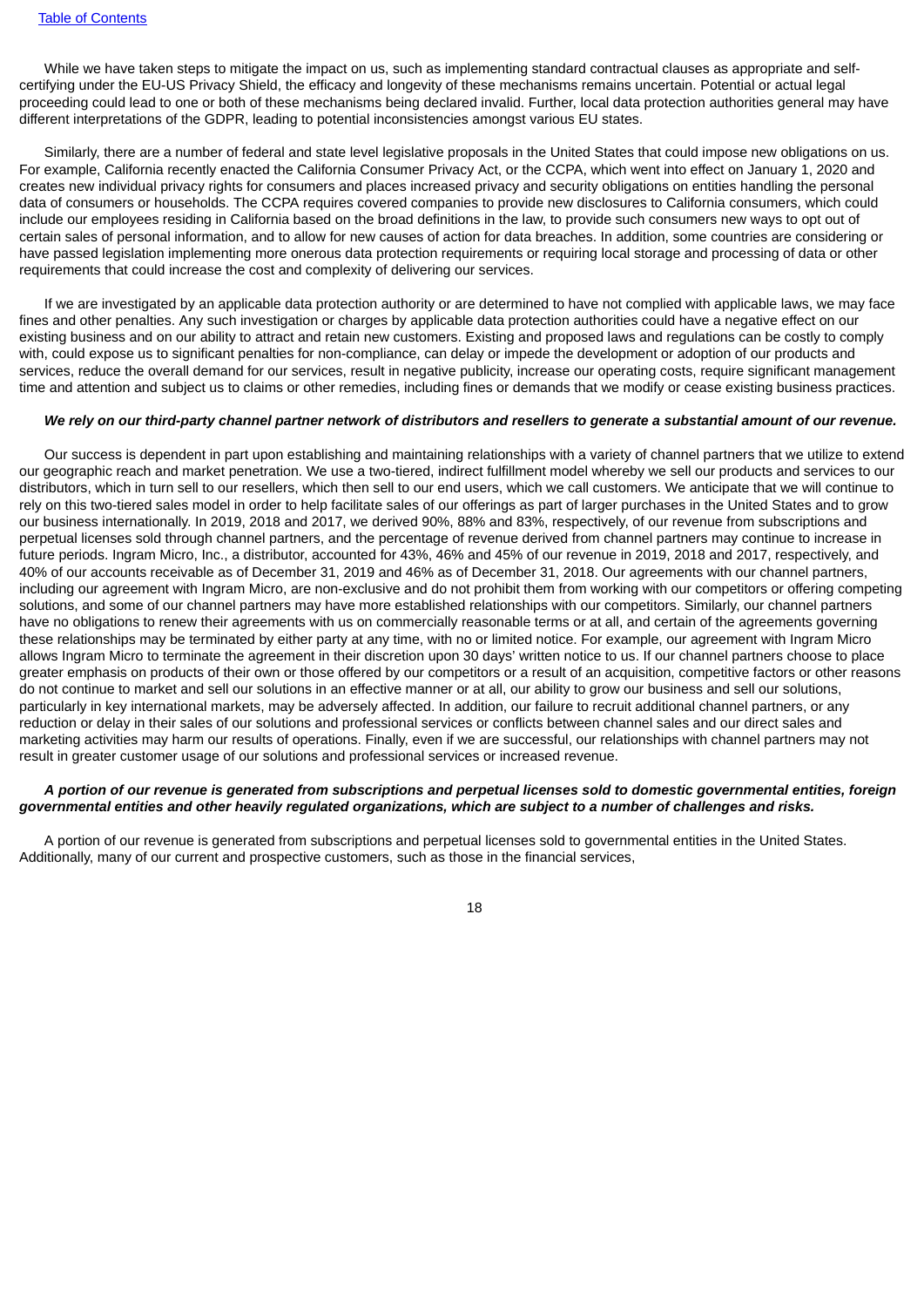energy, insurance and healthcare industries, are highly regulated and may be required to comply with more stringent regulations in connection with subscribing to and implementing our enterprise platform. Selling licenses to these entities can be highly competitive, expensive and timeconsuming, often requiring significant upfront time and expense without any assurance that we will successfully complete a sale. Governmental demand and payment for our enterprise platform may also be impacted by public sector budgetary cycles and funding authorizations, with funding reductions or delays adversely affecting public sector demand for our enterprise platform. In addition, governmental entities have the authority to terminate contracts at any time for the convenience of the government, which creates risk regarding revenue anticipated under our existing government contracts.

Further, governmental and highly regulated entities often require contract terms that differ from our standard customer arrangements, including terms that can lead to those customers obtaining broader rights in our solutions than would be expected under a standard commercial contract and terms that can allow for early termination. The U.S. government will be able to terminate any of its contracts with us either for its convenience or if we default by failing to perform in accordance with the contract schedule and terms. Termination for convenience provisions would generally enable us to recover only our costs incurred or committed, settlement expenses, and profit on the work completed prior to termination. Termination for default provisions do not permit these recoveries and would make us liable for excess costs incurred by the U.S. government in procuring undelivered items from another source. Contracts with governmental and highly regulated entities may also include preferential pricing terms. In the United States, federal government agencies may promulgate regulations, and the President may issue executive orders, requiring federal contractors to adhere to different or additional requirements after a contract is signed. If we do not meet applicable requirements of law or contract, we could be subject to significant liability from our customers or regulators. Even if we do meet these requirements, the additional costs associated with providing our enterprise platform to government and highly regulated customers could harm our operating results. Moreover, changes in the underlying statutory and regulatory conditions that affect these types of customers could harm our ability to efficiently provide them access to our enterprise platform and to grow or maintain our customer base. In addition, engaging in sales activities to foreign governments introduces additional compliance risks, including risks specific to anti-bribery regulations, including the U.S. Foreign Corrupt Practices Act of 1977, as amended, or the FCPA, the U.K. Bribery Act 2010 and other similar statutory requirements prohibiting bribery and corruption in the jurisdictions in which we operate. Further, in some jurisdictions we may be required to obtain government certifications, which may be costly to maintain and, if we lost such certifications in the future or if such certification requirements changed, would restrict our ability to sell to government entities until we have attained such certifications.

Some of our revenue is derived from contracts with U.S. government entities, as well as subcontracts with higher-tier contractors. As a result, we are subject to federal contracting regulations, including the Federal Acquisition Regulation, or the FAR. Under the FAR, certain types of contracts require pricing that is based on estimated direct and indirect costs, which are subject to change.

In connection with our U.S. government contracts, we may be subject to government audits and review of our policies, procedures, and internal controls for compliance with contract terms, procurement regulations, and applicable laws. In certain circumstances, if we do not comply with the terms of a contract or with regulations or statutes, we could be subject to contract termination or downward contract price adjustments or refund obligations, could be assessed civil or criminal penalties, or could be debarred or suspended from obtaining future government contracts for a specified period of time. Any such termination, adjustment, sanction, debarment or suspension could have an adverse effect on our business.

In the course of providing our solutions and professional services to governmental entities, our employees and those of our channel partners may be exposed to sensitive government information. Any failure by us or our channel partners to safeguard and maintain the confidentiality of such information could subject us to liability and reputational harm, which could materially and adversely affect our results of operations and financial performance.

# Our pricing model subjects us to various challenges that could make it difficult for us to derive expected value from our *customers and we may need to reduce our prices or change our pricing model to remain competitive.*

Subscriptions and perpetual licenses to our enterprise platform are generally priced based on the number of IP addresses that can be monitored, the total IT assets that can be monitored. We expect that we may need to change our pricing from time to time. As competitors introduce new products that compete with ours or reduce their prices, we may be unable to attract new customers or retain existing customers based on our historical pricing. We also must determine the appropriate price to enable us to compete effectively internationally. Moreover, midto large-size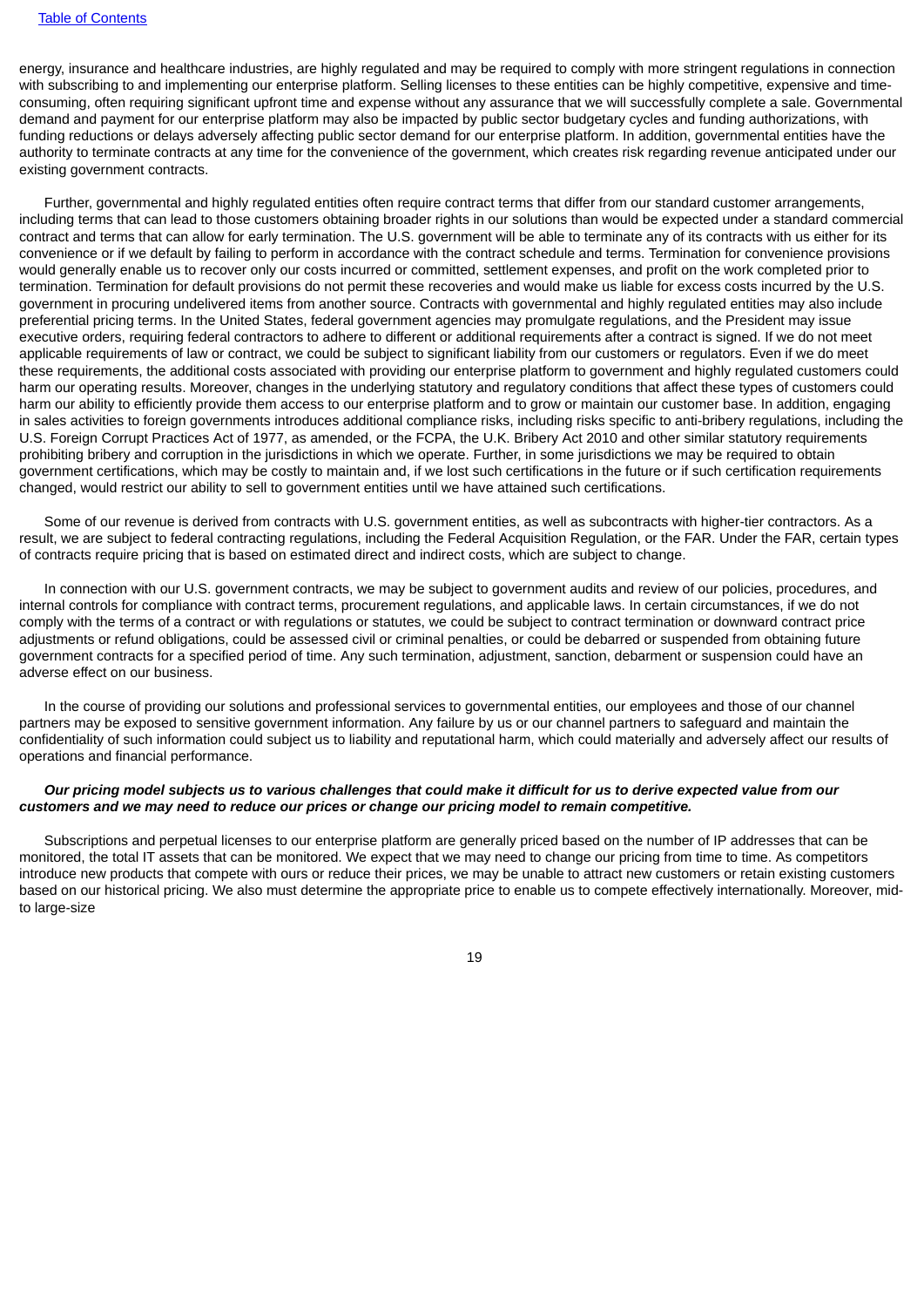enterprises may demand substantial price discounts as part of the negotiation of sales contracts and, as the amount of IT assets or IP addresses within our customers' organization grows, we may face additional pressure from our customers regarding our pricing. As a result, we may be required or choose to reduce our prices or change our pricing model, which could adversely affect our business, revenue, operating margins and financial condition.

Further, our subscription agreements and perpetual licenses generally provide that we can audit our customers' use of our offerings to ensure compliance with the terms of such agreement or license and monitor an increase in IT assets and IP addresses being monitored. However, a customer may resist or refuse to allow us to audit their usage, in which case we may have to pursue legal recourse to enforce our rights under the agreement or license, which would require us to spend money, distract management and potentially adversely affect our relationship with our customers and users.

# If our enterprise platform offerings do not achieve sufficient market acceptance, our results of operations and competitive *position will suffer.*

We spend substantial amounts of time and money to research and develop and enhance our enterprise platform offerings to meet our customers' rapidly evolving demands. In addition, we invest in efforts to continue to add capabilities to our existing products and enable the continued detection of new network vulnerabilities. We typically incur expenses and expend resources upfront to market, promote and sell our new and enhanced offerings. Therefore, when we develop and introduce new or enhanced offerings, they must achieve high levels of market acceptance in order to justify the amount of our investment in developing and bringing them to market. For example, if Tenable Lumin does not garner widespread market adoption and implementation, our operating results and competitive position could suffer.

Further, we may make enhancements to our offerings that our customers do not like, find useful or agree with. We may also discontinue certain features, begin to charge for certain features that are currently free or increase fees for any of our features or usage of our offerings.

Our new offerings or enhancements and changes to our existing offerings could fail to attain sufficient market acceptance for many reasons, including:

- failure to predict market demand accurately in terms of functionality and to supply offerings that meets this demand in a timely fashion;
- defects, errors or failures:
- negative publicity about their performance or effectiveness;
- delays in releasing our new offerings or enhancements to our existing offerings to the market;
- introduction or anticipated introduction of competing products by our competitors;
- poor business conditions for our customers, causing them to delay IT purchases; and
- reluctance of customers to purchase cloud-based offerings.

If our new or enhanced offerings do not achieve adequate acceptance in the market, our competitive position will be impaired, and our revenue will be diminished. The adverse effect on our operating results may be particularly acute because of the significant research, development, marketing, sales and other expenses we will have incurred in connection with the new or enhanced offerings.

### Our strategy of offering and deploying our solutions in the cloud, on-premises environments or using a hybrid approach causes *us to incur increased expenses and may pose challenges to our business.*

We offer and sell our enterprise platform for use in the cloud, on-premises environments or using a hybrid approach using the customer's own infrastructure. Our cloud offering enables our customers to eliminate the burden of provisioning and maintaining infrastructure and to scale their usage of our solutions quickly, while our on-premises offering allows for the customer's complete control over data security and software infrastructure. Historically, our solutions were developed in the context of the on-premises offering, and we have less operating experience offering and selling subscriptions to our solutions via our cloud offering. Although a substantial majority of our revenue has historically been generated from customers using our solutions on an on-premises basis, our customers are increasingly adopting our cloud offering. We expect that our customers will continue to move to our cloud offering and that it will become more central to our distribution model. We expect our gross profit to increase in absolute dollars and our gross margin to decrease to the extent that revenue from our cloud-based subscriptions increases as a percentage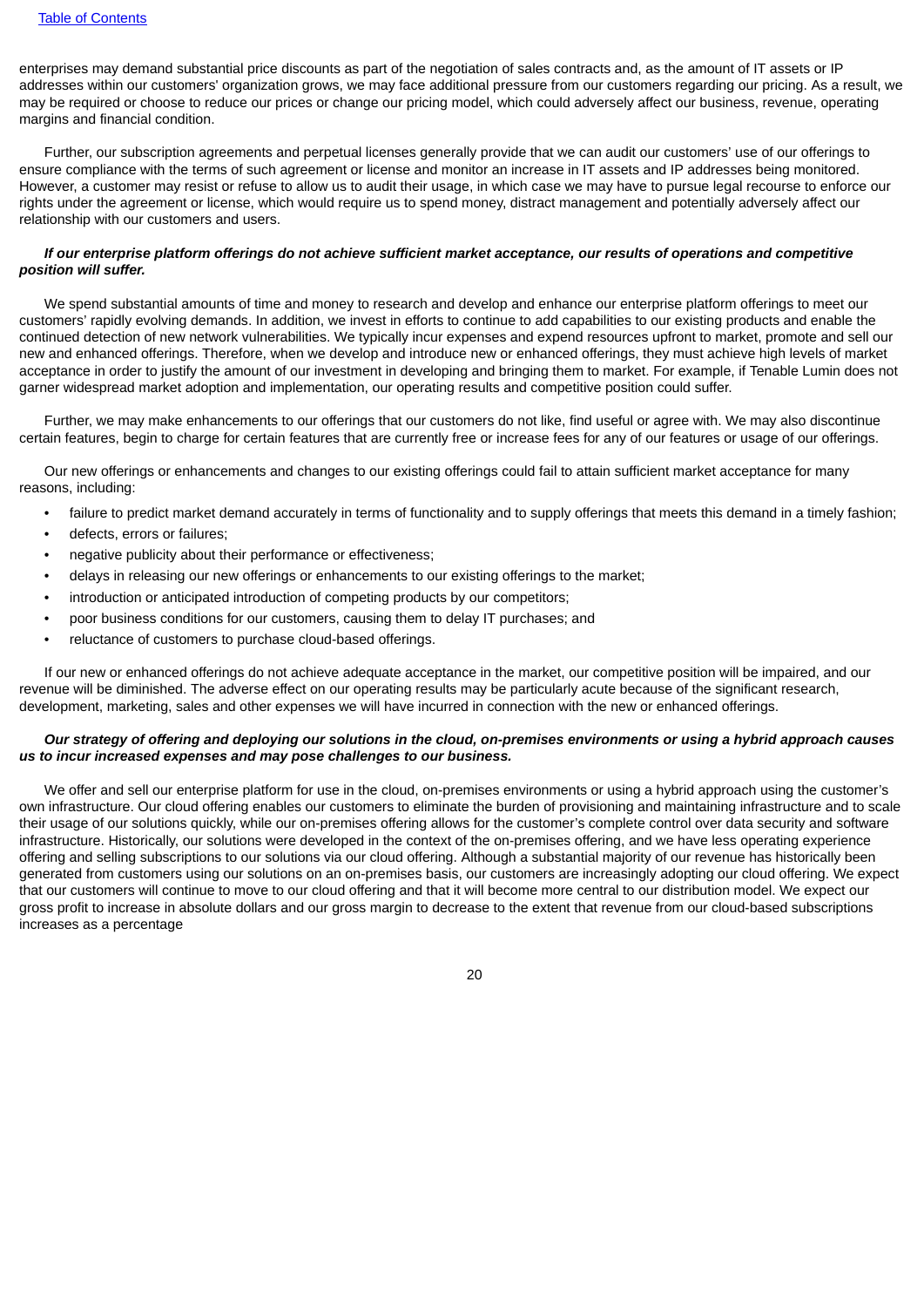of revenue, although our gross margin could fluctuate from period to period. To support both on-premises environments and cloud instances of our product, our support team must be trained on and learn multiple environments in which our solution is deployed, which is more expensive than supporting only a cloud offering. Moreover, we must engineer our software for an on-premises environment, cloud offering and hybrid installation, which we expect will cause us additional research and development expense that may impact our operating results. As more of our customers transition to the cloud, we may be subject to additional competitive pressures, which may harm our business. We are directing a significant portion of our financial and operating resources to implement a robust and secure cloud offering for our customers, but even if we continue to make these investments, we may be unsuccessful in growing or implementing our cloud offering in a way that competes successfully against our current and future competitors and our business, results of operations and financial condition could be harmed.

# Our customers' increased usage of our cloud-based offerings requires us to continually improve our computer network and *infrastructure to avoid service interruptions or slower system performance.*

As usage of our cloud-based offerings grows and as customers use them for more complicated applications, increased assets and with increased data requirements, we will need to devote additional resources to improving our platform architecture and our infrastructure in order to maintain the performance of our cloud offering. Any failure or delays in our computer systems could cause service interruptions or slower system performance. If sustained or repeated, these performance issues could reduce the attractiveness of our enterprise platform to customers. These performance issues could result in lost customer opportunities and lower renewal rates, any of which could hurt our revenue growth, customer loyalty and reputation.

# A component of our growth strategy is dependent on our continued international expansion, which adds complexity to our *operations.*

We market and sell our solutions and professional services throughout the world and have personnel in many parts of the world. International operations generated 37% and 33% of our revenue in 2019 and 2018, respectively. Our growth strategy is dependent, in part, on our continued international expansion. We expect to conduct a significant amount of our business with organizations that are located outside the United States, particularly in Europe and Asia. We cannot assure that our expansion efforts into international markets will be successful in creating further demand for our solutions and professional services outside of the United States or in effectively selling our solutions and professional services in the international markets that we enter. Our current international operations and future initiatives will involve a variety of risks, including:

- increased management, infrastructure and legal costs associated with having international operations;
- reliance on channel partners;
- trade and foreign exchange restrictions, including potential changes in trade relations arising from policy initiatives implemented by the current U.S. administration, which has been critical of existing and proposed trade agreements;
- economic or political instability in foreign markets, including instability related to the United Kingdom's recent exit from the European Union and its ongoing legal, political and economic relationship with the European Union;
- greater difficulty in enforcing contracts, accounts receivable collection and longer collection periods;
- changes in regulatory requirements, including, but not limited to data privacy, data protection and data security regulations;
- difficulties and costs of staffing, managing and potentially reorganizing foreign operations;
- the uncertainty and limitation of protection for intellectual property rights in some countries:
- costs of compliance with foreign laws and regulations and the risks and costs of non-compliance with such laws and regulations;
- differing labor regulations in jurisdictions where labor laws are generally more advantageous to employees as compared to the U.S., including deemed hourly wage and overtime regulations in these locations;
- costs of compliance with U.S. laws and regulations for foreign operations, including the FCPA, import and export control laws, tariffs, trade barriers, economic sanctions and other regulatory or contractual limitations on our ability to sell or provide our solutions in certain foreign markets, and the risks and costs of non-compliance;
- requirements to comply with foreign privacy, data protection and information security laws and regulations and the risks and costs of noncompliance;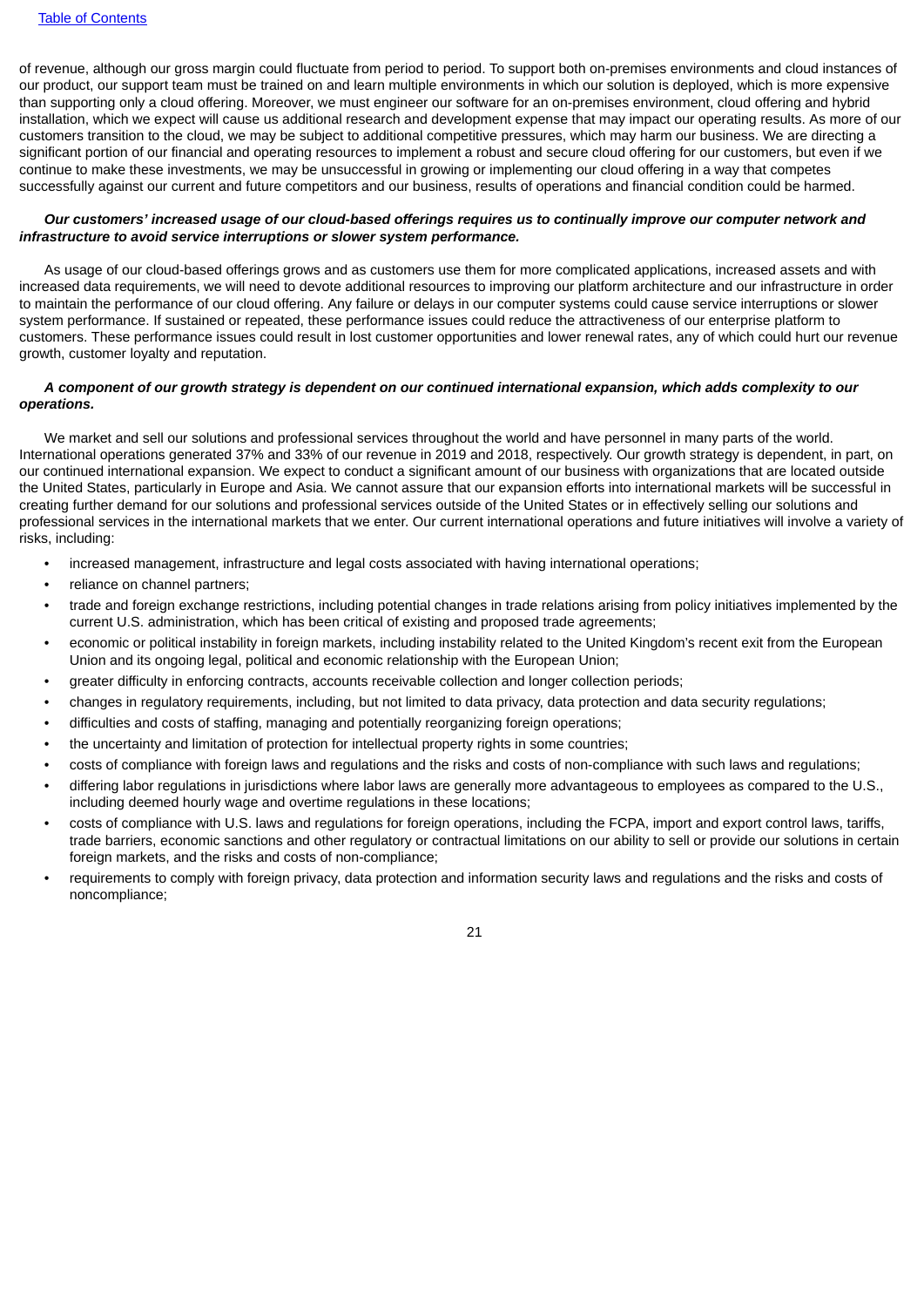- heightened risks of unfair or corrupt business practices in certain geographies and of improper or fraudulent sales arrangements that may impact financial results and result in restatements of, and irregularities in, financial statements;
- the potential for political unrest, pandemics, acts of terrorism, hostilities or war;
- management communication and integration problems resulting from cultural differences and geographic dispersion;
- costs associated with language localization of our solutions; and
- costs of compliance with multiple and possibly overlapping tax structures.

Our business, including the sales of our solutions and professional services by us and our channel partners, may be subject to foreign governmental regulations, which vary substantially from country to country and change from time to time. Our failure, or the failure by our channel partners, to comply with these regulations could adversely affect our business. Further, in many foreign countries it is common for others to engage in business practices that are prohibited by our internal policies and procedures or U.S. regulations applicable to us. Although we have implemented policies and procedures designed to comply with these laws and policies, there can be no assurance that our employees, contractors, channel partners and agents have complied, or will comply, with these laws and policies. Violations of laws or key control policies by our employees, contractors, channel partners or agents could result in delays in revenue recognition, financial reporting misstatements, fines, penalties or the prohibition of the importation or exportation of our solutions and could have a material adverse effect on our business and results of operations. If we are unable to successfully manage the challenges of international expansion and operations, our business and operating results could be adversely affected.

# We rely on the performance of highly skilled personnel, including senior management and our engineering, professional *services, sales and technology professionals.*

We believe our success has depended, and continues to depend, on the efforts and talents of our senior management team and our highly skilled team members, including our sales personnel, professional services personnel and software engineers. We do not maintain key man insurance on any of our executive officers or key employees. From time to time, there may be changes in our senior management team resulting from the termination or departure of our executive officers and key employees. Our senior management and key employees are employed on an at-will basis, which means that they could terminate their employment with us at any time. The loss of any of our senior management or key employees could adversely affect our ability to build on the efforts they have undertaken and to execute our business plan, and we may not be able to find adequate replacements. We cannot ensure that we will be able to retain the services of any members of our senior management or other key employees.

Our ability to successfully pursue our growth strategy also depends on our ability to attract, motivate and retain our personnel. Competition for well-qualified employees in all aspects of our business, including sales personnel, professional services personnel and software engineers, is intense. Our recruiting efforts focus on elite universities and our primary recruiting competition are well-known, high-paying firms. Our continued ability to compete effectively depends on our ability to attract new employees and to retain and motivate existing employees. If we do not succeed in attracting well-qualified employees or retaining and motivating existing employees, our business would be adversely affected.

# *We must effectively develop and expand our sales and marketing capabilities.*

Our ability to increase our customer base and achieve broader market acceptance of our Cyber Exposure solutions will depend to a significant extent on our ability to expand our sales and marketing operations. We plan to continue expanding our sales force and our thirdparty channel partner network of distributors and resellers both domestically and internationally; however, there is no assurance that we will be successful in attracting and retaining talented sales personnel or strategic partners or that any new sales personnel or strategic partners will be able to achieve productivity in a reasonable period of time or at all. We also plan to dedicate significant resources to sales and marketing programs, including through electronic marketing campaigns and trade event sponsorship and participation. All of these efforts will require us to invest significant financial and other resources and our business will be harmed if our efforts do not generate a correspondingly significant increase in revenue.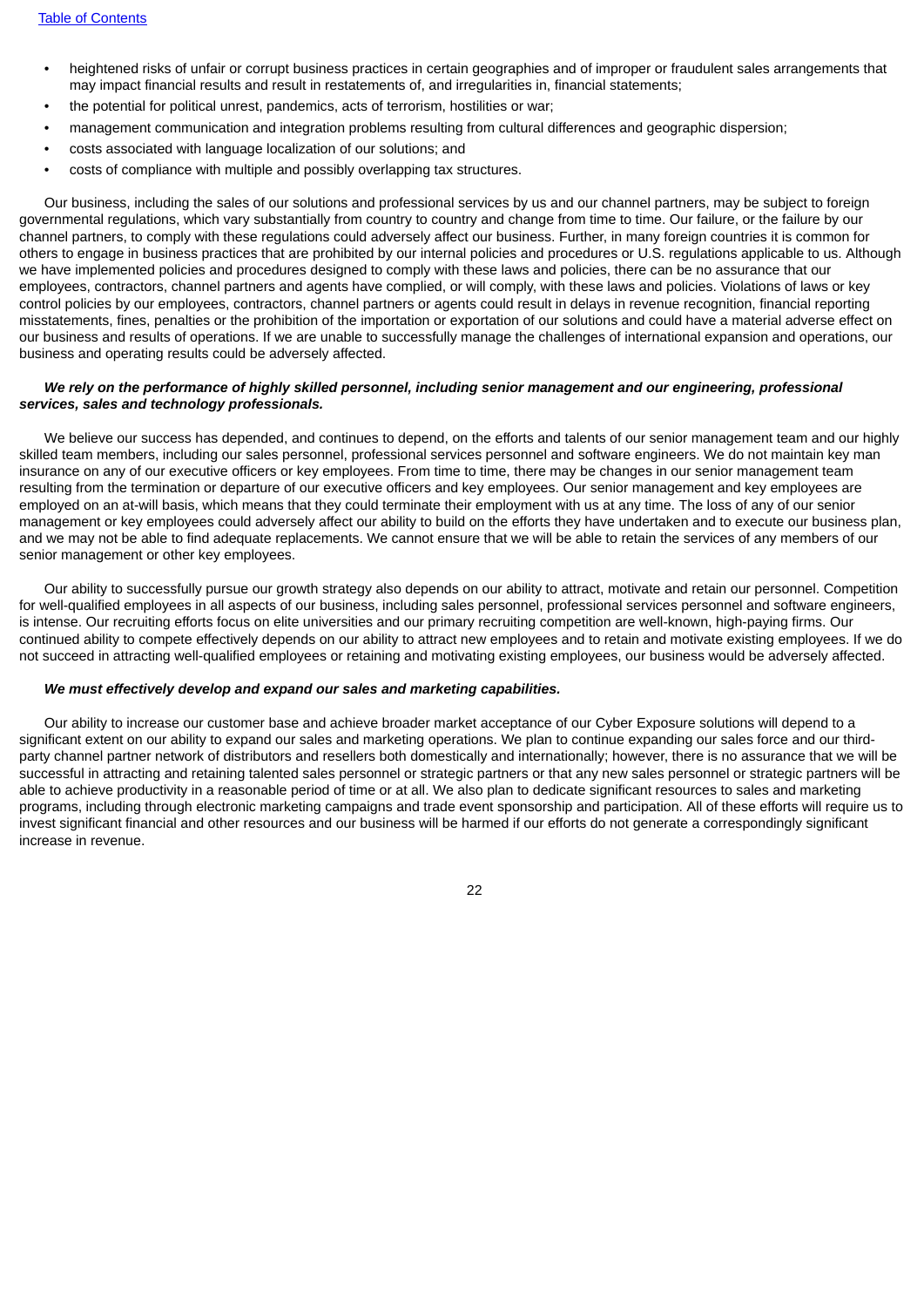### *We must offer high-quality support.*

Our customers rely on our personnel for support of our enterprise platform. High-quality support is important for the renewal of our agreements with existing customers and to our existing customers expanding the number of IP addresses or IT assets under their subscriptions. The importance of high-quality support will increase as we expand our business and pursue new customers. If we do not help our customers quickly resolve issues and provide effective ongoing support, our ability to sell new software to existing and new customers would suffer and our reputation with existing or potential customers would be harmed.

#### *Our growth depends in part on the success of our strategic relationships with third parties.*

In order to grow our business, we anticipate that we will continue to depend on relationships with strategic partners to provide broader customer coverage and solution delivery capabilities. We depend on partnerships with market leading technology companies to maintain and expand our Cyber Exposure ecosystem by integrating third party data into our platform. Identifying partners, and negotiating and documenting relationships with them, requires significant time and resources. Our agreements with our strategic partners generally are non-exclusive and do not prohibit them from working with our competitors or offering competing solutions. Our competitors may be effective in providing incentives to third parties to favor their products or services or to prevent or reduce subscriptions to our services. If our partners choose to place greater emphasis on products of their own or those offered by our competitors or do not effectively market and sell our product, our ability to grow our business and sell software and professional services may be adversely affected. In addition, acquisitions of our partners by our competitors could result in a decrease in the number of our current and potential customers, as our partners may no longer facilitate the adoption of our solutions by potential customers. We also license third-party threat data that is used in our solutions in order to deliver our offerings. In the future, this data may not be available to us on commercially reasonable terms, or at all. Any loss of the right to use any of this data could result in delays in the provisioning of our offerings until equivalent data is either developed by us, or, if available, is identified, obtained and integrated, which could harm our business.

If we are unsuccessful in establishing or maintaining our relationships with third parties, our ability to compete in the marketplace or to grow our revenue could be impaired and our operating results may suffer. Even if we are successful, we cannot assure you that these relationships will result in increased customer usage of our solutions or increased revenue.

#### *Catastrophic events may disrupt our business.*

Our corporate headquarters are located in Columbia, Maryland. The area around Washington, D.C. could be subject to terrorist attacks. Additionally, we rely on our network and third-party infrastructure and enterprise applications, internal technology systems and our website for our development, marketing, operational support, hosted services and sales activities. In the event of a major hurricane, earthquake or catastrophic event such as fire, power loss, telecommunications failure, cyberattack, war or terrorist attack that impacts our corporate headquarters, other facilities or off-premises infrastructure, we may be unable to continue our operations and may endure system interruptions, reputational harm, delays in our software development, lengthy interruptions in our services, breaches of data security and loss of critical data, all of which could have an adverse effect on our future operating results.

# Recent and future acquisitions could disrupt our business and adversely affect our business operations and financial results.

We have in the past acquired products, technologies and businesses from other parties, such as our recent acquisition of Indegy Ltd. in December 2019, and we may choose to expand our current business by acquiring additional businesses or technologies in the future. Acquisitions, including the Indegy acquisition, involve many risks, including the following:

- an acquisition may negatively affect our financial results because it may require us to incur charges or assume substantial debt or other liabilities, may cause adverse tax consequences or unfavorable accounting treatment, may expose us to claims and disputes by third parties, including intellectual property claims and disputes, or may not generate sufficient financial return to offset additional costs and expenses related to the acquisition;
- we may encounter difficulties or unforeseen expenditures in integrating the business, technologies, products, personnel or operations of any company that we acquire, particularly if key personnel of the acquired company decide not to work for us;

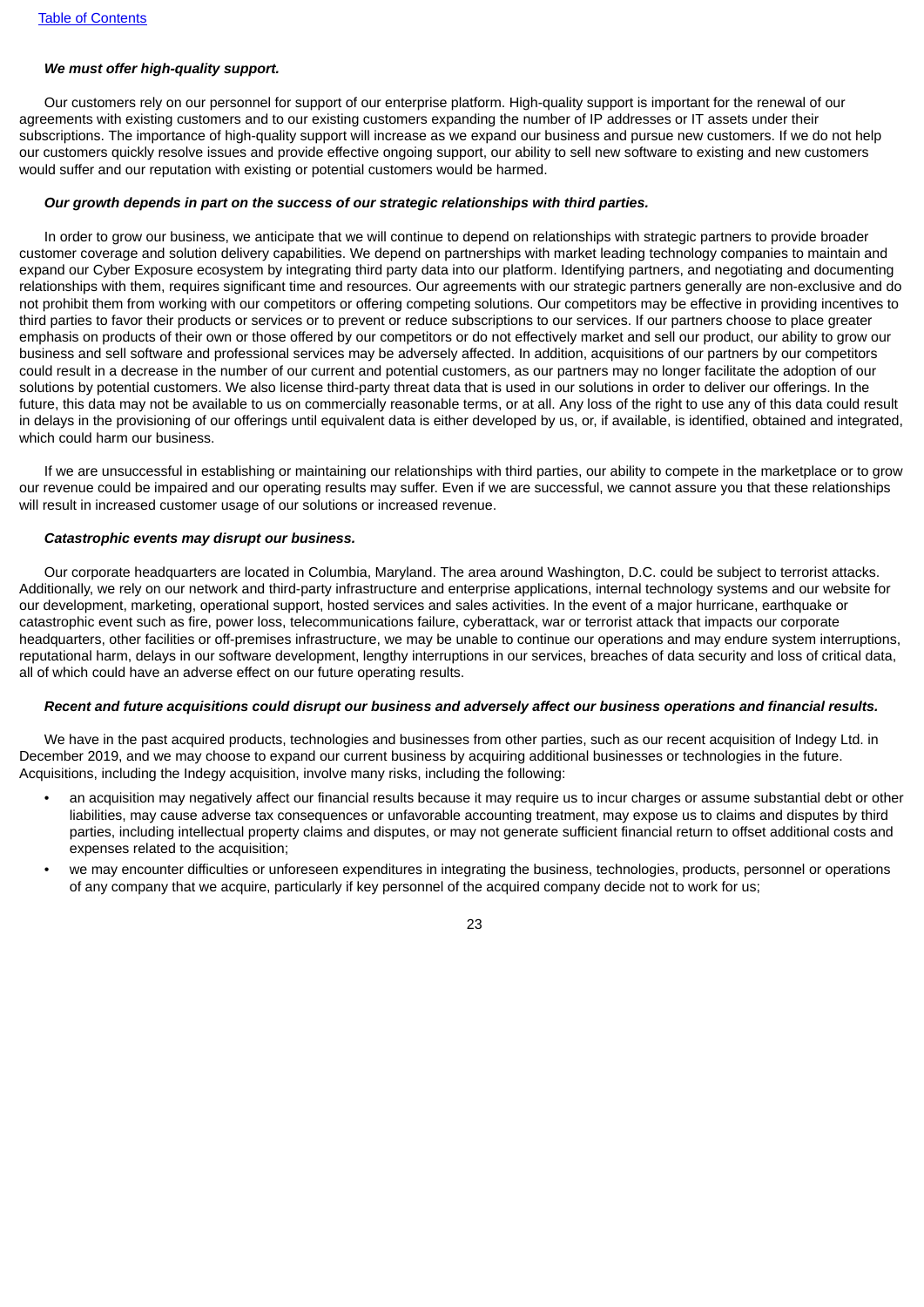- an acquisition may disrupt our ongoing business, divert resources, increase our expenses and distract our management;
- an acquisition may result in a delay or reduction of customer purchases for both us and the company acquired due to customer uncertainty about continuity and effectiveness of service from either company;
- we may encounter difficulties in, or may be unable to, successfully sell any acquired solutions;
- an acquisition may involve the entry into geographic or business markets in which we have little or no prior experience or where competitors have stronger market positions;
- our use of cash to pay for an acquisition would limit other potential uses for our cash; and
- if we incur debt to fund such acquisition, such debt may subject us to material restrictions on our ability to conduct our business as well as financial maintenance covenants.

The occurrence of any of these risks could have a material adverse effect on our business operations and financial results. In addition, we may only be able to conduct limited due diligence on an acquired company's operations. Following an acquisition, we may be subject to unforeseen liabilities arising from an acquired company's past or present operations and these liabilities may be greater than the warranty and indemnity limitations that we negotiate. Any unforeseen liability that is greater than these warranty and indemnity limitations could have a negative impact on our financial condition.

# We may require additional capital to support business growth, and this capital might not be available on acceptable terms, if at *all.*

We expect that our existing cash and cash equivalents will be sufficient to meet our anticipated cash needs for working capital and capital expenditures for at least the next 12 months. However, we intend to continue to make investments to support our business growth and may require additional funds to respond to business challenges, including the need to develop new features or enhance our product, improve our operating infrastructure or acquire complementary businesses and technologies. Accordingly, we may need to engage in equity or debt financings to secure additional funds. If we raise additional funds through future issuances of equity or convertible debt securities, our existing stockholders could suffer significant dilution, and any new equity securities we issue could have rights, preferences and privileges superior to those of holders of our common stock. Our loan and security agreement with Silicon Valley Bank includes restrictive covenants relating to our capital raising activities and other financial and operational matters, which may make it more difficult for us to obtain additional capital and to pursue business opportunities, including potential acquisitions, and any debt financing that we secure in the future could have similar restrictive covenants. We may not be able to obtain additional financing on terms favorable to us, if at all. If we are unable to obtain adequate financing or financing on terms satisfactory to us when we require it, our ability to continue to support our business growth and to respond to business challenges could be significantly impaired, and our business may be adversely affected.

### The nature of our business requires the application of complex accounting rules and regulations. Significant changes in current principles will affect our consolidated financial statements and changes in financial accounting standards or practices may cause *adverse, unexpected financial reporting fluctuations and harm our results of operations.*

The accounting rules and regulations that we must comply with are complex and subject to interpretation by the Financial Accounting Standards Board, or FASB, the Securities and Exchange Commission, or SEC, and various bodies formed to promulgate and interpret appropriate accounting principles. In addition, many companies' accounting disclosures are being subjected to heightened scrutiny by regulators and the public. Further, the accounting rules and regulations are continually changing in ways that could impact our financial statements.

# If our estimates or judgments relating to our critical accounting policies prove to be incorrect or financial reporting standards or *interpretations change, our results of operations could be adversely affected.*

The preparation of financial statements in conformity with generally accepted accounting principles in the United States, or U.S. GAAP, requires management to make estimates and assumptions that affect the amounts reported in the consolidated financial statements and accompanying notes. We base our estimates on historical experience and on various other assumptions that we believe to be reasonable under the circumstances, as provided in "Management's Discussion and Analysis of Financial Condition and Results of Operations." The results of these estimates form the basis for making judgments about the carrying values of assets, liabilities and equity, and the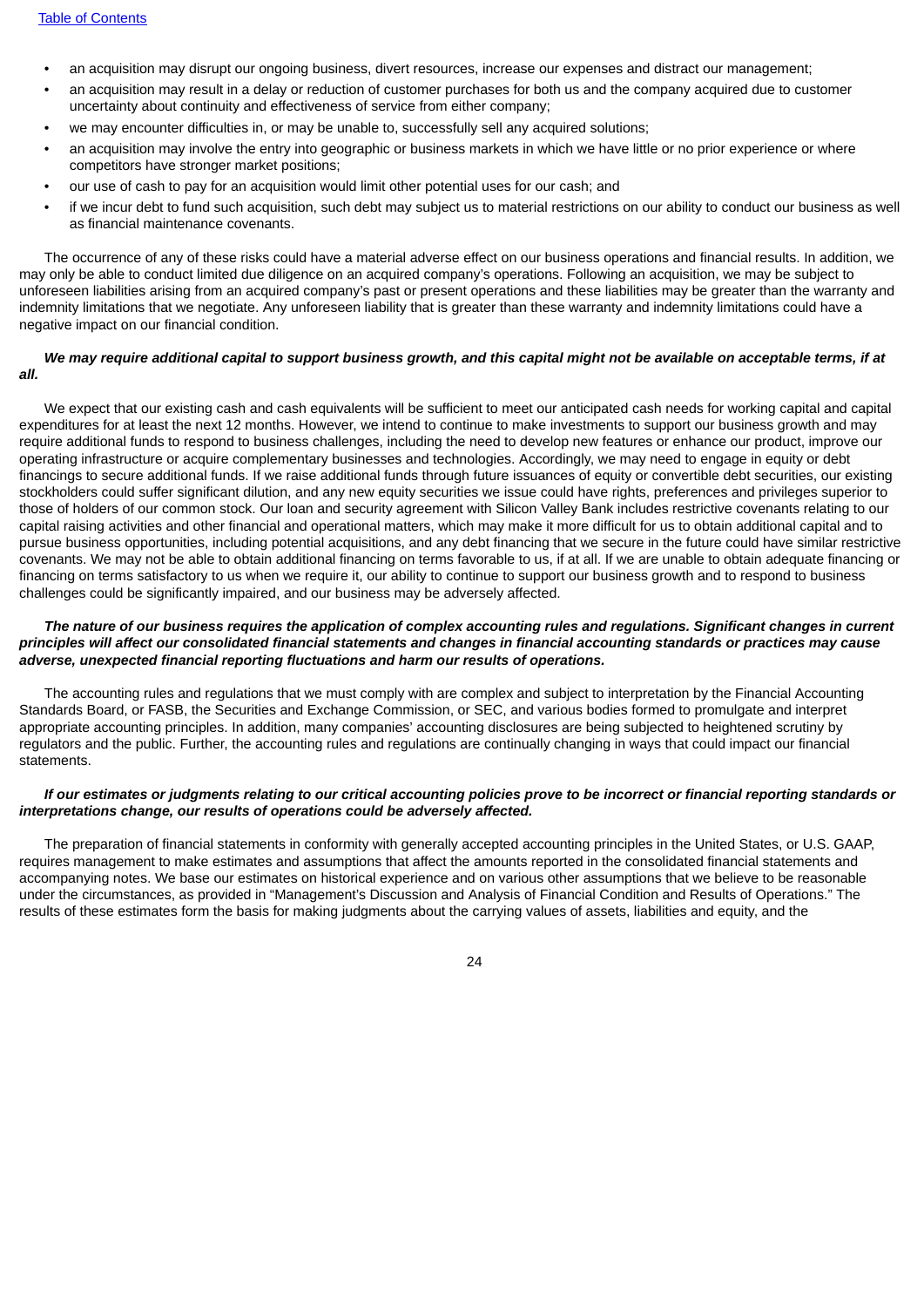amount of revenue and expenses that are not readily apparent from other sources. Significant assumptions and estimates used in preparing our consolidated financial statements include the determination of the estimated economic life of perpetual licenses for revenue recognition, the estimated period of benefit for deferred commissions, useful lives of long-lived assets, the valuation of stock-based compensation, including the estimated underlying fair value of our common stock prior to our IPO, the incremental borrowing rate for operating leases, and the valuation of deferred tax assets. Our results of operations may be adversely affected if our assumptions change or if actual circumstances differ from those in our assumptions, which could cause our results of operations to fall below the expectations of securities analysts and investors, resulting in a decline in the trading price of our common stock.

Additionally, we regularly monitor our compliance with applicable financial reporting standards and review new pronouncements and drafts thereof that are relevant to us. As a result of new standards, changes to existing standards and changes in their interpretation, we might be required to change our accounting policies, alter our operational policies and implement new or enhance existing systems so that they reflect new or amended financial reporting standards, or we may be required to restate our published financial statements. Such changes to existing standards or changes in their interpretation may have an adverse effect on our reputation, business, financial position and profit, or cause an adverse deviation from our revenue and operating profit target, which may negatively impact our financial results.

### Our operating results may be negatively affected if we are required to pay additional state sales tax, value added, or other transaction taxes, and we could be subject to liability with respect to all or a portion of past or future sales.

We currently collect and remit sales and use, value added and other transaction taxes in certain of the jurisdictions where we do business based on our assessment of the amount of taxes owed by us in such jurisdictions. However, in some jurisdictions in which we do business, we do not believe that we owe such taxes, and therefore we currently do not collect and remit such taxes in those jurisdictions or record contingent tax liabilities in respect of those jurisdictions.

Further, due to uncertainty in the application and interpretation of applicable tax laws in various jurisdictions, we may be exposed to sales and use, value added or other transaction tax liability. A successful assertion that we are required to pay additional taxes in connection with sales of our solutions, or the imposition of new laws or regulations requiring the payment of additional taxes, would create increased costs and administrative burdens for us. If we are subject to additional taxes and determine to offset such increased costs by collecting and remitting sales taxes from our customers, or otherwise passing those costs through to our customers, companies may be discouraged from using our solutions. Any increased tax burden may decrease our ability or willingness to compete in relatively burdensome tax jurisdictions, result in substantial tax liabilities related to past sales or otherwise harm our business and operating results.

# Our ability to use net operating losses to offset future taxable income may be subject to certain limitations.

As of December 31, 2019 we had federal, state and foreign net operating loss carryforwards, or NOLs, of \$186.0 million, \$132.0 million, and \$163.6 million, respectively, available to offset future taxable income, which begin to expire in 2030. A lack of future taxable income would adversely affect our ability to utilize these NOLs before they expire.

In addition, under the provisions of the Internal Revenue Code of 1986, as amended, or the Internal Revenue Code, substantial changes in our ownership may limit the amount of pre-change NOLs that can be utilized annually in the future to offset taxable income. Section 382 of the Internal Revenue Code imposes limitations on a company's ability to use NOLs if a company experiences a more-than-50-percent ownership change over a three-year testing period. Based upon an analysis as of December 31, 2017, we determined that we do not expect these limitations to impair our ability to use our NOLs prior to expiration. However, if changes in our ownership occur in the future, our ability to use our NOLs may be further limited. For these reasons, we may not be able to utilize a material portion of the NOLs, even if we achieve profitability.

# Uncertainties in the interpretation and application of the 2017 Tax Cuts and Jobs Act and possible future changes in tax laws or *regulations could materially affect our tax obligations and effective tax rate.*

Forecasts of our income tax position and effective tax rate for financial accounting purposes are complex and subject to uncertainty because our income tax position for each year combines the effects of a mix of profits earned and losses incurred by us in various tax jurisdictions with a broad range of income tax rates, as well as changes in the valuation of deferred tax assets and liabilities, the impact of various accounting rules and changes to these rules and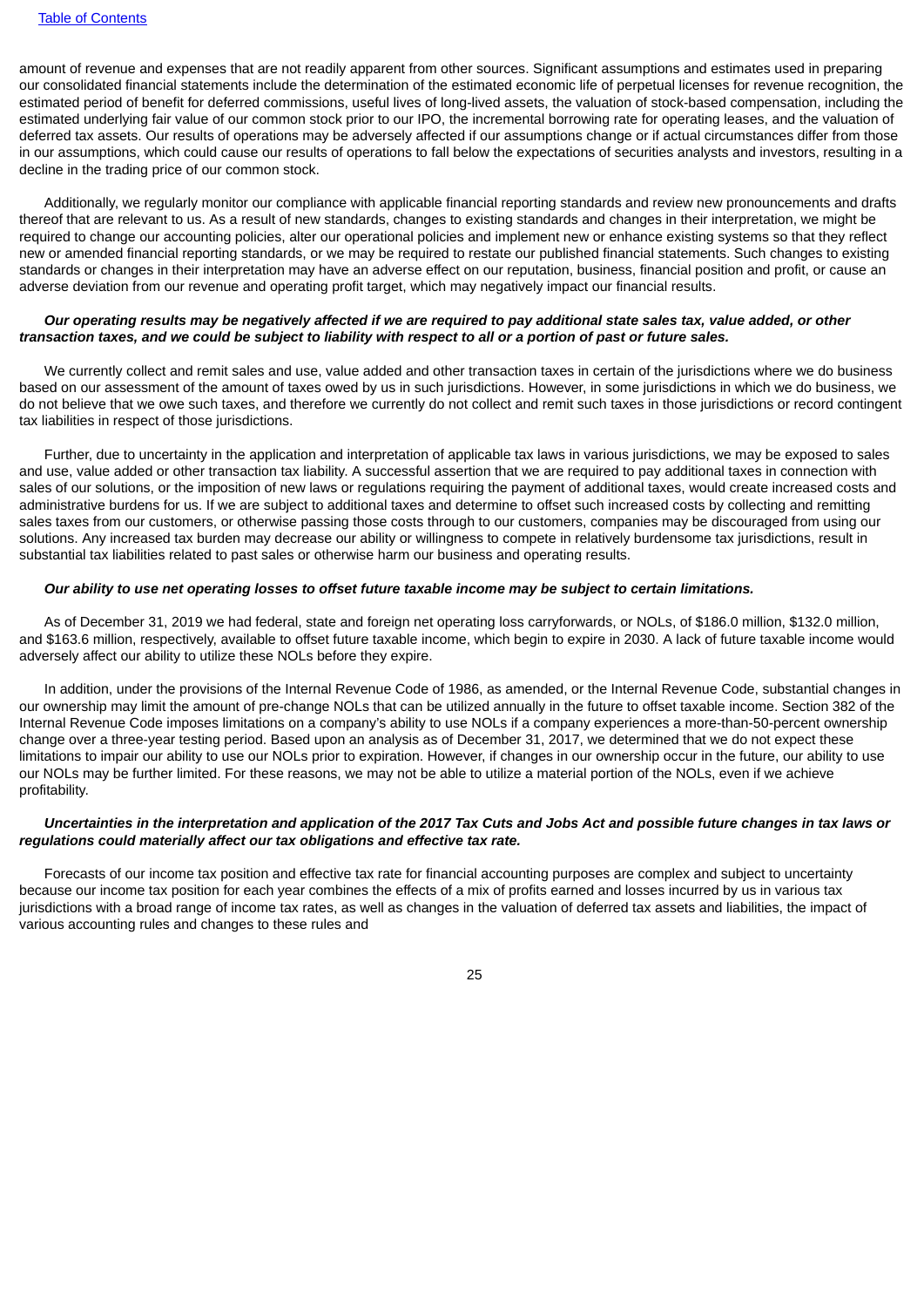tax laws, the results of examinations by various tax authorities, and the impact of any acquisition, business combination or other reorganization or financing transaction. To forecast our global tax rate, we estimate our pre-tax profits and losses by jurisdiction and forecast our tax expense by jurisdiction. If the mix of profits and losses, our ability to use tax credits, our assessment of the need for valuation allowances, or effective tax rates by jurisdiction is different than those estimated, our actual tax rate could be materially different than forecasted, which could have a material impact on our results of business, financial condition and results of operations.

On December 22, 2017, U.S. Federal tax reform was enacted with the signing of the Tax Cuts and Jobs Act, or TCJA. Future guidance from the U.S. Internal Revenue Service and other tax authorities with respect to the TCJA may affect us, and certain aspects of the TCJA could be repealed or modified in future legislation. Changes in corporate tax rates, the realization of net deferred tax assets relating to our U.S. operations, the taxation of foreign earnings and the deductibility of expenses under the TCJA or future tax reform legislation could have a material impact on the value of our deferred tax assets, could result in significant one-time charges in the current or future taxable years and could increase our future U.S. tax expense. The foregoing items, as well as any other future changes in tax laws, could have a material adverse effect on our business, cash flow, financial condition or results of operations. In addition, it is uncertain if and to what extent various states will conform to the TCJA or any newly enacted federal tax legislation.

### We are subject to anti-corruption laws, anti-bribery and similar laws with respect to our domestic and international operations, and non-compliance with such laws can subject us to criminal and/or civil liability and materially harm our business and reputation.

We are subject to the anti-bribery laws of the jurisdictions in which we operate. This includes the FCPA, the U.S. domestic bribery statute contained in 18 U.S.C. § 201, the U.S. Travel Act, the U.K. Bribery Act 2010, and other anti-corruption laws in countries in which we conduct activities. Anti-corruption laws are interpreted broadly and prohibit our company from authorizing, offering, or providing, directly or indirectly, improper payments or benefits in order to gain or maintain business, including payments to recipients in the public or private sector. We use third-party law firms, accountants, and other representatives for regulatory compliance, sales, and other purposes in several countries. We sell directly and indirectly, via third-party representatives, to the U.S. and non-U.S. customers, both private and government sectors, and our employees and third-party representatives interact with these customers who may include government officials. We can be held liable for the corrupt or other illegal activities of these third-party representatives, our employees, contractors, and other agents, even if we do not explicitly authorize such activities. Noncompliance with these laws could subject us to whistleblower complaints, investigations, sanctions, settlements, prosecution, other enforcement actions, disgorgement of profits, significant fines, damages, other civil and criminal penalties or injunctions, suspension and/or debarment from contracting with certain persons, the loss of export privileges, reputational harm, adverse media coverage, and other collateral consequences. If any subpoenas or investigations are launched, or governmental or other sanctions are imposed, or if we do not prevail in any possible civil or criminal litigation, our reputation, business, results of operations and financial condition could be materially harmed. In addition, responding to any action will likely result in a materially significant diversion of management's attention and resources and significant defense costs and other professional fees. Enforcement actions and sanctions could further harm our business, results of operations, and financial condition. Moreover, as an issuer of securities, we also are subject to the accounting and internal controls provisions of the FCPA. These provisions require us to maintain accurate books and records and a system of internal controls sufficient to detect and prevent corrupt conduct. Failure to abide by these provisions may have an adverse effect on our business, operations or financial condition.

# We are subject to governmental export and import controls and economic and trade sanctions that could impair our ability to conduct business in international markets and subject us to liability if we are not in compliance with applicable laws and requlations.

The United States and other countries maintain and administer export and import laws and regulations. Our products are subject to U.S. export control and import laws and regulations, including the U.S. Export Administration Regulations, U.S. Customs regulations, and various economic and trade sanctions administered by the U.S. Treasury Department's Office of Foreign Assets Control. We are required to comply with these laws and regulations. If we fail to comply with such laws and regulations, we and certain of our employees could be subject to substantial civil or criminal penalties, including the possible loss of export or import privileges; fines, which may be imposed on us and responsible employees or managers; and, in extreme cases, the incarceration of responsible employees or managers. Obtaining the necessary authorizations, including any required license, for a particular sale may be time-consuming, is not guaranteed and may result in the delay or loss of sales opportunities. In addition, changes in our solutions, or changes in applicable export or import laws and regulations may create delays in the introduction and sale of our products in international markets or, in some cases, prevent the export or import of our solutions to certain countries, governments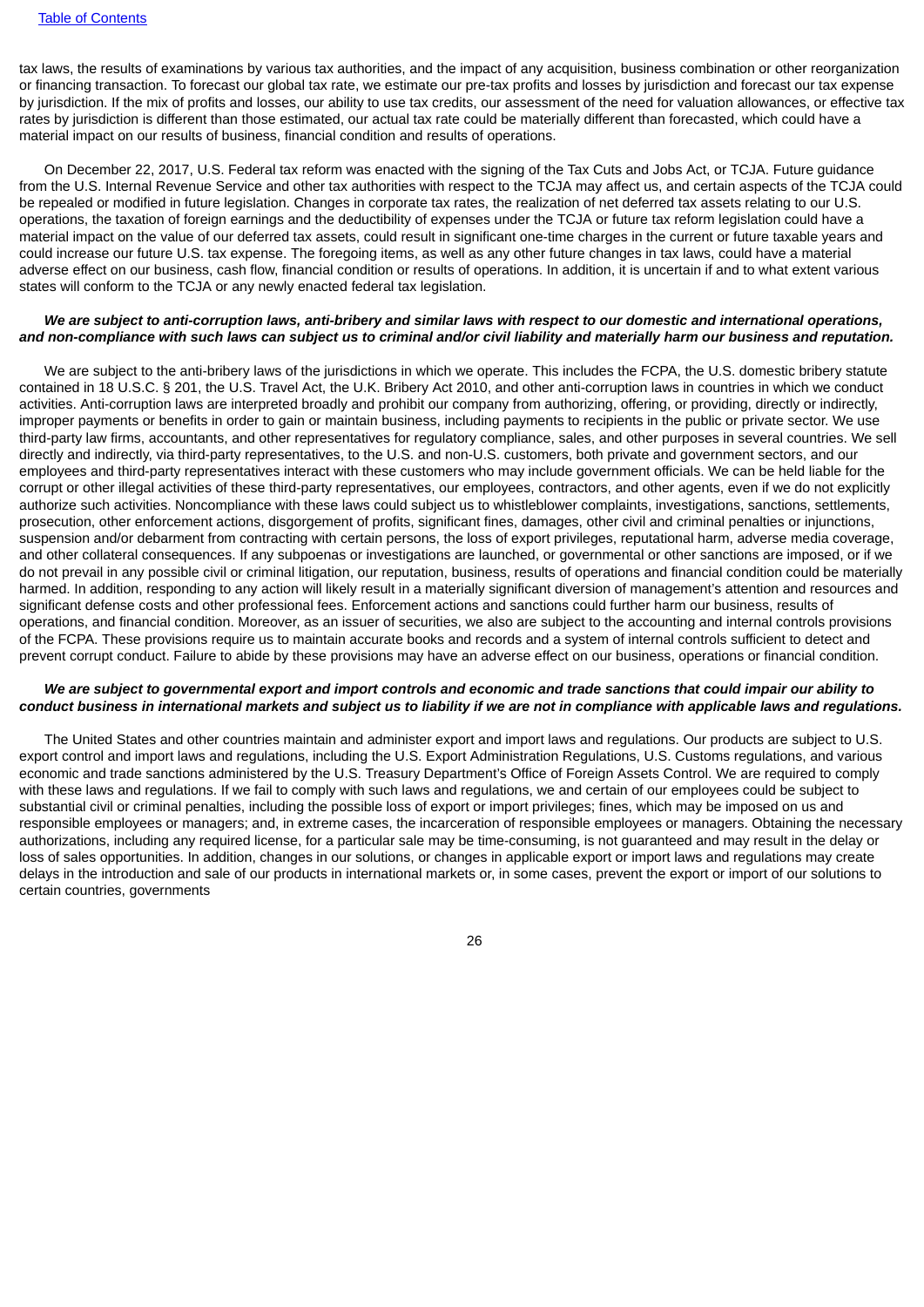or persons altogether. Any change in export or import laws and regulations or economic or trade sanctions, shift in the enforcement or scope of existing laws and regulations, or change in the countries, governments, persons or technologies targeted by such laws and regulations could also result in decreased use of our products, or in our decreased ability to export or sell our products to existing or potential customers. For example, the current U.S. administration has been critical of existing trade agreements and may impose more stringent export and import controls. Any decreased use of our products or limitation on our ability to export or sell our products would likely adversely affect our business, financial condition, and results of operations.

Furthermore, we incorporate encryption technology into certain of our solutions. Various countries regulate the import of certain encryption technology, including import permitting and licensing requirements, and have enacted laws that could limit our ability to distribute our solutions or could limit our customers' ability to implement our solutions in those countries. Encrypted products and the underlying technology may also be subject to export control restrictions. Governmental regulation of encryption technology and regulation of imports or exports of encryption solutions, or our failure to obtain required import or export approval for our solutions, could harm our international sales and adversely affect our revenue. Compliance with applicable laws and regulations regarding the export and import of our solutions, including with respect to new solutions or changes in existing solutions, may create delays in the introduction of our solutions in international markets, prevent our customers with international operations from deploying our solutions globally or, in some cases, could prevent the export or import of our solutions to certain countries, governments, entities or persons altogether.

Moreover, U.S. export control laws and economic sanctions programs prohibit the shipment of certain products and services to countries. governments and persons that are subject to U.S. economic embargoes and trade sanctions. Any violations of such economic embargoes and trade sanction regulations could have negative consequences, including government investigations, penalties and reputational harm.

#### **Risks Related to Government Regulation, Data Collection and Intellectual Property**

# Our business could be adversely affected if our employees cannot obtain and maintain required security clearances or we cannot *establish and maintain a required facility security clearance.*

Certain U.S. government contracts may require our employees to maintain various levels of security clearances, and may require us to maintain a facility security clearance, to comply with Department of Defense, or DoD, requirements. The DoD has strict security clearance requirements for personnel who perform work in support of classified programs. Obtaining and maintaining a facility clearance and security clearances for employees can be a difficult, sometimes lengthy process. If we do not have employees with the appropriate security clearances, then a customer requiring classified work could terminate an existing contract or decide not to renew the contract upon its expiration. To the extent we are not able to obtain or maintain a facility security clearance, we may not be able to bid on or win new classified contracts, and existing contracts requiring a facility security clearance could be terminated.

# Any failure to protect our proprietary technology and intellectual property rights could substantially harm our business and *operating results.*

Our success and ability to compete depend in part on our ability to protect our proprietary technology and intellectual property. To safeguard these rights, we rely on a combination of patent, trademark, copyright and trade secret laws and contractual protections in the United States and other jurisdictions, all of which provide only limited protection and may not now or in the future provide us with a competitive advantage.

As of December 31, 2019, we had 16 issued patents and six patent applications pending in the United States relating to our technology. We cannot assure you that any patents will issue from any patent applications, that patents that issue from such applications will give us the protection that we seek or that any such patents will not be challenged, invalidated or circumvented. Any patents that may issue in the future from our pending or future patent applications may not provide sufficiently broad protection and may not be enforceable in actions against alleged infringers. Obtaining and enforcing software patents in the United States is becoming increasingly challenging. Any patents we have obtained or may obtain in the future may be found to be invalid or unenforceable in light of recent and future changes in the law. We have registered the "Tenable," "Nessus," "Tenable.io" and "Lumin" names and our Tenable logo in the United States and certain other countries. We have registrations and/or pending applications for additional marks in the United States; however, we cannot assure you that any future trademark registrations will be issued for pending or future applications or that any registered trademarks will be enforceable or provide adequate protection of our proprietary rights. While we have copyrights in our software we do not typically register such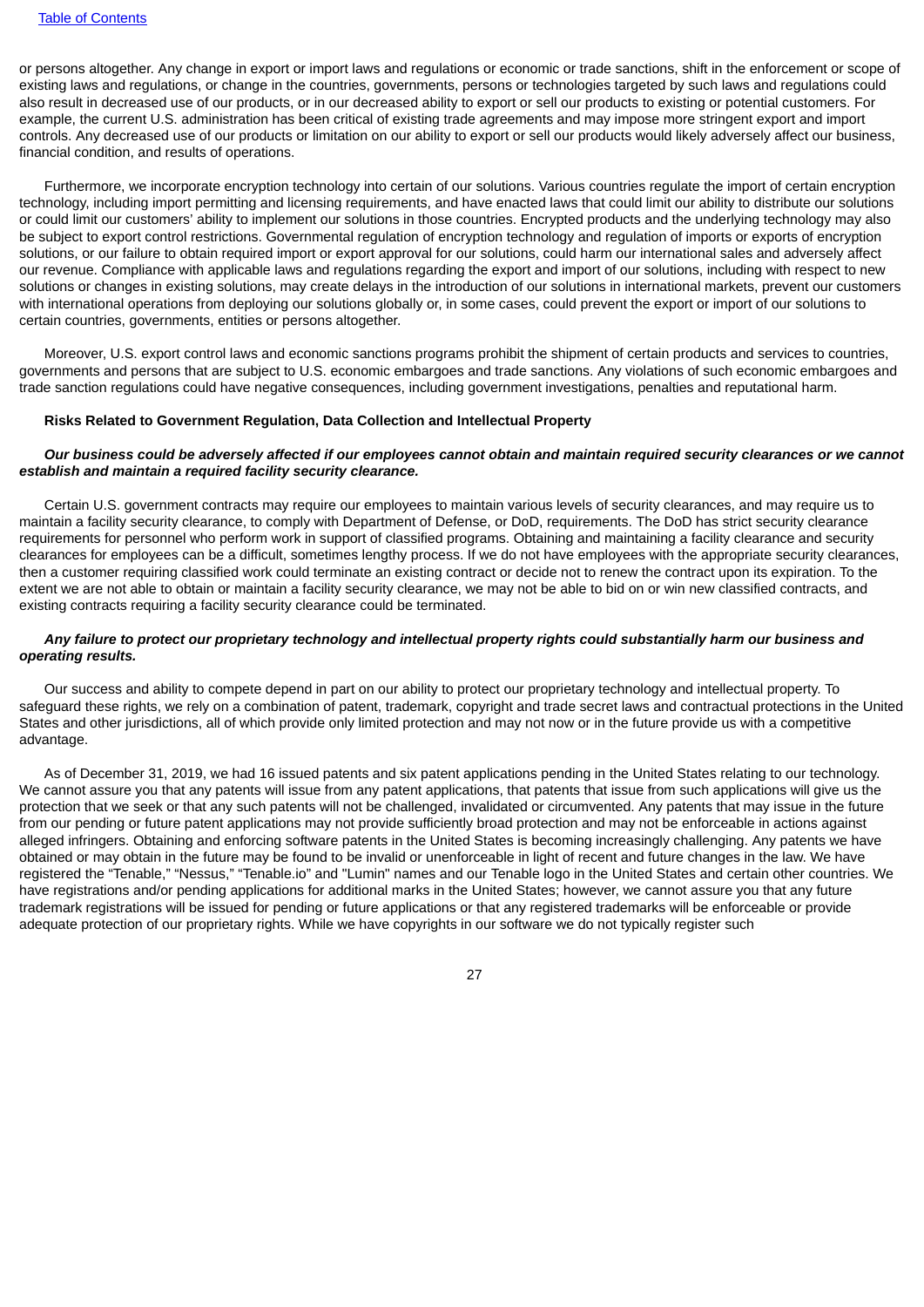copyrights with the Copyright Office. This failure to register the copyrights in our software may preclude us from obtaining statutory damages for infringement under certain circumstances. We also license software from third parties for integration into our software, including open source software and other software available on commercially reasonable terms. We cannot assure you that such third parties will maintain such software or continue to make it available.

In order to protect our unpatented proprietary technologies and processes, we rely on trade secret laws and confidentiality and invention assignment agreements with our employees, consultants, strategic partners, vendors and others. Despite our efforts to protect our proprietary technology and trade secrets, unauthorized parties may attempt to misappropriate, copy, reverse engineer or otherwise obtain and use them. In addition, others may independently discover our trade secrets, in which case we would not be able to assert trade secret rights, or develop similar technologies and processes. Further, several agreements may give customers limited rights to access portions of our proprietary source code, and the contractual provisions that we enter into may not prevent unauthorized use or disclosure of our proprietary technology or intellectual property and may not provide an adequate remedy in the event of unauthorized use or disclosure of our proprietary technology or intellectual property rights. Moreover, policing unauthorized use of our technologies, trade secrets and intellectual property is difficult, expensive and time-consuming, particularly in foreign countries where the laws may not be as protective of intellectual property rights as those in the United States and where mechanisms for enforcement of intellectual property rights may be weak. To the extent that we expand our activities outside of the United States, our exposure to unauthorized copying and use of our solutions and proprietary information may increase. We may be unable to determine the extent of any unauthorized use or infringement of our solutions, technologies or intellectual property rights.

There can be no assurance that the steps that we take will be adequate to protect our proprietary technology and intellectual property, that others will not develop or patent similar or superior technologies, solutions or services, or that our trademarks, patents, and other intellectual property will not be challenged, invalidated or circumvented by others. Furthermore, effective trademark, patent, copyright, and trade secret protection may not be available in every country in which our software is available or where we have employees or independent contractors. In addition, the legal standards relating to the validity, enforceability, and scope of protection of intellectual property rights in internet and softwarerelated industries are uncertain and still evolving.

In order to protect our intellectual property rights, we may be required to spend significant resources to monitor and protect these rights. Litigation brought to protect and enforce our intellectual property rights could be costly, time-consuming and distracting to management and could result in the impairment or loss of portions of our intellectual property. Furthermore, our efforts to enforce our intellectual property rights may be met with defenses, counterclaims and countersuits attacking the validity and enforceability of our intellectual property rights. Our failure to secure, protect and enforce our intellectual property rights could seriously adversely affect our brand and adversely impact our business.

# We may be subject to intellectual property rights claims by third parties, which are extremely costly to defend, could require us *to pay significant damages and could limit our ability to use certain technologies.*

Companies in the software and technology industries, including some of our current and potential competitors, own significant numbers of patents, copyrights, trademarks and trade secrets and frequently enter into litigation based on allegations of infringement or other violations of intellectual property rights. In addition, many of these companies have the capability to dedicate substantially greater resources to enforce their intellectual property rights and to defend claims that may be brought against them. The litigation may involve patent holding companies or other adverse patent owners that have no relevant product revenue and against which our patents may therefore provide little or no deterrence. In the past, we have been subject to allegations of patent infringement that were unsuccessful, and we expect in the future to be subject to claims that we have misappropriated, misused, or infringed other parties' intellectual property rights, and, to the extent we gain greater market visibility or face increasing competition, we face a higher risk of being the subject of intellectual property infringement claims, which is not uncommon with respect to enterprise software companies. We may in the future be subject to claims that employees or contractors, or we, have inadvertently or otherwise used or disclosed trade secrets or other proprietary information of our competitors or other parties. To the extent that intellectual property claims are made against our customers based on their usage of our technology, we have certain obligations to indemnify and defend such customers from those claims. The term of our contractual indemnity provisions often survives termination or expiration of the applicable agreement. Large indemnity payments, defense costs or damage claims from contractual breach could harm our business, results of operations and financial condition.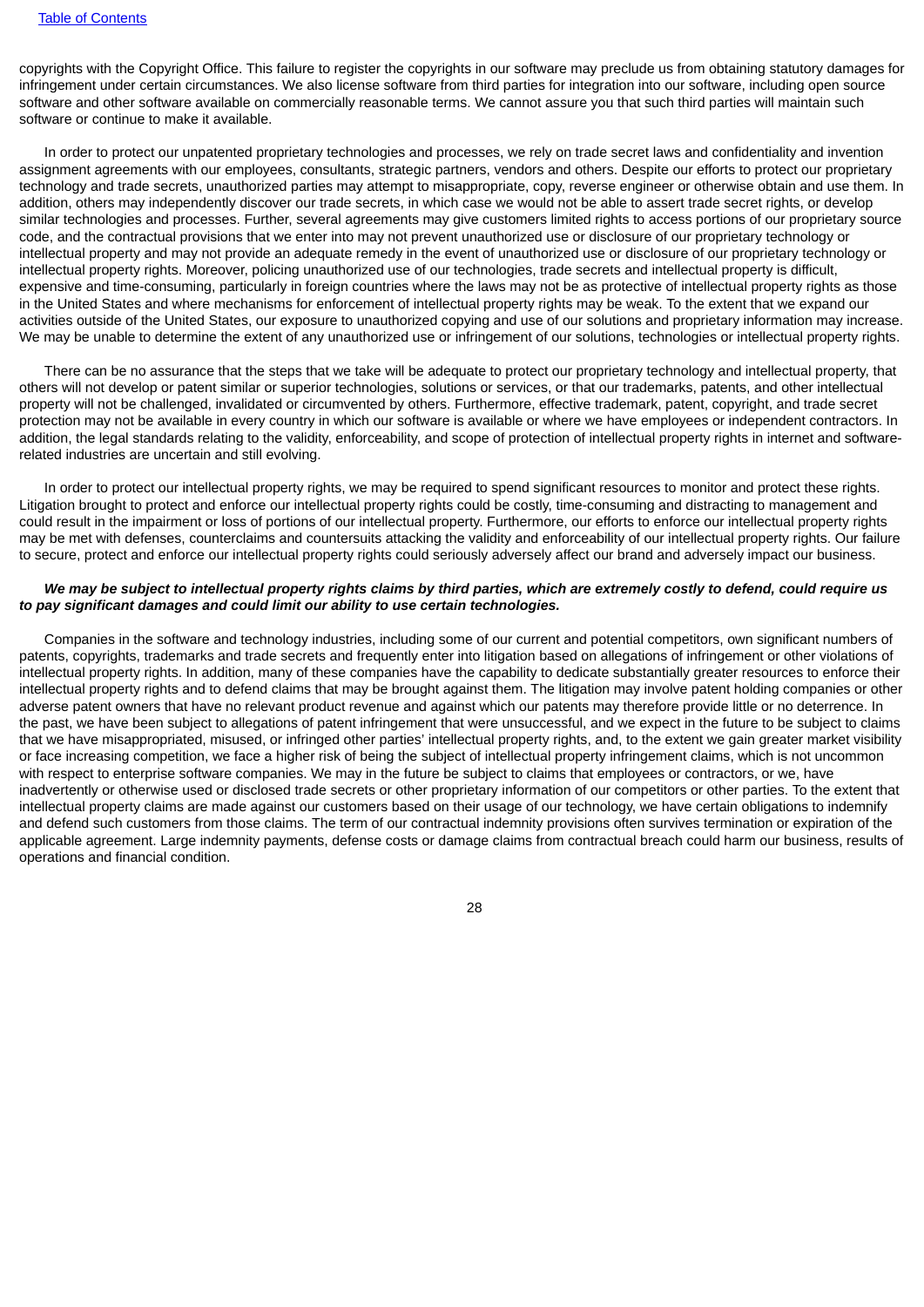There may be third-party intellectual property rights, including issued or pending patents that cover significant aspects of our technologies or business methods. Any intellectual property claims, with or without merit, could be very time-consuming, could be expensive to settle or litigate, could divert our management's attention and other resources and could result in adverse publicity. These claims could also subject us to making substantial payments for legal fees, settlement payments, and other costs or damages, potentially including treble damages if we are found to have willfully infringed patents or copyrights. These claims could also result in our having to stop making, selling, offering for sale, or using technology found to be in violation of a third party's rights. We might be required to seek a license for the third-party intellectual property rights, which may not be available on reasonable terms or at all. Even if a license is available to us, we may be required to pay significant upfront fees, milestones or royalties, which would increase our operating expenses. Moreover, to the extent we only have a license to any intellectual property used in our solutions, there may be no guarantee of continued access to such intellectual property, including on reasonable terms. As a result, we may be required to develop alternative non-infringing technology, which could require significant effort and expense. If a third party is able to obtain an injunction preventing us from accessing such third-party intellectual property rights, or if we cannot license or develop technology for any infringing aspect of our business, we would be forced to limit or stop sales of our software or cease business activities covered by such intellectual property, and may be unable to compete effectively. Any of these results would adversely affect our business, results of operations, financial condition and cash flows.

### Portions of our solutions utilize open source software, and any failure to comply with the terms of one or more of these open *source licenses could negatively affect our business.*

Our software contains software made available by third parties under so-called "open source" licenses. From time to time, there have been claims against companies that distribute or use open source software in their products and services, asserting that such open source software infringes the claimants' intellectual property rights. We could be subject to suits by parties claiming that what we believe to be licensed open source software infringes their intellectual property rights. Use and distribution of open source software may entail greater risks than use of third-party commercial software, as open source licensors generally do not provide warranties or other contractual protections regarding infringement claims or the quality of the code. In addition, certain open source licenses require that source code for software programs that are subject to the license be made available to the public and that any modifications or derivative works to such open source software continue to be licensed under the same terms. Further, certain open source licenses also include a provision that if we enforce any patents against the software programs that are subject to the license, we would lose the license to such software. If we were to fail to comply with the terms of such open source software licenses, such failures could result in costly litigation, lead to negative public relations or require that we quickly find replacement software which may be difficult to accomplish in a timely manner.

Although we monitor our use of open source software in an effort both to comply with the terms of the applicable open source licenses and to avoid subjecting our software to conditions we do not intend, the terms of many open source licenses have not been interpreted by U.S. courts, and there is a risk that these licenses could be construed in a way that could impose unanticipated conditions or restrictions on our ability to commercialize our product or operate our business. By the terms of certain open source licenses, we could be required to release the source code of our software and to make our proprietary software available under open source licenses, if we combine or distribute our software with open source software in a certain manner. In the event that portions of our software are determined to be subject to an open source license, we could be required to publicly release the affected portions of our source code, re-engineer all, or a portion of, that software or otherwise be limited in the licensing of our software, each of which could reduce or eliminate the value of our product. Many of the risks associated with usage of open source software cannot be eliminated, and could negatively affect our business, results of operations and financial condition.

# **Risks Related to Our Common Stock**

# *Our stock price may be volatile, and the value of our common stock may decline.*

The market price of our common stock may fluctuate substantially and depends on a number of factors, including those described in this "Risk Factors" section, many of which are beyond our control and may not be related to our operating performance. Factors that could cause fluctuations in the market price of our common stock include the following:

- actual or anticipated changes or fluctuations in our operating results;
- the financial projections we may provide to the public, any changes in these projections or our failure to meet these projections;

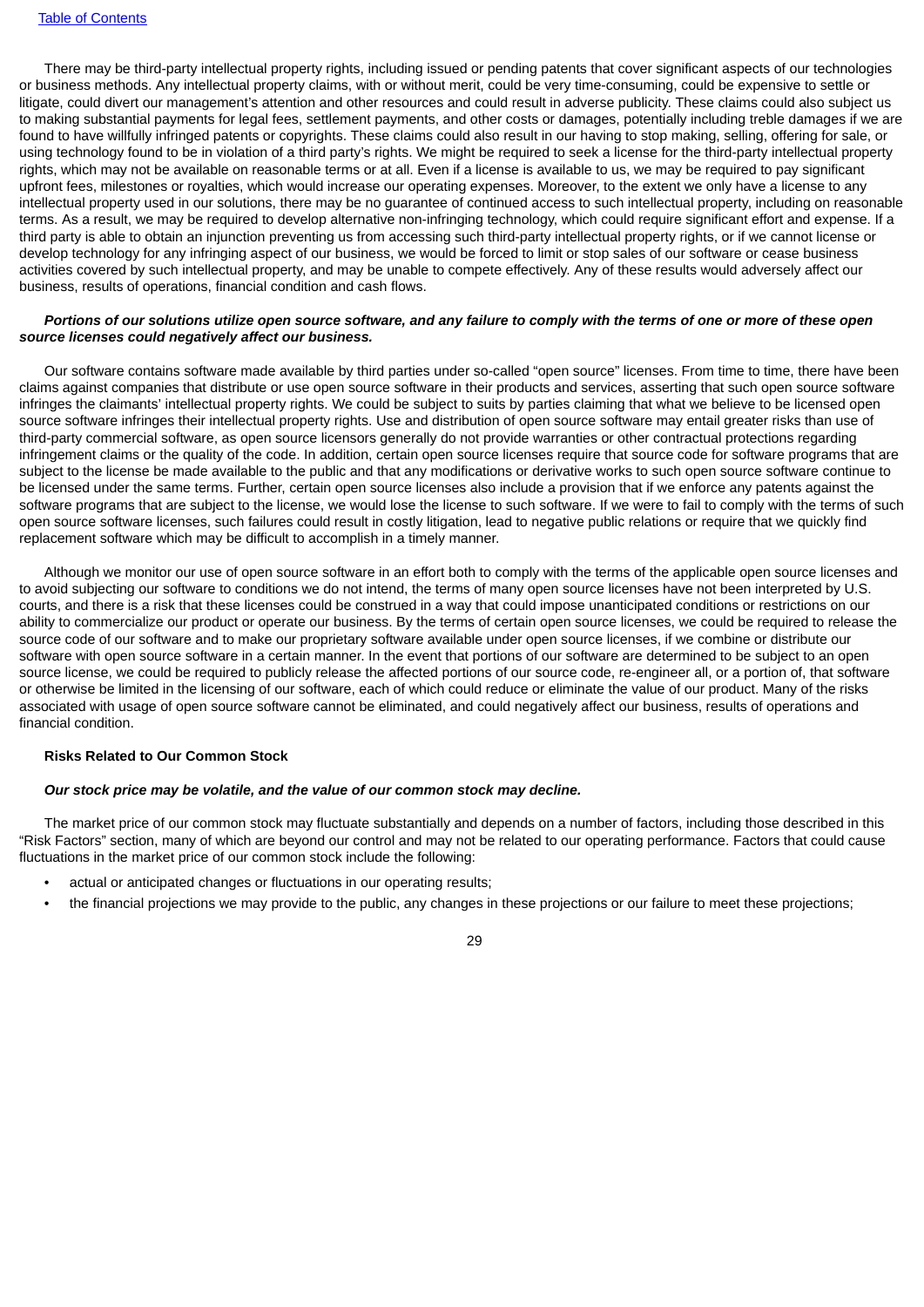- announcements by us or our competitors of new products or new or terminated significant contracts, commercial relationships or capital commitments;
- industry or financial analyst or investor reaction to our press releases, other public announcements and filings with the SEC;
- rumors and market speculation involving us or other companies in our industry;
- price and volume fluctuations in the overall stock market from time to time;
- changes in operating performance and stock market valuations of other technology companies generally, or those in our industry in particular;
- sales of shares of our common stock by us or our stockholders, or the perception that these sales might occur, including in connection with anticipated distributions of shares of our common stock by entities affiliated with members of our Board of Directors;
- failure of industry or financial analysts to maintain coverage of us, changes in financial estimates by any analysts who follow our company, or our failure to meet these estimates or the expectations of investors;
- actual or anticipated developments in our business or our competitors' businesses or the competitive landscape generally;
- litigation involving us, our industry or both, or investigations by regulators into our operations or those of our competitors;
- developments or disputes concerning our intellectual property rights or our solutions, or third-party proprietary rights;
- announced or completed acquisitions of businesses or technologies by us or our competitors;
- new laws or regulations or new interpretations of existing laws or regulations applicable to our business;
- any major changes in our management or our Board of Directors;
- general economic conditions and slow or negative growth of our markets; and
- other events or factors, including those resulting from pandemics, war, incidents of terrorism or responses to these events.

Recently, the stock markets have experienced extreme price and volume fluctuations that have affected and continue to affect the market prices of equity securities of many companies. These fluctuations have often been unrelated or disproportionate to the operating performance of those companies. Broad market and industry fluctuations, as well as general economic, political, regulatory and market conditions, may negatively impact the market price of our common stock. In the past, companies that have experienced volatility in the market price of their securities have been subject to securities class action litigation. We may be the target of this type of litigation in the future, which could result in substantial costs and divert our management's attention.

### *An active public trading market may not be sustained.*

Prior to our initial public offering, or IPO, in July 2018, there was no public market or active private market for our common stock. Following our IPO, an active public trading market may not be sustained. The lack of an active market may impair your ability to sell your shares at the time you wish to sell them or at a price that you consider reasonable. The lack of an active market may also reduce the fair value of your shares. An inactive market may also impair our ability to raise capital to continue to fund operations by selling shares and may impair our ability to acquire other companies or technologies by using our shares as consideration.

# If securities or industry analysts do not publish research or reports about our business, or publish negative reports about our *business, our stock price and trading volume could decline.*

The trading market for our common stock will depend, in part, on the research and reports that securities or industry analysts publish about us or our business. We do not control these analysts or the content and opinions included in their reports. As a new public company, we may be slow to attract research coverage and the analysts who publish information about our common stock will have had relatively little experience with our company, which could affect their ability to accurately forecast our results and make it more likely that we fail to meet their estimates. If our financial performance fails to meet analyst estimates or one or more of the analysts who cover us downgrade our shares or change their opinion of our shares, our share price would likely decline. In addition, the stock prices of many companies in the technology industry have declined significantly after those companies have failed to meet, or significantly exceed, the financial guidance publicly announced by the companies or the expectations of analysts. If our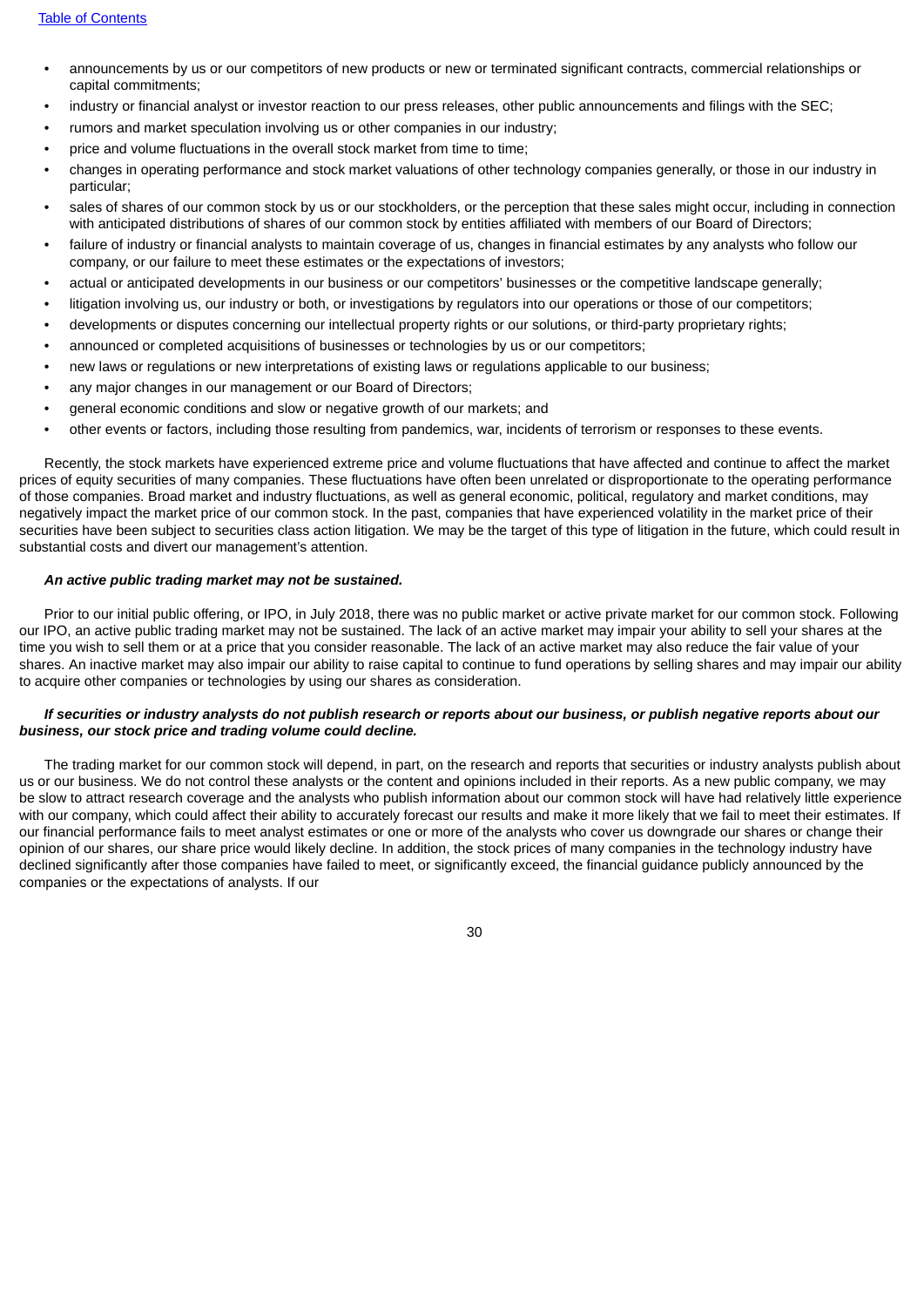financial results fail to meet, or exceed, our announced guidance or the expectations of analysts or public investors, analysts could downgrade our common stock or publish unfavorable research about us. If one or more of these analysts cease coverage of our company or fail to regularly publish reports on us, we could lose visibility in the financial markets, which could cause our share price or trading volume to decline.

### Future sales of substantial amounts of our common stock in the public markets, or the perception that they might occur, could *reduce the price that our common stock might otherwise attain.*

Sales of a substantial number of shares of our common stock in the public market by us or our stockholders, or the perception that these sales might occur, including in connection with anticipated distributions of shares of our common stock by entities affiliated with members of our Board of Directors, could depress the market price of our common stock, impair our ability to raise capital through the sale of additional equity securities and make it more difficult for you to sell your common stock at a time and price that you deem appropriate.

In addition, we have filed registration statements on Form S-8 under the Securities Act registering the issuance of shares of common stock subject to options and other equity awards issued or reserved for future issuance under our equity incentive plans. Shares registered under these registration statements, and under additional registration statements on Form S-8 that we may file to register additional shares of common stock pursuant to provisions of our equity incentive plans that provide for an automatic increase in the number of shares reserved and available for issuance each year, are available for sale in the public market subject to vesting arrangements and exercise of options and the restrictions of Rule 144 under the Securities Act in the case of our affiliates.

# The issuance of additional stock in connection with financings, acquisitions, investments, our equity incentive plan or otherwise *will dilute all other stockholders.*

Our certificate of incorporation authorizes us to issue up to 500,000,000 shares of common stock and up to 10,000,000 shares of preferred stock with such rights and preferences as may be determined by our Board of Directors. Subject to compliance with applicable rules and regulations, in the future we may issue common stock or other securities convertible into shares of our common stock from time to time in connection with a financing, acquisition, investment, our equity incentive plan or otherwise. The number of new shares of our common stock issued in connection with raising additional capital could constitute a material portion of the then outstanding shares of our common stock, which could result in substantial dilution to our existing stockholders and cause the market price of our common stock to decline.

# Concentration of ownership among our existing directors, executive officers and holders of 5% or more of our outstanding common stock may prevent new investors from influencing significant corporate decisions, including the ability to influence the *outcome of director elections and other matters requiring stockholder approval.*

Our executive officers, directors and current beneficial owners of 5% or more of our common stock beneficially own a significant percentage of our outstanding common stock. These persons, acting together, will be able to significantly influence all matters requiring stockholder approval, including the election and removal of directors and any merger or other significant corporate transactions. The interests of this group of stockholders may not coincide with the interests of other stockholders.

# The requirements of being a public company may strain our resources, divert management's attention and affect our ability to *attract and retain qualified board members.*

As a public company, we are subject to the reporting and corporate governance requirements of the Exchange Act, the listing requirements of the Nasdaq and other applicable securities rules and regulations, including the Sarbanes-Oxley Act and the Dodd-Frank Wall Street Reform and Consumer Protection Act. Compliance with these rules and regulations increases our legal and financial compliance costs, makes some activities more difficult, time-consuming or costly and increases demand on our systems and resources, particularly as we are no longer an "emerging growth company" as of December 31, 2019. Among other things, the Exchange Act requires that we file annual, quarterly and current reports with respect to our business and results of operations and maintain effective disclosure controls and procedures and internal control over financial reporting. In order to improve our disclosure controls and procedures and internal control over financial reporting to meet this standard, significant resources and management oversight may be required. As a result, management's attention may be diverted from other business concerns, which could harm our business, financial condition, results of operations and prospects. Although we have already hired, and are in the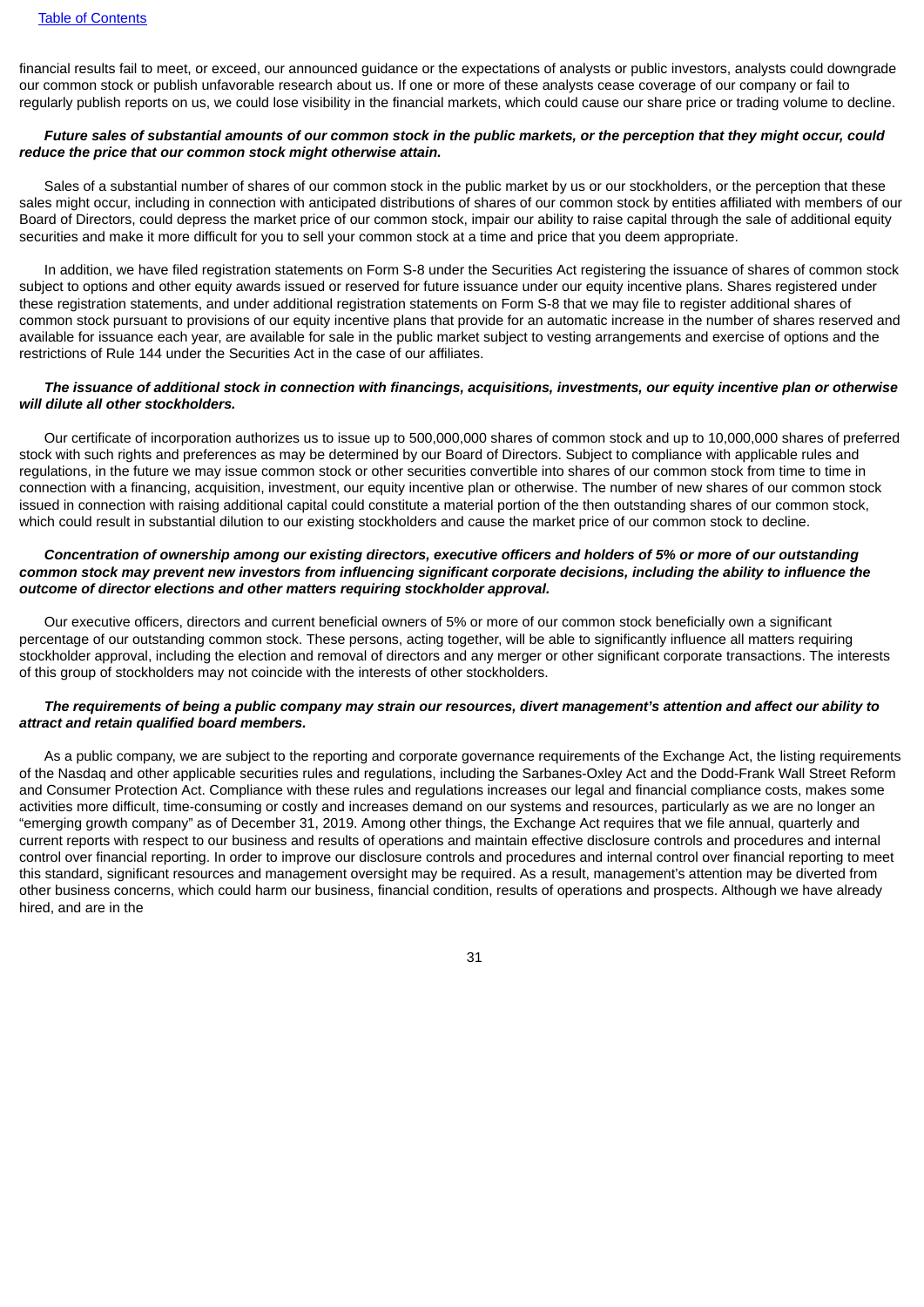process of hiring, additional personnel to help comply with these requirements, we may need to further expand our legal and finance departments in the future, which will increase our costs and expenses.

In addition, changing laws, regulations and standards relating to corporate governance and public disclosure are creating uncertainty for public companies, increasing legal and financial compliance costs and making some activities more time-consuming. These laws, regulations and standards are subject to varying interpretations, in many cases due to their lack of specificity, and, as a result, their application in practice may evolve over time as new guidance is provided by regulatory and governing bodies. This could result in continuing uncertainty regarding compliance matters and higher costs necessitated by ongoing revisions to disclosure and governance practices. We intend to invest resources to comply with evolving laws, regulations and standards, and this investment may result in increased general and administrative expense and a diversion of management's time and attention from revenue-generating activities to compliance activities. If our efforts to comply with new laws, regulations and standards differ from the activities intended by regulatory or governing bodies, regulatory authorities may initiate legal proceedings against us and our business and prospects may be harmed. As a result of disclosure of information in the filings required of a public company, our business and financial condition will become more visible, which may result in threatened or actual litigation, including by competitors and other third parties. If such claims are successful, our business, financial condition, results of operations and prospects could be materially harmed, and even if the claims do not result in litigation or are resolved in our favor, these claims, and the time and resources necessary to resolve them, could divert the resources of our management and materially harm our business, financial condition, results of operations and prospects.

We also expect that being a public company and these new rules and regulations will make it more expensive for us to obtain director and officer liability insurance, and we may be required to accept reduced coverage or incur substantially higher costs to obtain coverage. These factors could also make it more difficult for us to attract and retain qualified executive officers and members of our Board of Directors, particularly to serve on our audit committee and compensation committee.

In addition, as a result of our disclosure obligations as a public company, we may have reduced strategic flexibility and may be under pressure to focus on short-term results, which could materially and adversely affect our ability to achieve long-term profitability.

### We do not intend to pay dividends for the foreseeable future and, as a result, your ability to achieve a return on your investment *will depend on appreciation in the price of our common stock.*

We have never declared or paid any cash dividends on our common stock and do not intend to pay any cash dividends in the foreseeable future. We anticipate that we will retain all of our future earnings for use in the development of our business and for general corporate purposes. Any determination to pay dividends in the future will be at the discretion of our Board of Directors. Accordingly, investors must rely on sales of their common stock after price appreciation, which may never occur, as the only way to realize any future gains on their investments. In addition, our loan and security agreement with Silicon Valley Bank contains restrictive covenants that prohibit us, subject to certain exceptions, from paying dividends on our common stock.

# As a result of being a public company, we are obligated to develop and maintain proper and effective internal controls over financial reporting, and any failure to maintain the adequacy of these internal controls may adversely affect investor confidence in *our company and, as a result, the value of our common stock.*

We are required, pursuant to Section 404 of the Sarbanes-Oxley Act, or Section 404, to furnish a report by management on, among other things, the effectiveness of our internal control over financial reporting. This report by management is included in Part II, Item 9A of this Form 10-K. In addition, now that we have ceased to be an "emerging growth company," our independent registered public accounting firm is required to attest to the effectiveness of our internal control over financial reporting in this Form 10-K. We are also required to disclose significant changes made in our internal control procedures on a quarterly basis.

Our compliance with Section 404 requires that we incur substantial professional fees and expend significant management efforts, and we may need to hire additional accounting and financial staff with appropriate public company experience and technical accounting knowledge and compile the system and process documentation necessary to perform the evaluation needed to comply with Section 404.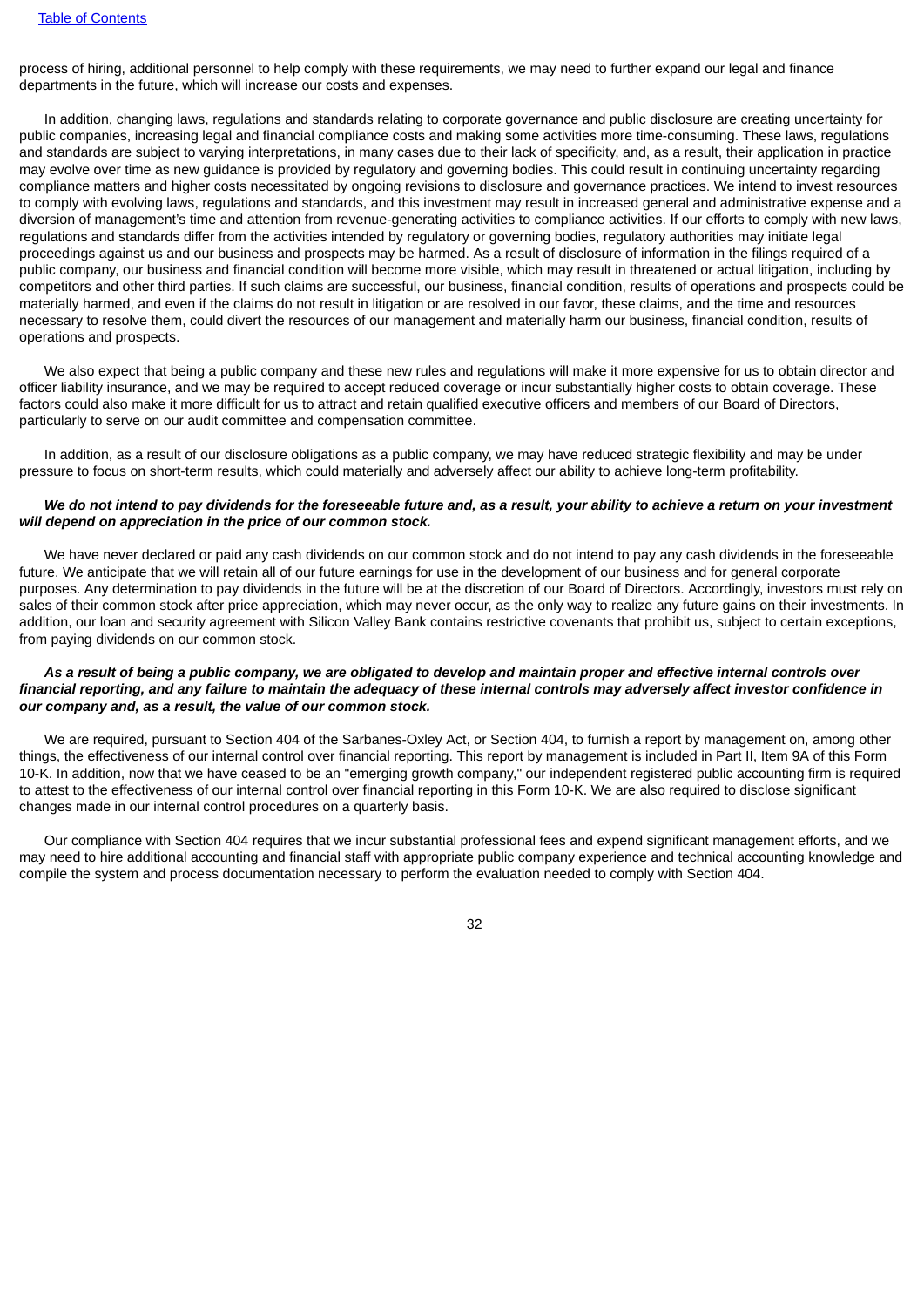During the evaluation and testing process of our internal controls, if we identify one or more material weaknesses in our internal control over financial reporting, we will be unable to assert that our internal control over financial reporting is effective. We cannot assure you that there will not be material weaknesses or significant deficiencies in our internal control over financial reporting in the future. Any failure to maintain internal control over financial reporting could severely inhibit our ability to accurately report our financial condition or results of operations. If we are unable to conclude that our internal control over financial reporting is effective, or if our independent registered public accounting firm determines we have a material weakness or significant deficiency in our internal control over financial reporting, we could lose investor confidence in the accuracy and completeness of our financial reports, the market price of our common stock could decline, and we could be subject to sanctions or investigations by the Nasdaq, the SEC or other regulatory authorities. Failure to remedy any material weakness in our internal control over financial reporting, or to implement or maintain other effective control systems required of public companies, could also restrict our future access to the capital markets.

# Anti-takeover provisions in our charter documents and under Delaware law could make an acquisition of us more difficult. limit attempts by our stockholders to replace or remove members of our Board of Directors and our current management and could *negatively impact the market price of our common stock.*

Our amended and restated certificate of incorporation and amended and restated bylaws contain provisions that could delay or prevent a change in control of our company. These provisions could also make it difficult for stockholders to elect directors that are not nominated by the current members of our Board of Directors or take other corporate actions, including effecting changes in our management. These provisions include:

- a classified Board of Directors with three-year staggered terms, which could delay the ability of stockholders to change the membership of a majority of our Board of Directors;
- the ability of our Board of Directors to issue shares of preferred stock and to determine the price and other terms of those shares, including preferences and voting rights, without stockholder approval, which could be used to significantly dilute the ownership of a hostile acquirer:
- the exclusive right of our Board of Directors to elect a director to fill a vacancy created by the expansion of our Board of Directors or the resignation, death or removal of a director, which prevents stockholders from being able to fill vacancies on our Board of Directors;
- a prohibition on stockholder action by written consent, which forces stockholder action to be taken at an annual or special meeting of our stockholders;
- the requirement that a special meeting of stockholders may be called only by the chairperson of our Board of Directors, Chief Executive Officer or president (in the absence of a chief executive officer) or a majority vote of our Board of Directors, which could delay the ability of our stockholders to force consideration of a proposal or to take action, including the removal of directors;
- the requirement for the affirmative vote of holders of at least 66 2/3% of the voting power of all of the then outstanding shares of the voting stock, voting together as a single class, to amend the provisions of our amended and restated certificate of incorporation relating to the issuance of preferred stock and management of our business or our amended and restated bylaws, which may inhibit the ability of an acquirer to affect such amendments to facilitate an unsolicited takeover attempt;
- the ability of our Board of Directors, by majority vote, to amend our amended and restated bylaws, which may allow our Board of Directors to take additional actions to prevent an unsolicited takeover and inhibit the ability of an acquirer to amend our amended and restated bylaws to facilitate an unsolicited takeover attempt; and
- advance notice procedures with which stockholders must comply to nominate candidates to our Board of Directors or to propose matters to be acted upon at a stockholders' meeting, which may discourage or deter a potential acquirer from conducting a solicitation of proxies to elect the acquirer's own slate of directors or otherwise attempting to obtain control of us.

These provisions may prohibit large stockholders, in particular those owning 15% or more of our outstanding voting stock, from merging or combining with us for a certain period of time.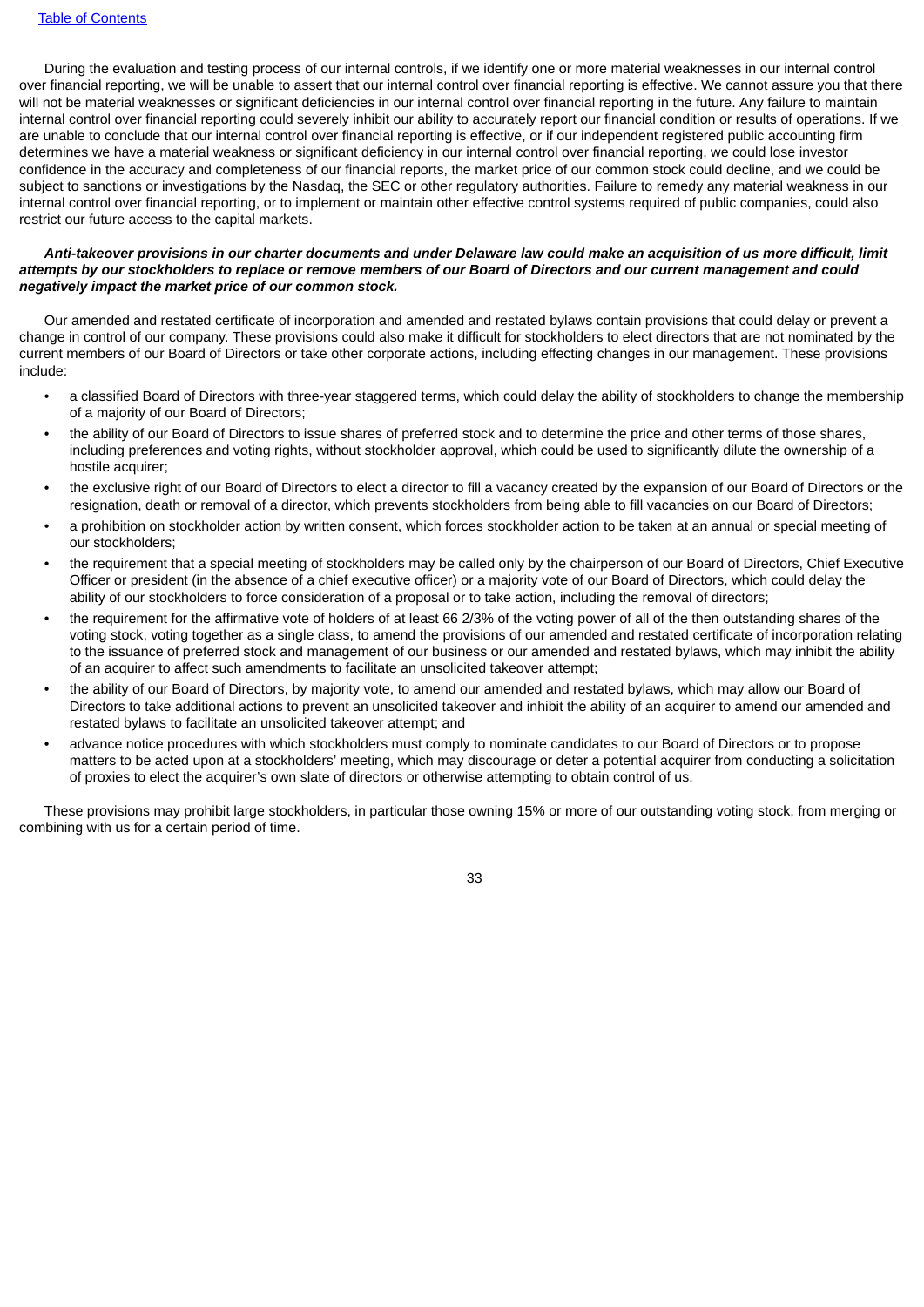# Our amended and restated certificate of incorporation provides that the Court of Chancery of the State of Delaware or the U.S. federal district courts will be the exclusive forums for substantially all disputes between us and our stockholders, which could limit our stockholders' ability to obtain a favorable judicial forum for disputes with us or our directors, officers or other employees.

Our amended and restated certificate of incorporation provides that the Court of Chancery of the State of Delaware is the sole and exclusive forum for any derivative action or proceeding brought on our behalf, any action asserting a breach of fiduciary duty owed by any of our directors, officers or other employees to us or our stockholders, any action asserting a claim against us arising pursuant to any provisions of the Delaware General Corporation Law, our amended and restated certificate of incorporation or our amended and restated bylaws, or any action asserting a claim against us that is governed by the internal affairs doctrine. This exclusive forum provision, if permitted by applicable law, may limit a stockholder's ability to bring a claim in a judicial forum that it finds favorable for disputes with us or our directors, officers or other employees, which may discourage such lawsuits against us and our directors, officers or other employees. If a court were to find this exclusive forum provision to be inapplicable or unenforceable in an action, we may incur additional costs associated with resolving such action in other jurisdictions, which could adversely affect our results of operations and financial condition.

Our amended and restated certificate of incorporation further provides that the federal district courts of the United States of America will be the exclusive forum for resolving any complaint asserting a cause of action arising under the Securities Act. Recently, the Delaware Chancery Court issued an opinion invalidating such a provision. In light of that recent decision, we will not attempt to enforce this provision of our amended and restated certificate of incorporation to the extent it is not permitted by applicable law. As a result, we may incur additional costs associated with resolving disputes that would otherwise be restricted by that provision in other jurisdictions, which could seriously harm our business.

# <span id="page-33-0"></span>**Item 1B. Unresolved Staff Comments**

None.

# <span id="page-33-1"></span>**Item 2. Properties**

Our corporate headquarters are located in Columbia, Maryland and consist of approximately 96,000 square feet under leases that expire in May 2021 and May 2020. We have entered into a lease for our planned new corporate headquarters located in Columbia, Maryland, which consists of approximately 160,000 square feet under a lease that expires in February 2032, which we plan to occupy in 2020. We maintain additional offices in multiple locations in the United States and internationally in Europe and the Middle East, Asia Pacific and South America. We believe that our current facilities are adequate to meet our ongoing needs and that suitable additional alternative spaces will be available in the future on commercially reasonable terms.

### <span id="page-33-2"></span>**Item 3. Legal Proceedings**

From time to time, we may be subject to legal proceedings and claims in the ordinary course of business. We are not presently a party to any legal proceedings that, if determined adversely to us, would individually or taken together have a material adverse effect on our business, results of operations, financial condition or cash flows. We have received, and may in the future continue to receive, claims from third parties asserting, among other things, infringement of their intellectual property rights. Future litigation may be necessary to defend ourselves, our partners and our customers by determining the scope, enforceability and validity of third-party proprietary rights, or to establish our proprietary rights. The results of any current or future litigation cannot be predicted with certainty, and regardless of the outcome, litigation can have an adverse impact on us because of defense and settlement costs, diversion of management resources and other factors.

# <span id="page-33-3"></span>**Item 4. Mine Safety Disclosures**

Not applicable.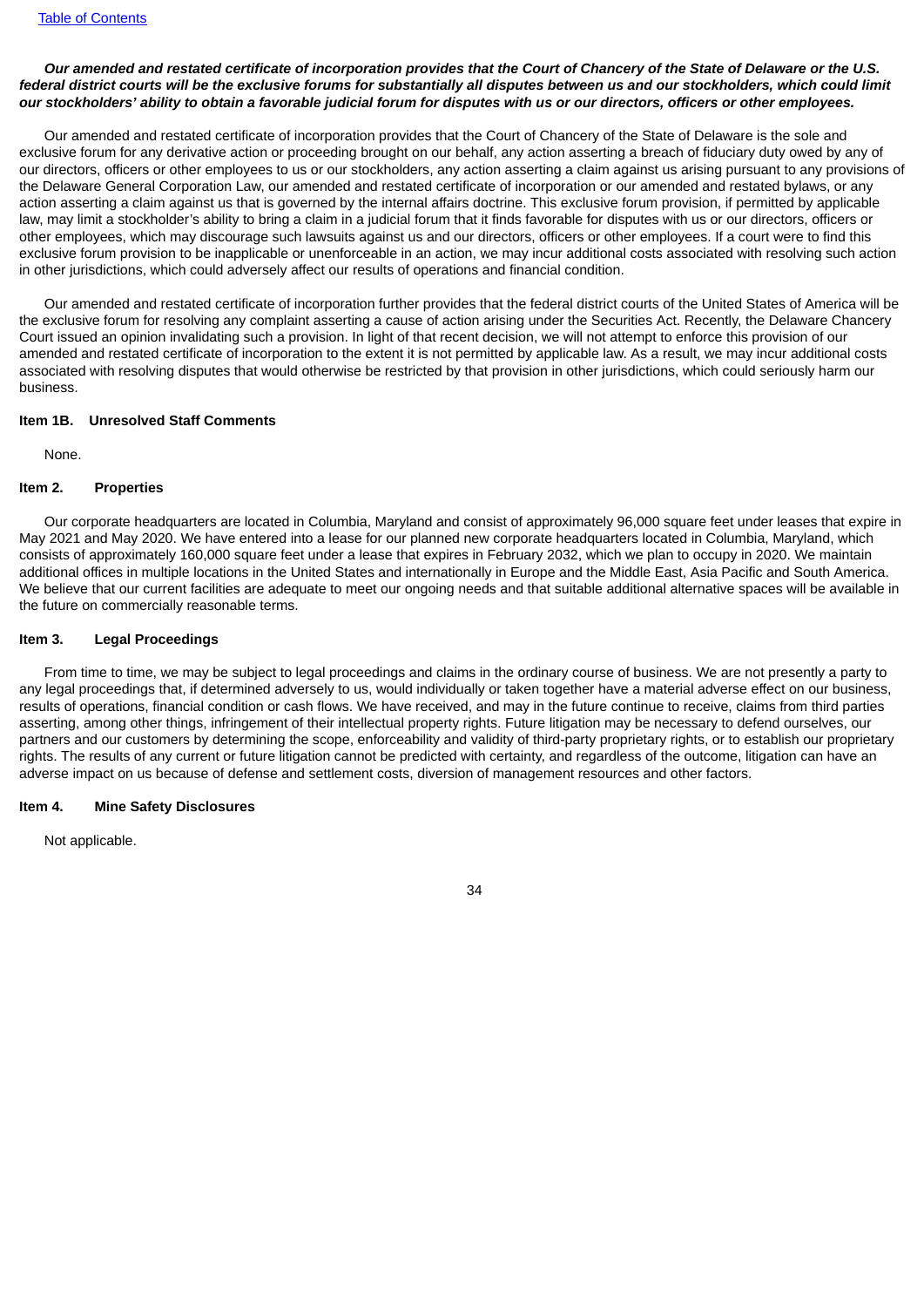### **PART II**

### <span id="page-34-0"></span>Item 5. Market for Registrant's Common Equity, Related Stockholder Matters and Issuer Purchases of Equity Securities

#### *Market Information for Common Stock*

Our common stock trades on the Nasdaq Global Select Market under the ticker symbol "TENB."

#### *Holders of Record*

At December 31, 2019, we had 34 holders of record. Because many of our shares of common stock are held by brokers and other institutions on behalf of stockholders, we are unable to estimate the total number of stockholders represented by these record holders.

#### *Dividend Policy*

We have never declared or paid any dividends on our common stock. In addition, our loan and security agreement with Silicon Valley Bank contains restrictive covenants that prohibit us, subject to certain exceptions, from paying dividends on our common stock. We currently intend to retain all available funds and any future earnings for the operation and expansion of our business and do not anticipate declaring or paying cash dividends in the foreseeable future. The payment of any future dividends will be at the discretion of our board of directors and will depend on our results of operations, capital requirements, financial condition, prospects, contractual arrangements, any limitations on payment of dividends present in our current and future debt agreements, and other factors that our board of directors may deem relevant.

### *Unregistered Sales of Equity Securities*

None.

#### *Use of Proceeds from IPO*

On July 30, 2018, we completed our IPO, in which we issued and sold 12,535,000 shares of common stock at a price to the public of \$23.00 per share, including 1,635,000 shares of common stock purchased by our underwriters pursuant to the full exercise of their overallotment option to purchase additional shares. The offer and sale of all of the shares in the IPO were registered under the Securities Act pursuant to a registration statement on Form S-1 (File No. 333-226002), which was declared effective by the SEC on July 25, 2018.

Morgan Stanley & Co. LLC, J.P. Morgan Securities LLC, Allen & Company LLC and Deutsche Bank Securities Inc. acted as active bookrunning managers for the offering. Stifel, Nicolaus & Company, Incorporated acted as passive book-running manager for the offering, and William Blair & Company, L.L.C. and BTIG, LLC acted as co-managers for the offering. The offering commenced on July 25, 2018 and did not terminate before all securities registered on the registration statement were sold.

We received net proceeds of \$264.6 million after deducting underwriting discounts and commissions and offering expenses. No offering expenses incurred by us were paid directly or indirectly to any of our directors, officers or persons owning ten percent or more of our capital stock (or their associates or affiliates).

There has been no material change in the planned use of the IPO proceeds as described in our final prospectus for our IPO dated as of July 25, 2018 and filed with the SEC pursuant to Rule 424(b)(4) under the Securities Act on July 26, 2018.

#### *Issuer Purchases of Equity Securities*

None.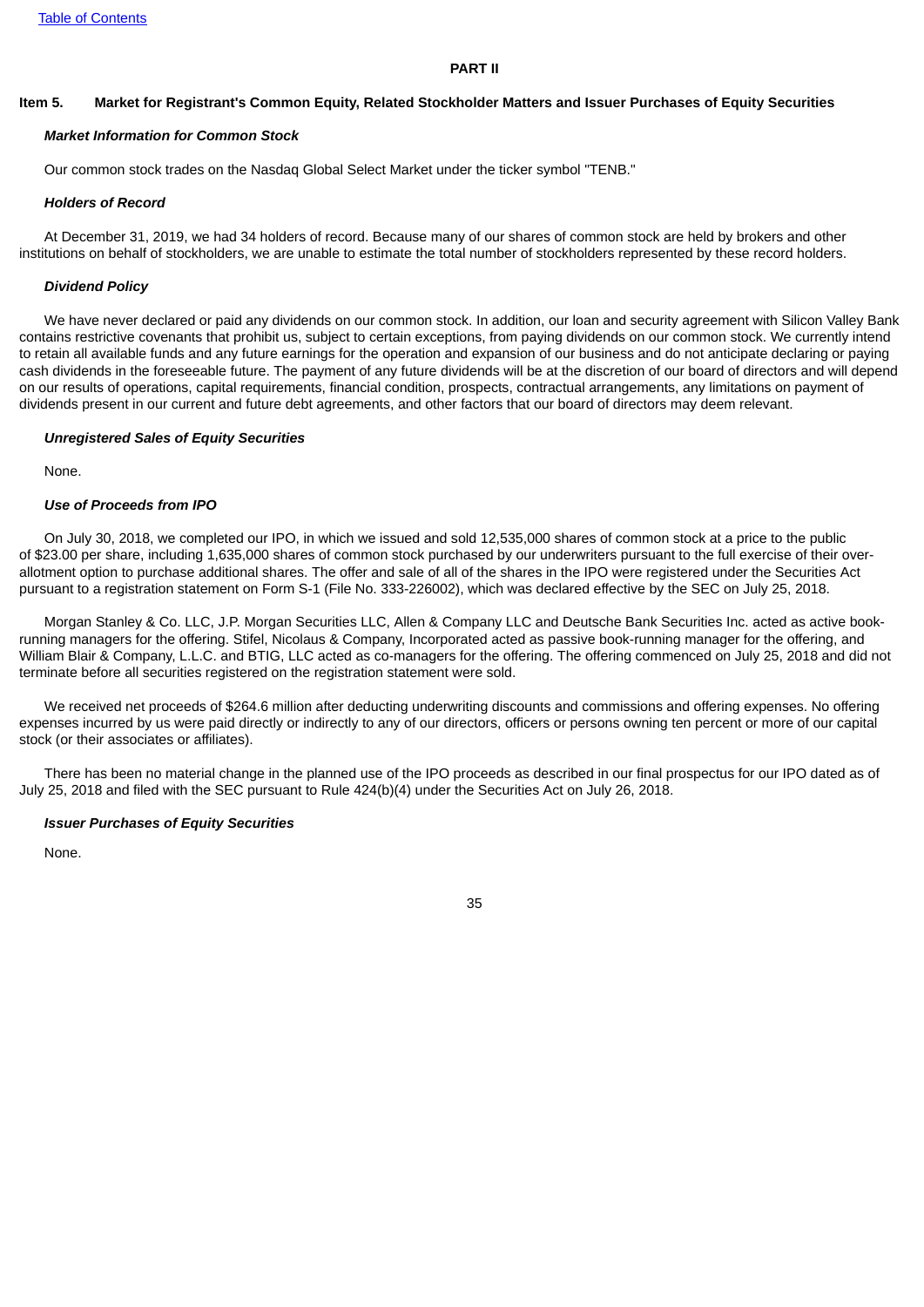# <span id="page-35-0"></span>**Item 6. Selected Financial Data**

The following selected consolidated statements of operations data for the years ended December 31, 2019, 2018 and 2017 and the selected consolidated balance sheet data as of December 31, 2019 and 2018 are derived from our audited consolidated financial statements included in this Annual Report on Form 10-K. The consolidated statements of operations data for the years ended December 31, 2016 and 2015 and consolidated balance sheet data as of December 31, 2017, 2016 and 2015 are from our audited financial statements not included in this Annual Report on Form 10-K.

You should read the following selected financial data with the historical consolidated financial statements and related notes to those statements, as well as "Management's Discussion and Analysis of Financial Condition and Results of Operations," included in this Annual Report on Form 10-K.

| <b>Consolidated Statements of Operations Data:</b>                                                                      | <b>Year Ended December 31.</b> |             |                      |             |                |             |               |             |               |           |
|-------------------------------------------------------------------------------------------------------------------------|--------------------------------|-------------|----------------------|-------------|----------------|-------------|---------------|-------------|---------------|-----------|
| (in thousands, except per share data)                                                                                   |                                | 2019        |                      | 2018        |                | 2017        |               | 2016        |               | 2015      |
| Revenue <sup>(1)</sup>                                                                                                  | \$                             | 354,586     | $\mathfrak{L}$       | 267,360     | $\mathfrak{P}$ | 187,727     | $\frac{2}{3}$ | 124,371     | $\frac{1}{2}$ | 93,466    |
| Cost of revenue <sup>(2)</sup>                                                                                          |                                | 60,818      |                      | 43,167      |                | 25,588      |               | 14,219      |               | 10,914    |
| Gross profit                                                                                                            |                                | 293,768     |                      | 224,193     |                | 162,139     |               | 110,152     |               | 82,552    |
| Operating expenses:                                                                                                     |                                |             |                      |             |                |             |               |             |               |           |
| Sales and marketing $(2)$                                                                                               |                                | 228,035     |                      | 173,344     |                | 116,299     |               | 85,736      |               | 60,635    |
| Research and development <sup>(2)</sup>                                                                                 |                                | 87,064      |                      | 76,698      |                | 57,673      |               | 40,085      |               | 25,288    |
| General and administrative <sup>(2)</sup>                                                                               |                                | 69,468      |                      | 46,732      |                | 28,927      |               | 20,164      |               | 15,348    |
| Recapitalization costs <sup>(3)</sup>                                                                                   |                                |             |                      |             |                |             |               |             |               | 67,039    |
| Total operating expenses                                                                                                |                                | 384,567     |                      | 296,774     |                | 202,899     |               | 145,985     |               | 168,310   |
| Loss from operations                                                                                                    |                                | (90, 799)   |                      | (72, 581)   |                | (40, 760)   |               | (35, 833)   |               | (85, 758) |
| Interest income (expense), net                                                                                          |                                | 5,830       |                      | 2,355       |                | (75)        |               | (35)        |               | 10        |
| Other expense, net                                                                                                      |                                | (680)       |                      | (931)       |                | (16)        |               | (497)       |               | (199)     |
| Loss before income taxes                                                                                                |                                | (85, 649)   |                      | (71, 157)   |                | (40, 851)   |               | (36, 365)   |               | (85, 947) |
| Provision for (benefit from) income taxes                                                                               |                                | 13,364      |                      | 2,364       |                | 171         |               | 843         |               | (2, 188)  |
| Net loss                                                                                                                |                                | (99, 013)   |                      | (73, 521)   |                | (41, 022)   |               | (37, 208)   |               | (83, 759) |
| Accretion of Series A and B redeemable convertible<br>preferred stock                                                   |                                |             |                      | (434)       |                | (763)       |               | (763)       |               | (29)      |
| Net loss attributable to common stockholders                                                                            | \$                             | (99, 013)   | $\pmb{\mathfrak{s}}$ | (73, 955)   | \$             | (41, 785)   | $\pmb{\$}$    | (37, 971)   | $\frac{1}{2}$ | (83, 788) |
|                                                                                                                         |                                |             |                      |             |                |             |               |             |               |           |
| Net loss per share attributable to common stockholders,<br>basic and diluted <sup>(4)</sup>                             | \$                             | $(1.03)$ \$ |                      | $(1.38)$ \$ |                | $(1.88)$ \$ |               | $(1.81)$ \$ |               | (1.45)    |
| Weighted-average shares used to compute net loss per<br>share attributable to common stockholders, basic and<br>diluted |                                | 96,014      |                      | 53,669      |                | 22,211      |               | 20,974      |               | 57,654    |

\_\_\_\_\_\_\_\_\_\_\_\_\_\_\_ (1) We adopted Accounting Standards Codification Topic 606, *Revenue From Contracts With Customers*, or ASC 606, on January 1, 2017 using the modified retrospective method. The 2016 and 2015 consolidated statements of operations were not adjusted for the adoption of ASC 606.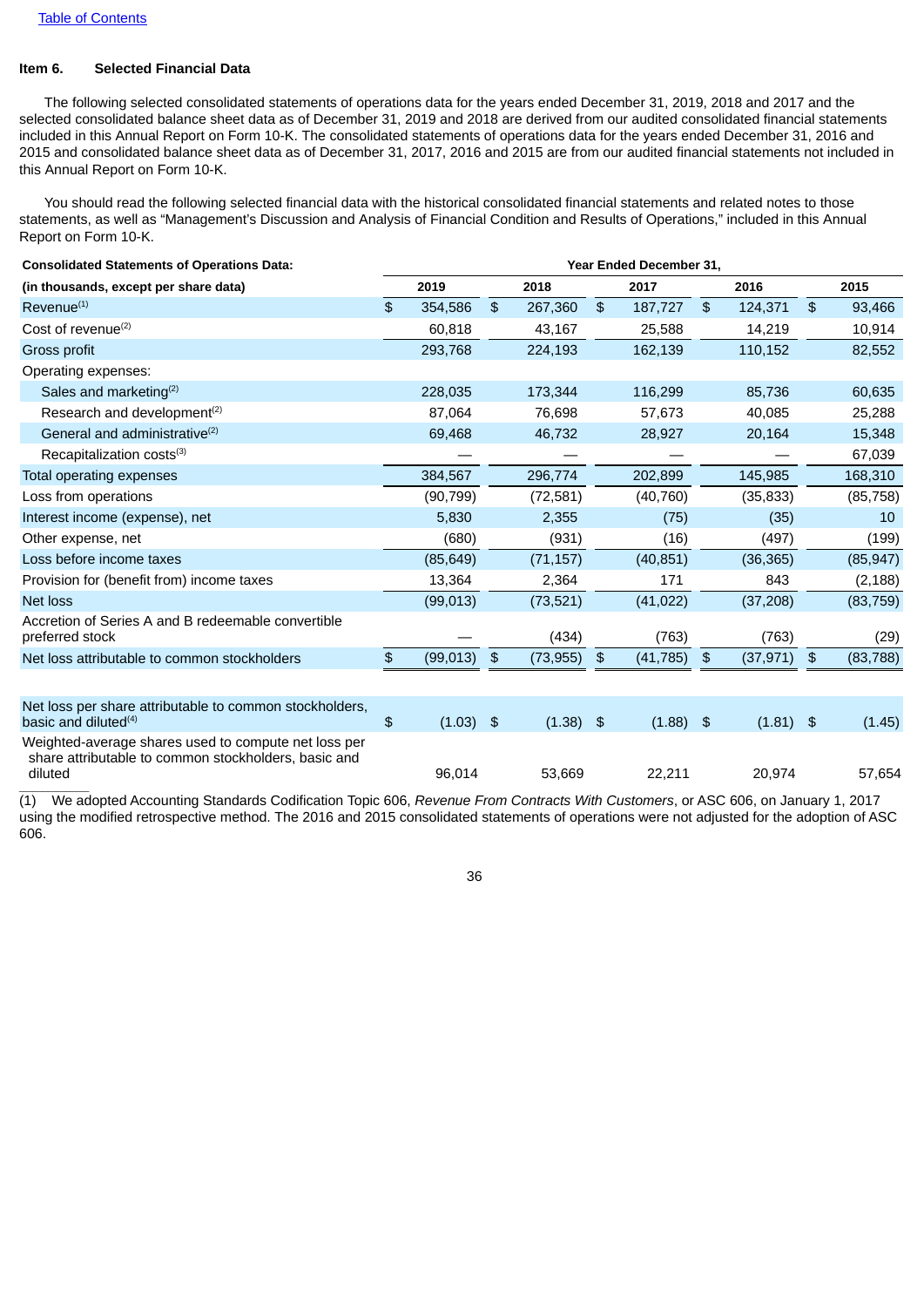# Table of [Contents](#page-1-0)

# (2) Includes stock-based compensation expense as follows:

|                                        | <b>Year Ended December 31.</b> |        |    |        |     |       |                |       |    |       |
|----------------------------------------|--------------------------------|--------|----|--------|-----|-------|----------------|-------|----|-------|
| (in thousands)                         |                                | 2019   |    | 2018   |     | 2017  |                | 2016  |    | 2015  |
| Cost of revenue                        | \$                             | 2.817  | \$ | 1.707  | \$  | 281   | \$             | 223   | \$ | 52    |
| Sales and marketing                    |                                | 16.032 |    | 6.911  |     | 1.579 |                | 969   |    | 866   |
| Research and development               |                                | 8.911  |    | 5.804  |     | 1,782 |                | 602   |    | 252   |
| General and administrative             |                                | 15.683 |    | 8.453  |     | 4.118 |                | 738   |    | 509   |
| Total stock-based compensation expense |                                | 43.443 | \$ | 22,875 | \$. | 7.760 | $\mathfrak{p}$ | 2.532 | \$ | 1.679 |

(3) We recorded a charge of \$67.0 million primarily resulting from the repurchase price paid to common stockholders exceeding the estimated fair value of the common stock on the date of the Series B financing.

(4) See Note 10 to our consolidated financial statements in this Annual Report on Form 10-K for details on the calculation of basic and diluted net loss per share attributable to common stockholders.

| <b>Consolidated Balance Sheet Data:</b>   | December 31, |            |    |           |    |            |    |            |              |
|-------------------------------------------|--------------|------------|----|-----------|----|------------|----|------------|--------------|
| (in thousands)                            |              | 2019       |    | 2018      |    | 2017       |    | 2016       | 2015         |
| Cash and cash equivalents                 | \$           | 74,363     | \$ | 165,116   | \$ | 27,210     | \$ | 34,470     | \$<br>43,743 |
| Working capital (deficit) $(1)$           |              | 35.319     |    | 142.484   |    | (69,091)   |    | (18,538)   | 13,862       |
| Total assets                              |              | 558.612    |    | 460,612   |    | 164.337    |    | 105,494    | 83,993       |
| Deferred revenue, current and non-current |              | 363.127    |    | 289,903   |    | 225,818    |    | 107.447    | 63.218       |
| Redeemable convertible preferred stock    |              |            |    |           |    | 277,735    |    | 276,972    | 276,209      |
| Accumulated deficit                       |              | (565, 121) |    | (466,108) |    | (392, 587) |    | (313, 147) | (275, 939)   |
| Total stockholders' equity (deficit)      |              | 98,905     |    | 121,763   |    | (371, 665) |    | (301, 918) | (266, 862)   |

\_\_\_\_\_\_\_\_\_\_\_\_\_\_\_ (1) We define working capital (deficit) as total current assets less total current liabilities. See our consolidated financial statements in this Annual Report on Form 10-K for further details regarding our current assets and current liabilities. Changes in working capital (deficit) between 2016 and 2017 reflect increases in deferred revenue and deferred commissions as a result of our subscription model and our adoption of ASC 606 on January 1, 2017.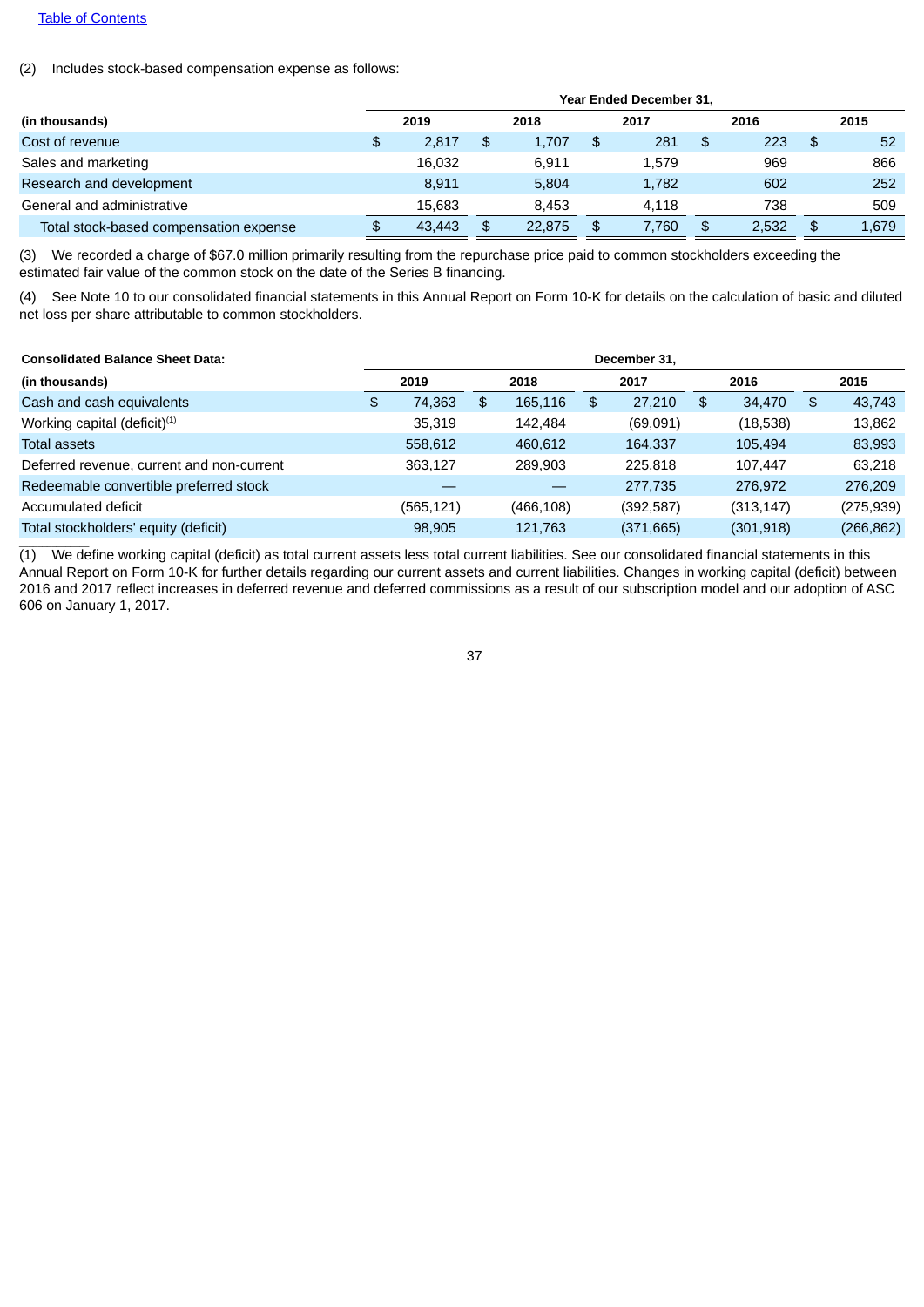#### **Item 7. Management's Discussion and Analysis of Financial Condition and Results of Operations**

The following discussion and analysis of our financial condition and results of operations should be read in conjunction with our consolidated financial statements and related notes included elsewhere in this Annual Report on Form 10-K, or this Form 10-K. This Form 10-K contains forward-looking statements within the meaning of Section 27A of the Securities Act and Section 21E of the Securities Exchange Act of 1934, as amended, or the Exchange Act. These statements are often identified by the use of words such as "anticipate," "believe," "continue," "could," "estimate," "expect," "intend," "may," "plan," "project," "will," "would" or the negative or plural of these words or similar expressions or variations. Such forward-looking statements are subject to a number of risks, uncertainties, assumptions and other factors that could cause actual results and the timing of certain events to differ materially from future results expressed or implied by the forward-looking statements. Factors that could cause or contribute to such differences include, but are not limited to, those identified herein, and those discussed in the section titled "Risk Factors." set forth in Part I. Item 1A of this Form 10-K and in our other filings with the SEC. You should not rely upon forward-looking statements as predictions of future events. Furthermore, such forward-looking statements speak only as of the date of this report. Except as required by law, we undertake no obligation to update any forward-looking statements to reflect events or circumstances after *the date of such statements.*

On December 2, 2019, we acquired Indegy Ltd. ("Indegy") to expand our Operational Technology ("OT") specific capabilities. The results of *operations of Indegy were not material to our consolidated statement of operations for 2019.*

#### **Overview**

We are a leading provider of solutions for a new category of cybersecurity that we call Cyber Exposure. Cyber Exposure is a discipline for managing, measuring and comparing cybersecurity risk in the digital era. Our enterprise platform enables broad visibility into an organization's cyber exposure across the modern attack surface and deep insights that help organizations translate vulnerability data into business insights to understand and reduce their cybersecurity risk.

Our enterprise platform offerings include Tenable.io, which is our software as a service, or SaaS, offering and Tenable.sc, which is our onpremises offering, both of which provide organizations with applications purpose-built for areas of both traditional and modern attack surfaces, including IT infrastructure and applications, cloud environments and Industrial IoT and OT environments. These applications are designed with views, workflows and dashboards to help identify vulnerabilities, internal and regulatory compliance violations, misconfigurations and other cybersecurity issues, prioritize these issues for remediation, and provide insightful remediation guidance.

Our enterprise platform offerings are primarily sold on a subscription basis with a one-year term. Our subscription terms are generally not longer than three years. These offerings are typically prepaid in advance. To a lesser extent, we generate ratably recognizable revenue from perpetual licenses and from the related ongoing maintenance.

We sell and market our products and services through our field sales force that works closely with our channel partners, which includes a network of distributors and resellers, in developing sales opportunities. We use a two-tiered channel model whereby we sell our enterprise platform offerings to our distributors, which in turn sell to our resellers, which then sell to end users, which we call customers.

Many of our enterprise platform customers initially use either our free or paid version of Nessus, one of the industry's most widely deployed vulnerability assessment solutions. Nessus, which is the technology that underpins our enterprise platform offerings, is designed to quickly and accurately identify vulnerabilities, configuration and compliance issues and malware. Our free version of Nessus, Nessus Essentials, allows for vulnerability assessment over a limited number of IP addresses. We believe many of our Nessus customers begin with Nessus Essentials and subsequently upgrade to Nessus Professional, the paid version of Nessus; however, we expect many users to continue to use Nessus Essentials.

We have experienced rapid growth in recent years. Revenue in 2019, 2018 and 2017 was \$354.6 million, \$267.4 million and \$187.7 million, respectively, representing year-over-year growth of 33% and 42%, respectively. Our net loss in 2019, 2018 and 2017 was \$99.0 million, \$73.5 million and \$41.0 million, respectively, as we continue to invest in our business and market opportunity.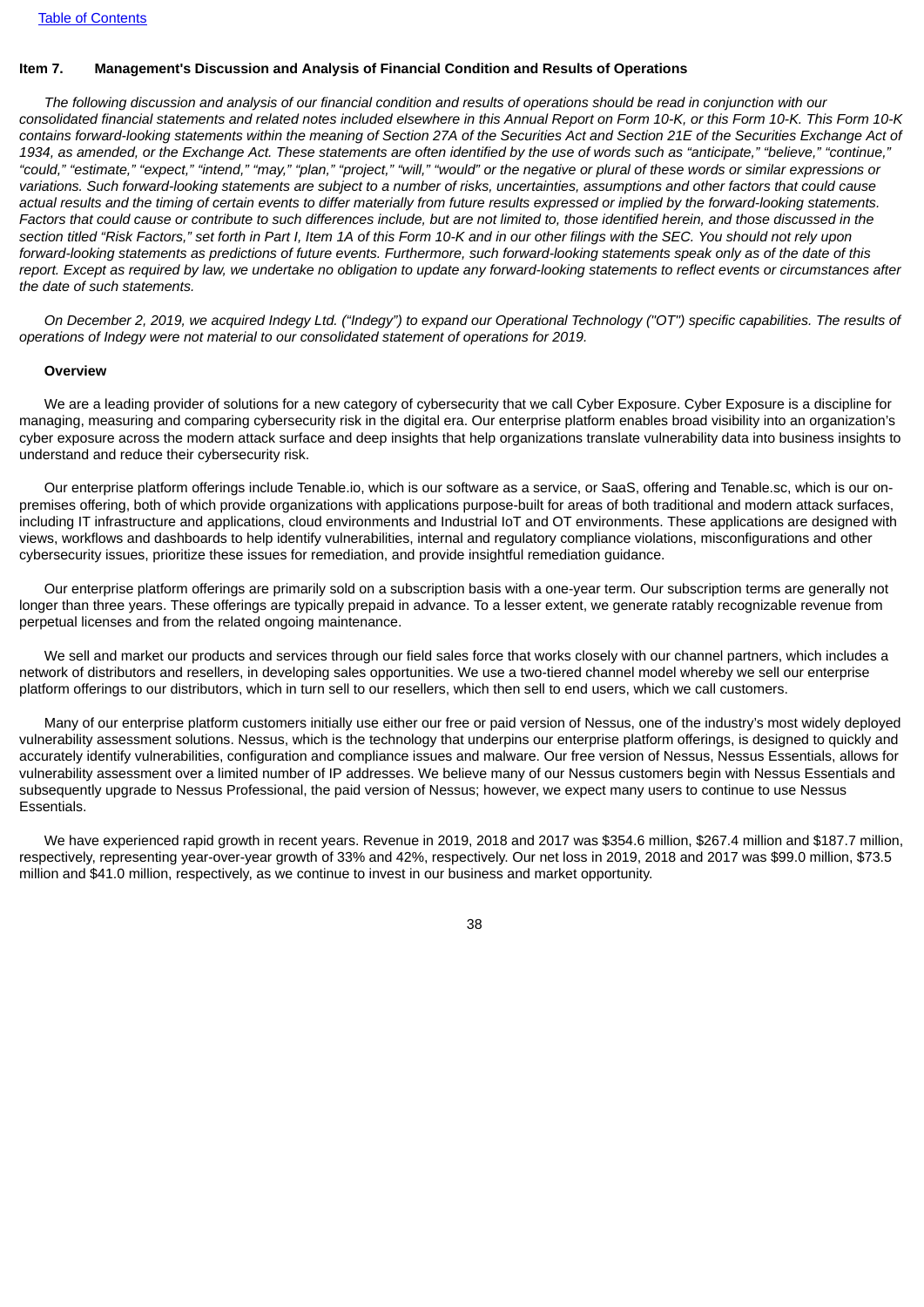# *Financial Highlights*

Below are our key financial results:

|                                                                           | <b>Year Ended December 31.</b> |           |      |          |    |           |  |  |  |
|---------------------------------------------------------------------------|--------------------------------|-----------|------|----------|----|-----------|--|--|--|
| (in thousands, except per share data)                                     |                                | 2019      |      | 2018     |    | 2017      |  |  |  |
| Revenue                                                                   | \$.                            | 354.586   | - SS | 267,360  | \$ | 187,727   |  |  |  |
| Loss from operations                                                      |                                | (90, 799) |      | (72,581) |    | (40, 760) |  |  |  |
| Net loss                                                                  |                                | (99,013)  |      | (73,521) |    | (41, 022) |  |  |  |
| Net loss per share attributable to common stockholders, basic and diluted |                                | (1.03)    |      | (1.38)   |    | (1.88)    |  |  |  |
| Net cash used in operating activities                                     |                                | (10, 744) |      | (2,559)  |    | (6, 266)  |  |  |  |
| Purchases of property and equipment                                       |                                | (20, 674) |      | (5,733)  |    | (2,755)   |  |  |  |

## **Factors Affecting Our Performance**

### *Product Leadership*

Our enterprise platform provides visibility into the broadest range of traditional and modern IT assets across cloud and onpremises environments. We are intensely focused on continued innovation and ongoing development of our enterprise platform offerings that empower organizations to understand and reduce their cyber exposure. Additionally, we continue to expand the capabilities of our Nessus products, specifically as they relate to the ability to scan for and detect the rapidly expanding volume of vulnerabilities.

We intend to continue to invest in our engineering capabilities and marketing activities to maintain our position in the highly-competitive market for cybersecurity solutions. Our results of operations may fluctuate as we make these investments to drive increased customer adoption and usage.

## *New Enterprise Platform Customer Acquisition*

We believe that our customer base provides a significant opportunity to expand sales of our enterprise platform offerings and that our ability to continue to grow our enterprise platform customers will increase future opportunities for renewals and follow-on sales. We believe that we have significant room to increase our market share.

We expect to grow our enterprise platform customers by continuing to expand our sales organization and leveraging our channel partner network, which we believe will allow us to identify new enterprise customers, enter new markets, including internationally, as well as to convert more of our existing Nessus Professional customers to enterprise platform customers.

We have increased our sales and marketing headcount in recent years and we will continue to invest in our partner network and sales and marketing capability in order to grow domestically and internationally.

#### *Retaining and Expanding Revenue from Existing Customers*

Our enterprise platform offerings utilize IT asset-based or IP address-based pricing models. Once enterprise customers have licensed our platform offerings, they typically seek broader coverage over their traditional IT assets, including networking infrastructure, desktops and onpremises servers. As customers launch new applications or migrate existing applications to the cloud and deploy web applications, containers, internet of things, or IoT, and operational technology, or OT, they often increase the scope of their subscriptions and/or add additional perpetual licenses to our enterprise platforms.

We are also focused on upselling customers from Nessus Professional to our enterprise platform offerings. Nessus Professional customers are typically organizations or independent security consultants that use Nessus Professional for a single vulnerability assessment at a point in time. We seek to convert these customers to our enterprise platform offerings, which provide continuous visibility and insights into their attack surface, as their needs develop.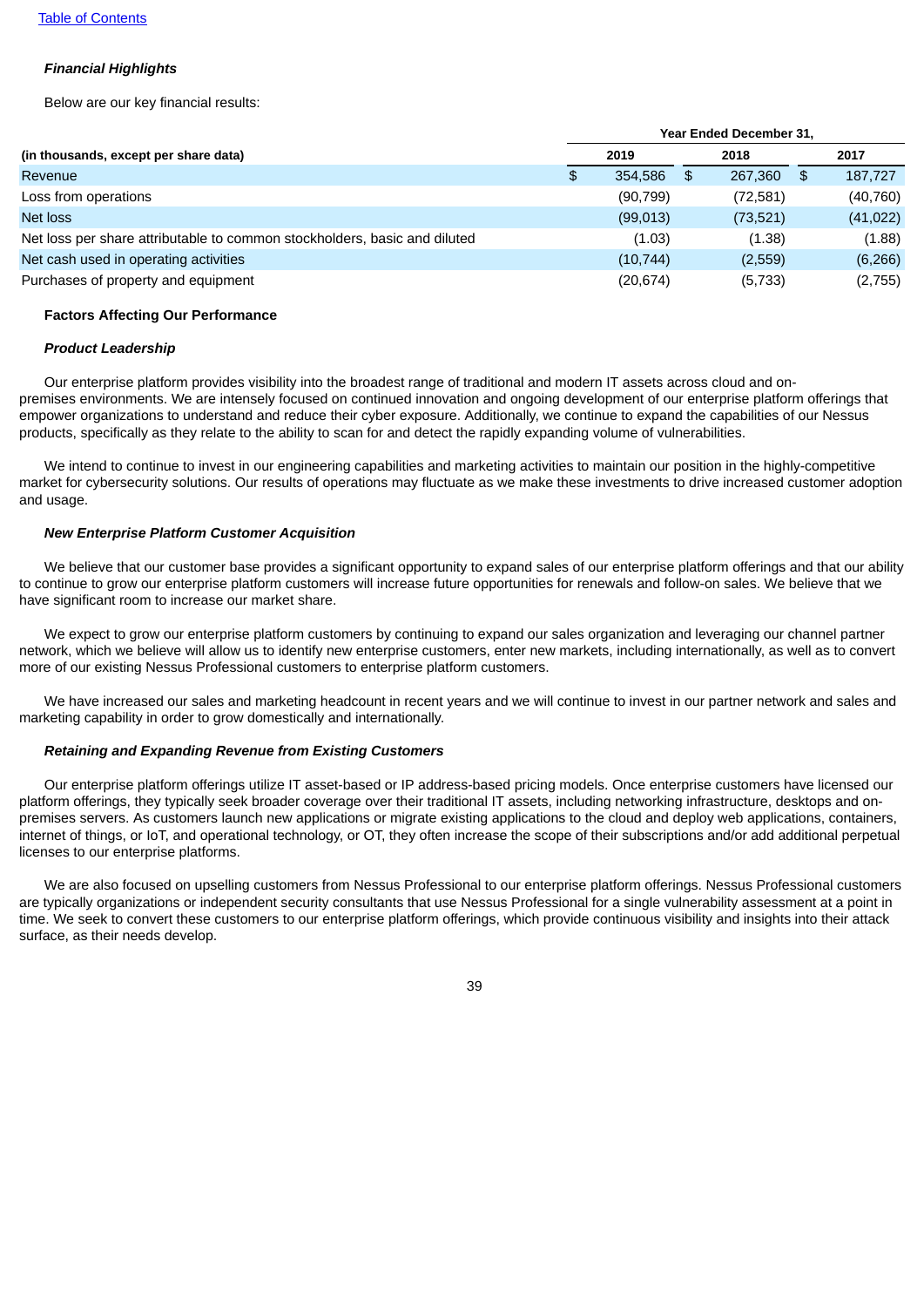Further, we plan to expand existing platform capabilities and launch new products, which we believe will drive new product purchases and follow-on purchases over time, thereby contributing to customer renewals. We believe that there is a significant opportunity to drive additional sales to existing customers, and we expect to invest in sales and marketing and customer success personnel and activities to achieve additional revenue growth from existing customers. However, our ability to increase sales to existing customers will depend on a number of factors, including satisfaction or dissatisfaction with our products and services, competition, pricing, economic conditions or overall changes in our spending levels.

We evaluate our ability to expand sales with our existing customers by assessing our dollar-based net expansion rate. We calculate our dollar-based net expansion rate as follows:

- Denominator: To calculate our dollar-based net expansion rate as of the end of a reporting period, we first determine the annual recurring revenue, or ARR, from all active subscriptions and maintenance from perpetual licenses as of the last day of the same reporting period in the prior year. This represents recurring payments that we expect to receive in the next 12-month period from the cohort of customers that existed on the last day of the same reporting period in the prior year.
- Numerator: We measure the ARR for that same cohort of customers representing all subscriptions and maintenance from perpetual licenses based on customer orders as of the end of the reporting period.

We calculate dollar-based net expansion rate by dividing the numerator by the denominator.

While our dollar-based net expansion rate may decline or fluctuate from quarter to quarter based on the result of a number of factors, including our existing customers' satisfaction with our solutions, the pricing of our solutions and the ability of competing solutions and the pricing thereof, our dollar-based net expansion rate has historically exceeded, and we expect that it will continue to exceed, 110%.

#### *Investing in Business Growth*

Since our founding, we have invested significantly in growing our business. We intend to continue to invest in sales and marketing to grow our sales team, expand brand and Cyber Exposure awareness and optimize our channel partner network. We also intend to continue to invest in our research and development team to further our technological leadership position in Cyber Exposure and enhance the functionality of our solutions. Any investments we make in our sales and marketing and research and development teams will occur in advance of experiencing the benefits from such investments, so it may be difficult for us to determine if we are efficiently allocating resources in those areas. We may also explore acquisitions of businesses, technology and/or development personnel that will expand and enhance the functionality of our platform offerings. These investment activities could increase our net losses over the short term if our revenue growth does not increase at higher rates. However, we expect that these investments will ultimately benefit our results of operations.

# **Key Operating and Financial Metrics**

To supplement our consolidated financial statements, which are prepared and presented in accordance with GAAP, we use certain operating metrics and non-GAAP financial measures, as described below, to understand and evaluate our core operating and financial performance. These non-GAAP financial measures, which may be different than similarly titled measures used by other companies, are presented to enhance investors' overall understanding of our financial performance and should not be considered a substitute for, or superior to, the financial information prepared and presented in accordance with GAAP.

We believe that these operating metrics and non-GAAP financial measures provide useful information about our operating and financial performance, enhance the overall understanding of our past performance and future prospects and allow for greater transparency with respect to important metrics used by management for financial and operational decision-making. We present these operating metrics and non-GAAP financial measures to assist investors in seeing our operating and financial performance using a management view and because we believe that these measures provide an additional tool for investors to use in comparing our core operating and financial performance over multiple periods with other companies in our industry.

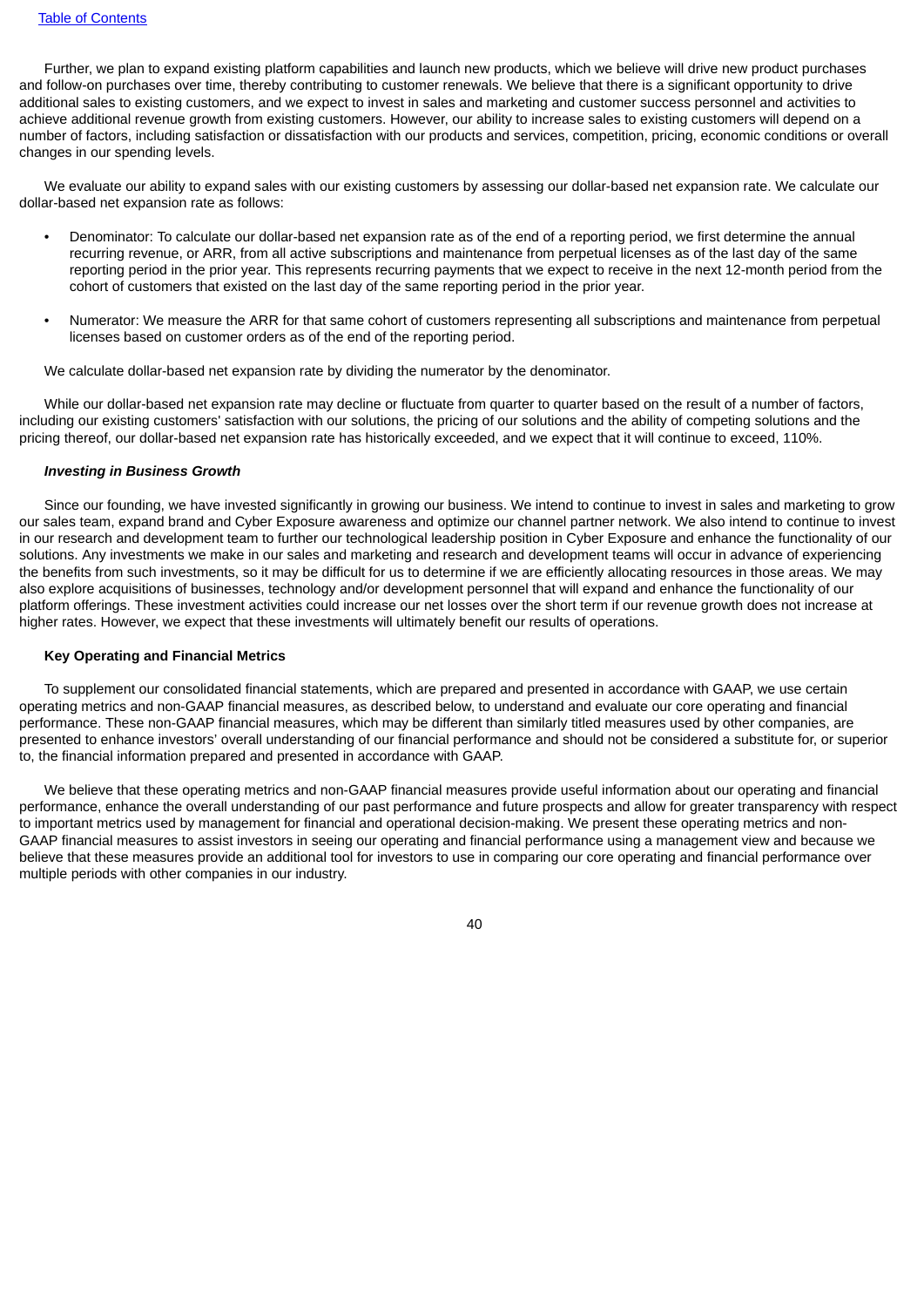## *Calculated Current Billings*

We use the non-GAAP measure of calculated current billings, which we believe is a key metric to measure our periodic performance. Given that most of our customers pay in advance, we typically recognize a majority of the related revenue ratably over time. We use calculated current billings to measure and monitor our ability to provide our business with the working capital generated by upfront payments from our customers.

Calculated current billings consists of revenue recognized in a period plus the change in current deferred revenue in the corresponding period. We believe that calculated current billings, which excludes deferred revenue for periods beyond twelve months in a customer's contractual term, more closely correlates with annual contract value and that the variability in total billings, depending on the timing of large multi-year contracts and the preference for annual billing versus multi-year upfront billing, may distort growth in one period over another. While we believe that calculated current billings provides valuable insight into the cash that will be generated from sales of our subscriptions, this metric may vary from period-to-period for a number of reasons, and therefore has a number of limitations as a quarter-to-quarter or year-overyear comparative measure. For example, calculated current billings include amounts that have not yet been recognized as revenue; an increasing number of large sales transactions, for which the timing has and will continue to vary, may occur in quarters subsequent to or in advance of those that we anticipate; and our calculation of current billings may be different from other companies that report similar financial measures. Additionally, calculated current billings in any one period may be impacted by the timing of customer renewals, including early renewals, which could favorably or unfavorably impact year-over-year comparisons. Because of these and other limitations, you should consider calculated current billings along with revenue and our other GAAP financial results.

Our adoption of Accounting Standards Codification Topic 606, *Revenue From Contracts With Customers* as of January 1, 2017 resulted in a \$55.0 million increase in deferred revenue primarily related to the deferral of perpetual license revenue. This cumulative adjustment to deferred revenue at January 1, 2017 increased calculated current billings by \$16.7 million in 2017, \$11.8 million in 2018 and \$5.6 million in 2019 and is expected to increase our calculated current billings by \$1.9 million in 2020.

The following table presents a reconciliation of revenue, the most directly comparable financial measure calculated in accordance with GAAP, to calculated current billings:

|                                                                   | Year Ended December 31, |           |  |            |    |           |  |  |  |
|-------------------------------------------------------------------|-------------------------|-----------|--|------------|----|-----------|--|--|--|
| (in thousands)                                                    |                         | 2019      |  | 2018       |    | 2017      |  |  |  |
| Revenue                                                           |                         | 354.586   |  | 267.360    | \$ | 187,727   |  |  |  |
| Deferred revenue (current), end of period                         |                         | 274.348   |  | 213.644    |    | 154.898   |  |  |  |
| Deferred revenue (current), beginning of period <sup>(1)(2)</sup> |                         | (214,069) |  | (154, 898) |    | (107,006) |  |  |  |
| Calculated current billings                                       |                         | 414.865   |  | 326,106    | \$ | 235,619   |  |  |  |

\_\_\_\_\_\_\_\_\_\_\_\_\_\_\_ (1) Deferred revenue (current), beginning of period for 2019 includes \$0.4 million related to Indegy's deferred revenue at the acquisition date, which is not included in the deferred revenue (current), end of period for 2018.

(2) In connection with adopting ASC 606, we recorded \$19.0 million of current deferred revenue on January 1, 2017 related to perpetual license revenue recognized in prior periods.

#### *Free Cash Flow*

We use the non-GAAP measure of free cash flow, which we define as GAAP net cash flows from operating activities reduced by purchases of property and equipment. We believe free cash flow is an important liquidity measure of the cash (if any) that is available, after purchases of property and equipment, for investment in our business and to make acquisitions. We believe that free cash flow is useful to investors as a liquidity measure because it measures our ability to generate or use cash.

Our use of free cash flow has limitations as an analytical tool and you should not consider it in isolation or as a substitute for an analysis of our results under GAAP. First, free cash flow is not a substitute for net cash flows from operating activities. Second, other companies may calculate free cash flow or similarly titled non-GAAP financial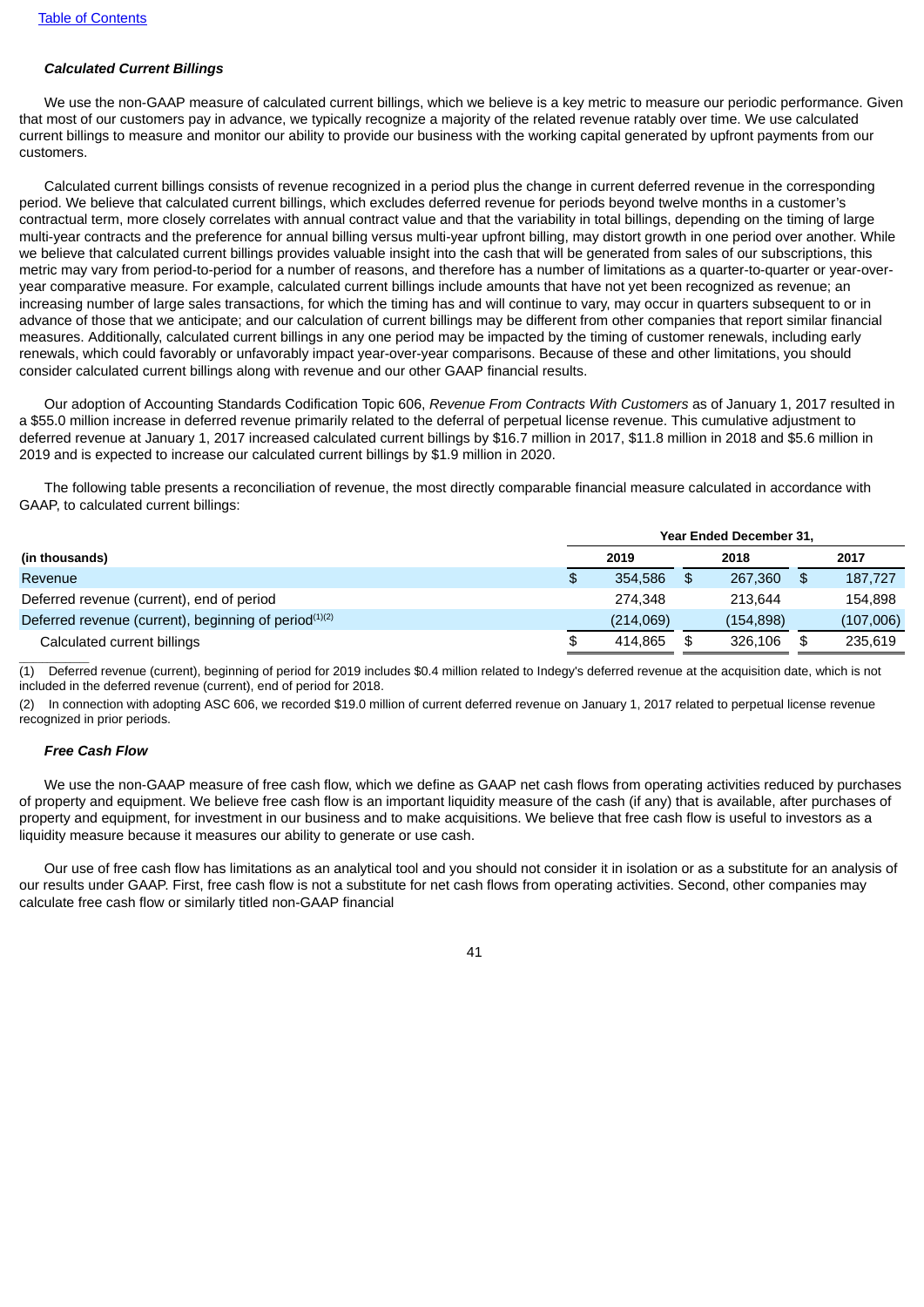measures differently or may use other measures to evaluate their performance, all of which could reduce the usefulness of free cash flow as a tool for comparison. Additionally, the utility of free cash flow is further limited as it does not reflect our future contractual commitments and does not represent the total increase or decrease in our cash balance for a given period. Because of these and other limitations, you should consider free cash flow along with net cash used in operating activities and our other GAAP financial measures.

The following table presents a reconciliation of net cash used in operating activities, the most directly comparable financial measure calculated in accordance with GAAP, to free cash flow:

|                                       | Year Ended December 31, |  |          |  |          |  |  |  |
|---------------------------------------|-------------------------|--|----------|--|----------|--|--|--|
| (in thousands)                        | 2019                    |  | 2018     |  | 2017     |  |  |  |
| Net cash used in operating activities | (10, 744)               |  | (2,559)  |  | (6, 266) |  |  |  |
| Purchases of property and equipment   | (20, 674)               |  | (5,733)  |  | (2,755)  |  |  |  |
| Free cash flow $(1)$                  | (31, 418)               |  | (8, 292) |  | (9,021)  |  |  |  |

\_\_\_\_\_\_\_\_\_\_\_\_\_\_\_ (1) Free cash flow in 2019 included non-recurring cash payments totaling \$13.1 million associated with the Indegy acquisition, including \$6.7 million for income taxes on the transfer of acquired intellectual property, \$3.1 million for other costs related to the intellectual property transfer, \$1.8 million for the settlement of unvested acquiree equity awards, and \$1.5 million for acquisition-related expenses. Capital expenditures related to our new headquarters in 2019 were \$11.4 million. Contributions to our employee stock purchase plan in 2019 and 2018 impacted free cash flow by \$(0.9) million and \$6.3 million, respectively.

### *Enterprise Platform Customers*

We believe that our customer base provides a significant opportunity to expand sales of our enterprise platform offerings. The following tables summarize key components of our customer base:

|                                                                   |       | Year Ended December 31, |       |  |  |  |  |
|-------------------------------------------------------------------|-------|-------------------------|-------|--|--|--|--|
|                                                                   | 2019  | 2018                    | 2017  |  |  |  |  |
| Number of new enterprise platform customers added in period $(1)$ | 1.511 | 1.178                   | 1.017 |  |  |  |  |

\_\_\_\_\_\_\_\_\_\_\_\_\_\_\_ (1) We define an enterprise platform customer as a customer that has licensed Tenable.io or Tenable.sc for an annual amount of \$5,000 or greater. New enterprise platform customers represent new customer logos during the periods presented and do not include customer conversions from Nessus Professional to enterprise platforms.

|                                                                                   | At December 31. |      |      |  |  |  |  |
|-----------------------------------------------------------------------------------|-----------------|------|------|--|--|--|--|
|                                                                                   | 2019            | 2018 | 2017 |  |  |  |  |
| Number of customers with \$100,000 and greater in annual contract value at end of |                 |      |      |  |  |  |  |
| period                                                                            | 641             | 453  | 265  |  |  |  |  |

# *Non-GAAP Loss from Operations and Non-GAAP Operating Margin*

We use non-GAAP loss from operations along with non-GAAP operating margin as key indicators of our financial performance. We define these non-GAAP financial measures as their respective GAAP measures, excluding the effects of stock-based compensation, acquisitionrelated expenses and amortization of acquired intangible assets. Acquisition-related expenses include transaction expenses and costs related to the transfer of acquired intellectual property.

We believe that these non-GAAP financial measures provide useful information about our core operating results over multiple periods. There are a number of limitations related to the use of the non-GAAP financial measures as compared to GAAP loss from operations and operating margin, including that non-GAAP loss from operations and non-GAAP operating margin exclude stock-based compensation expense, which has been, and will continue to be for the foreseeable future, a significant recurring expense in our business and an important part of our compensation strategy.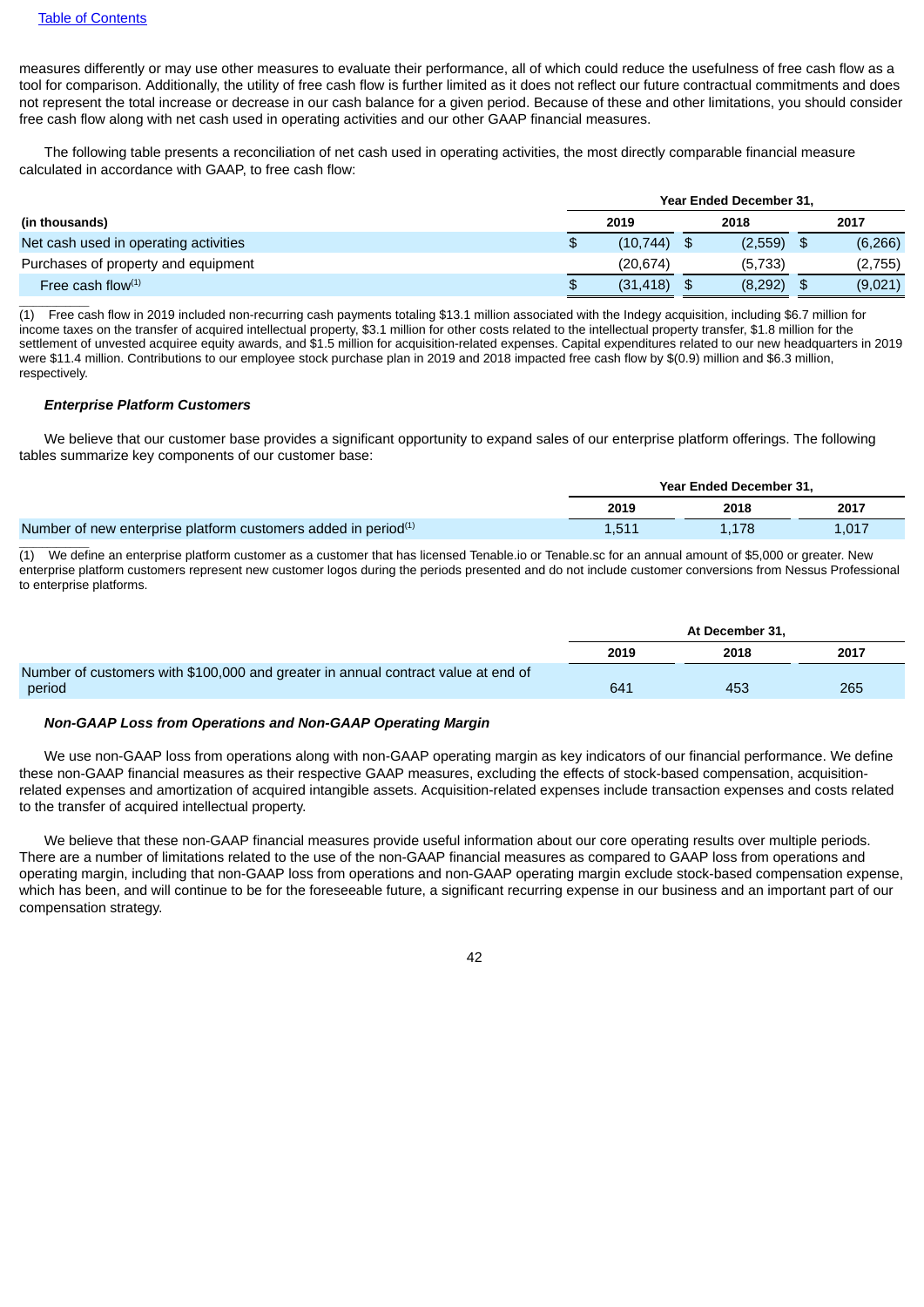The following table presents a reconciliation of loss from operations, the most directly comparable financial measure calculated in accordance with GAAP, to non-GAAP loss from operations, and operating margin, the most directly comparable financial measure calculated in accordance with GAAP, to non-GAAP operating margin:

| (dollars in thousands)                     |    | 2019      | 2018            |     | 2017      |
|--------------------------------------------|----|-----------|-----------------|-----|-----------|
| Loss from operations                       | \$ | (90, 799) | \$<br>(72, 581) | \$  | (40, 760) |
| Stock-based compensation                   |    | 43.443    | 22,875          |     | 7,760     |
| Acquisition-related expenses               |    | 3,970     |                 |     |           |
| Amortization of acquired intangible assets |    | 620       | 603             |     | 603       |
| Non-GAAP loss from operations              | \$ | (42,766)  | \$<br>(49, 103) | \$. | (32, 397) |
|                                            |    |           |                 |     |           |
| Operating margin                           |    | (26)%     | (27)%           |     | (22)%     |
| Non-GAAP operating margin                  |    | (12)%     | (18)%           |     | (17)%     |

# *Non-GAAP Net Loss, Non-GAAP Net Loss Per Share and Pro Forma Non-GAAP Net Loss Per Share*

We use non-GAAP net loss, which excludes the effect of the accretion of Series A and B redeemable convertible preferred stock, stockbased compensation, acquisition-related expenses and amortization of acquired intangible assets, as well as the related tax impact, to calculate non-GAAP net loss per share and pro forma non-GAAP net loss per share. Pro forma non-GAAP net loss per share is calculated by giving effect to the conversion of our redeemable convertible preferred stock into common stock as though the conversion occurred at the beginning of each period presented prior to 2019. We believe that these non-GAAP measures provide important information to management and investors because they facilitate comparisons of our core operating results over multiple periods.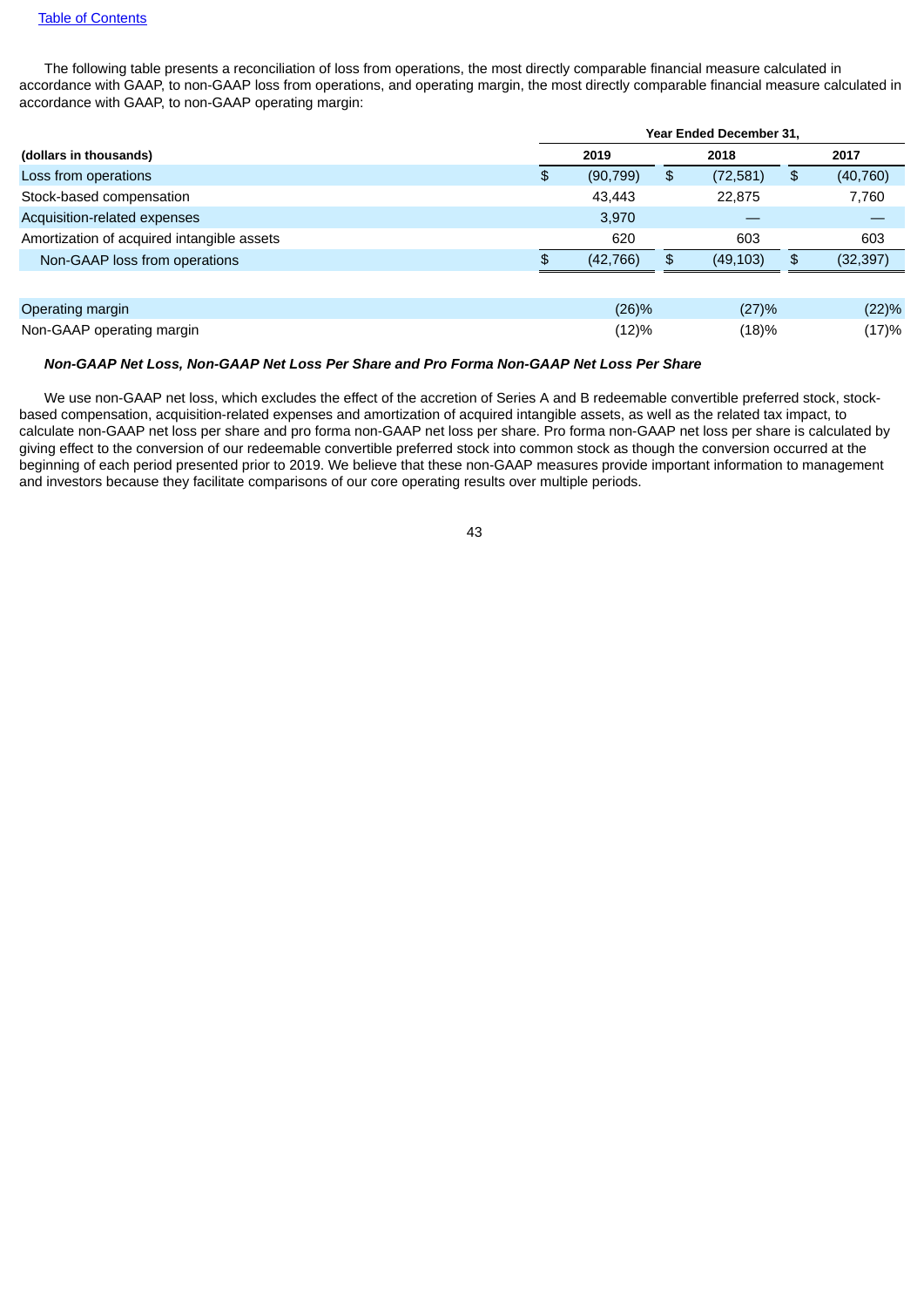## Table of [Contents](#page-1-0)

The following table presents a reconciliation of net loss, and net loss per share attributable to common stockholders, the most comparable financial measures calculated in accordance with GAAP, to non-GAAP net loss, non-GAAP net loss per share and pro forma non-GAAP net loss per share:

|                                                                                                                                                      | Year Ended December 31, |           |               |           |               |           |  |  |
|------------------------------------------------------------------------------------------------------------------------------------------------------|-------------------------|-----------|---------------|-----------|---------------|-----------|--|--|
| (in thousands, except for per share amounts)                                                                                                         |                         | 2019      |               | 2018      |               | 2017      |  |  |
| Net loss attributable to common stockholders                                                                                                         | \$                      | (99, 013) | $\frac{2}{3}$ | (73, 955) | $\frac{1}{2}$ | (41, 785) |  |  |
| Accretion of Series A and B redeemable convertible preferred stock                                                                                   |                         |           |               | 434       |               | 763       |  |  |
| Acquisition-related expenses                                                                                                                         |                         | 3,970     |               |           |               |           |  |  |
| Tax impact of acquisition <sup>(1)</sup>                                                                                                             |                         | 10,582    |               |           |               |           |  |  |
| Stock-based compensation                                                                                                                             |                         | 43,443    |               | 22,875    |               | 7,760     |  |  |
| Tax impact of stock-based compensation <sup>(2)</sup>                                                                                                |                         | (95)      |               | (218)     |               | (54)      |  |  |
| Amortization of acquired intangible assets <sup>(3)</sup>                                                                                            |                         | 620       |               | 603       |               | 603       |  |  |
| Non-GAAP net loss                                                                                                                                    | \$                      | (40, 493) | \$            | (50, 261) | \$            | (32, 713) |  |  |
|                                                                                                                                                      |                         |           |               |           |               |           |  |  |
| Net loss per share attributable to common stockholders, basic and diluted                                                                            | \$                      | (1.03)    | \$            | (1.38)    | \$            | (1.88)    |  |  |
| Accretion of Series A and B redeemable convertible preferred stock                                                                                   |                         |           |               | 0.01      |               | 0.03      |  |  |
| Acquisition-related expenses                                                                                                                         |                         | 0.04      |               |           |               |           |  |  |
| Tax impact of acquisition $(1)$                                                                                                                      |                         | 0.11      |               |           |               |           |  |  |
| Stock-based compensation                                                                                                                             |                         | 0.45      |               | 0.42      |               | 0.35      |  |  |
| Tax impact of stock-based compensation <sup>(2)</sup>                                                                                                |                         |           |               |           |               |           |  |  |
| Amortization of acquired intangible assets <sup>(3)</sup>                                                                                            |                         | 0.01      |               | 0.01      |               | 0.03      |  |  |
| Non-GAAP net loss per share, basic and diluted                                                                                                       | \$                      | (0.42)    | \$            | (0.94)    | \$            | (1.47)    |  |  |
|                                                                                                                                                      |                         |           |               |           |               |           |  |  |
| Weighted-average shares used to compute net loss per share attributable to common<br>stockholders and non-GAAP net loss per share, basic and diluted |                         | 96,014    |               | 53,669    |               | 22,211    |  |  |
| Pro forma adjustment to reflect the assumed conversion of our convertible redeemable<br>preferred stock as of the beginning of the period            |                         |           |               | 31,107    |               | 55,386    |  |  |
| Weighted-average shares used to compute pro forma non-GAAP net loss per share,<br>basic and diluted                                                  |                         | 96,014    |               | 84,776    |               | 77,597    |  |  |
|                                                                                                                                                      |                         |           |               |           |               |           |  |  |
| Pro forma non-GAAP net loss per share, basic and diluted                                                                                             | \$                      | (0.42)    | \$            | (0.59)    | \$            | (0.42)    |  |  |

 $(1)$  The tax impact of the acquisition includes \$6.3 million of current tax expense and \$4.2 million of deferred tax expense related to the transfer of acquired intellectual property.

(2) The tax impact of stock-based compensation is based on the tax treatment for applicable tax jurisdictions.

(3) The tax impact of amortization of acquired intangible assets is not material.

# **Components of Our Results of Operations**

#### *Revenue*

We generate revenue from subscription arrangements for our software and cloud-based solutions, perpetual licenses, maintenance associated with perpetual licenses and professional services.

Our subscription arrangements generally have annual or multi-year contractual terms to use our software or cloud-based solutions, including ongoing software updates during the contractual period. Revenue is recognized ratably over the subscription term given the critical utility provided by the ongoing updates that are released throughout the contract period.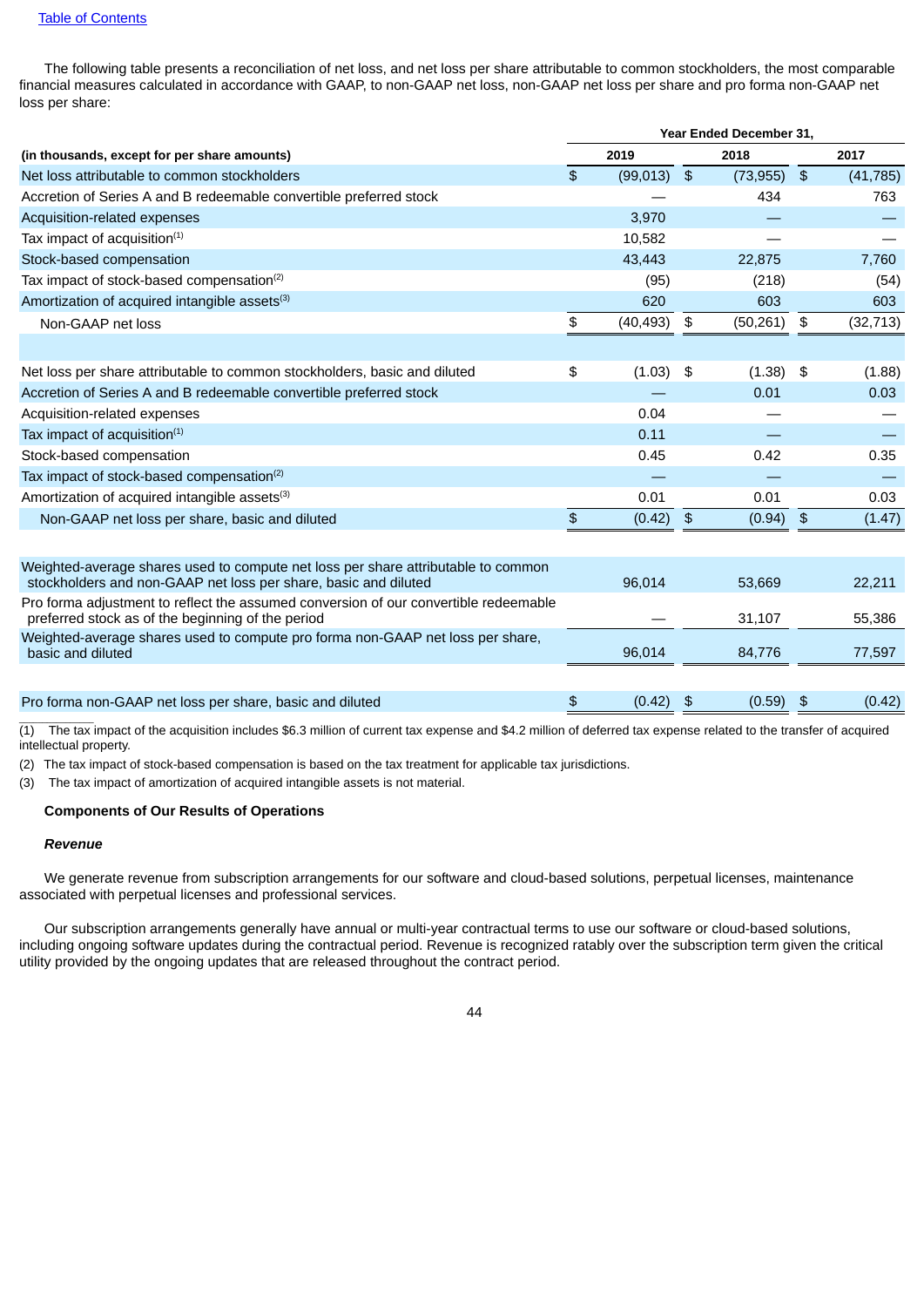Our perpetual licenses are generally sold with one or more years of maintenance, which includes ongoing software updates. Given the critical utility provided by the ongoing software updates and updated ability to identify network vulnerabilities included in maintenance, we combine the perpetual license and the maintenance into a single performance obligation. Perpetual license arrangements generally contain a material right related to the customer's ability to renew maintenance at a price that is less than the initial license fee. We apply a practical alternative to allocating a portion of the transaction price to the material right performance obligation and estimate a hypothetical transaction price which includes fees for expected maintenance renewals based on the estimated economic life of perpetual license contracts. We allocate the transaction price between the cybersecurity subscription provided in the initial contract and the material right related to expected contract renewals based on the hypothetical transaction price. We recognize the amount allocated to the combined license and maintenance performance obligation over the initial contractual period, which is generally one year. We recognize the amount allocated to the material right over the expected maintenance renewal period, which begins at the end of the initial contractual term and is generally four years. We have estimated the five-year economic life of perpetual license contracts based on historical contract attrition, expected renewal periods, the lifecycle of our technology and other factors. This estimate may change over time.

Professional services and other revenue is primarily comprised of advisory services and training related to the deployment and optimization of our products. These services do not result in significant customization of our products. Professional services and other revenue is recognized as the services are performed.

We have historically experienced, and expect in the future to experience, seasonality in entering into agreements with customers. We typically enter into a significantly higher percentage of agreements with new customers, as well as renewal agreements with existing customers, in the third and fourth quarters of the year. The increase in customer agreements in the third quarter is primarily attributable to U.S. government and related agencies, and the increase in the fourth quarter is primarily attributable to large enterprise account buying patterns typical in the software industry. Our recent growth and the ratable nature of our subscription revenue makes this seasonality less apparent in our overall financial results.

# *Cost of Revenue, Gross Profit and Gross Margin*

Cost of revenue includes personnel costs related to our technical support group that provides assistance to customers, including salaries, benefits, bonuses, payroll taxes and stock-based compensation. Cost of revenue also includes cloud infrastructure costs, the costs related to professional services and training, depreciation, amortization of acquired and developed technology and allocated overhead costs, which consist of information technology and facilities.

We intend to continue to invest additional resources in our cloud-based platform and customer support team as we grow our business. The level and timing of investment in these areas could affect our cost of revenue in the future.

Gross profit, or revenue less cost of revenue, and gross margin, or gross profit as a percentage of revenue, have been and will continue to be affected by various factors, including the timing of our acquisition of new customers and our renewals of and follow-on sales to existing customers, the costs associated with operating our cloud-based platform, the extent to which we expand our customer support team and the extent to which we can increase the efficiency of our technology and infrastructure through technological improvements.

We expect our gross profit to increase in absolute dollars but our gross margin to decrease, as we expect revenue from our cloud-based subscriptions to increase as a percentage of revenue, although our gross margin could fluctuate from period to period depending on the interplay of all of these factors.

## *Operating Expenses*

Our operating expenses consist of sales and marketing, research and development and general and administrative expenses. Personnel costs are the most significant component of operating expenses and consist of salaries, benefits, bonuses, payroll taxes and stock-based compensation expense. Operating expenses also include depreciation and amortization as well as allocated overhead costs including IT and facilities costs.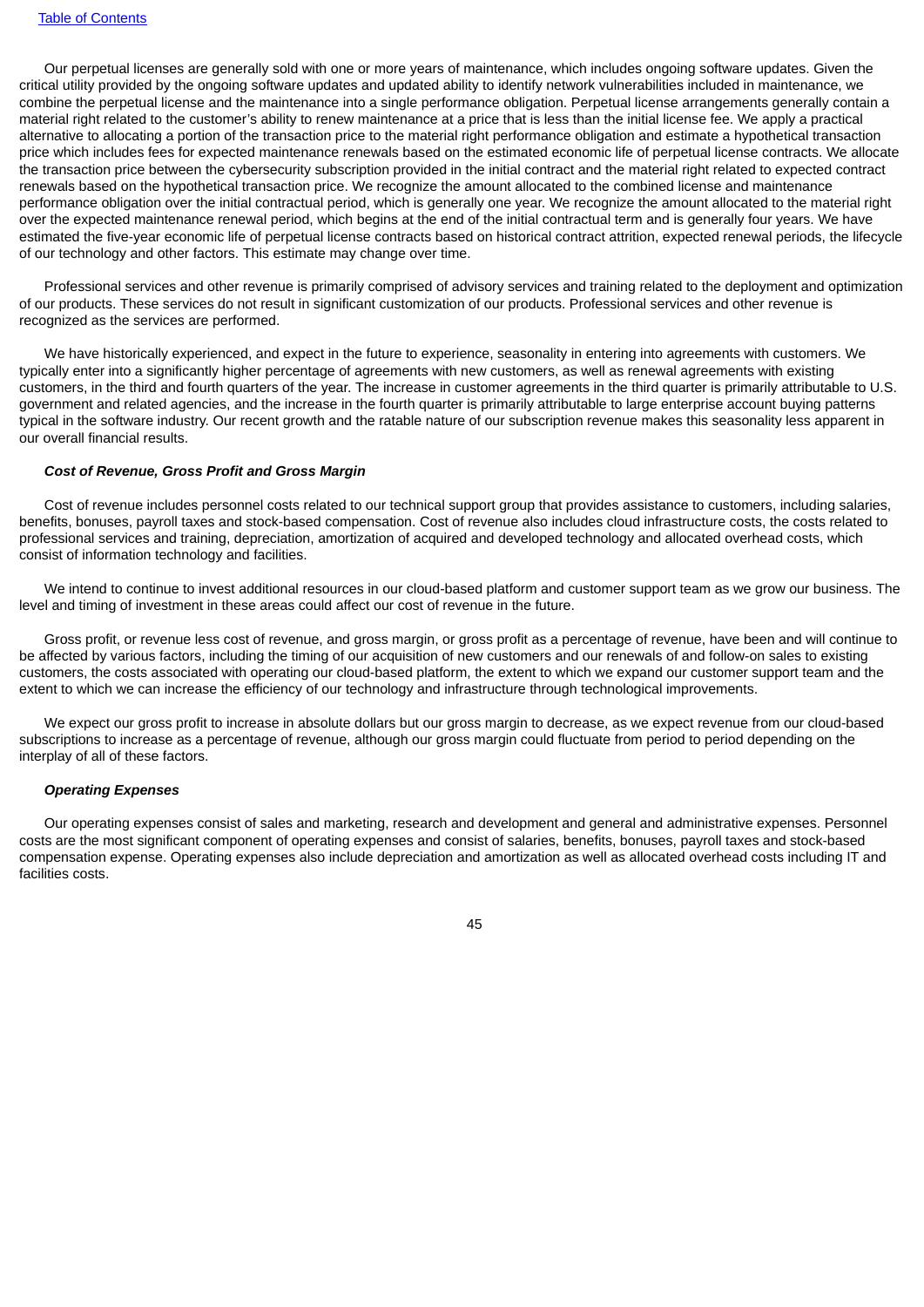#### *Sales and Marketing*

Sales and marketing expense consists of personnel costs, sales commissions, marketing programs, travel and entertainment, expenses for conferences and events and allocated overhead costs.

We intend to continue to make investments in our sales and marketing teams to grow revenue, further penetrate the market and expand our global customer base. We expect our sales and marketing expense to continue to increase in absolute dollars and to be our largest operating expense category for the foreseeable future. However, as our revenue increases, we expect our sales and marketing expense to decrease as a percentage of our revenue over the long term, although our sales and marketing expense may fluctuate as a percentage of our revenue from period to period due to the timing and extent of these expenses.

#### *Research and Development*

Research and development expense consists of personnel costs, software used to develop our products, travel and entertainment, consulting and professional fees for third-party development resources as well as allocated overhead. Our research and development expense supports our efforts to continue to add capabilities to our existing products and enable the continued detection of new network vulnerabilities.

We expect our research and development expense to continue to increase in absolute dollars for the foreseeable future as we continue to invest in research and development efforts to enhance the functionality of our cloud-based platform. However, we expect our research and development expense to decrease as a percentage of our revenue over the long term, although our research and development expense may fluctuate as a percentage of our revenue from period to period due to the timing and extent of these expenses.

### *General and Administrative*

General and administrative expense consists of personnel costs for our executive, finance, legal, human resources and administrative departments. Additional expenses include travel and entertainment, professional fees, insurance, allocated overhead, and acquisition related costs.

We expect our general and administrative expense to continue to increase in absolute dollars for the foreseeable future due to additional costs associated with accounting, compliance, insurance and investor relations as a public company. However, we expect our general and administrative expense to decrease as a percentage of our revenue over the long term, although our general and administrative expense may fluctuate as a percentage of our revenue from period to period due to the timing and extent of these expenses.

#### *Interest Income, Net*

Interest income, net consists primarily of interest income earned on cash and cash equivalents and short-term investments and interest expense in connection with fees for our unused revolving credit facility.

# *Other Expense, Net*

Other expense, net consists primarily of foreign currency remeasurement and transaction gains and losses.

### *Provision for Income Taxes*

Provision for income taxes consists of income taxes in certain foreign jurisdictions in which we conduct business and withhold taxes on sales with customers. We have recorded deferred tax assets for which a full valuation allowance has been provided, including net operating loss carryforwards and tax credits. We expect to maintain this full valuation allowance for the foreseeable future as it is more likely than not that some or all of those deferred tax assets may not be realized based on our history of losses. In 2019, the provision for income taxes included the tax impact related to the transfer of acquired intellectual property.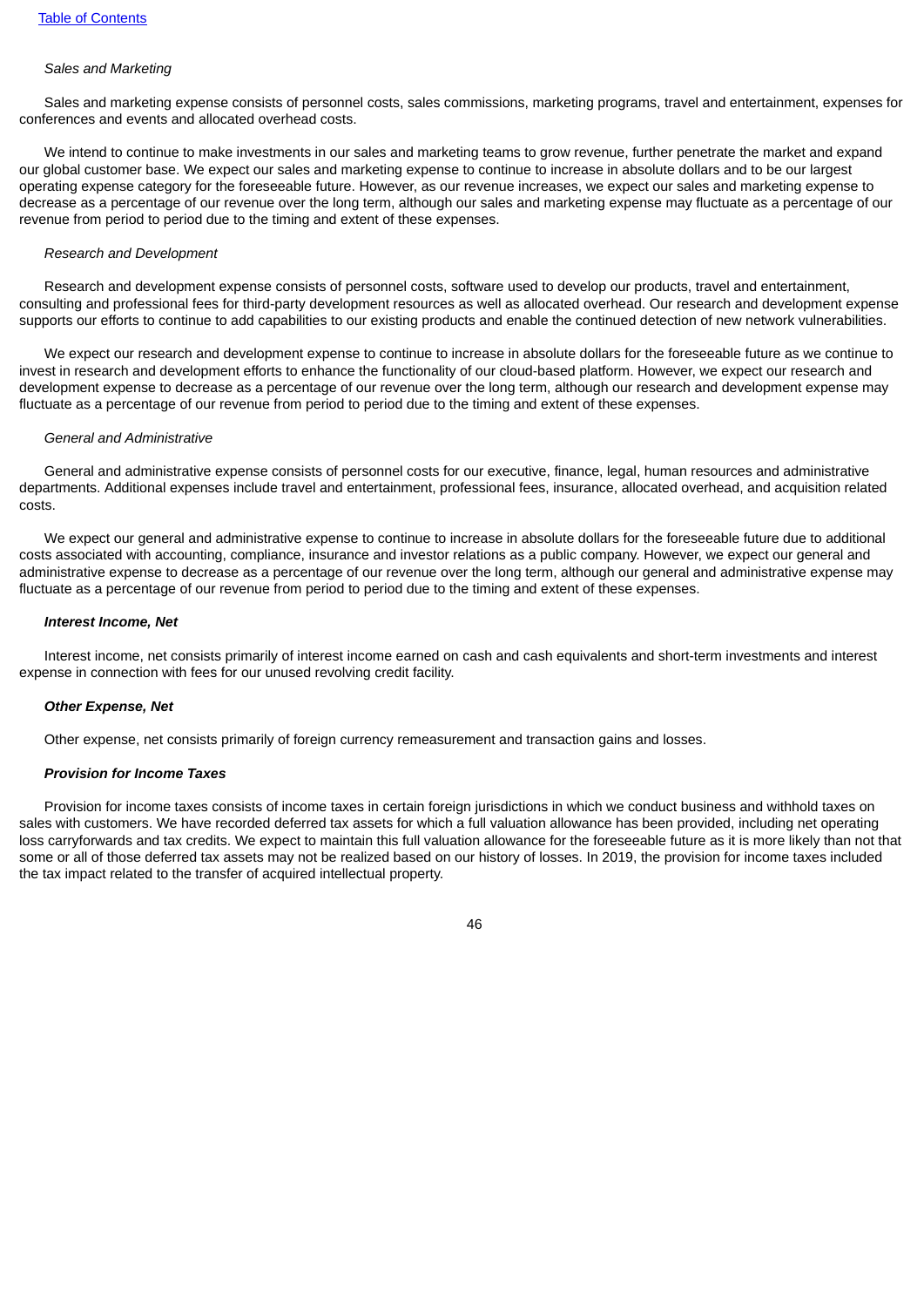# **Results of Operations**

The following tables set forth our consolidated results of operations for the periods presented:

|                                           | <b>Year Ended December 31,</b> |    |           |      |           |  |  |  |
|-------------------------------------------|--------------------------------|----|-----------|------|-----------|--|--|--|
| (in thousands)                            | 2019                           |    | 2018      | 2017 |           |  |  |  |
| Revenue                                   | \$<br>354,586                  | \$ | 267,360   | \$   | 187,727   |  |  |  |
| Cost of revenue $(1)$                     | 60,818                         |    | 43,167    |      | 25,588    |  |  |  |
| <b>Gross profit</b>                       | 293,768                        |    | 224,193   |      | 162,139   |  |  |  |
| Operating expenses:                       |                                |    |           |      |           |  |  |  |
| Sales and marketing $(1)$                 | 228,035                        |    | 173,344   |      | 116,299   |  |  |  |
| Research and development <sup>(1)</sup>   | 87,064                         |    | 76,698    |      | 57,673    |  |  |  |
| General and administrative <sup>(1)</sup> | 69,468                         |    | 46,732    |      | 28,927    |  |  |  |
| Total operating expenses                  | 384,567                        |    | 296,774   |      | 202,899   |  |  |  |
| Loss from operations                      | (90, 799)                      |    | (72, 581) |      | (40, 760) |  |  |  |
| Interest income (expense), net            | 5,830                          |    | 2,355     |      | (75)      |  |  |  |
| Other expense, net                        | (680)                          |    | (931)     |      | (16)      |  |  |  |
| Loss before income taxes                  | (85, 649)                      |    | (71, 157) |      | (40, 851) |  |  |  |
| Provision for income taxes                | 13,364                         |    | 2,364     |      | 171       |  |  |  |
| Net loss                                  | \$<br>(99, 013)                | \$ | (73,521)  | \$   | (41, 022) |  |  |  |

 $(1)$  Includes stock-based compensation expense as follows:

|                                        | <b>Year Ended December 31.</b> |        |    |        |      |       |  |  |  |
|----------------------------------------|--------------------------------|--------|----|--------|------|-------|--|--|--|
| (in thousands)                         |                                | 2019   |    | 2018   | 2017 |       |  |  |  |
| Cost of revenue                        | \$                             | 2.817  | \$ | 1.707  | \$   | 281   |  |  |  |
| Sales and marketing                    |                                | 16,032 |    | 6.911  |      | 1,579 |  |  |  |
| Research and development               |                                | 8.911  |    | 5.804  |      | 1,782 |  |  |  |
| General and administrative             |                                | 15.683 |    | 8.453  |      | 4,118 |  |  |  |
| Total stock-based compensation expense | \$                             | 43.443 | \$ | 22,875 | \$   | 7,760 |  |  |  |

## **Comparison of 2019 and 2018**

*Revenue*

|                        | Year Ended December 31, |         |    |         |    | Change |     |  |  |
|------------------------|-------------------------|---------|----|---------|----|--------|-----|--|--|
| (dollars in thousands) |                         | 2019    |    | 2018    |    |        | (%) |  |  |
| Revenue                | \$                      | 354.586 | \$ | 267,360 | \$ | 87.226 | 33% |  |  |

The increase in revenue of \$87.2 million was comprised of increases in subscription revenue of \$84.7 million and professional services and other revenue of \$3.0 million, net of a decrease in perpetual license and maintenance revenue of \$0.5 million. Revenue from existing customers comprised 84% of the increase, while the remaining increase was due to revenue from new customers since January 1, 2019. International revenue increased \$40.4 million, or 45%.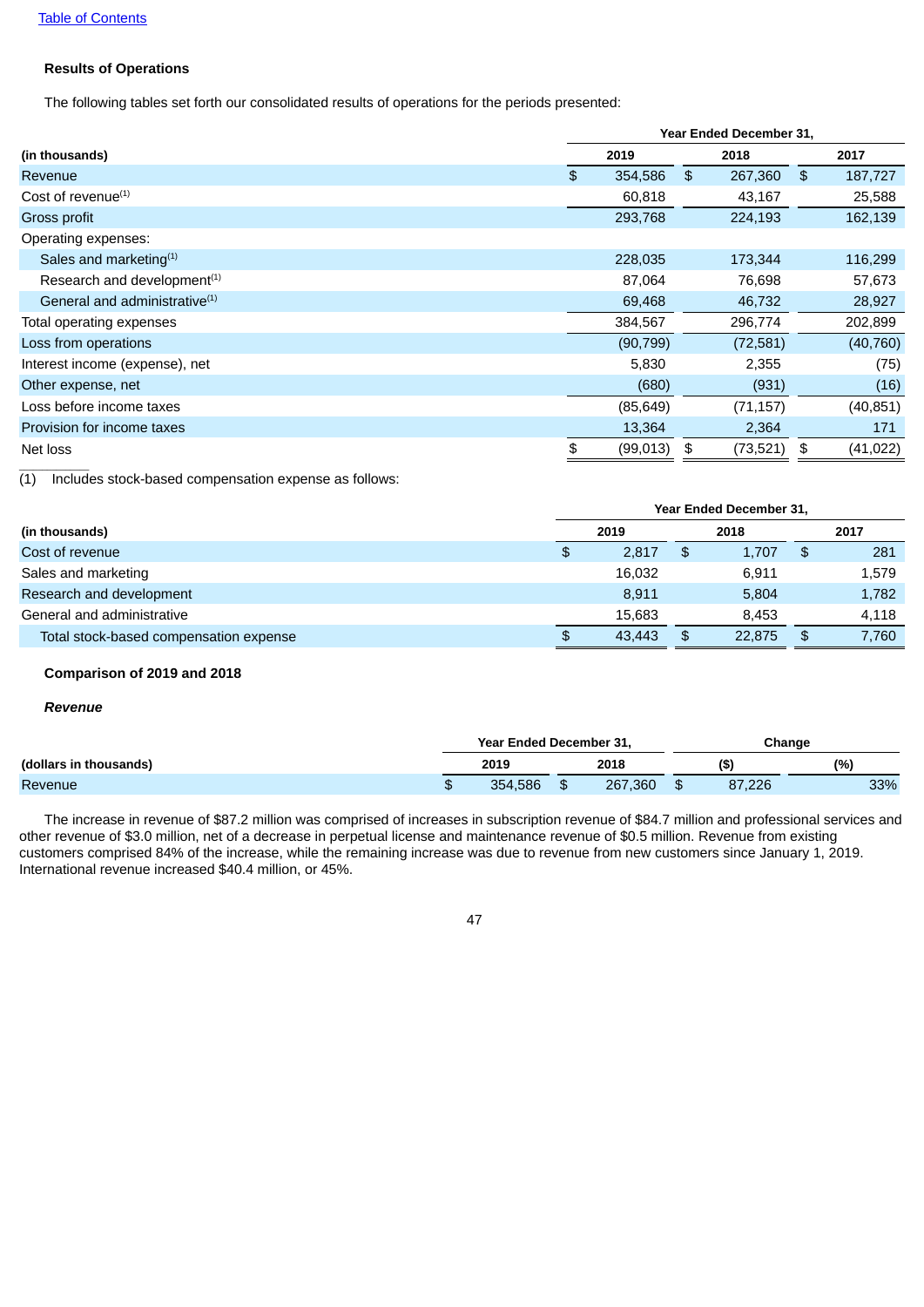# *Cost of Revenue, Gross Profit and Gross Margin*

|                        | Year Ended December 31, | Change       |              |     |
|------------------------|-------------------------|--------------|--------------|-----|
| (dollars in thousands) | 2019                    | 2018         | (\$)         | (%) |
| Cost of revenue        | 60.818                  | \$<br>43.167 | \$<br>17.651 | 41% |
| Gross profit           | 293,768                 | 224.193      | 69.575       | 31% |
| Gross margin           | 83%                     | 84%          |              |     |

The increase in cost of revenue of \$17.7 million was primarily due to:

- a \$7.3 million increase in personnel costs, primarily due to increased headcount, including a \$1.1 million increase in stock-based compensation;
- a \$7.0 million increase in third-party cloud infrastructure costs, largely associated with the increased adoption of Tenable.io, as well as the launch of Tenable Lumin;
- a \$0.9 million increase in allocated overhead costs driven by both the increase in headcount and the overall increase in such costs on a year-over-year basis;
- a \$0.6 million increase professional fees;
- a \$0.6 million increase in depreciation and amortization; and
- a \$0.5 million increase in software subscriptions.

# *Operating Expenses*

*Sales and Marketing*

|                        | <b>Year Ended December 31,</b> |              |  |            |  | Change |     |  |
|------------------------|--------------------------------|--------------|--|------------|--|--------|-----|--|
| (dollars in thousands) |                                | 2019         |  | 2018       |  | (\$    | (%) |  |
| Sales and marketing    |                                | $228.035$ \$ |  | 173.344 \$ |  | 54.691 | 32% |  |

The increase in sales and marketing expense of \$54.7 million was primarily due to:

- a \$32.1 million increase in personnel costs, largely associated with an increase in headcount, including a \$9.1 million increase in stockbased compensation;
- a \$10.0 million increase in sales commissions, including sales commission draws, due to increased sales and the amortization of deferred commissions;
- a \$5.7 million increase in selling expenses, including travel and meeting costs and software subscriptions;
- a \$3.4 million increase in allocated overhead costs driven by both the increase in headcount and the overall increase in such costs on a year-over-year basis; and
- a \$3.2 million increase in expenses for demand generation programs, including advertising, sponsorships, and brand awareness efforts aimed at acquiring new customers.

*Research and Development*

|                          | <b>Year Ended December 31.</b> |  |        |  | Change |     |  |
|--------------------------|--------------------------------|--|--------|--|--------|-----|--|
| (dollars in thousands)   | 2019                           |  | 2018   |  | (5)    | (%) |  |
| Research and development | 87.064                         |  | 76.698 |  | 10,366 | 14% |  |

The increase in research and development expense of \$10.4 million was primarily due to:

an \$8.1 million increase in personnel costs, largely associated with an increase in headcount, including a \$3.3 million increase in stockbased compensation, and net of \$1.7 million of development costs and stock-based compensation capitalized related to internal use software;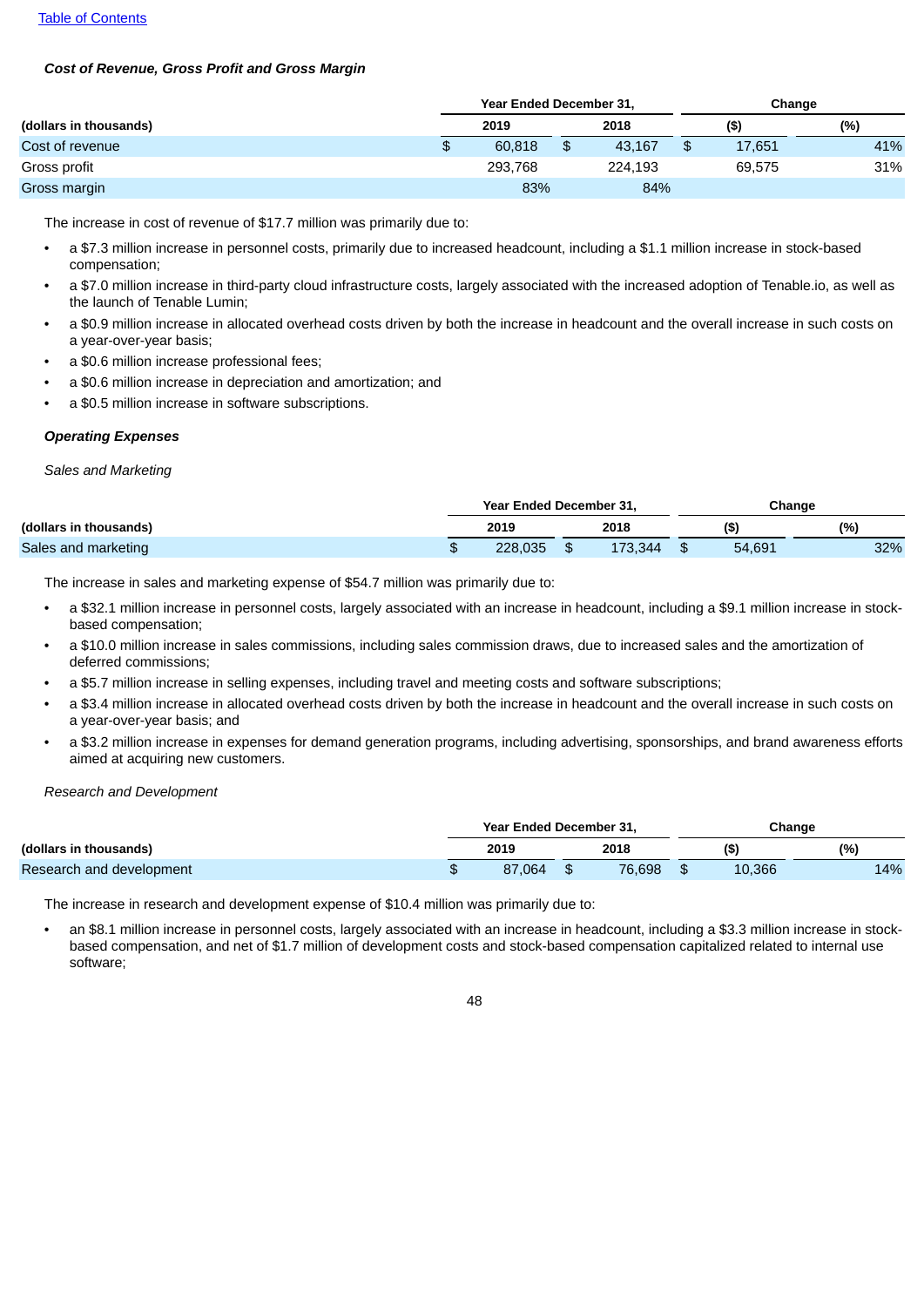- a \$2.0 million increase in third-party cloud infrastructure costs related to the development of new and future offerings;
- a \$0.9 million increase in software subscriptions; and
- a \$0.7 million increase in allocated overhead driven by both the increase in headcount and the overall increase in such costs on a yearover-year basis, partially offset by
- a \$0.9 million decrease in travel and meeting costs.

#### *General and Administrative*

|                            |      | <b>Year Ended December 31.</b> |      |        |  | Change |     |  |
|----------------------------|------|--------------------------------|------|--------|--|--------|-----|--|
| (dollars in thousands)     | 2019 |                                | 2018 |        |  |        | (%) |  |
| General and administrative |      | 69.468                         |      | 46.732 |  | 22.736 | 49% |  |

The increase in general and administrative expense of \$22.7 million was primarily due to:

- a \$12.3 million increase in personnel costs, largely associated with an increase in headcount, including a \$6.4 million increase in stockbased compensation;
- a \$4.0 million increase in acquisition-related expenses, including \$2.1 million related to the transfer of acquired intellectual property;
- a \$3.7 million increase in professional fees, which includes costs associated with being a public company; and
- a \$1.1 million increase in allocated overhead driven by both the increase in headcount and the overall increase in such costs on a yearover-year basis.

## **Comparison of 2018 and 2017**

## *Revenue*

|                        |      | <b>Year Ended December 31.</b> |              |         | Change |     |  |  |
|------------------------|------|--------------------------------|--------------|---------|--------|-----|--|--|
| (dollars in thousands) | 2018 |                                | 2017         |         | (\$`   | (%) |  |  |
| Revenue                | \$   | 267,360                        | $\mathbf{f}$ | 187,727 | 79,633 | 42% |  |  |

The increase in revenue of \$79.6 million was comprised of increases in subscription revenue of \$72.9 million, perpetual license and maintenance revenue of \$4.3 million and professional services and other revenue of \$2.4 million. Revenue from existing customers comprised 68% of the increase, while the remaining increase was due to revenue from new customers since January 1, 2018. International revenue increased \$31.6 million, or 55%.

#### *Cost of Revenue, Gross Profit and Gross Margin*

|                        | Year Ended December 31, | Change       |              |     |
|------------------------|-------------------------|--------------|--------------|-----|
| (dollars in thousands) | 2018                    | 2017         | (\$)         | (%) |
| Cost of revenue        | \$<br>43.167            | \$<br>25.588 | \$<br>17,579 | 69% |
| Gross profit           | 224.193                 | 162.139      | 62.054       | 38% |
| Gross margin           | 84%                     | 86%          |              |     |

The increase in cost of revenue of \$17.6 million was primarily due to:

- a \$6.9 million increase in personnel costs, primarily due to increased headcount, including a \$1.4 million increase in stock-based compensation;
- a \$5.3 million increase in third-party cloud infrastructure costs, largely associated with the increased adoption of Tenable.io;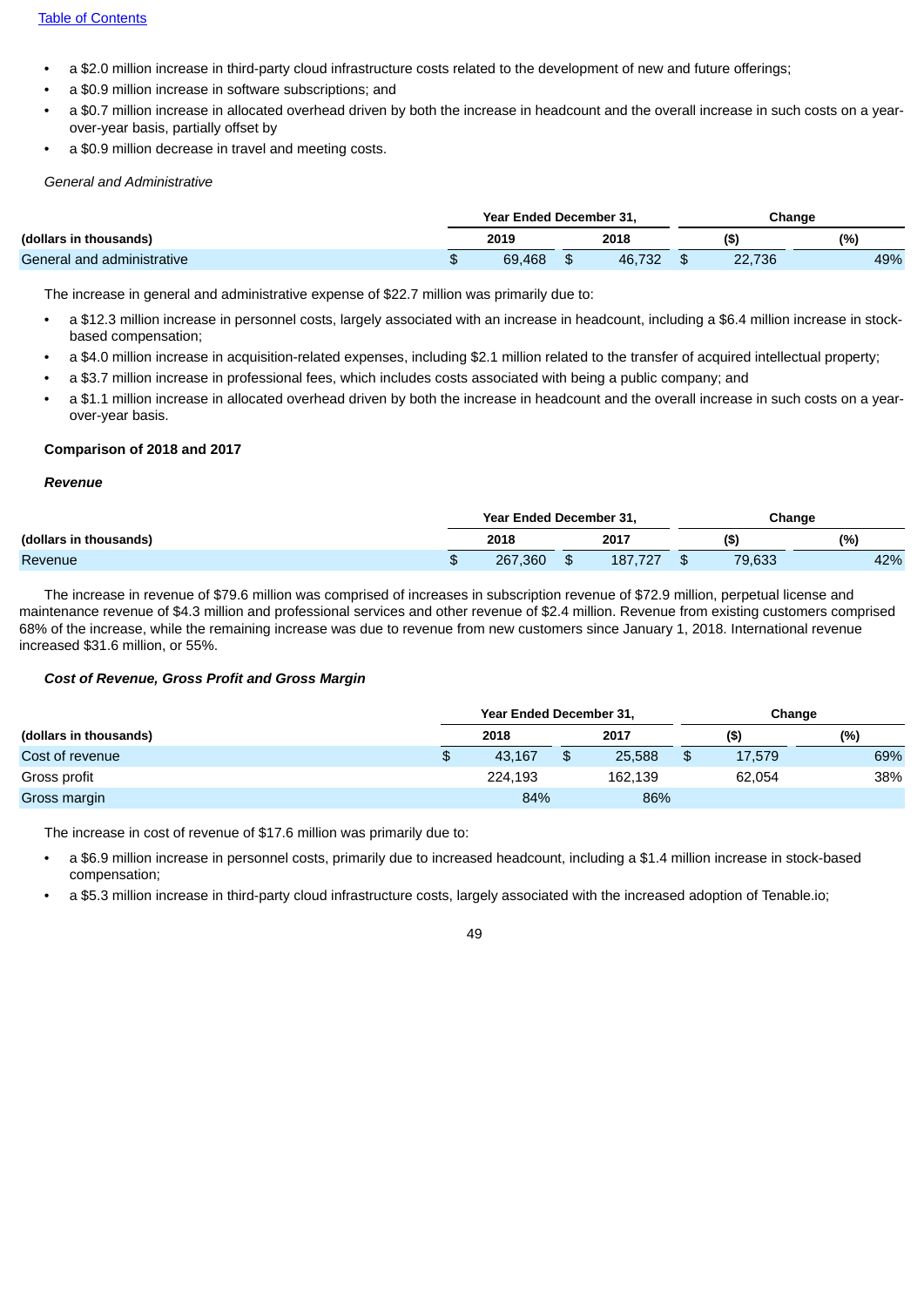- a \$3.3 million increase in allocated overhead costs driven by both the increase in headcount and the overall increase in such costs on a year-over-year basis;
- a \$0.8 million increase in software subscription expenses; and
- a \$0.5 million increase in depreciation and amortization.

# *Operating Expenses*

### *Sales and Marketing*

|                        | Year Ended December 31, |  |         | Change |        |     |  |
|------------------------|-------------------------|--|---------|--------|--------|-----|--|
| (dollars in thousands) | 2018                    |  | 201     |        | (\$)   | (%) |  |
| Sales and marketing    | 173.344                 |  | 116,299 |        | 57.045 | 49% |  |

The increase in sales and marketing expense of \$57.0 million was primarily due to:

- a \$29.2 million increase in personnel costs, largely associated with an increase in headcount, including a \$5.3 million increase in stockbased compensation;
- a \$14.3 million increase in sales commissions, including sales commission draws, due to increased sales and the amortization of deferred commissions;
- a \$6.1 million increase in expenses for demand generation programs, including advertising, sponsorships and brand awareness efforts aimed at acquiring new customers; and
- a \$4.9 million increase in selling expenses, including travel and meeting costs and the costs of software subscriptions.

# *Research and Development*

|                          | Year Ended December 31. |        |  |        |  | Change |     |  |  |
|--------------------------|-------------------------|--------|--|--------|--|--------|-----|--|--|
| (dollars in thousands)   |                         | 2018   |  | 2017   |  | (\$    | (%) |  |  |
| Research and development |                         | 76.698 |  | 57.673 |  | 19.025 | 33% |  |  |

The increase in research and development expense of \$19.0 million was primarily due to:

- a \$15.1 million increase in personnel costs, largely associated with an increase in headcount, including a \$4.0 million increase in stockbased compensation, and net of \$2.4 million of development costs capitalized related to internal use software;
- a \$1.6 million increase in third-party cloud infrastructure costs related to the development of new and future offerings;
- a \$0.7 million increase in software subscription expenses; and
- a \$0.6 million increase in allocated overhead driven by both the increase in headcount and the overall increase in such costs on a yearover-year basis.

*General and Administrative*

|                            | Year Ended December 31, |        |      |        |      | Change |     |  |
|----------------------------|-------------------------|--------|------|--------|------|--------|-----|--|
| (dollars in thousands)     | 2018                    |        | 2017 |        | (\$` |        | (%) |  |
| General and administrative |                         | 46.732 |      | 28.927 |      | 17,805 | 62% |  |

The increase in general and administrative expense of \$17.8 million was primarily due to:

- a \$11.9 million increase in personnel costs, largely associated with an increase in headcount, including a \$4.3 million increase in stockbased compensation;
- a \$3.3 million increase in professional fees, which includes costs associated with being a public company; and

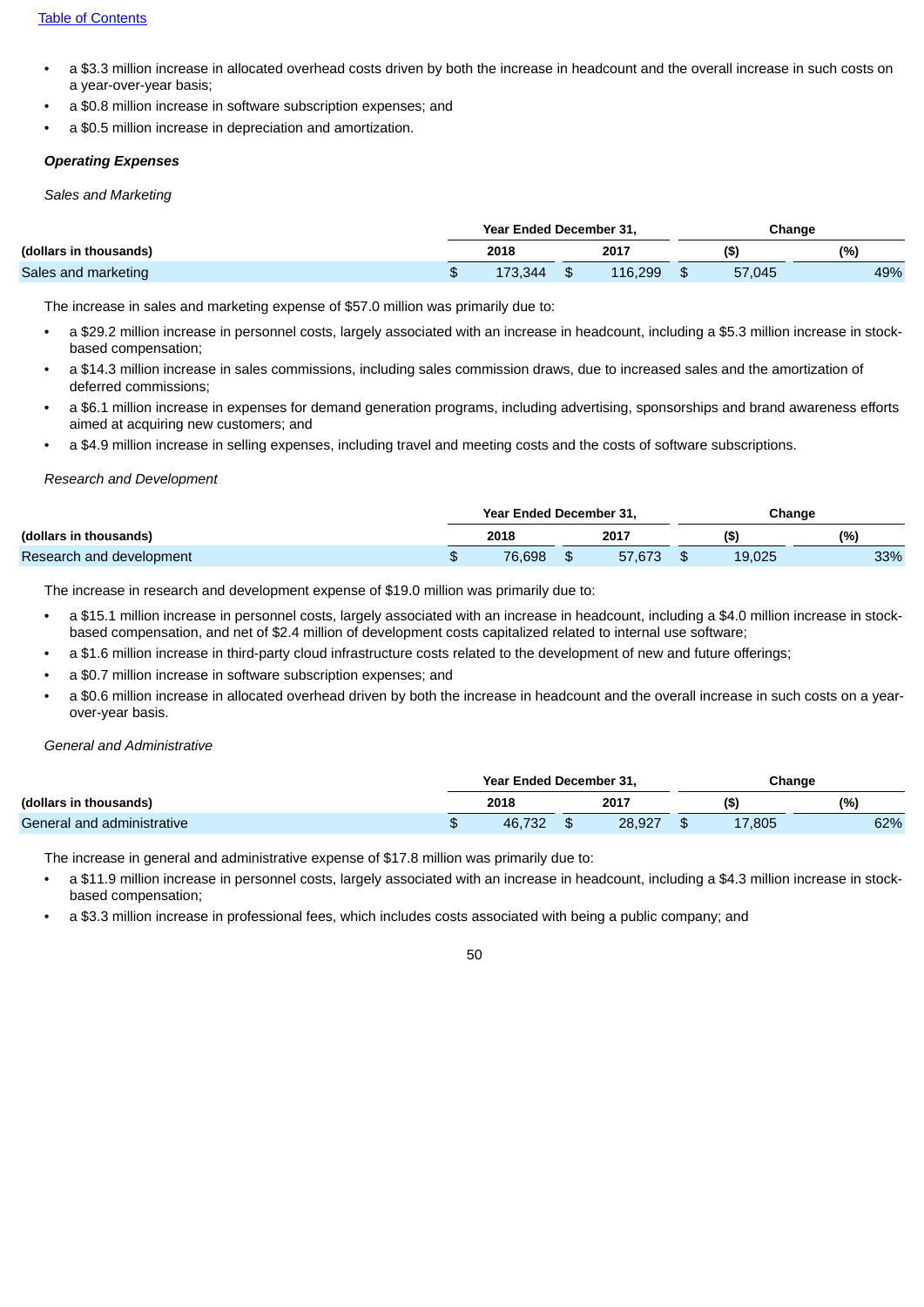• a \$0.8 million increase in software subscription expense.

## **Liquidity and Capital Resources**

At December 31, 2019, we had cash and cash equivalents consisting of bank deposits, money market funds and commercial paper of \$74.4 million and short-term investments consisting of commercial paper, U.S. Treasury and agency obligations and corporate bonds of \$137.9 million.

Since inception and prior to our IPO, we financed our operations through cash provided by operations, including payments received from customers using our software products and services, and we did not raise any primary institutional capital. The proceeds of our Series A and Series B redeemable convertible preferred stock financings were used to repurchase shares of capital stock from former stockholders. Upon the completion of our IPO in July 2018, we received net proceeds of \$264.6 million. We have generated significant operating losses from our operations, as reflected by our accumulated deficit of \$565.1 million at December 31, 2019.

We typically invoice our customers annually in advance and, to a lesser extent, multi-year in advance. Therefore, a substantial source of our cash is from such prepayments, which are included on our consolidated balance sheets as deferred revenue. Deferred revenue consists primarily of the unearned portion of billed fees for our subscriptions and perpetual licenses, which is subsequently recognized as revenue in accordance with our revenue recognition policy. At December 31, 2019, we had deferred revenue of \$363.1 million, of which \$274.3 million was recorded as a current liability and is expected to be recorded as revenue in the next 12 months, provided all other revenue recognition criteria are met.

Our principal uses of cash in recent periods have been funding our operations, expansion of our sales and marketing and research and development activities, investments in infrastructure and acquiring complementary businesses and technology. We expect to continue incurring operating losses and generating negative cash flows from operations in the near-term; however, we believe that our existing cash and cash equivalents and short-term investments will be sufficient to fund our operating and capital needs for at least the next 12 months. Our future capital requirements will depend on many factors, including our revenue growth rate, subscription renewal activity, the timing and extent of spending to support further infrastructure and research and development efforts, the timing and extent of additional capital expenditures to invest in new and existing office spaces, the expansion of sales and marketing and international operating activities, the timing of introduction of new product capabilities and enhancements of our platform and the continuing market acceptance of our platform. Capital expenditures related to our new corporate headquarters were \$11.4 million in 2019. In 2020, we expect capital expenditures related to our new corporate headquarters to be approximately \$16.0 million and we expect to receive \$12.5 million in tenant improvement reimbursements.

We may in the future enter into arrangements to acquire or invest in complementary businesses, services and technologies, including intellectual property rights. We may be required to seek equity or debt financing. In the event that financing is required from outside sources, we may not be able to raise it on terms acceptable to us or at all. If we are unable to raise additional capital when desired, or if we cannot expand our operations or otherwise capitalize on our business opportunities because we lack sufficient capital, our business, operating results and financial condition would be adversely affected.

# *Credit Facility*

In May 2017, we entered into a \$25.0 million revolving credit facility with Silicon Valley Bank. Pursuant to the terms of the revolving credit facility, we may issue up to \$5.0 million of letters of credit, which reduce the total amount available for borrowing under such facility. The revolving credit facility terminates on May 4, 2020. To date, we have not borrowed any amounts under the revolving credit facility.

Interest on borrowings under the revolving credit facility accrues at a variable rate tied to the prime rate or the LIBOR rate, at our election. Interest is payable quarterly in arrears. We are required to pay a quarterly commitment fee that accrues at a rate of 0.25% per annum on the unused portion of the borrowing commitment.

The revolving credit facility contains customary conditions to borrowing, events of default and covenants, including restrictions on indebtedness, liens, acquisitions and investments, restricted payments and dispositions. If, as of the last

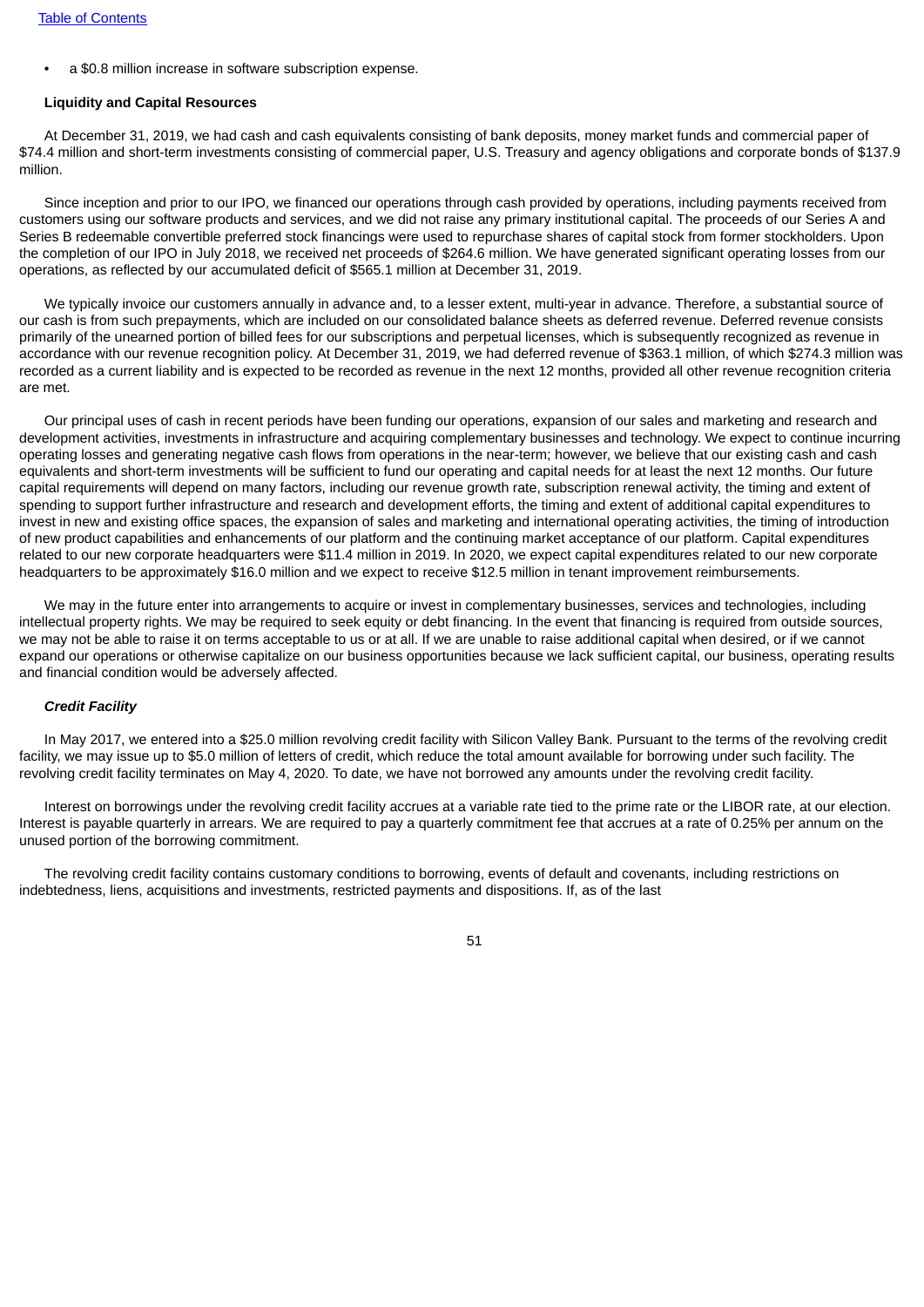day of any quarter, the outstanding balance of the revolving credit facility exceeds \$5.0 million, there are financial covenants that require us to maintain a minimum level of earnings before income taxes, interest, depreciation and amortization adjusted to add changes in deferred revenue in the period and a minimum current ratio level. We were in compliance with all covenants under the revolving credit facility at December 31, 2019.

## *Letter of Credit*

On January 9, 2020, we entered into a \$2.5 million standby letter of credit ("Letter of Credit") for the security deposit on our new headquarters lease. The Letter of Credit bears interest at 2% per annum and expires one year from the issue date, with automatic renewals for additional one year terms until the final expiration date of February 2032. The Letter of Credit reduces the amount available for borrowing under our revolving credit facility.

#### *Cash Flows*

The following table summarizes our cash flows for the periods presented:

|                                                                                  | <b>Year Ended December 31.</b> |                |  |              |    |          |  |  |  |
|----------------------------------------------------------------------------------|--------------------------------|----------------|--|--------------|----|----------|--|--|--|
| (in thousands)                                                                   |                                | 2019           |  | 2018         |    | 2017     |  |  |  |
| Net cash used in operating activities                                            |                                | $(10, 744)$ \$ |  | $(2,559)$ \$ |    | (6, 266) |  |  |  |
| Net cash used in investing activities                                            |                                | (113,050)      |  | (123, 221)   |    | (2,755)  |  |  |  |
| Net cash provided by financing activities                                        |                                | 34.161         |  | 264,749      |    | 2,091    |  |  |  |
| Effect of exchange rate changes on cash and cash equivalents and restricted cash |                                | (1,080)        |  | (1,063)      |    | (68)     |  |  |  |
| Net (decrease) increase in cash and cash equivalents and restricted cash         |                                | $(90, 713)$ \$ |  | 137.906      | -S | (6.998)  |  |  |  |

#### *Operating Activities*

In 2019, net cash used in operating activities was \$10.7 million, which primarily consisted of our \$99.0 million net loss, adjusted for stockbased compensation expense of \$41.6 million and depreciation and amortization of \$6.9 million, as well as a net cash inflow of \$36.3 million from changes in operating assets and liabilities. The net inflow from changes in operating assets and liabilities was primarily due to a \$72.8 million increase in deferred revenue primarily due to increased subscription sales, as a majority of our customers are invoiced in advance, partially offset by a \$25.9 million increase in accounts receivable and a \$12.8 million increase in deferred commissions.

In 2018, net cash used in operating activities was \$2.6 million, which primarily consisted of our \$73.5 million net loss, adjusted for stockbased compensation expense of \$22.9 million and depreciation and amortization of \$6.2 million, as well as a net cash inflow of \$41.4 million from changes in operating assets and liabilities. The net inflow from changes in operating assets and liabilities was primarily due to a \$64.1 million increase in deferred revenue, primarily due to increased subscription sales, as a majority of our customers are invoiced in advance, partially offset by a \$17.4 million increase in accounts receivable.

In 2017, net cash used in operating activities was \$6.3 million, which primarily consisted of our \$41.0 million net loss, adjusted for stockbased compensation expense of \$7.8 million and depreciation and amortization of \$4.7 million, as well as a net cash inflow of \$23.1 million from changes in operating assets and liabilities. The net inflow from operating assets and liabilities was primarily due to an increase of \$63.4 million in deferred revenue, including the cumulative impact of adopting ASC 606, from increased subscription sales as a majority of our customers are invoiced in advance, partially offset by a \$14.8 million increase in accounts receivable. In addition, deferred commissions increased \$20.1 million, including the cumulative impact of adopting ASC 606.

#### *Investing Activities*

From 2018 to 2019, net cash used in investing activities decreased by \$10.2 million, primarily due to a decrease in our purchase, net of sales, of investments of \$100.0 million, partially offset by cash paid for acquisitions of \$74.9 million and capital expenditures for our new corporate headquarters of \$11.4 million.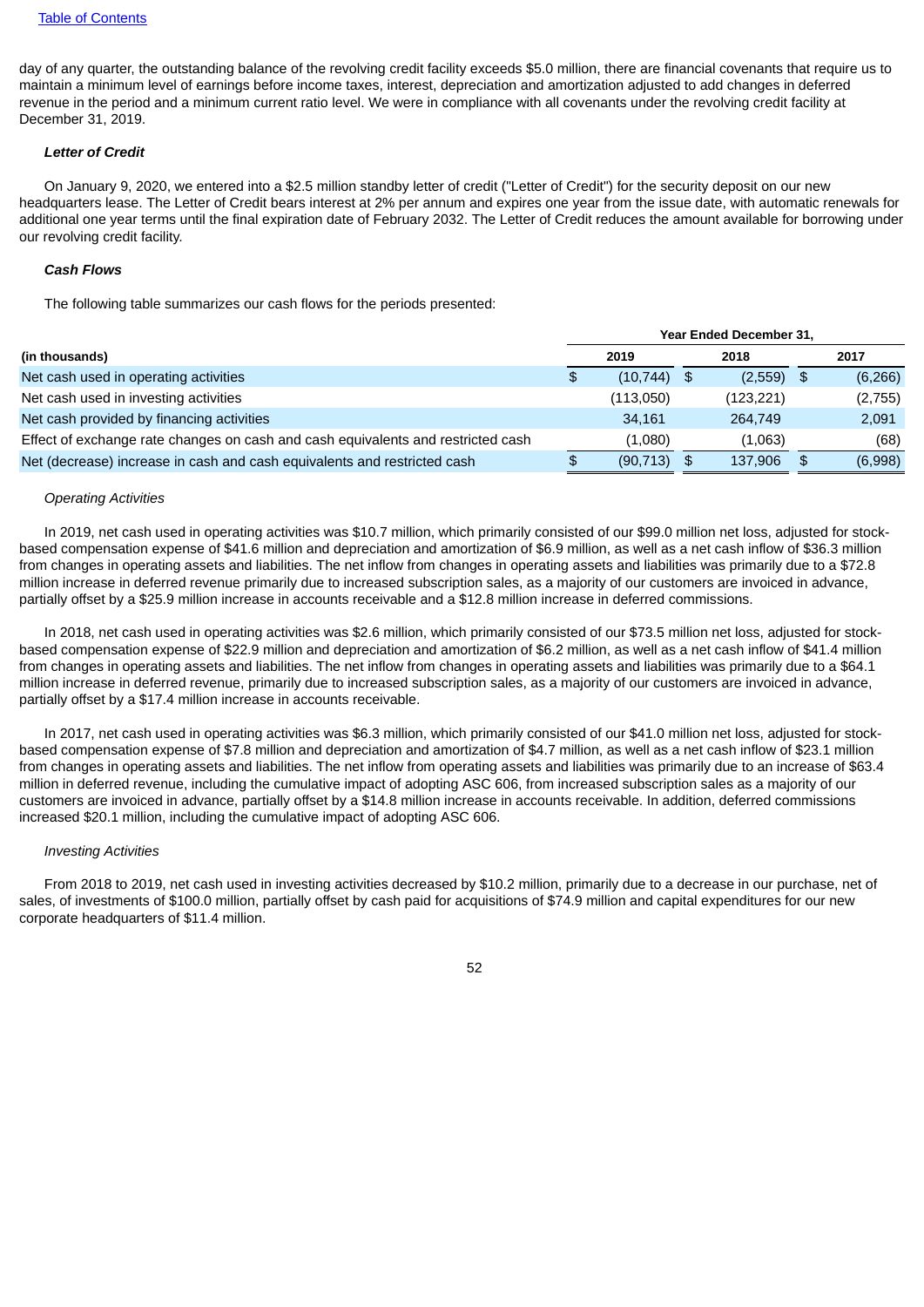From 2017 to 2018, net cash used in investing activities increased by \$120.5 million, primarily due to our purchase of short-term investments of commercial paper, U.S. Treasury securities and corporate bonds of \$117.5 million.

#### *Financing Activities*

From 2018 to 2019, net cash provided by financing activities decreased by \$230.6 million, primarily due to proceeds from our IPO, net of underwriting discounts and commissions, of \$268.5 million, less payments of offering costs related to our IPO of \$3.9 million in 2018, partially offset by proceeds from the exercise of stock options of \$19.0 million and stock issued in connection with the employee stock purchase plan of \$15.1 million in 2019.

From 2017 to 2018, net cash provided by financing activities increased by \$262.7 million, primarily due to proceeds from our IPO, net of underwriting discounts and commissions, less payments of offering costs related to our IPO.

### **Contractual Obligations**

The following table summarizes our contractual obligations at December 31, 2019:

| (in thousands)                       | Total  | Less than 1 year | 1 - 3 vears |        |  |        |     |        |  |  |  |  |  |  |  |  | <b>3 - 5 vears</b> |  | More than 5 years |  |
|--------------------------------------|--------|------------------|-------------|--------|--|--------|-----|--------|--|--|--|--|--|--|--|--|--------------------|--|-------------------|--|
| Operating lease commitments          | 84.454 | 5.308            |             | 13.988 |  | 14.207 | \$. | 50.951 |  |  |  |  |  |  |  |  |                    |  |                   |  |
| Non-cancellable purchase obligations | 5.693  | 3.589            |             | 2.104  |  |        |     |        |  |  |  |  |  |  |  |  |                    |  |                   |  |
| Total contractual obligations        | 90.147 | 8.897            |             | 16.092 |  | 14.207 | \$. | 50.951 |  |  |  |  |  |  |  |  |                    |  |                   |  |

Not included in the table above is \$7.2 million of unrecognized tax benefits and \$1.2 million of asset retirement obligations, because the timing of future cash outflows is uncertain.

#### **Off-Balance Sheet Arrangements**

At December 31, 2019, we did not have any relationships with unconsolidated organizations or financial partnerships, such as structured finance or special purpose entities, which would have been established for the purpose of facilitating off-balance sheet arrangements or other contractually narrow or limited purposes.

# **Critical Accounting Policies and Estimates**

Our financial statements are prepared in accordance with U.S. GAAP. The preparation of these financial statements requires us to make estimates and assumptions that affect the reported amounts of assets, liabilities, revenue and expenses, as well as related disclosures. We evaluate our estimates and assumptions on an ongoing basis. Our estimates are based on historical experience and various other assumptions that we believe to be reasonable under the circumstances. Our actual results could differ from these estimates.

The critical accounting estimates, assumptions and judgments that we believe have the most significant impact on our consolidated financial statements are described below.

#### *Revenue Recognition*

We early adopted ASC 606 on January 1, 2017 using the modified retrospective method and applying the guidance to all contracts as of January 1, 2017.

The core principle of ASC 606 is that revenue should be recognized to depict the transfer of promised goods or services to customers in an amount that reflects the consideration to which the entity expects to be entitled in exchange for those goods or services. To achieve the core principle of ASC 606, we apply the following steps:

- Identify the contract with a customer
- Identify the performance obligations in the contract
- Determine the transaction price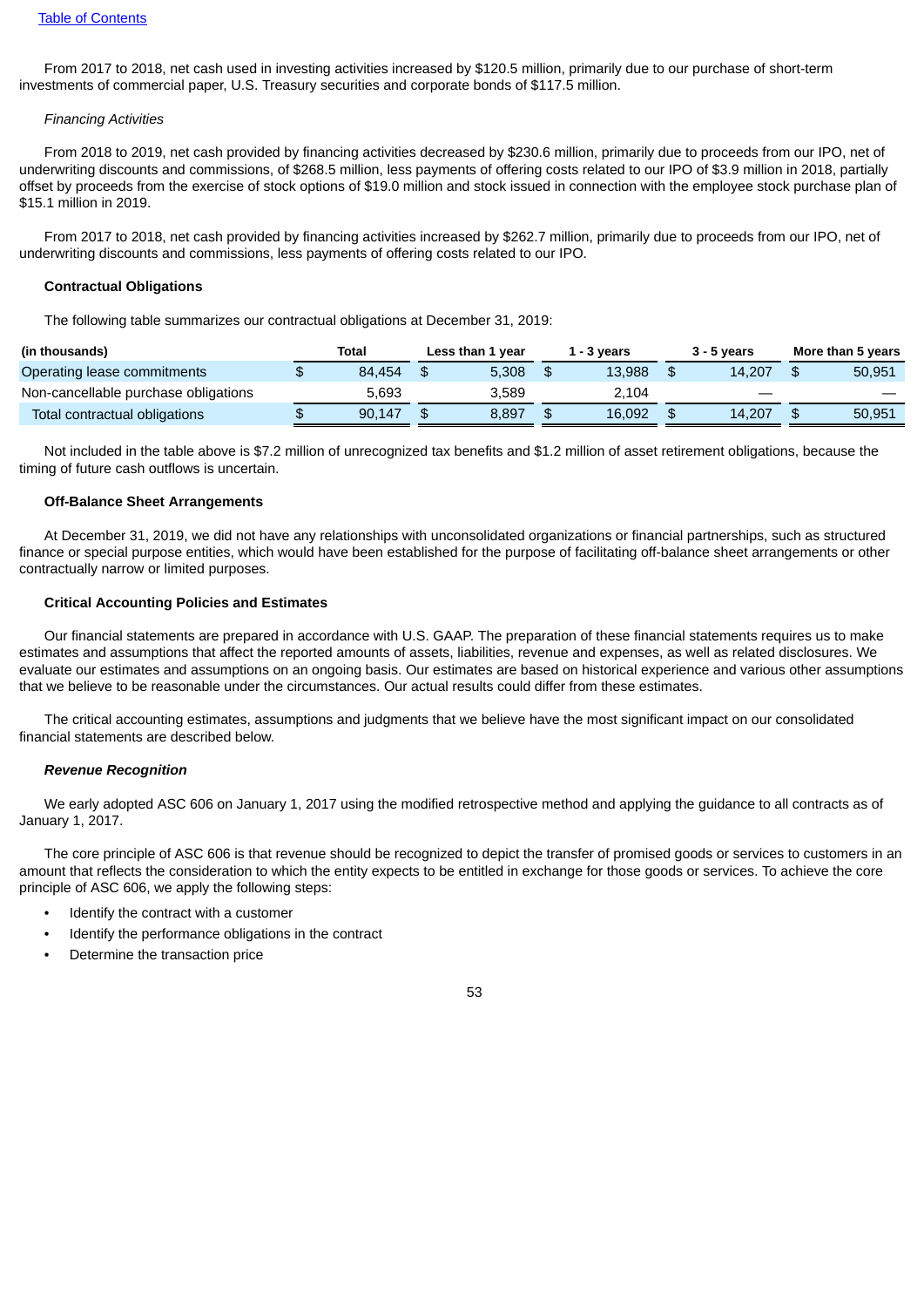- Allocate the transaction price to the performance obligations in the contract
- Recognize revenue when or as performance obligations are satisfied

In situations where we enter into a contractual arrangement that includes non-standard terms and conditions, such as acceptance provisions and options to purchase additional products and services, as well as contract modifications, we apply judgment in identifying and assessing the impact on revenue recognition.

We generate revenue from subscription arrangements for our software and cloud-based solutions, perpetual licenses, maintenance associated with perpetual licenses and professional services and other revenue.

### *Subscription Revenue*

Our subscription arrangements generally have annual or multi-year contractual terms and allow customers to use our software or cloud solutions, including ongoing software updates and the ability to identify the latest cybersecurity vulnerabilities. Revenue is recognized ratably over the subscription term given the critical utility provided by the ongoing updates that are released throughout the contract period.

#### *Perpetual License and Maintenance Revenue*

Our perpetual licenses are generally sold with one or more years of maintenance, which include ongoing software updates and the ongoing ability to identify the latest cybersecurity vulnerabilities. Given the critical utility provided by the ongoing software updates and updated ability to identify network vulnerabilities included in maintenance, we combine the perpetual license and the maintenance into a single performance obligation. Perpetual license arrangements generally contain a material right related to the customer's ability to renew maintenance at a price that is less than the initial license fee. We apply a practical alternative to allocating a portion of the transaction price to the material right performance obligation and estimate a hypothetical transaction price which includes fees for expected maintenance renewals based on the estimated economic life of the perpetual license contracts. We allocate the transaction price between the cybersecurity subscription provided in the initial contract and the material right related to expected contract renewals based on the hypothetical transaction price. We recognize the amount allocated to the combined license and maintenance performance obligation over the initial contractual period, which is generally one year. We recognize the amount allocated to the material right over the expected maintenance renewal period, which begins at the end of the initial contractual term and is generally four years. We have estimated the five-year economic life of perpetual license contracts based on historical contract attrition, expected renewal periods, the lifecycle of the our technology and other factors. While we believe that the estimates we have made are reasonable and appropriate, different assumptions and estimates could materially impact our reported financial results.

## *Professional Services and Other Revenue*

Professional services and other revenue is primarily comprised of advisory services and training related to the deployment and optimization of our products. These services do not result in significant customization of our products. Professional services and other revenue is recognized as the services are performed.

# *Contracts with Multiple Performance Obligations*

In cases where our contracts with customers contain multiple performance obligations, the contract transaction price is allocated on a relative standalone selling price basis. We typically determine standalone selling price based on observable selling prices of our products and services.

## *Variable Consideration*

We record revenue from sales at the net sales price, which is the transaction price, including estimates of variable consideration when applicable. Certain of our customers may be entitled to receive credits and in certain circumstances, refunds, if service level commitments are not met. We have not historically experienced significant incidents affecting the ability to meet these service level commitments and any estimated refunds related to these agreements have not been material.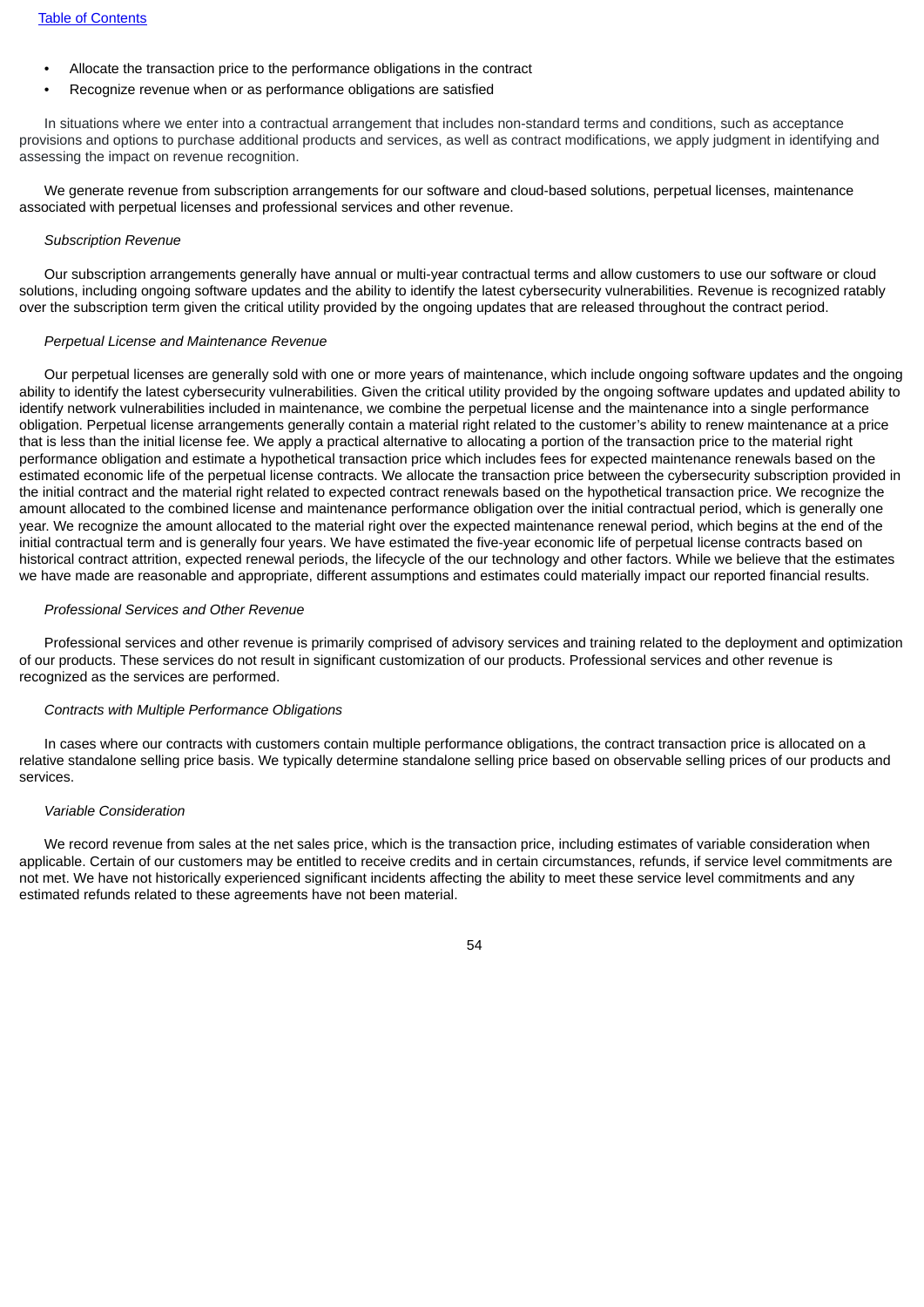Sales through our channel partner network of distributors and resellers are generally discounted as compared to the price that we would sell to an end user. Revenue for sales through our channel network, which is fixed, is recorded net of any distributor or reseller margin.

## *Deferred Commissions*

Sales commissions, including related incremental fringe benefit costs, are considered to be incremental costs of obtaining a contract, and therefore are deferred over an estimated period of benefit, which ranges between three and four years for subscription arrangements and five years for perpetual license arrangements. We have estimated the period of benefit based on the expected contract term including renewal periods, the lifecycle of our technology and other factors. Sales commissions on contract renewals are capitalized and amortized ratably over the contract term, with the exception of contracts with renewal periods that are one year or less, in which case the incremental costs are expensed as incurred. While we believe that the estimates we have made are reasonable and appropriate, different assumptions and estimates could materially impact our reported financial results.

### *Stock-Based Compensation*

Stock-based compensation expense related to our stock options, restricted stock, restricted stock units, or RSUs, and purchase rights issued under our 2018 Employee Stock Purchase Plan, or the 2018 ESPP, is calculated based on the fair value of the awards granted and is recognized on a straight-line basis over the requisite service period, which is generally two to four years, with the exception of RSUs that include performance-based vesting conditions and are expensed using the accelerated attribution method. We account for forfeitures as they occur.

Estimating the fair value of stock options and purchase rights under the 2018 ESPP using the Black-Scholes option-pricing model requires assumptions as to the fair value of our underlying common stock, the estimated term of the option, the risk free interest rates, the expected volatility of the price of our common stock and the expected dividend yield. The assumptions used to estimate the fair value of the option awards reflect our best estimates. If any of the assumptions change significantly, stock-based compensation for future awards may differ significantly compared with the awards granted previously.

The assumptions and estimates are as follows:

- *Fair Value of Common Stock.* See "Common Stock Valuations" discussion below.
- *Expected Term.* This is the period of time that the options granted are expected to remain unexercised. We employ the simplified method to calculate the average expected term.
- *Volatility.* This is a measure of the amount by which a financial variable, such as a share price, has fluctuated (historical volatility) or is expected to fluctuate (expected volatility) during a period. As we do not yet have sufficient history of our own volatility, we have identified several public entities of similar size, complexity and stage of development and estimate volatility based on the volatility of these companies.
- *Risk-Free Interest Rate.* This is the U.S. Treasury rate, having a term that most closely resembles the expected life of the stock option.
- *Dividend Yield*. We have not and do not expect to pay dividends on our common stock.

#### *Common Stock Valuations*

Following our IPO, we use the market price of our common stock at the date of grant as the fair value. Prior to our IPO, the lack of an active public market for our common stock required our board of directors to exercise reasonable judgment and consider a number of factors in order to make the best estimate of fair value of our common stock, in accordance with the technical practice-aid issued by the American Institute of Certified Public Accountants Practice Aid entitled *Valuation of Privately-Held Company Equity Securities Issued as Compensation*. Factors considered in connection with estimating the fair value of our common stock underlying our award of restricted stock and stock option awards when performing the fair value calculations with the Black Scholes option-pricing model included:

• The results of independent third-party valuations of our common stock

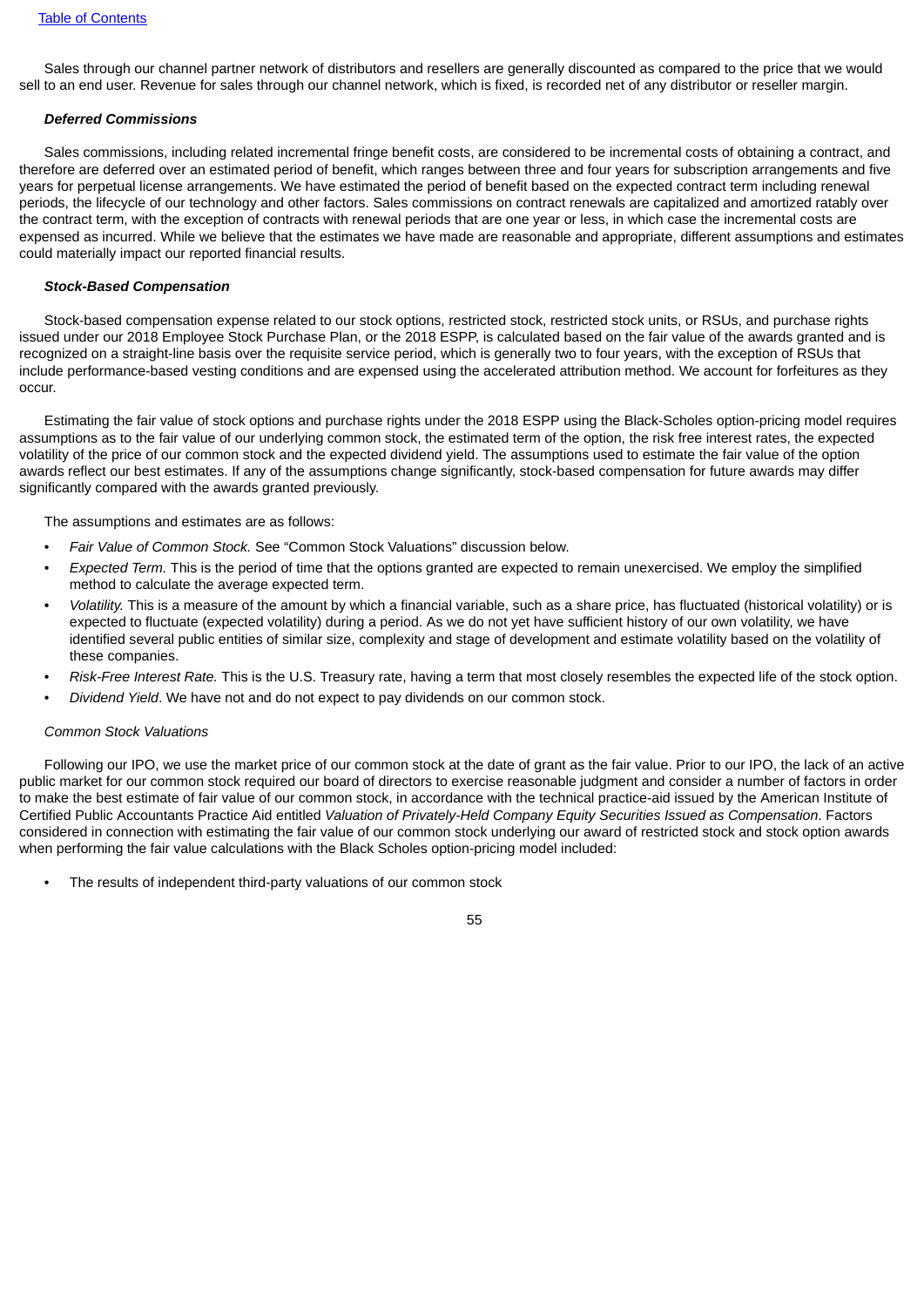- Recent arm's length transactions involving the sale or transfer of our common stock
- The rights, preferences and privileges of our Series A and Series B redeemable convertible preferred stock relative to those of our common stock
- Our historical financial results and future financial projections
- The market value of equity interests in substantially similar businesses, which equity interests can be valued through nondiscretionary. objective means
- The lack of marketability of our common stock
- The likelihood of achieving a liquidity event, such as an IPO given prevailing market conditions
- Industry outlook
- General economic outlook including economic growth, inflation and unemployment, interest rate environment and global economic trends

As described above, the exercise price of our stock option awards was determined by our board of directors, with input from management, taking into account the factors described above, using a combination of valuation methodologies with varying weighting applied to each methodology as of the grant date.

Application of these approaches involved the use of estimates, judgment and assumptions that were highly complex and subjective, such as those regarding our expected future revenue, expenses and future cash flows, discount rates, market multiples, the selection of comparable companies and the probability of possible future events. Changes in any or all of these estimates and assumptions or the relationships between those assumptions would have impacted our valuations as of each valuation date and may have had a material impact on the valuation of our common stock.

The fair value of each stock option was estimated on the grant date based on the following assumptions:

|                                 | Year Ended December 31, |                   |
|---------------------------------|-------------------------|-------------------|
|                                 | 2018                    | 2017              |
| Expected term (in years)        | 6.3                     | 6.3               |
| <b>Expected volatility</b>      | $41.3\% - 43.3\%$       | $45.2\% - 47.0\%$ |
| Risk-free interest rate         | $2.7\% - 2.9\%$         | $1.9\% - 2.4\%$   |
| Expected dividend yield         |                         |                   |
| <b>Expected forfeiture rate</b> |                         |                   |

The fair value of each 2018 ESPP purchase right was estimated on the offering or modification dates based on the following assumptions:

|                            | Year Ended December 31, |                   |
|----------------------------|-------------------------|-------------------|
|                            | 2019                    | 2018              |
| Expected term (in years)   | $0.5 - 2.0$             | $0.6 - 2.1$       |
| <b>Expected volatility</b> | 34.4% — 44.6%           | $31.9\% - 33.5\%$ |
| Risk-free interest rate    | $1.5\% - 2.5\%$         | $2.3\% - 2.7\%$   |
| Expected dividend yield    |                         |                   |

#### *Business Combinations*

We account for business combinations by recognizing the fair value of acquired assets and liabilities. The excess purchase consideration over the fair value of acquired assets and liabilities is recorded as goodwill. When determining the fair value of assets acquired and liabilities assumed, we make estimates and assumptions, especially with respect to intangible assets. Estimates in valuing certain identifiable intangible assets require significant judgment and include, but are not limited to, expected long-term market growth, future expected operating expenses, costs of capital, and appropriate discount rates. Our estimate of fair value is based upon assumptions we believe to be reasonable, but which are inherently uncertain and, as a result, actual results may differ from estimates. During the measurement period, we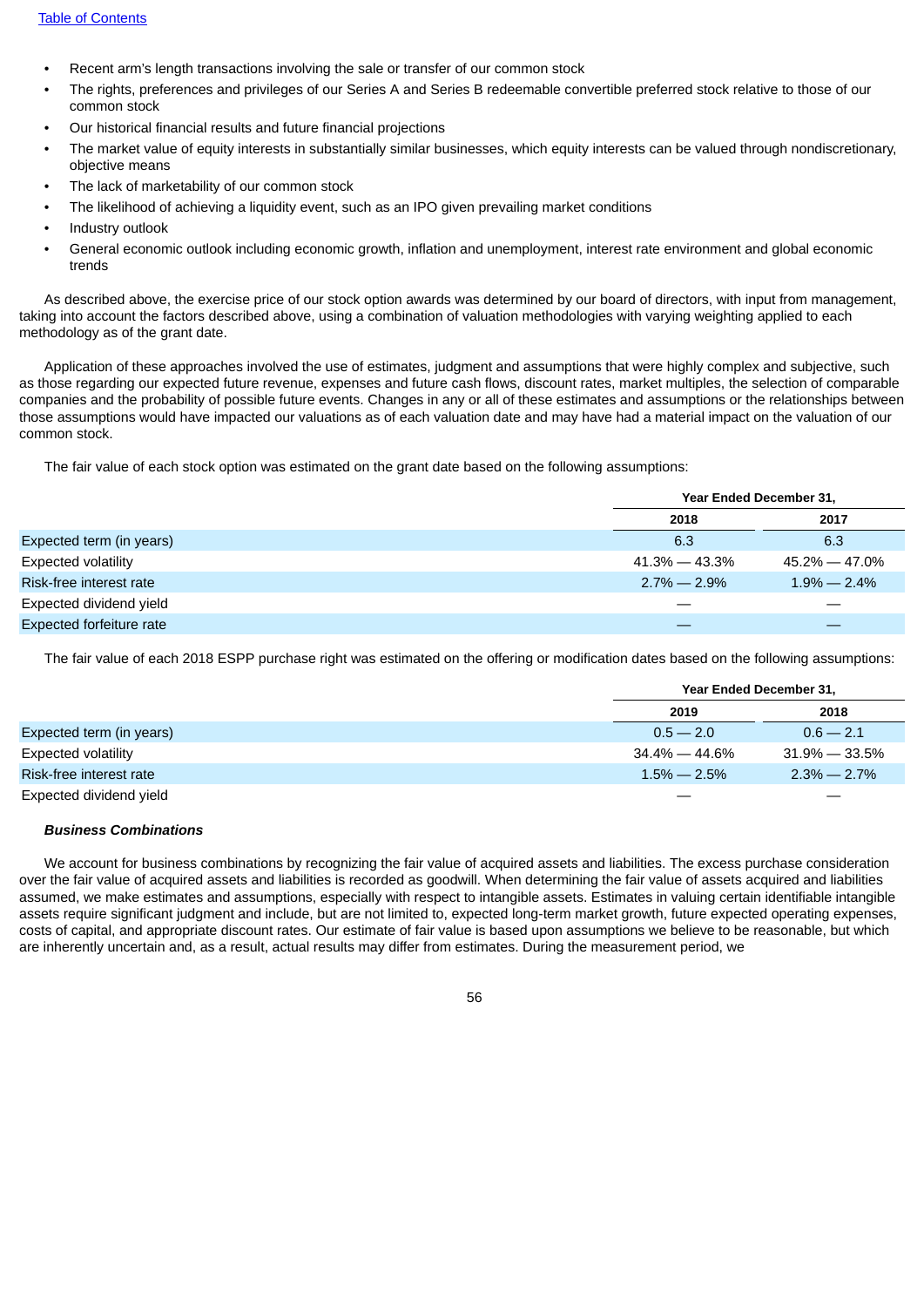may make adjustments to the fair value of assets acquired and liabilities assumed, with offsetting adjustments to goodwill. Any adjustments made after the measurement period will be reflected in the consolidated statements of operations. Acquisition-related transaction costs are expensed as incurred.

## *Income Taxes*

We are subject to federal, state and local taxes in the United States as well as numerous international jurisdictions. These foreign jurisdictions have different statutory tax rates than the United States. Earnings generated by our international entities are related to transfer pricing requirements as applicable under local jurisdiction tax laws.

We record a provision for income taxes under the asset and liability method, which requires recognition of deferred tax assets and liabilities for the expected future tax consequences of temporary differences between the financial statement carrying amounts and the tax basis of existing assets and liabilities, net operating loss carryforwards and tax credit carryforwards. Deferred tax assets and liabilities are measured using the tax rates that are expected to apply to taxable income for the years in which those tax assets and liabilities are expected to be realized or settled. A valuation allowance is provided if it is more likely than not that some or all of the deferred tax assets will not be realized. We have valuation allowances in all jurisdictions against deferred tax assets net of deferred tax liabilities that will reverse and provide a source of taxable income. Our evaluation of valuation allowances could change in the future and the impact could have a material impact on our financial statements.

We recognize tax benefits from an uncertain tax position if it is more likely than not to be sustained upon audit by the relevant taxing authority. Interest and penalties associated with such uncertain tax positions are classified as a component of income tax expense.

In December 2019, subsequent to our acquisition of Indegy Ltd. we transferred the acquired Indegy intellectual property through an intercompany transaction. The valuation of Indegy's intellectual property for tax purposes resulted in \$6.3 million of current tax expense and \$4.2 million of deferred tax expense in Israel. The valuation of the intellectual property for tax purposes required significant judgment and assumptions with respect to forecasted operating results and discount rates.

The Tax Cuts and Jobs Act, or the 2017 Tax Act, was enacted into law, which contains several significant changes to how corporations are taxed in the United States, including the reduction of the corporate income tax rate from 35% to 21% effective January 1, 2018. The new legislation also includes a variety of other changes, such as a one-time repatriation tax on accumulated foreign earnings, or transition tax, acceleration of business asset expensing and reduction in the amount of executive pay that could qualify as a tax deduction.

The 2017 Tax Act also included international tax provisions that will affect the Company, including the favorable tax regime for taxing foreign derived intangible income. Additional international provisions include the global intangible low taxed income, or GILTI, regime and the base erosion anti-abuse tax.

Depending on the jurisdiction, distributions of earnings could be subject to withholding taxes at rates applicable to the distributing jurisdiction. As we intend to continue to reinvest the earnings of foreign subsidiaries indefinitely, we have not provided for a U.S. income tax liability and foreign withholding taxes on undistributed foreign earnings of foreign subsidiaries.

#### **Recently Issued Accounting Pronouncements**

Refer to Note 1 to our consolidated financial statements in this Annual Report on Form 10-K for more information regarding recently issued accounting pronouncements.

# **Item 7A. Quantitative and Qualitative Disclosures about Market Risk**

We are exposed to market risks in the ordinary course of our business, including interest rate, foreign currency exchange and inflation risks.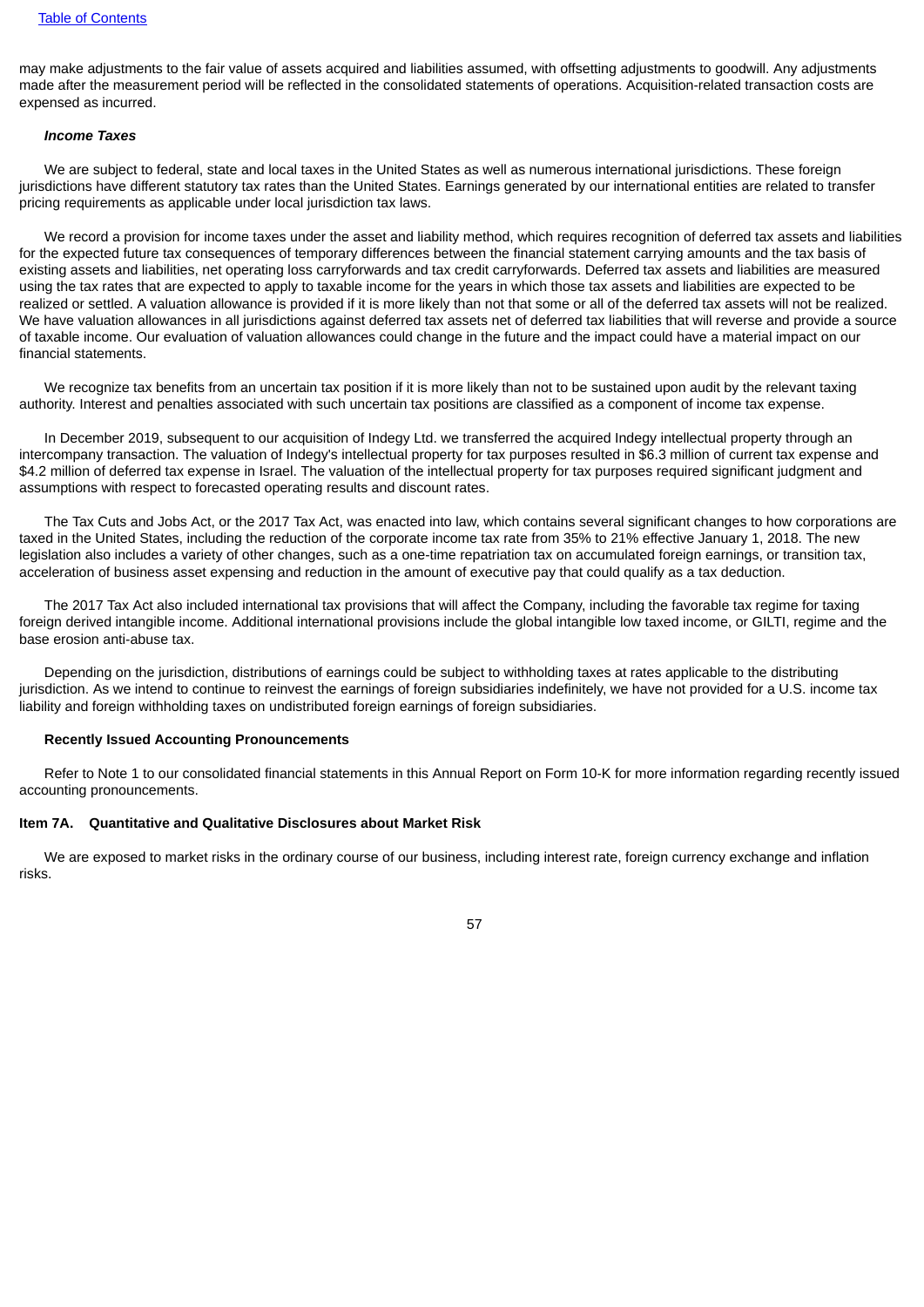#### *Interest Rate Risk*

At December 31, 2019, we had cash and cash equivalents of \$74.4 million, consisting of cash deposits, money market funds and commercial paper. We also had short-term investments of \$137.9 million, consisting of commercial paper, U.S. Treasury securities and corporate bonds. Our investments are carried at their fair market value with cumulative unrealized gains or losses recorded as a component of accumulated other comprehensive income within stockholders' equity. The primary objectives of our investment activities are the preservation of capital, the fulfillment of liquidity needs and the fiduciary control of cash and investments. We do not enter into investments for trading or speculative purposes. Interest-earning instruments carry a degree of interest rate risk; however, a hypothetical 10% change in interest rates during any of the periods presented would not have had a material impact on our financial statements.

We have not had any borrowings outstanding under the revolving credit facility since it was established in May 2017. Any borrowings under the revolving credit facility would bear interest at a variable rate tied to the prime rate or the LIBOR rate. We do not have any other long-term debt or financial liabilities with floating interest rates that would subject us to interest rate fluctuations.

On January 9, 2020, we entered into a \$2.5 million standby letter of credit ("Letter of Credit") for the security deposit on our new headquarters lease. The Letter of Credit bears interest at 2% per annum and expires one year from the issue date, with automatic renewals for additional one year terms until the final expiration date of February 2032. The Letter of Credit reduces the amount available for borrowing under our revolving credit facility.

#### *Foreign Currency Exchange Risk*

Substantially all of our sales contracts are denominated in U.S. dollars, with a limited number of contracts denominated in foreign currencies. A portion of our operating expenses, including foreign denominated leases, are incurred outside the United States, denominated in foreign currencies and subject to fluctuations due to changes in foreign currency exchange rates, particularly changes in the Euro, British Pound and Australian dollar. Additionally, fluctuations in foreign currency exchange rates may cause us to recognize remeasurement and transaction gains (losses) in our consolidated statements of operations. As the impact of foreign currency exchange rates has not been material to our historical operating results, we have not entered into derivative or hedging transactions, but we may do so in the future if our exposure to foreign currency becomes more significant.

## *Inflation Risk*

We do not believe that inflation has had a material effect on our business, results of operations, or financial condition. Nonetheless, if our costs were to become subject to significant inflationary pressures, we may not be able to fully offset such higher costs. Our inability or failure to do so could harm our business, results of operations, or financial condition.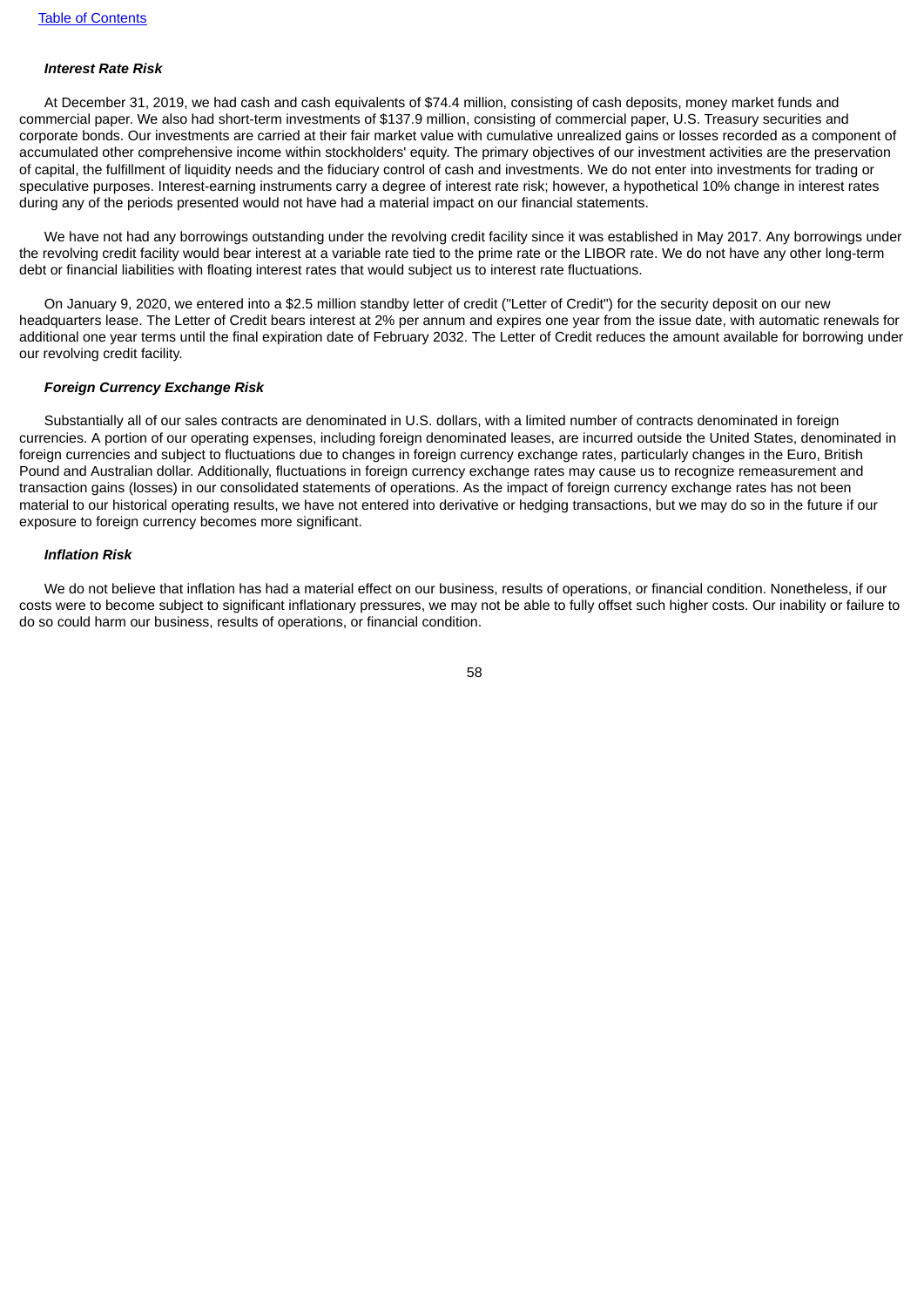# **Item 8. Financial Statements and Supplementary Data**

# **INDEX TO CONSOLIDATED FINANCIAL STATEMENTS**

Page

| 64<br>65<br>66<br>67<br>68<br>69<br>69<br>1. Business and Summary of Significant Accounting Policies<br>$\overline{76}$<br>2. Cash and Cash Equivalents and Short-Term Investments<br>$\overline{76}$<br>3. Fair Value Measurements<br>77<br>4. Property and Equipment, Net<br><u>78</u><br>5. Acquisition, Goodwill and Intangible Assets<br>$\overline{79}$<br>6. Leases<br>80<br>7. Debt<br>81<br>8. Redeemable Convertible Preferred Stock and Common Stock<br>81<br>9. Stock-Based Compensation<br>10. Net Loss Per Share Attributable to Common Stockholders<br>85<br>85<br>11. Income Taxes<br>88<br>12. Geographic Information<br>88<br>13. Benefit Plans<br>89<br>14. Quarterly Results (unaudited) |                                                                                                      |    |
|--------------------------------------------------------------------------------------------------------------------------------------------------------------------------------------------------------------------------------------------------------------------------------------------------------------------------------------------------------------------------------------------------------------------------------------------------------------------------------------------------------------------------------------------------------------------------------------------------------------------------------------------------------------------------------------------------------------|------------------------------------------------------------------------------------------------------|----|
|                                                                                                                                                                                                                                                                                                                                                                                                                                                                                                                                                                                                                                                                                                              | Report of Independent Registered Public Accounting Firm                                              | 60 |
|                                                                                                                                                                                                                                                                                                                                                                                                                                                                                                                                                                                                                                                                                                              | <b>Financial Statements</b>                                                                          |    |
|                                                                                                                                                                                                                                                                                                                                                                                                                                                                                                                                                                                                                                                                                                              | <b>Consolidated Balance Sheets</b>                                                                   |    |
|                                                                                                                                                                                                                                                                                                                                                                                                                                                                                                                                                                                                                                                                                                              | <b>Consolidated Statements of Operations</b>                                                         |    |
|                                                                                                                                                                                                                                                                                                                                                                                                                                                                                                                                                                                                                                                                                                              | <b>Consolidated Statements of Comprehensive Loss</b>                                                 |    |
|                                                                                                                                                                                                                                                                                                                                                                                                                                                                                                                                                                                                                                                                                                              | Consolidated Statements of Redeemable Convertible Preferred Stock and Stockholders' Equity (Deficit) |    |
|                                                                                                                                                                                                                                                                                                                                                                                                                                                                                                                                                                                                                                                                                                              | <b>Consolidated Statements of Cash Flows</b>                                                         |    |
|                                                                                                                                                                                                                                                                                                                                                                                                                                                                                                                                                                                                                                                                                                              | <b>Notes to Consolidated Financial Statements</b>                                                    |    |
|                                                                                                                                                                                                                                                                                                                                                                                                                                                                                                                                                                                                                                                                                                              |                                                                                                      |    |
|                                                                                                                                                                                                                                                                                                                                                                                                                                                                                                                                                                                                                                                                                                              |                                                                                                      |    |
|                                                                                                                                                                                                                                                                                                                                                                                                                                                                                                                                                                                                                                                                                                              |                                                                                                      |    |
|                                                                                                                                                                                                                                                                                                                                                                                                                                                                                                                                                                                                                                                                                                              |                                                                                                      |    |
|                                                                                                                                                                                                                                                                                                                                                                                                                                                                                                                                                                                                                                                                                                              |                                                                                                      |    |
|                                                                                                                                                                                                                                                                                                                                                                                                                                                                                                                                                                                                                                                                                                              |                                                                                                      |    |
|                                                                                                                                                                                                                                                                                                                                                                                                                                                                                                                                                                                                                                                                                                              |                                                                                                      |    |
|                                                                                                                                                                                                                                                                                                                                                                                                                                                                                                                                                                                                                                                                                                              |                                                                                                      |    |
|                                                                                                                                                                                                                                                                                                                                                                                                                                                                                                                                                                                                                                                                                                              |                                                                                                      |    |
|                                                                                                                                                                                                                                                                                                                                                                                                                                                                                                                                                                                                                                                                                                              |                                                                                                      |    |
|                                                                                                                                                                                                                                                                                                                                                                                                                                                                                                                                                                                                                                                                                                              |                                                                                                      |    |
|                                                                                                                                                                                                                                                                                                                                                                                                                                                                                                                                                                                                                                                                                                              |                                                                                                      |    |
|                                                                                                                                                                                                                                                                                                                                                                                                                                                                                                                                                                                                                                                                                                              |                                                                                                      |    |
|                                                                                                                                                                                                                                                                                                                                                                                                                                                                                                                                                                                                                                                                                                              |                                                                                                      |    |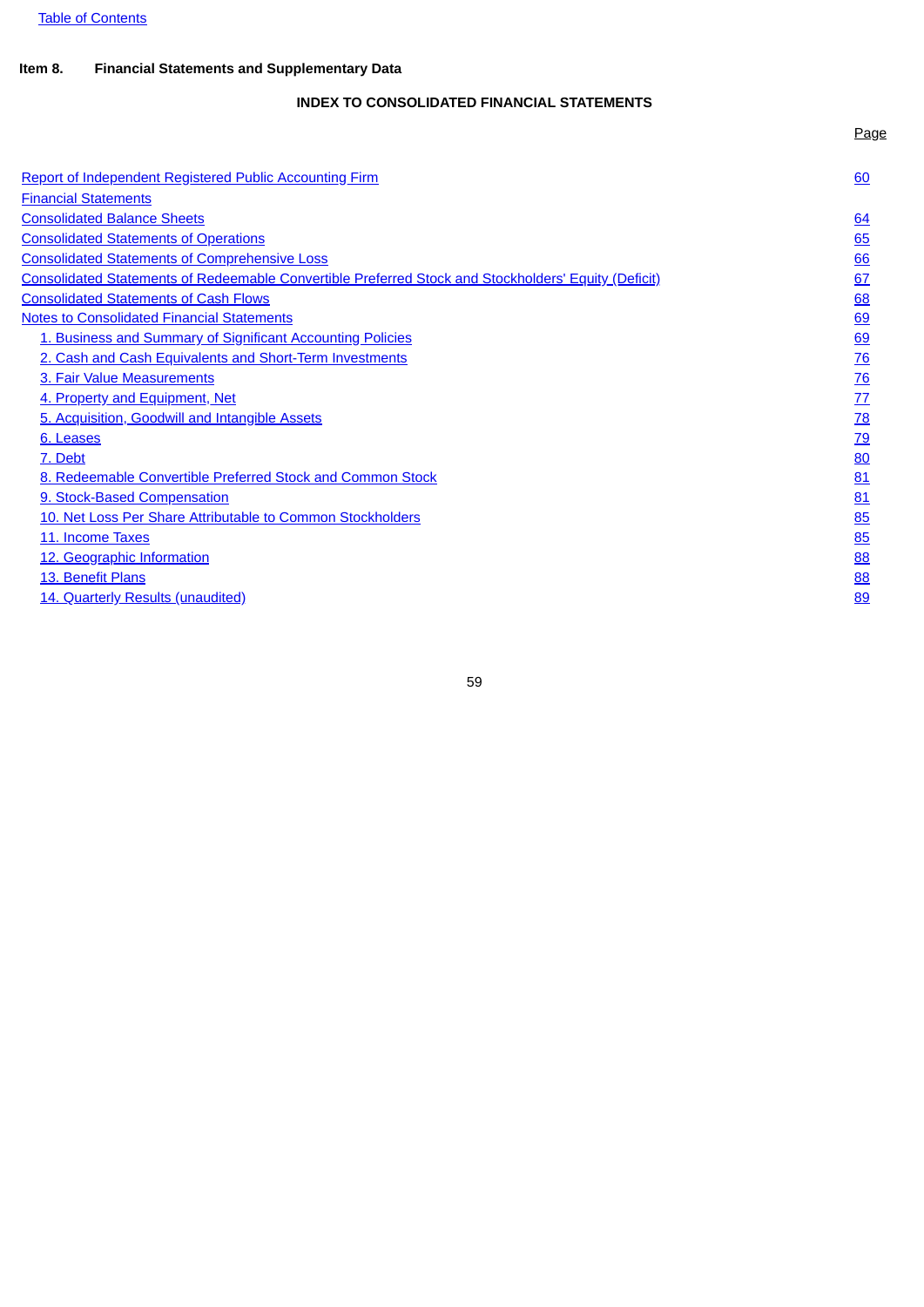## **REPORT OF INDEPENDENT REGISTERED PUBLIC ACCOUNTING FIRM**

<span id="page-59-0"></span>To the Stockholders and the Board of Directors of Tenable Holdings, Inc.

## **Opinion on the Financial Statements**

We have audited the accompanying consolidated balance sheets of Tenable Holdings, Inc. (the Company) as of December 31, 2019 and 2018, the related consolidated statements of operations, comprehensive loss, redeemable convertible preferred stock and stockholders' equity (deficit) and cash flows for each of the three years in the period ended December 31, 2019, and the related notes and the financial statement schedule listed in the Index at item 15(a)(2) (collectively referred to as the "consolidated financial statements"). In our opinion, the consolidated financial statements present fairly, in all material respects, the financial position of the Company at December 31, 2019 and 2018, and the results of its operations and its cash flows for each of the three years in the period ended December 31, 2019, in conformity with U.S. generally accepted accounting principles.

We also have audited, in accordance with the standards of the Public Company Accounting Oversight Board (United States) (PCAOB), the Company's internal control over financial reporting as of December 31, 2019, based on criteria established in Internal Control-Integrated Framework issued by the Committee of Sponsoring Organizations of the Treadway Commission (2013 framework) and our report dated February 28, 2020 expressed an unqualified opinion thereon.

### **Adoption of ASU No. 2016-02**

As discussed in Note 1 to the consolidated financial statements, the Company changed its method for accounting for leases in 2018 due to the adoption of Accounting Standards Update (ASU) No. 2016-02, *Leases* (Topic 842), and the related amendments.

# **Basis for Opinion**

These financial statements are the responsibility of the Company's management. Our responsibility is to express an opinion on the Company's financial statements based on our audits. We are a public accounting firm registered with the PCAOB and are required to be independent with respect to the Company in accordance with the U.S. federal securities laws and the applicable rules and regulations of the Securities and Exchange Commission and the PCAOB.

We conducted our audits in accordance with the standards of the PCAOB. Those standards require that we plan and perform the audit to obtain reasonable assurance about whether the financial statements are free of material misstatement, whether due to error or fraud. Our audits included performing procedures to assess the risks of material misstatement of the financial statements, whether due to error or fraud, and performing procedures that respond to those risks. Such procedures included examining, on a test basis, evidence regarding the amounts and disclosures in the financial statements. Our audits also included evaluating the accounting principles used and significant estimates made by management, as well as evaluating the overall presentation of the financial statements. We believe that our audits provide a reasonable basis for our opinion.

#### **Critical Audit Matters**

The critical audit matters communicated below are matters arising from the current period audit of the financial statements that were communicated or required to be communicated to the audit committee and that: (1) relate to accounts or disclosures that are material to the financial statements and (2) involved our especially challenging, subjective or complex judgments. The communication of critical audit matters does not alter in any way our opinion on the consolidated financial statements, taken as a whole, and we are not, by communicating the critical audit matters below, providing a separate opinion on the critical audit matters or on the accounts or disclosures to which they relate.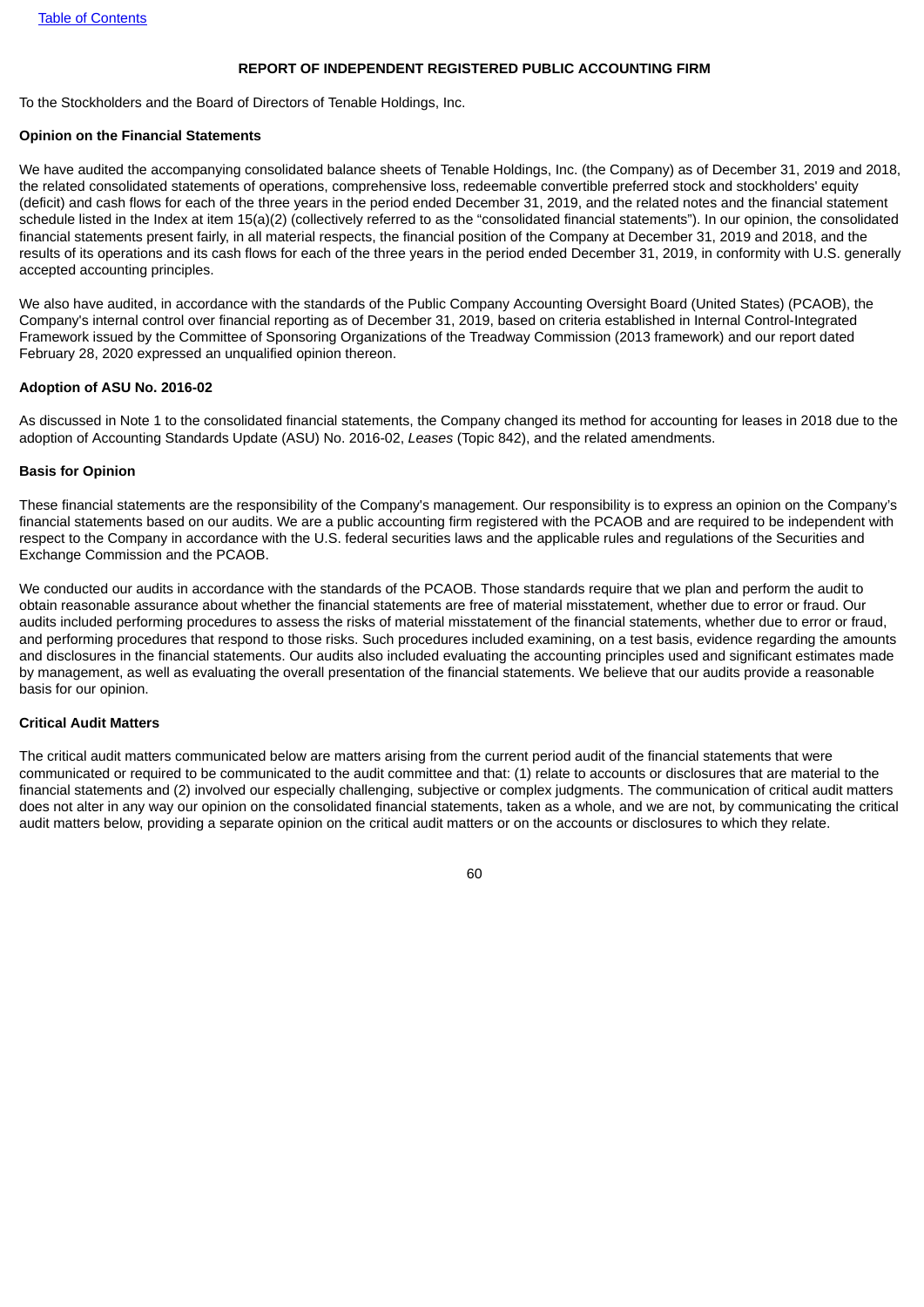|                                                    | Revenue Recognition - Identification and Evaluation of Contracts with Non-Standard Terms and Conditions                                                                                                                                                                                                                                                                                                                                                                                                                                                                                                                                                                                                                                                                                                              |
|----------------------------------------------------|----------------------------------------------------------------------------------------------------------------------------------------------------------------------------------------------------------------------------------------------------------------------------------------------------------------------------------------------------------------------------------------------------------------------------------------------------------------------------------------------------------------------------------------------------------------------------------------------------------------------------------------------------------------------------------------------------------------------------------------------------------------------------------------------------------------------|
| Description of the Matter                          | As described in Note 1 to the consolidated financial statements, management enters into certain contracts with<br>customers, including software subscription arrangements and perpetual licenses with related maintenance, with<br>non-standard terms and conditions.                                                                                                                                                                                                                                                                                                                                                                                                                                                                                                                                                |
|                                                    | The principal consideration for our determination that performing procedures relating to the identification and<br>evaluation of non-standard terms and conditions in contracts is a critical audit matter is the significant amount of<br>judgment required by management in identifying and evaluating non-standard terms and conditions and the impact<br>on the amount and timing of revenue recognition. This in turn led to a high degree of auditor judgment and<br>significant audit effort in performing our audit procedures to evaluate whether non-standard terms and conditions in<br>contracts were appropriately identified and evaluated by management.                                                                                                                                              |
| How We Addressed the<br><b>Matter in Our Audit</b> | We obtained an understanding, evaluated the design and tested the operating effectiveness of controls over the<br>Company's process for identifying and evaluating contracts with non-standard terms and conditions. These<br>procedures also included, among others, on a sample basis (i) testing the completeness and accuracy of<br>management's identification of contracts with non-standard terms and conditions and (ii) testing management's<br>determination of the impact of non-standard terms and conditions on the amount and timing of revenue recognition.                                                                                                                                                                                                                                           |
|                                                    | <b>Valuation of Acquired Intangible Asset</b>                                                                                                                                                                                                                                                                                                                                                                                                                                                                                                                                                                                                                                                                                                                                                                        |
| Description of the Matter                          | As described in Note 5 to the consolidated financial statements, during the year ended December 31, 2019, the<br>Company completed the acquisition of Indegy Ltd. ("Indegy") for \$80.1 million in cash. The Company's accounting<br>for the acquisition included determining the fair value of the acquired intangible assets including developed<br>technology of \$15.5 million.                                                                                                                                                                                                                                                                                                                                                                                                                                  |
|                                                    | Auditing the accounting for the acquired intangible asset of Indegy involved complex auditor judgment due to the<br>estimation required in management's determination of the fair value. The estimation was significant primarily due to<br>the sensitivity of the fair value of the developed technology to the underlying assumptions, including the discount<br>rate, projected revenue growth rates, the obsolescence factor, and projected profit margins. These significant<br>assumptions are forward-looking and could be affected by future economic and market conditions.                                                                                                                                                                                                                                 |
| How We Addressed the<br><b>Matter in Our Audit</b> | We obtained an understanding, evaluated the design and tested the operating effectiveness of controls over the<br>Company's process for accounting for the acquired intangible asset. For example, we tested controls over<br>management's review of the valuation model and significant assumptions used in the valuation as well as controls<br>over the completeness and accuracy of the data used in the model and assumptions.                                                                                                                                                                                                                                                                                                                                                                                  |
|                                                    | To test the fair value of the acquired developed technology, our audit procedures included, among others,<br>evaluating the Company's use of valuation methodologies, evaluating the significant assumptions, evaluating the<br>prospective financial information and testing the completeness and accuracy of underlying data. We involved our<br>valuation specialists to assist in testing certain significant assumptions used to value the acquired intangible asset.<br>For example, we compared the significant assumptions to current industry and market trends, historical results of<br>the acquired business and to other relevant factors. We also performed sensitivity analyses of the significant<br>assumptions to evaluate the change in the fair value resulting from changes in the assumptions. |

/s/ Ernst & Young LLP *We have served as the Company's auditor since 2014* Tysons, Virginia February 28, 2020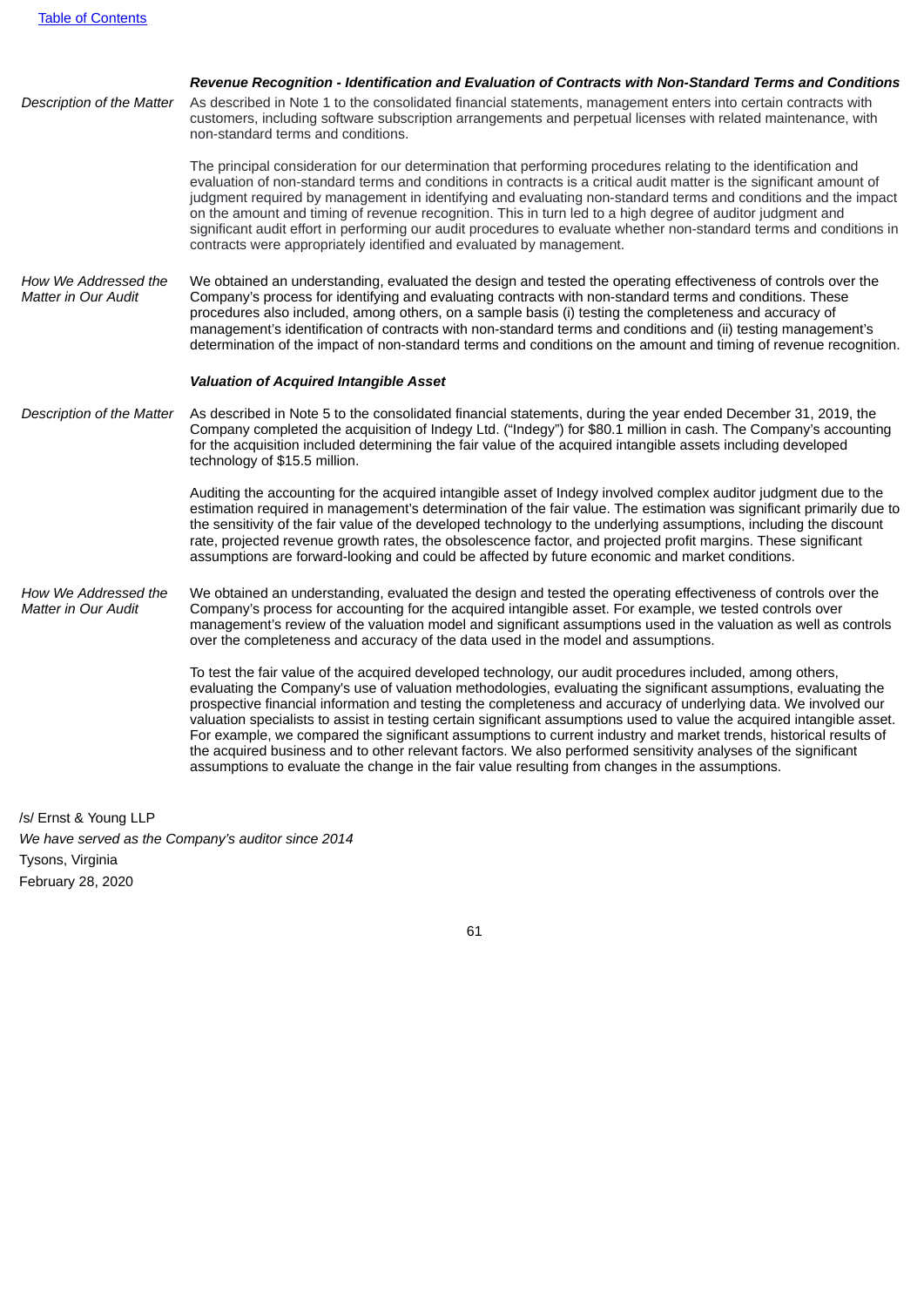# **REPORT OF INDEPENDENT REGISTERED PUBLIC ACCOUNTING FIRM**

To the Stockholders and Board of Directors of Tenable Holdings, Inc.

# **Opinion on Internal Control Over Financial Reporting**

We have audited Tenable Holdings, Inc.'s internal control over financial reporting as of December 31, 2019, based on criteria established in Internal Control—Integrated Framework issued by the Committee of Sponsoring Organizations of the Treadway Commission (2013 framework) (the COSO criteria). In our opinion, Tenable Holdings, Inc. (the Company) maintained, in all material respects, effective internal control over financial reporting as of December 31, 2019, based on the COSO criteria.

As indicated in the accompanying Management's Report on Internal Control Over Financial Reporting, management's assessment of and conclusion on the effectiveness of internal control over financial reporting did not include the internal controls of Indegy Ltd. acquired on December 2, 2019, which is included in the 2019 consolidated financial statements of Tenable Holdings, Inc. and constituted less than 2% of total assets as of December 31, 2019 and less than 1% of total revenue and operating expenses for the year then ended. Our audit of internal control over financial reporting of Tenable Holdings, Inc. also did not include an evaluation of the internal control over financial reporting of Indegy Ltd.

We also have audited, in accordance with the standards of the Public Company Accounting Oversight Board (United States) (PCAOB), the consolidated balance sheets of Tenable Holdings, Inc. as of December 31, 2019 and 2018, the related consolidated statements of operations, comprehensive loss, redeemable convertible preferred stock and stockholders' equity (deficit) and cash flows for each of the three years in the period ended December 31, 2019, and the related notes and the financial statement schedule listed in the Index at item 15(a)(2) (collectively referred to as the "consolidated financial statements") and our report dated February 28, 2020 expressed an unqualified opinion thereon.

### **Basis for Opinion**

The Company's management is responsible for maintaining effective internal control over financial reporting and for its assessment of the effectiveness of internal control over financial reporting included in the accompanying Management's Report on Internal Control Over Financial Reporting. Our responsibility is to express an opinion on the Company's internal control over financial reporting based on our audit. We are a public accounting firm registered with the PCAOB and are required to be independent with respect to the Company in accordance with the U.S. federal securities laws and the applicable rules and regulations of the Securities and Exchange Commission and the PCAOB.

We conducted our audit in accordance with the standards of the PCAOB. Those standards require that we plan and perform the audit to obtain reasonable assurance about whether effective internal control over financial reporting was maintained in all material respects.

Our audit included obtaining an understanding of internal control over financial reporting, assessing the risk that a material weakness exists, testing and evaluating the design and operating effectiveness of internal control based on the assessed risk, and performing such other procedures as we considered necessary in the circumstances. We believe that our audit provides a reasonable basis for our opinion.

# **Definition and Limitations of Internal Control Over Financial Reporting**

A company's internal control over financial reporting is a process designed to provide reasonable assurance regarding the reliability of financial reporting and the preparation of financial statements for external purposes in accordance with generally accepted accounting principles. A company's internal control over financial reporting includes those policies and procedures that (1) pertain to the maintenance of records that, in reasonable detail, accurately and fairly reflect the transactions and dispositions of the assets of the company; (2) provide reasonable assurance that transactions are recorded as necessary to permit preparation of financial statements in accordance with generally accepted accounting principles, and that receipts and expenditures of the company are being made only in accordance with authorizations of

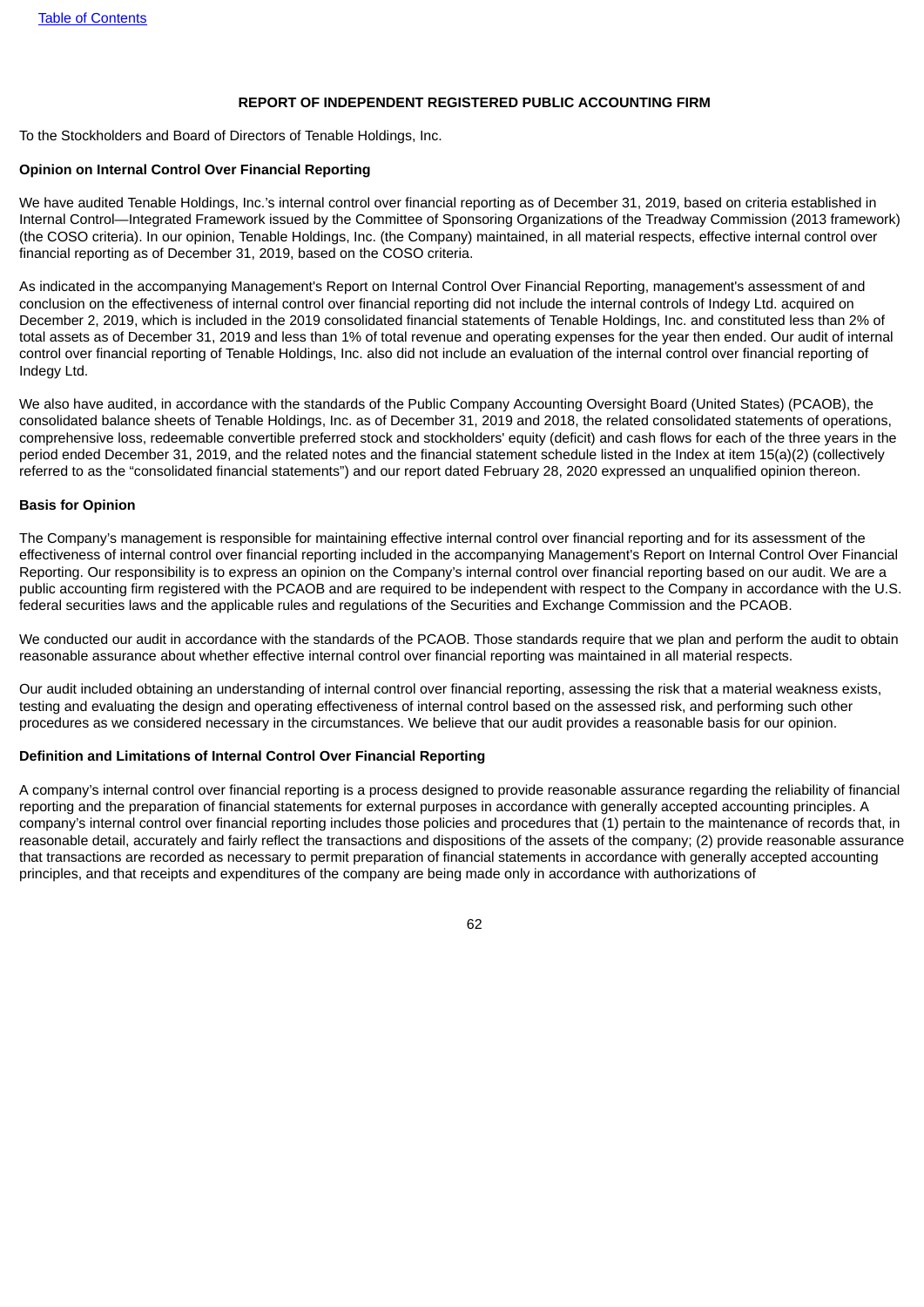management and directors of the company; and (3) provide reasonable assurance regarding prevention or timely detection of unauthorized acquisition, use, or disposition of the company's assets that could have a material effect on the financial statements.

Because of its inherent limitations, internal control over financial reporting may not prevent or detect misstatements. Also, projections of any evaluation of effectiveness to future periods are subject to the risk that controls may become inadequate because of changes in conditions, or that the degree of compliance with the policies or procedures may deteriorate.

/s/ Ernst & Young LLP Tysons, Virginia February 28, 2020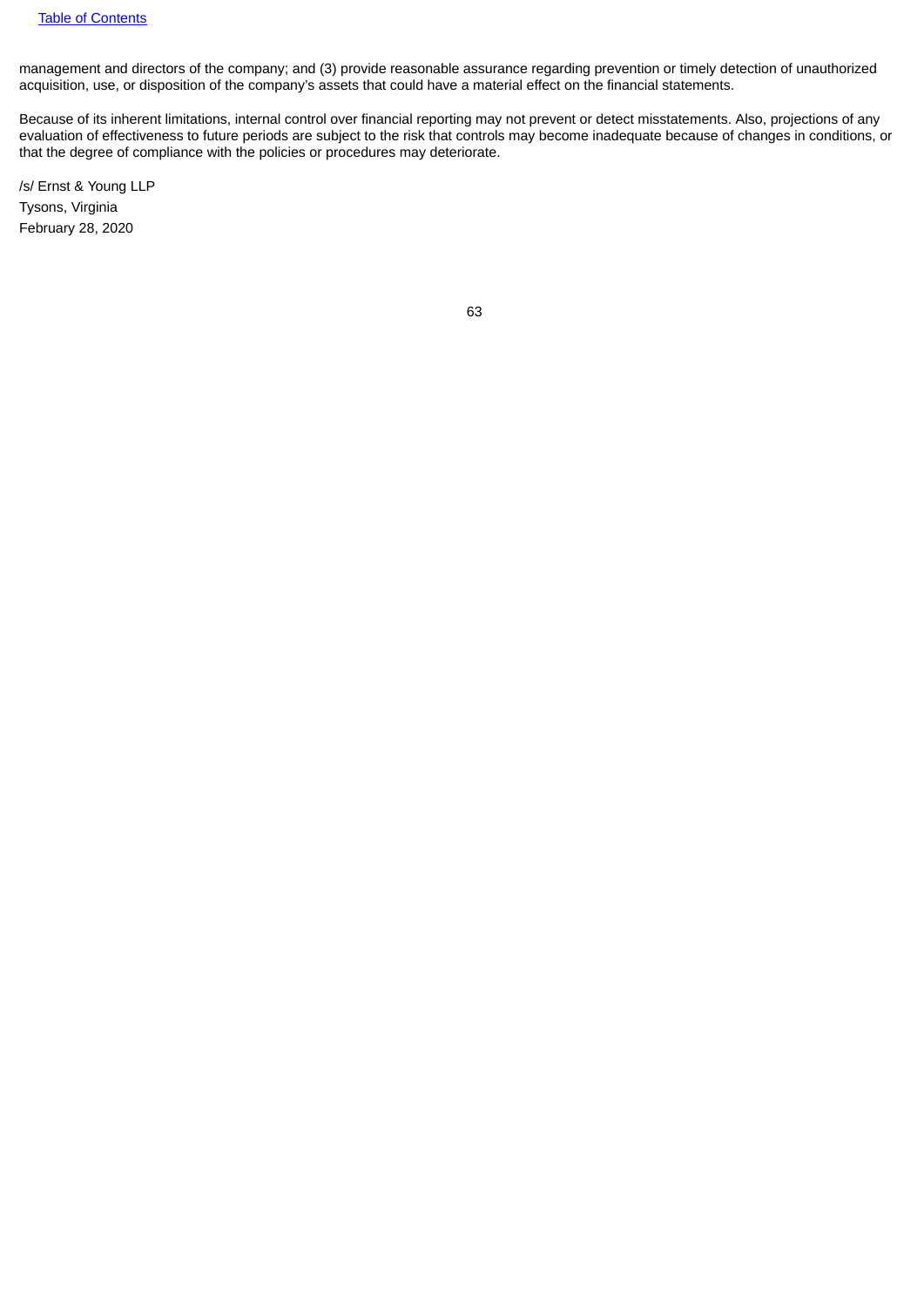# **TENABLE HOLDINGS, INC. CONSOLIDATED BALANCE SHEETS**

<span id="page-63-0"></span>

|                                                                                                                                                             | December 31, |            |               |            |  |  |
|-------------------------------------------------------------------------------------------------------------------------------------------------------------|--------------|------------|---------------|------------|--|--|
| (in thousands, except per share data)                                                                                                                       |              | 2019       |               | 2018       |  |  |
| <b>Assets</b>                                                                                                                                               |              |            |               |            |  |  |
| Current assets:                                                                                                                                             |              |            |               |            |  |  |
| Cash and cash equivalents                                                                                                                                   | \$           | 74,363     | $\frac{1}{2}$ | 165,116    |  |  |
| Short-term investments                                                                                                                                      |              | 137,904    |               | 118,119    |  |  |
| Accounts receivable (net of allowance for doubtful accounts of \$764 and \$188 at December 31, 2019<br>and 2018, respectively)                              |              | 94,827     |               | 68,261     |  |  |
| Deferred commissions                                                                                                                                        |              | 28,499     |               | 23,272     |  |  |
| Prepaid expenses and other current assets                                                                                                                   |              | 27,369     |               | 22,020     |  |  |
| Total current assets                                                                                                                                        |              | 362,962    |               | 396,788    |  |  |
| Property and equipment, net                                                                                                                                 |              | 26,847     |               | 11,348     |  |  |
| Deferred commissions (net of current portion)                                                                                                               |              | 43,766     |               | 36,162     |  |  |
| Operating lease right-of-use assets                                                                                                                         |              | 42,847     |               | 8,504      |  |  |
| Intangible assets, net                                                                                                                                      |              | 15,508     |               | 427        |  |  |
| Goodwill                                                                                                                                                    |              | 54,138     |               | 265        |  |  |
| Other assets                                                                                                                                                |              | 12,544     |               | 7,118      |  |  |
| <b>Total assets</b>                                                                                                                                         | \$           | 558,612    | $\frac{1}{2}$ | 460,612    |  |  |
| <b>Liabilities and Stockholders' Equity</b>                                                                                                                 |              |            |               |            |  |  |
| Current liabilities:                                                                                                                                        |              |            |               |            |  |  |
| Accounts payable                                                                                                                                            | \$           | 1,732      | \$            | 171        |  |  |
| Accrued expenses                                                                                                                                            |              | 8,436      |               | 5,554      |  |  |
| Accrued compensation                                                                                                                                        |              | 36,634     |               | 29,594     |  |  |
| Deferred revenue                                                                                                                                            |              | 274,348    |               | 213,644    |  |  |
| Operating lease liabilities                                                                                                                                 |              | 5,209      |               | 4,262      |  |  |
| Other current liabilities                                                                                                                                   |              | 1,284      |               | 1,079      |  |  |
| <b>Total current liabilities</b>                                                                                                                            |              | 327,643    |               | 254,304    |  |  |
| Deferred revenue (net of current portion)                                                                                                                   |              | 88,779     |               | 76,259     |  |  |
| Operating lease liabilities (net of current portion)                                                                                                        |              | 40,663     |               | 6,055      |  |  |
| <b>Other liabilities</b>                                                                                                                                    |              | 2,622      |               | 2,231      |  |  |
| <b>Total liabilities</b>                                                                                                                                    |              | 459,707    |               | 338,849    |  |  |
|                                                                                                                                                             |              |            |               |            |  |  |
| Stockholders' equity:                                                                                                                                       |              |            |               |            |  |  |
| Common stock (par value: \$0.01; 500,000 shares authorized, 98,587 and 93,126 shares issued and<br>outstanding at December 31, 2019 and 2018, respectively) |              | 986        |               | 931        |  |  |
| Additional paid-in capital                                                                                                                                  |              | 662,990    |               | 586,940    |  |  |
| Accumulated other comprehensive income                                                                                                                      |              | 50         |               |            |  |  |
| Accumulated deficit                                                                                                                                         |              | (565, 121) |               | (466, 108) |  |  |
| Total stockholders' equity                                                                                                                                  |              | 98,905     |               | 121,763    |  |  |
| Total liabilities and stockholders' equity                                                                                                                  | \$           | 558,612    | \$            | 460,612    |  |  |

The accompanying notes are an integral part of these consolidated financial statements.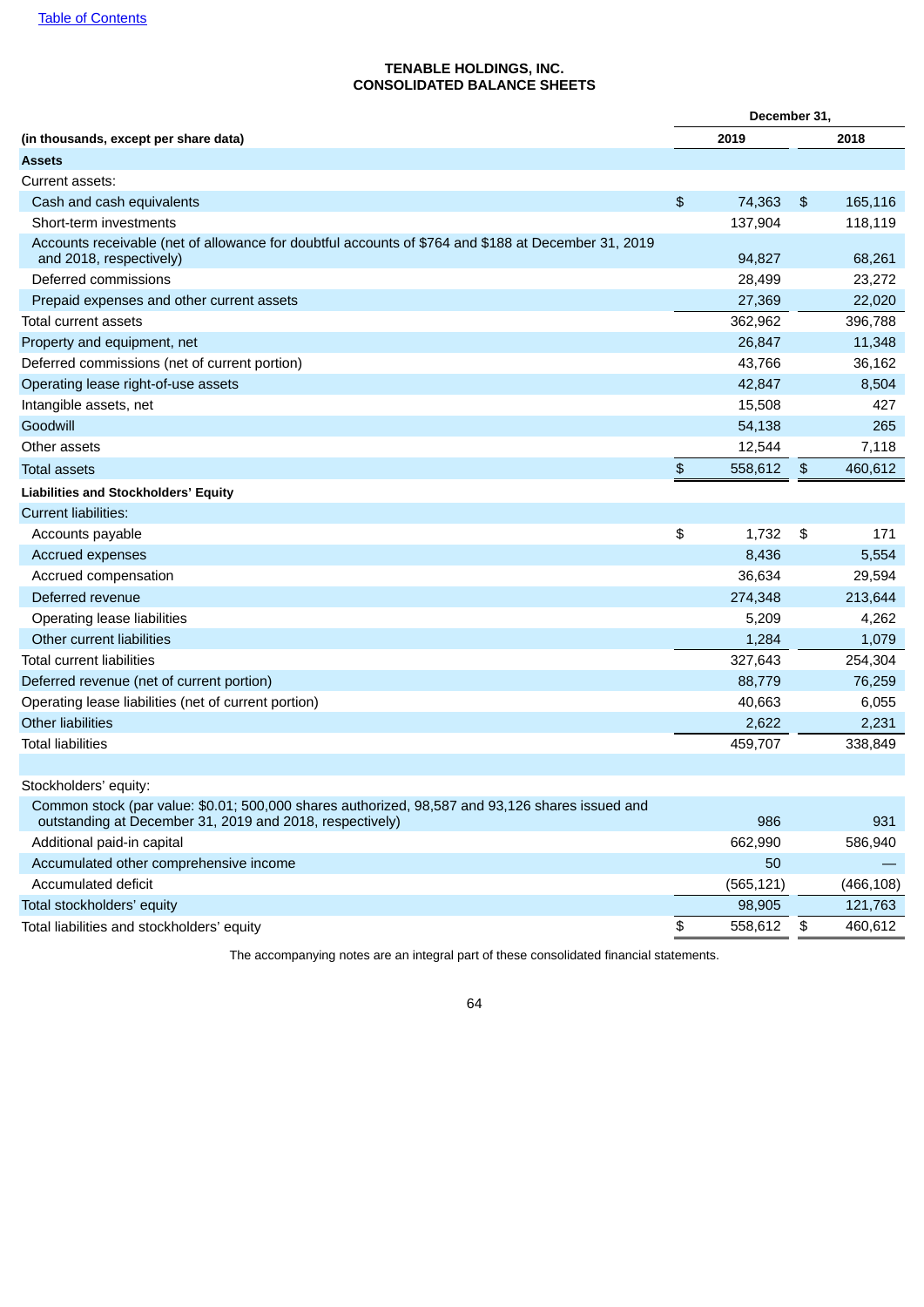# **TENABLE HOLDINGS, INC. CONSOLIDATED STATEMENTS OF OPERATIONS**

<span id="page-64-0"></span>

|                                                                                                                      | <b>Year Ended December 31.</b> |             |      |           |    |           |  |  |
|----------------------------------------------------------------------------------------------------------------------|--------------------------------|-------------|------|-----------|----|-----------|--|--|
| (in thousands, except per share data)                                                                                | 2019                           |             | 2018 |           |    | 2017      |  |  |
| Revenue                                                                                                              | \$                             | 354,586     | \$   | 267,360   | \$ | 187,727   |  |  |
| Cost of revenue                                                                                                      |                                | 60,818      |      | 43,167    |    | 25,588    |  |  |
| Gross profit                                                                                                         |                                | 293,768     |      | 224,193   |    | 162,139   |  |  |
| Operating expenses:                                                                                                  |                                |             |      |           |    |           |  |  |
| Sales and marketing                                                                                                  |                                | 228,035     |      | 173,344   |    | 116,299   |  |  |
| Research and development                                                                                             |                                | 87,064      |      | 76,698    |    | 57,673    |  |  |
| General and administrative                                                                                           |                                | 69,468      |      | 46,732    |    | 28,927    |  |  |
| Total operating expenses                                                                                             |                                | 384,567     |      | 296,774   |    | 202,899   |  |  |
| Loss from operations                                                                                                 |                                | (90, 799)   |      | (72, 581) |    | (40, 760) |  |  |
| Interest income (expense), net                                                                                       |                                | 5,830       |      | 2,355     |    | (75)      |  |  |
| Other expense, net                                                                                                   |                                | (680)       |      | (931)     |    | (16)      |  |  |
| Loss before income taxes                                                                                             |                                | (85, 649)   |      | (71, 157) |    | (40, 851) |  |  |
| Provision for income taxes                                                                                           |                                | 13,364      |      | 2,364     |    | 171       |  |  |
| Net loss                                                                                                             |                                | (99, 013)   |      | (73, 521) |    | (41, 022) |  |  |
| Accretion of Series A and B redeemable convertible preferred stock                                                   |                                |             |      | (434)     |    | (763)     |  |  |
| Net loss attributable to common stockholders                                                                         | \$                             | (99, 013)   | \$   | (73, 955) | \$ | (41, 785) |  |  |
|                                                                                                                      |                                |             |      |           |    |           |  |  |
| Net loss per share attributable to common stockholders, basic and diluted                                            | \$                             | $(1.03)$ \$ |      | (1.38)    | \$ | (1.88)    |  |  |
| Weighted-average shares used to compute net loss per share attributable to common<br>stockholders, basic and diluted |                                | 96,014      |      | 53,669    |    | 22,211    |  |  |

The accompanying notes are an integral part of these consolidated financial statements.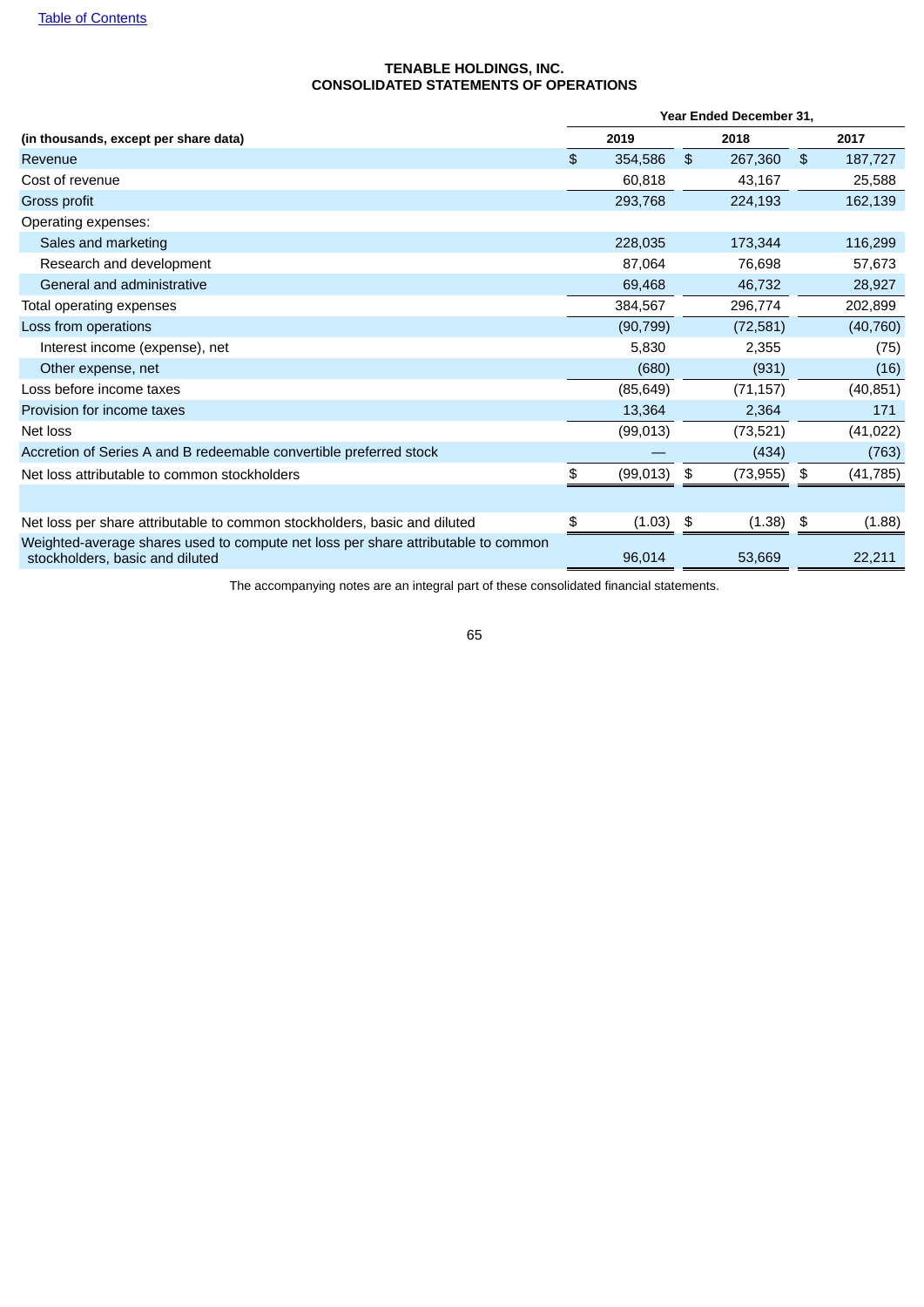# **TENABLE HOLDINGS, INC. CONSOLIDATED STATEMENTS OF COMPREHENSIVE LOSS**

<span id="page-65-0"></span>

|                                                   | Year Ended December 31, |           |      |               |  |           |  |  |
|---------------------------------------------------|-------------------------|-----------|------|---------------|--|-----------|--|--|
| (in thousands)                                    |                         | 2019      |      | 2018          |  | 2017      |  |  |
| Net loss                                          | \$                      | (99, 013) | - \$ | $(73,521)$ \$ |  | (41, 022) |  |  |
| Other comprehensive income, net of tax:           |                         |           |      |               |  |           |  |  |
| Unrealized gains on available-for-sale securities |                         | 50        |      |               |  |           |  |  |
| Other comprehensive income                        |                         | 50        |      |               |  |           |  |  |
| Comprehensive loss                                | \$                      | (98, 963) | \$   | (73,521)      |  | (41, 022) |  |  |

The accompanying notes are an integral part of these consolidated financial statements.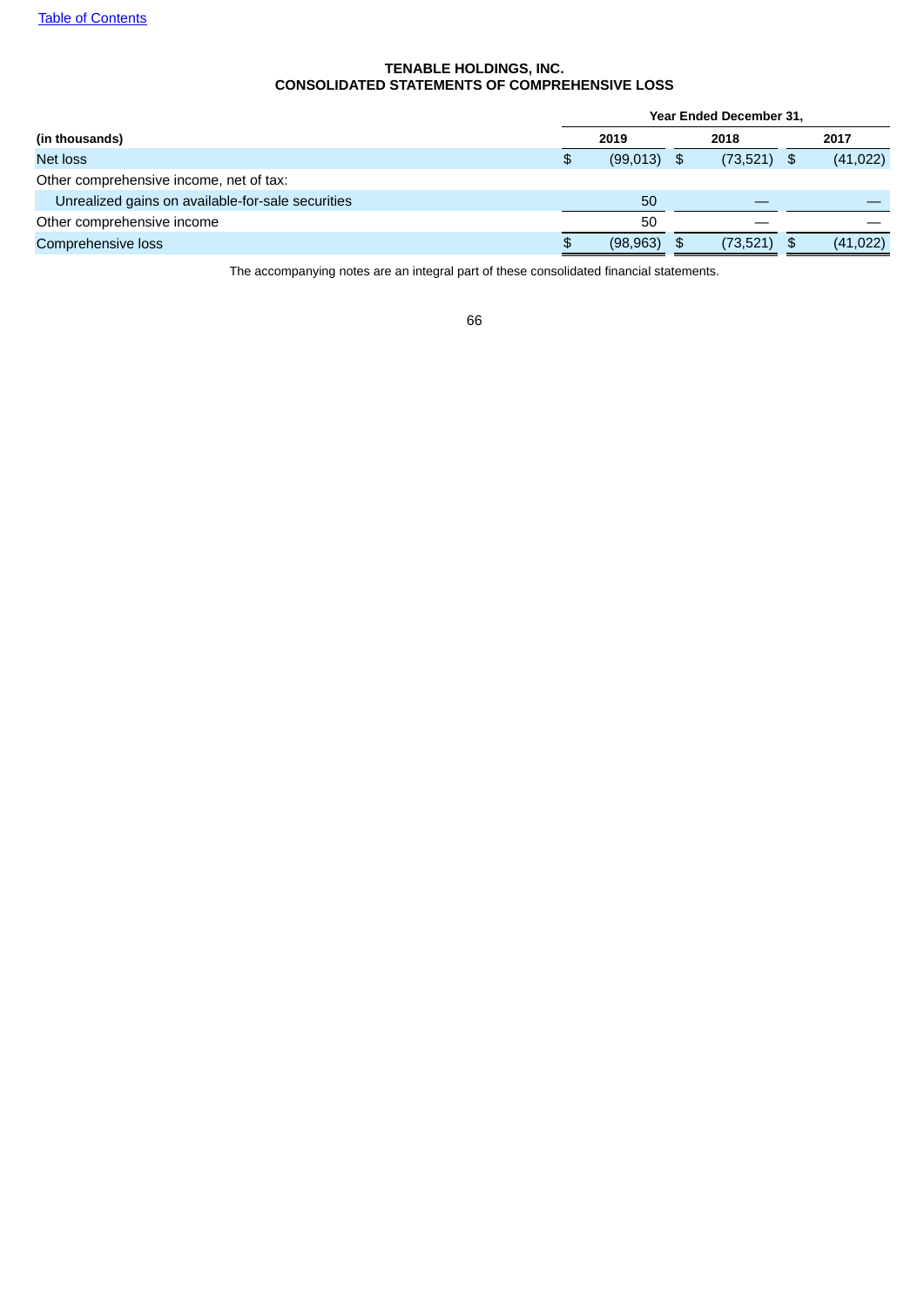# **TENABLE HOLDINGS, INC. CONSOLIDATED STATEMENTS OF REDEEMABLE CONVERTIBLE PREFERRED STOCK AND STOCKHOLDERS' EQUITY (DEFICIT)**

<span id="page-66-0"></span>

|                                                                                                                                                      |               |                                        |               |                          |                          |                     |                   | <b>Accumulated</b>  |                              | <b>Total</b>            |
|------------------------------------------------------------------------------------------------------------------------------------------------------|---------------|----------------------------------------|---------------|--------------------------|--------------------------|---------------------|-------------------|---------------------|------------------------------|-------------------------|
|                                                                                                                                                      |               | Redeemable Convertible Preferred Stock |               |                          |                          |                     | <b>Additional</b> | Other               | Stockholders'                |                         |
|                                                                                                                                                      |               | <b>Series A</b>                        |               | <b>Series B</b>          |                          | <b>Common Stock</b> | Paid-in           | Comprehensive       | Accumulated                  | Equity                  |
| (in thousands)                                                                                                                                       | <b>Shares</b> | Amount                                 | <b>Shares</b> | Amount                   | <b>Shares</b>            | Amount              | Capital           | Income              | <b>Deficit</b>               | (Deficit)               |
| Balance at December 31, 2016                                                                                                                         | 15,848        | \$<br>49,913                           | 39,538        | \$ 227,059               | 21,165                   | \$<br>212           | \$<br>11,017      | \$                  | \$<br>(313, 147)             | (301, 918)<br>\$        |
| Cumulative effect of adoptions of new accounting<br>standards                                                                                        |               |                                        |               |                          |                          |                     | 61                |                     | (38, 418)                    | (38, 357)               |
| Accretion of Series A and B redeemable<br>convertible preferred stock                                                                                |               | 22                                     |               | 741                      |                          |                     | (763)             |                     |                              | (763)                   |
| Issuance of restricted stock award                                                                                                                   |               |                                        |               |                          | 1.583                    | 16                  | (16)              |                     |                              |                         |
| Exercise of stock options                                                                                                                            |               |                                        |               | $\overline{\phantom{0}}$ | 1,870                    | 19                  | 3,001             |                     |                              | 3,020                   |
| Repurchase of common stock                                                                                                                           |               |                                        |               |                          | (146)                    | (1)                 | (384)             |                     |                              | (385)                   |
| Stock-based compensation                                                                                                                             |               |                                        |               |                          |                          | -                   | 7,760             |                     |                              | 7,760                   |
| Net loss                                                                                                                                             |               |                                        |               |                          |                          |                     |                   |                     | (41, 022)                    | (41, 022)               |
| Balance at December 31, 2017                                                                                                                         | 15,848        | 49,935                                 | 39,538        | 227,800                  | 24,472                   | 246                 | 20,676            |                     | (392, 587)                   | (371, 665)              |
| Accretion of Series A and B redeemable<br>convertible preferred stock                                                                                |               | 13                                     |               | 421                      |                          |                     | (434)             |                     |                              | (434)                   |
| Exercise of stock options                                                                                                                            |               |                                        |               | $\overline{\phantom{0}}$ | 740                      | $\overline{7}$      | 1,661             |                     |                              | 1,668                   |
| Repurchase of common stock                                                                                                                           |               |                                        |               |                          | (7)                      | (1)                 | (74)              |                     |                              | (75)                    |
| Stock-based compensation                                                                                                                             |               |                                        |               |                          | $\overline{\phantom{0}}$ | -                   | 23,022            |                     |                              | 23,022                  |
| Issuance of common stock in connection with initial<br>public offering, net of underwriting discounts and<br>commissions and other offering expenses |               |                                        |               |                          | 12,535                   | 125                 | 264,474           |                     |                              | 264,599                 |
| Conversion of redeemable convertible preferred<br>stock to common stock upon initial public offering                                                 | (15, 848)     | (49, 948)                              | (39, 538)     | (228, 221)               | 55,386                   | 554                 | 277,615           | -                   | $\overline{\phantom{0}}$     | 278,169                 |
| Net loss                                                                                                                                             |               |                                        |               |                          |                          |                     |                   |                     | (73, 521)                    | (73, 521)               |
| Balance at December 31, 2018                                                                                                                         |               |                                        |               | $\overline{\phantom{0}}$ | 93.126                   | 931                 | 586,940           |                     | (466, 108)                   | 121,763                 |
| Exercise of stock options                                                                                                                            |               |                                        |               |                          | 4,205                    | 42                  | 19,006            |                     |                              | 19,048                  |
| Vesting of restricted stock units                                                                                                                    |               |                                        |               |                          | 479                      | 5                   | (5)               |                     |                              |                         |
| Issuance of common stock under employee stock<br>purchase plan                                                                                       |               |                                        |               |                          | 777                      | 8                   | 15,121            |                     |                              | 15,129                  |
| Stock-based compensation                                                                                                                             |               |                                        |               | $\overline{\phantom{0}}$ |                          |                     | 41,928            |                     |                              | 41,928                  |
| Other comprehensive income                                                                                                                           |               |                                        |               |                          |                          |                     |                   | 50                  |                              | 50                      |
| Net loss                                                                                                                                             |               |                                        |               |                          |                          |                     |                   |                     | (99, 013)                    | (99, 013)               |
| Balance at December 31, 2019                                                                                                                         |               | \$                                     |               | \$                       | 98,587                   | 986<br>\$           | 662,990<br>\$     | $\frac{1}{2}$<br>50 | $\mathfrak{S}$<br>(565, 121) | $\frac{1}{2}$<br>98,905 |

The accompanying notes are an integral part of these consolidated financial statements.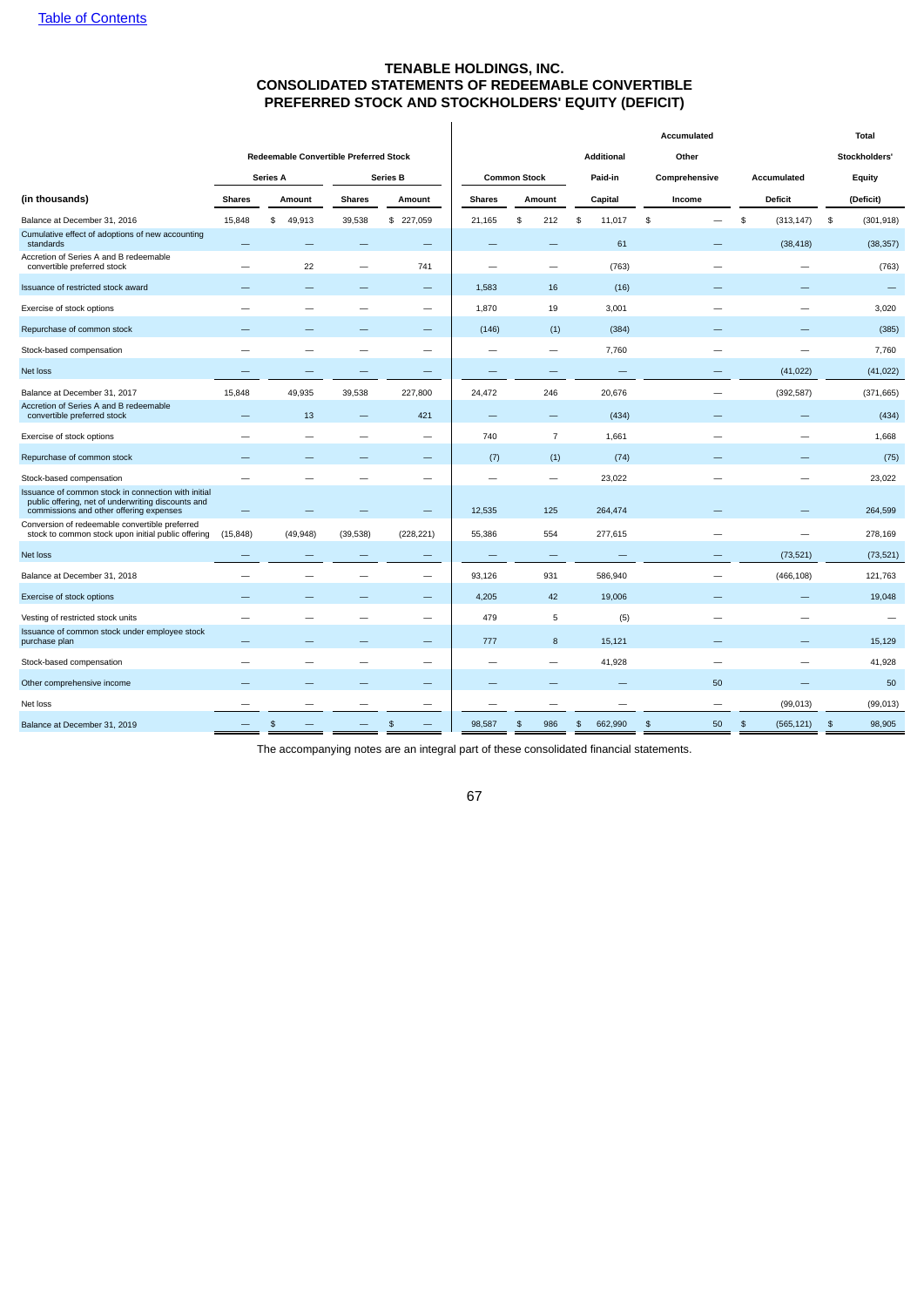# **TENABLE HOLDINGS, INC. CONSOLIDATED STATEMENTS OF CASH FLOWS**

<span id="page-67-0"></span>

|                                                                                      | Year Ended December 31, |               |    |               |    |           |  |
|--------------------------------------------------------------------------------------|-------------------------|---------------|----|---------------|----|-----------|--|
| (in thousands)                                                                       |                         | 2019          |    | 2018          |    | 2017      |  |
| Cash flows from operating activities:                                                |                         |               |    |               |    |           |  |
| Net loss                                                                             | \$                      | $(99,013)$ \$ |    | $(73,521)$ \$ |    | (41, 022) |  |
| Adjustments to reconcile net loss to net cash used in operating activities:          |                         |               |    |               |    |           |  |
| Deferred income taxes                                                                |                         | 4,243         |    |               |    | (873)     |  |
| Depreciation and amortization                                                        |                         | 6,880         |    | 6,192         |    | 4,692     |  |
| Stock-based compensation                                                             |                         | 41,610        |    | 22,875        |    | 7,760     |  |
| Other                                                                                |                         | (784)         |    | 533           |    | 125       |  |
| Changes in operating assets and liabilities:                                         |                         |               |    |               |    |           |  |
| Accounts receivable                                                                  |                         | (25, 941)     |    | (17, 408)     |    | (14, 769) |  |
| Prepaid expenses and other current assets                                            |                         | (5, 188)      |    | (6, 105)      |    | (8, 345)  |  |
| Deferred commissions                                                                 |                         | (12, 831)     |    | (9,258)       |    | (20, 058) |  |
| Other assets                                                                         |                         | (3,336)       |    | (1,876)       |    | (3, 267)  |  |
| Accounts payable and accrued expenses                                                |                         | 4,244         |    | 294           |    | 1,922     |  |
| Accrued compensation                                                                 |                         | 6,269         |    | 11,112        |    | 4,298     |  |
| Deferred revenue                                                                     |                         | 72,799        |    | 64,085        |    | 63,404    |  |
| Other current liabilities                                                            |                         | 255           |    | 408           |    | 421       |  |
| <b>Other liabilities</b>                                                             |                         | 49            |    | 110           |    | (554)     |  |
| Net cash used in operating activities                                                |                         | (10, 744)     |    | (2, 559)      |    | (6, 266)  |  |
|                                                                                      |                         |               |    |               |    |           |  |
| Cash flows from investing activities:                                                |                         |               |    |               |    |           |  |
| Purchases of property and equipment                                                  |                         | (20, 674)     |    | (5, 733)      |    | (2,755)   |  |
| Purchases of investments                                                             |                         | (242,059)     |    | (117, 488)    |    |           |  |
| Sales and maturities of investments                                                  |                         | 224,594       |    |               |    |           |  |
| Business combination, net of cash acquired                                           |                         | (74, 911)     |    |               |    |           |  |
| Net cash used in investing activities                                                |                         | (113,050)     |    | (123, 221)    |    | (2,755)   |  |
|                                                                                      |                         |               |    |               |    |           |  |
| Cash flows from financing activities:                                                |                         |               |    |               |    |           |  |
| Proceeds from initial public offering, net of underwriting discounts and commissions |                         |               |    | 268,531       |    |           |  |
| Payments of costs related to initial public offering                                 |                         |               |    | (3,932)       |    |           |  |
| Principal payments under finance lease obligations                                   |                         | (16)          |    | (1, 443)      |    | (306)     |  |
| Credit facility issuance costs                                                       |                         |               |    |               |    | (238)     |  |
| Proceeds from stock issued in connection with the employee stock purchase plan       |                         | 15,129        |    |               |    |           |  |
| Proceeds from the exercise of stock options                                          |                         | 19,048        |    | 1,668         |    | 3,020     |  |
| Repurchases of common stock                                                          |                         |               |    | (75)          |    | (385)     |  |
| Net cash provided by financing activities                                            |                         | 34,161        |    | 264,749       |    | 2,091     |  |
| Effect of exchange rate changes on cash and cash equivalents and restricted cash     |                         | (1,080)       |    | (1,063)       |    | (68)      |  |
| Net (decrease) increase in cash and cash equivalents and restricted cash             |                         | (90, 713)     |    | 137,906       |    | (6,998)   |  |
| Cash and cash equivalents and restricted cash at beginning of year                   |                         | 165,378       |    | 27,472        |    | 34,470    |  |
| Cash and cash equivalents and restricted cash at end of year                         | \$                      | 74,665        | \$ | 165,378       | \$ | 27,472    |  |
| Supplemental disclosure of cash flow information:                                    |                         |               |    |               |    |           |  |
| Cash paid for interest                                                               | \$                      | 96            | \$ | 111           | \$ | 79        |  |
| Cash paid for income taxes                                                           |                         | 8,530         |    | 1,207         |    | 642       |  |

The accompanying notes are an integral part of these consolidated financial statements.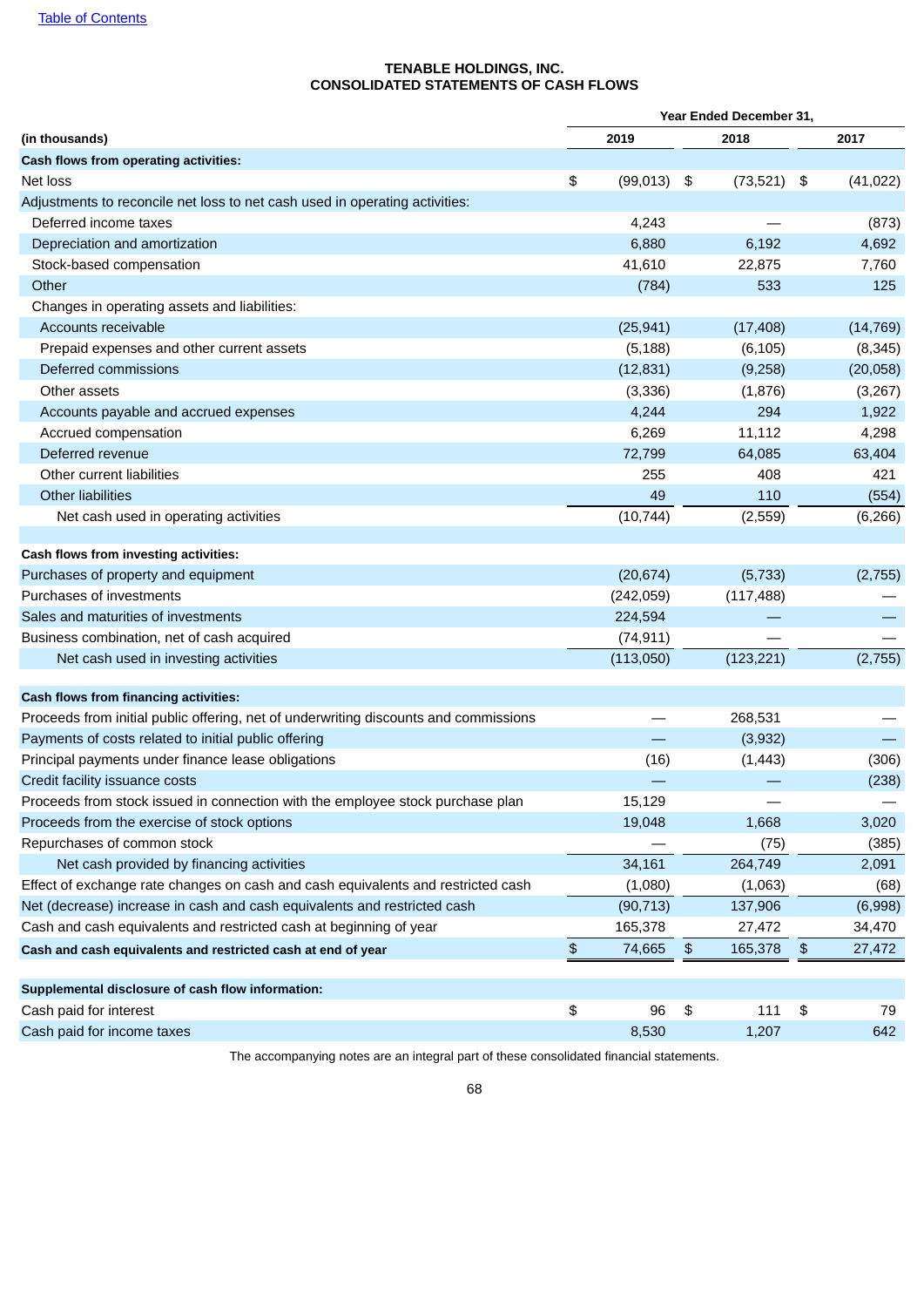# **TENABLE HOLDINGS, INC. NOTES TO CONSOLIDATED FINANCIAL STATEMENTS**

# <span id="page-68-1"></span><span id="page-68-0"></span>**1. Business and Summary of Significant Accounting Policies**

### *Business Description*

Tenable Holdings, Inc. (the "Company," "we," "us," or "our") is a provider of Cyber Exposure solutions, which is a discipline for managing and measuring cybersecurity risk in the digital era. Our enterprise software platform enables broad visibility into an organization's cyber exposure across the modern attack surface and deep insights that help organizations translate technical data into business insights to understand and reduce their cybersecurity risk.

### *Basis of Presentation*

The accompanying consolidated financial statements include the accounts of Tenable Holdings, Inc. and our wholly owned subsidiaries and have been prepared in conformity with United States generally accepted accounting principles ("GAAP"). All intercompany accounts and transactions have been eliminated in consolidation.

### *Initial Public Offering*

On July 30, 2018, we completed our initial public offering ("IPO"), in which we issued and sold 12,535,000 shares of common stock at a price to the public of \$23.00 per share, including 1,635,000 shares of common stock purchased by our underwriters from the full exercise of their over-allotment option. All of the shares sold in the IPO were sold by the Company. We received net proceeds of \$264.6 million after deducting underwriting discounts and commissions and other offering expenses.

Upon the completion of our IPO, all 15,847,500 shares of our Series A Redeemable Convertible Preferred Stock ("Series A") and 39,538,354 shares of our Series B Redeemable Convertible Preferred Stock ("Series B") automatically converted into an aggregate of 55,385,854 shares of our common stock. Our Amended and Restated Certificate of Incorporation adopted in connection with the IPO authorizes a total of 500,000,000 shares of common stock and 10,000,000 shares of preferred stock.

## *Use of Estimates*

The preparation of consolidated financial statements in conformity with GAAP requires management to make estimates and assumptions that affect the amounts reported in the consolidated financial statements and accompanying notes. These estimates include, but are not limited to, the determination of the estimated economic life of perpetual licenses for revenue recognition, the estimated period of benefit for deferred commissions, useful lives of long-lived assets, the fair value of acquired intangible assets, the valuation of stock-based compensation, including the estimated underlying fair value of our common stock prior to our IPO, the incremental borrowing rate for operating leases, and the valuation of deferred tax assets. We base these estimates on historical experience and on various other assumptions that we believe to be reasonable. Actual results could differ significantly from these estimates.

# *Foreign Currency*

The functional currency for all of our foreign subsidiaries is the U.S. dollar. Assets and liabilities denominated in other currencies are remeasured into U.S. dollars at current exchange rates for monetary assets and liabilities and at historical exchange rates for non-monetary assets and liabilities. We bill our customers in U.S. dollars. Expenses incurred in non U.S. dollar currencies are remeasured into U.S. dollars when incurred. Remeasurement losses in currencies other than the functional currency were \$1.1 million, \$1.0 million and \$0.1 million in 2019, 2018 and 2017, respectively, and are included as a component of other expense, net in the consolidated statements of operations.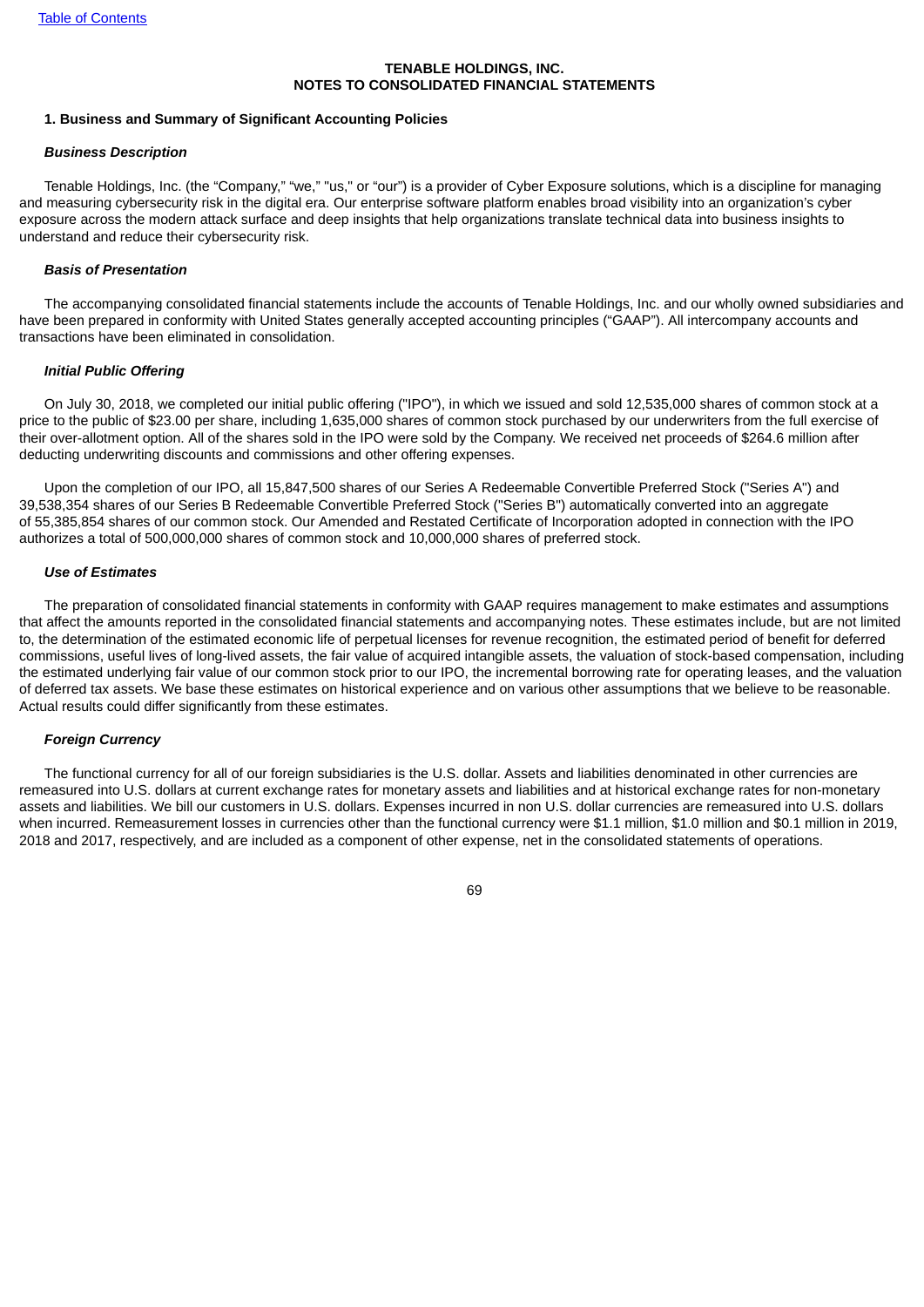# *Revenue Recognition*

We recognize revenue in order to depict the transfer of promised goods or services to customers in an amount that reflects the consideration we expect to be entitled in exchange for those goods or services. To achieve this, we apply the following steps:

- Identify the contract with a customer
- Identify the performance obligations in the contract
- Determine the transaction price
- Allocate the transaction price to the performance obligations in the contract
- Recognize revenue when or as performance obligations are satisfied

In situations where we enter into a contractual arrangement that includes non-standard terms and conditions, such as acceptance provisions or options to purchase additional products and services, as well as contract modifications, we apply judgment in identifying and assessing the impact on revenue recognition.

We generate revenue from subscription arrangements for software and cloud-based solutions, perpetual licenses, maintenance associated with perpetual licenses, and professional services and other revenue. We begin to recognize revenue when control of our software or services is transferred to the customer, which for sales made through distributors is concurrent with the transfer to the end user.

The following table presents a summary of revenue:

|                                           | Year Ended December 31, |         |    |         |    |         |
|-------------------------------------------|-------------------------|---------|----|---------|----|---------|
| (in thousands)                            |                         | 2019    |    | 2018    |    | 2017    |
| Subscription revenue                      | \$                      | 290,549 |    | 205,827 | \$ | 132,873 |
| Perpetual license and maintenance revenue |                         | 54.173  |    | 54.622  |    | 50,337  |
| Professional services and other revenue   |                         | 9.864   |    | 6.911   |    | 4,517   |
| Revenue                                   | \$                      | 354.586 | \$ | 267.360 | \$ | 187.727 |

### *Subscription Revenue*

Subscription arrangements generally have annual or multi-year contractual terms and allow customers to use our software or cloud solutions, including ongoing software updates and the ability to identify the latest cybersecurity vulnerabilities. Revenue is recognized ratably over the subscription term given the critical utility provided by the ongoing updates that are released throughout the contract period.

#### *Perpetual License and Maintenance Revenue*

Our perpetual licenses are generally sold with one or more years of maintenance, which include ongoing software updates and the ongoing ability to identify the latest cybersecurity vulnerabilities. Given the critical utility provided by the ongoing software updates and updated ability to identify network vulnerabilities included in maintenance, we combine the perpetual license and the maintenance into a single performance obligation. Perpetual license arrangements generally contain a material right related to the customer's ability to renew maintenance at a price that is less than the initial license fee. We apply a practical alternative to allocating a portion of the transaction price to the material right performance obligation and estimate a hypothetical transaction price which includes fees for expected maintenance renewals based on the estimated economic life of the perpetual license contracts. We allocate the transaction price between the cybersecurity subscription provided in the initial contract and the material right related to expected contract renewals based on the hypothetical transaction price. We recognize the amount allocated to the combined license and maintenance performance obligation over the initial contractual period, which is generally one year. We recognize the amount allocated to the material right over the expected maintenance renewal period, which begins at the end of the initial contractual term and is generally four years. We have estimated the five-year economic life of perpetual license contracts based on historical contract attrition, expected renewal periods, the lifecycle of the our technology and other factors. While we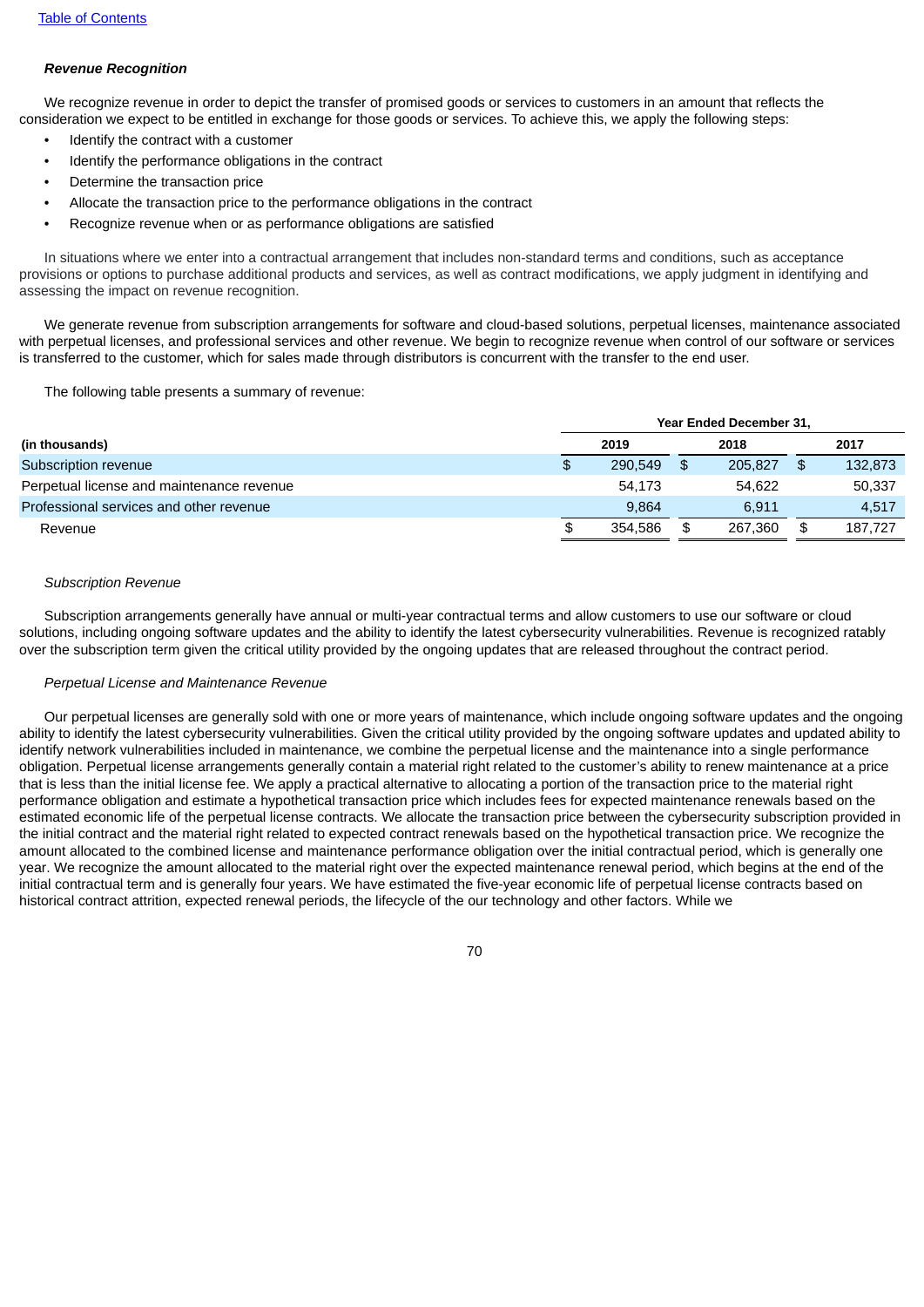believe that the estimates we have made are reasonable and appropriate, different assumptions and estimates could materially impact our reported financial results.

#### *Professional Services and Other Revenue*

Professional services and other revenue is primarily comprised of advisory services and training related to the deployment and optimization of our products. These services do not result in significant customization of our products. Professional services and other revenue is recognized as the services are performed.

#### *Contracts with Multiple Performance Obligations*

In cases where our contracts with customers contain multiple performance obligations, the contract transaction price is allocated on a relative standalone selling price basis. We typically determine standalone selling price based on observable selling prices of our products and services.

### *Variable Consideration*

We record revenue from sales at the net sales price, which is the transaction price, including estimates of variable consideration when applicable. Certain of our customers may be entitled to receive credits and in certain circumstances, refunds, if service level commitments are not met. We have not historically experienced significant incidents affecting the ability to meet these service level commitments and any estimated refunds related to these agreements have not been material.

Sales through our channel network of distributors and resellers are generally discounted as compared to the price that we would sell to an end user. Revenue for sales through our channel network is recorded net of any distributor or reseller margin.

### *Concentrations*

We sell our products and services through a channel network of distributors and resellers, along with our own sales teams. We derived 90%, 88% and 83% of revenue through our channel network in 2019, 2018 and 2017, respectively. One of our distributors accounted for 43%, 46% and 45% of revenue in 2019, 2018 and 2017, respectively. That same distributor accounted for 40% and 46% of accounts receivable at December 31, 2019 and 2018, respectively.

# *Contract Balances*

We generally bill our customers in advance and accounts receivable are recorded when we have the right to invoice the customer. Contract liabilities consist of deferred revenue and include customer billings and payments received in advance of performance under the contract. In 2019 and 2018, we recognized revenue of \$214.0 million and \$154.9 million, respectively, that was included in the deferred revenue balance at the beginning of each of the respective periods.

#### *Remaining Performance Obligations*

At December 31, 2019, the future estimated revenue related to unsatisfied performance obligations was \$367.3 million, with approximately 75% expected to be recognized as revenue over the succeeding twelve months, and the remainder expected to be recognized over the four years thereafter.

#### *Cash and Cash Equivalents*

We consider all highly liquid financial instruments with an original maturity of three months or less when purchased to be cash equivalents.

At December 31, 2019, cash and cash equivalents included \$0.4 million of restricted cash, which is related to collateral for a lease and credit card deposits. Cash and cash equivalents did not include any restricted cash at December 31, 2018. At December 31, 2019 and 2018, cash and cash equivalents excluded \$0.3 million of restricted cash, which is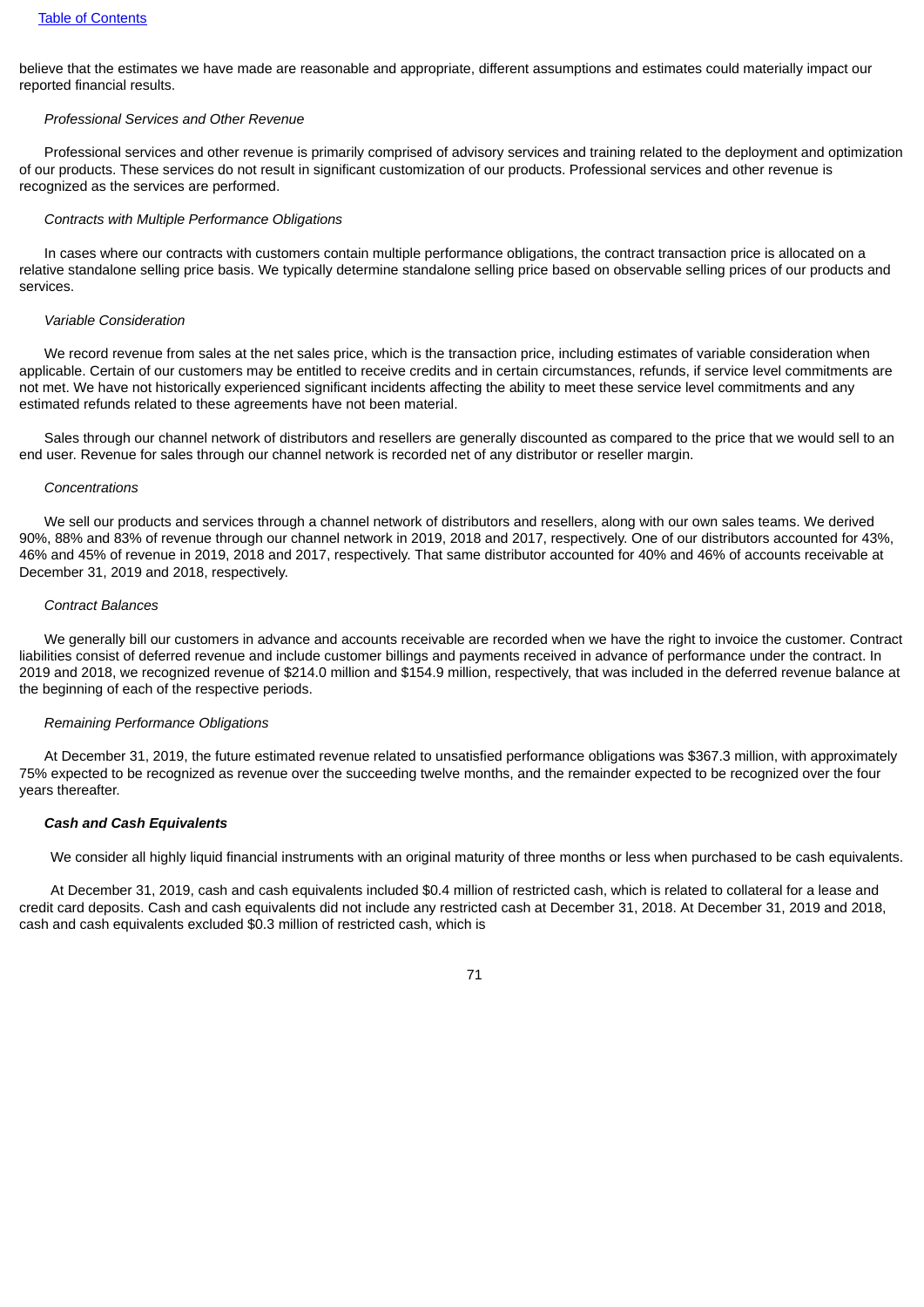related to an account established as collateral for a lease arrangement and was included in other assets on the consolidated balance sheets.

#### *Fair Value of Financial Instruments*

Fair value is defined as the price that would be received from selling an asset, or paid to transfer a liability, in an orderly transaction between market participants at the measurement date. We apply fair value accounting for all financial assets and liabilities that are recognized or disclosed at fair value in the financial statements on a recurring basis. We measure cash and cash equivalents and short-term investments at fair value using a fair value hierarchy of inputs. We approximate fair value by using the carrying amounts for accounts receivable, accounts payable and accrued expenses due to their short-term nature.

#### *Investments*

We currently invest in commercial paper, corporate bonds, and U.S. treasury and agency obligations. Our investments are classified as available-for-sale and recorded at fair value, with unrealized gains and losses reported in accumulated other comprehensive loss within stockholders' equity (deficit). We review our investment portfolio to determine whether investments have indicators of possible impairment.

#### *Accounts Receivable*

Accounts receivable are recorded at the invoiced amount, less an allowance for doubtful accounts, and do not bear interest. We maintain an allowance for doubtful accounts at an amount estimated to be sufficient to cover the risk of collecting less than full payment of the receivables. At each balance sheet date, we evaluate our receivables and assess the allowance for doubtful accounts based on specific customer collection issues and historical write-off trends.

# *Deferred Commissions*

Sales commissions, including related incremental fringe benefit costs, are considered to be incremental costs of obtaining a contract. Sales commissions on initial sales are not commensurate with sales commissions on contract renewals and therefore are recognized over an estimated period of benefit, which ranges between three and four years for subscription arrangements and five years for perpetual license arrangements. We estimated the period of benefit based on the expected contract term including renewal periods, the lifecycle of our technology, and other factors. Sales commissions on contract renewals are capitalized and amortized ratably over the contract term, with the exception of contracts with renewal periods that are one year or less, in which case the incremental costs are expensed as incurred.

The following summarizes the activity of deferred incremental costs of obtaining a contract:

| Year Ended December 31, |           |  |           |  |  |  |  |
|-------------------------|-----------|--|-----------|--|--|--|--|
|                         | 2019      |  | 2018      |  |  |  |  |
|                         | 59.434    |  | 50,176    |  |  |  |  |
|                         | 40.172    |  | 29.075    |  |  |  |  |
|                         | (27, 341) |  | (19, 817) |  |  |  |  |
|                         | 72.265    |  | 59.434    |  |  |  |  |
|                         |           |  |           |  |  |  |  |

Amortization of deferred contract acquisition costs is included in sales and marketing expense in the consolidated statements of operations.

## *Property and Equipment, net*

Property and equipment, net is stated at historical cost less accumulated depreciation. Depreciation is computed using the straight-line method over the estimated useful lives of the assets: three years for computer software and equipment and five years for furniture and fixtures. Leasehold improvements are amortized using the straight-line method over the shorter of the estimated useful lives of the assets or the terms of the respective leases. Property and equipment,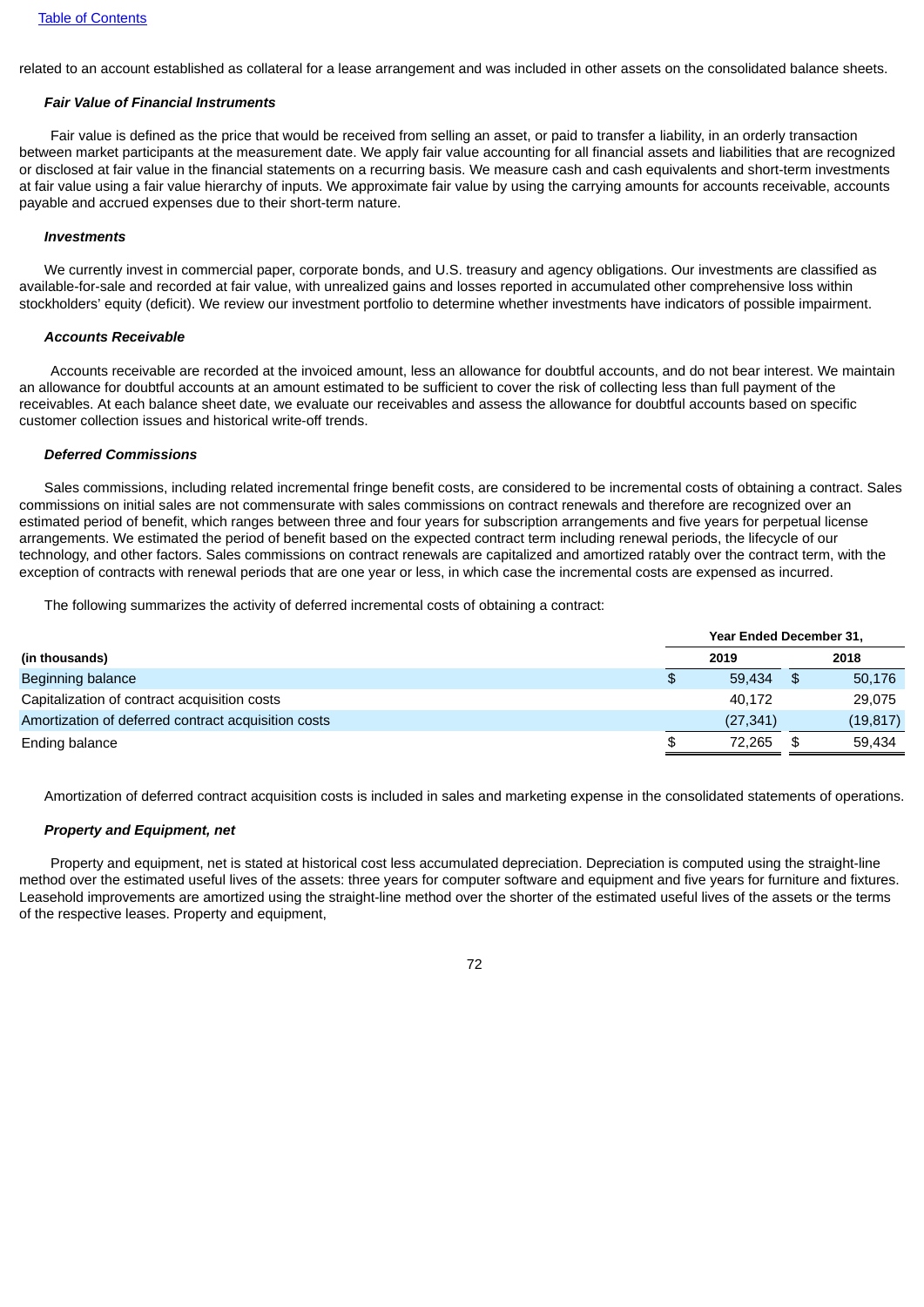net includes right-of-use assets acquired under finance leases. Amortization of assets acquired under finance leases is included in depreciation expense. Repairs and maintenance costs are expensed as incurred.

#### *Leases*

In December 2018, we early adopted ASC Topic 842, *Leases* ("ASC 842") as of January 1, 2018 using the modified retrospective method applying the transition provisions at the beginning of the period of adoption, rather than at the beginning of the earliest comparative period presented in these financial statements. We elected the package of practical expedients as permitted under the transition guidance, which allowed us to not reassess whether arrangements contain leases, not reassess lease classification, and not reassess initial direct costs.

The most significant impact of adopting ASC 842 was the recognition of right-of-use ("ROU") assets and lease liabilities for operating leases of \$10.1 million and \$12.3 million, respectively on January 1, 2018, which included reclassifying prepaid rent and deferred rent as a component of the ROU asset. Additionally, we concluded that we did not control the building under construction for our new corporate headquarters, and upon adoption, derecognized \$2.3 million of construction-in-progress and a \$1.8 million construction financing obligation on January 1, 2018 and recognized a \$0.5 million deposit. Our accounting for finance leases (formerly referred to as capital leases prior to the adoption of ASC 842) remained substantially unchanged.

We determine if an arrangement contains a lease and the classification of that lease, if applicable, at inception. We have elected to not recognize a lease liability or ROU asset for short-term leases (leases with a term of twelve months or less). For contracts with lease and nonlease components, we have elected to not allocate the contract consideration, and account for the lease and non-lease components as a single lease component. Additionally, we enter into arrangements to use shared office spaces and other facilities, and have determined that these arrangements do not contain leases as we do not have the right to use an identified asset. Operating leases are included in operating lease ROU assets, operating lease liabilities and operating lease liabilities (net of current portion) in our consolidated balance sheets. Finance leases are included in property and equipment, other current liabilities and other liabilities in our consolidated balance sheets.

ROU assets represent our right to use an underlying asset for the lease term and lease liabilities represent our obligation to make lease payments under the lease. Operating lease ROU assets and liabilities are recognized at the lease commencement date based on the present value of lease payments over the lease term. The implicit rate within our operating leases are generally not determinable and we use our incremental borrowing rate at the lease commencement date to determine the present value of lease payments. The determination of our incremental borrowing rate requires judgment. We determine our incremental borrowing rate for each lease using our current borrowing rate, adjusted for various factors including level of collateralization, term and currency to align with the terms of the lease. The operating lease ROU asset also includes any lease prepayments, offset by lease incentives. Certain of our leases include options to extend or terminate the lease. An option to extend the lease is considered in connection with determining the ROU asset and lease liability when it is reasonably certain we will exercise that option. An option to terminate is considered unless it is reasonably certain we will not exercise the option.

Lease expense for lease payments is recognized on a straight-line basis over the term of the lease.

#### *Impairment of Long-Lived Assets*

We evaluate our long-lived assets for impairment whenever events or changes in circumstance indicate that the carrying amount may not be fully recoverable. Recoverability of the long-lived assets is measured by a comparison of the carrying amount of the assets to future undiscounted net cash flows expected to be generated by the assets. If such assets are considered to be impaired, the impairment to be recognized is measured as the excess of the carrying amount over the fair value. There was no impairment of long-lived assets in 2019, 2018 and 2017.

### *Business Combinations*

We account for business combinations by recognizing the fair value of acquired assets and liabilities. The excess purchase consideration over the fair value of acquired assets and liabilities is recorded as goodwill. When determining the fair value of assets acquired and liabilities assumed, we make estimates and assumptions, especially with respect to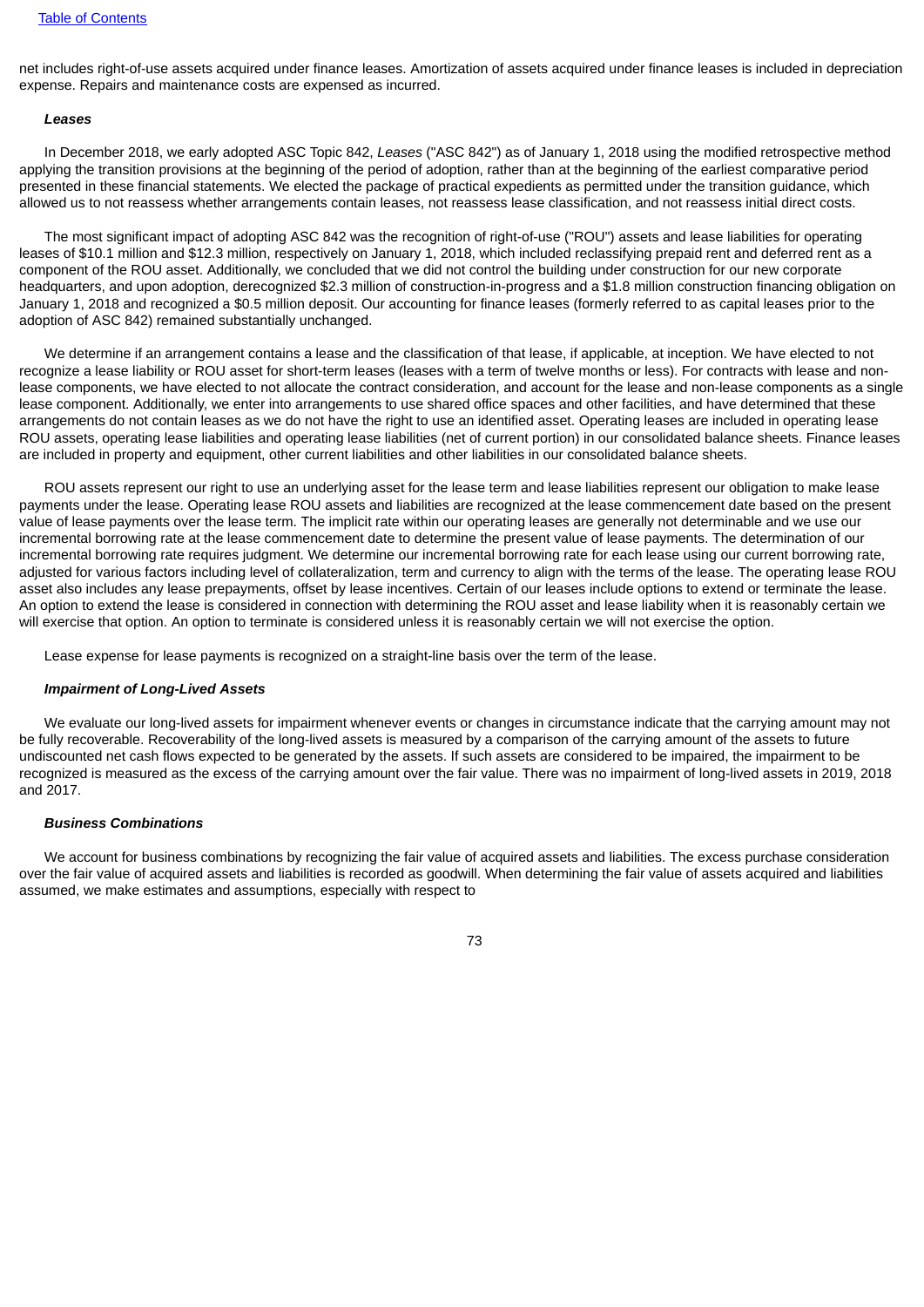intangible assets. Estimates in valuing certain identifiable intangible assets include, but are not limited to, projected revenue growth rates, future expected operating expenses, the obsolescence factor and appropriate discount rate. Our estimate of fair value is based upon assumptions we believe to be reasonable, but which are inherently uncertain and, as a result, actual results may differ from estimates. During the measurement period, we may make adjustments to the fair value of assets acquired and liabilities assumed, with offsetting adjustments to goodwill. Any adjustments made after the measurement period will be reflected in the consolidated statements of operations. Acquisitionrelated transaction costs are expensed as incurred.

#### *Goodwill*

The excess purchase consideration over the fair value of acquired assets and liabilities is recorded as goodwill. Goodwill is assessed for impairment annually, or more often if there are indications of impairment. During the periods presented, there were no indications of impairment.

#### *Advertising*

Advertising costs are expensed as they are incurred. We incurred advertising costs of \$5.3 million, \$3.3 million and \$3.2 million in 2019, 2018 and 2017, respectively, which was included in sales and marketing expense in the consolidated statements of operations.

#### *Software Development Costs*

Research and development costs to develop software to be sold, leased or marketed are expensed as incurred up to the point of technological feasibility for the related software product. We have not capitalized development costs for software to be sold, leased or marketed to date, as the software development process is essentially completed concurrent with the establishment of technological feasibility. As such, these costs are expensed as incurred and recognized in research and development costs in the consolidated statements of operations.

Software developed for internal use, with no substantive plans to market such software at the time of development, are capitalized and included in property and equipment, net in the consolidated balance sheets. Costs incurred during the preliminary planning and evaluation and post implementation stages of the project are expensed as incurred. Costs incurred during the application development stage of the project are capitalized. In 2019 and 2018, we capitalized \$4.2 million and \$2.4 million, respectively, of development costs related to internal use software. In 2017, capitalized costs related to software developed for internal use were immaterial.

### *Stock-Based Compensation*

Stock-based compensation expense related to our stock options, restricted stock, restricted stock units ("RSUs") and purchase rights issued under our 2018 Employee Stock Purchase Plan ("2018 ESPP") is calculated based on the fair value of the awards granted and is recognized on a straight-line basis over the requisite service period, which is generally two to four years, with the exception of RSUs that include performance-based vesting conditions and are expensed using the accelerated attribution method. We account for forfeitures as they occur.

The fair value of stock options and 2018 ESPP purchase rights is estimated on the grant date using the Black-Scholes option pricing model, which requires us to make assumptions and judgments, including the expected term, expected volatility, and risk-free interest rates. Prior to our IPO, we estimated the fair value of our common stock at the date of grant. Following our IPO, we use the market price of our common stock at the date of grant.

### *Net Loss per Share*

We calculate basic and diluted net loss per share attributable to common stockholders in conformity with the two-class method required for participating securities. Under the two-class method, the net loss attributable to common stockholders is not allocated to the redeemable convertible preferred stock as the holders of our redeemable convertible preferred stock do not have a contractual obligation to share in losses.

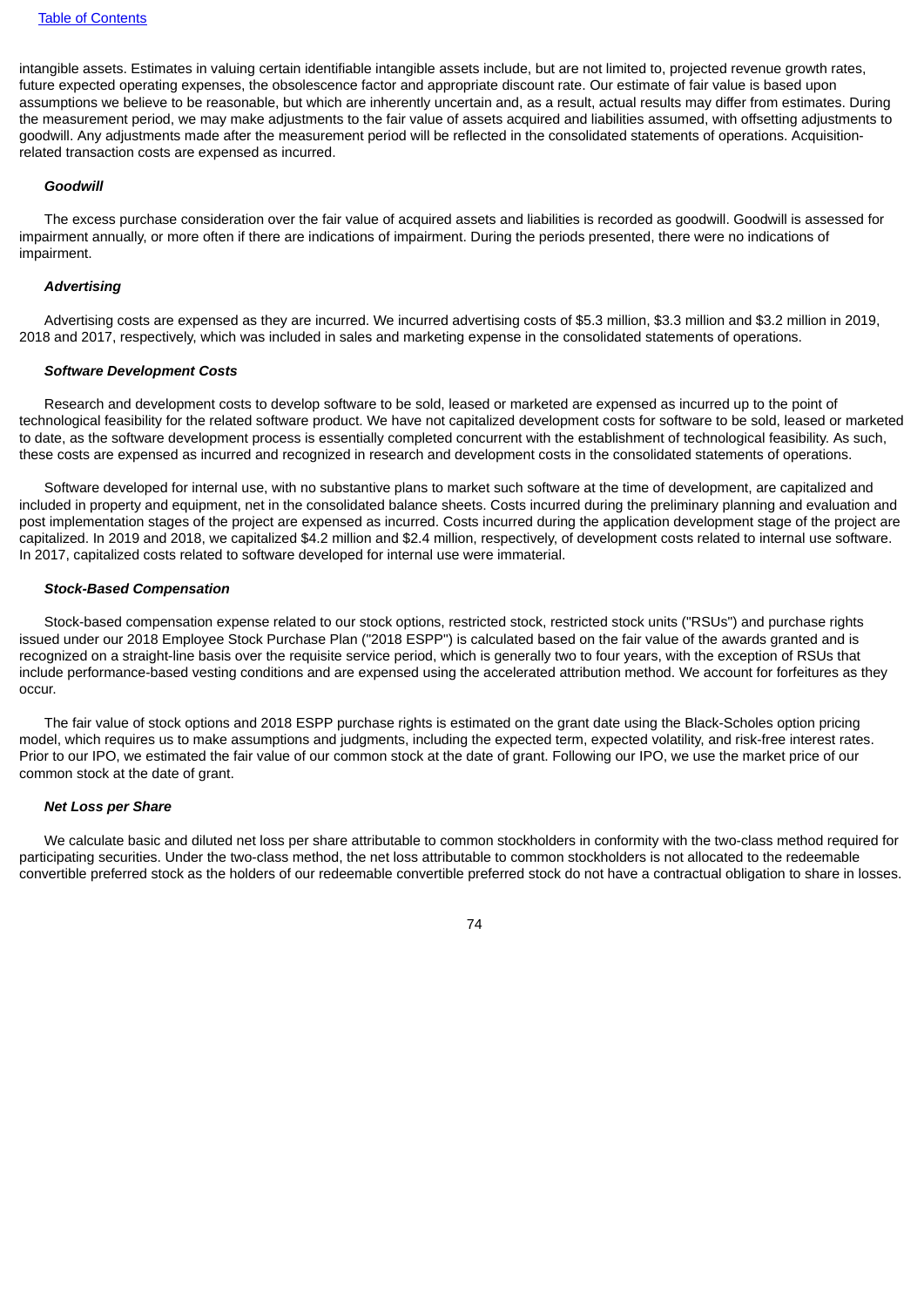Under the two-class method, basic net loss per share attributable to common stockholders is computed by dividing the net loss attributable to common stockholders by the weighted-average number of shares of common stock outstanding during the period. Net loss attributable to common stockholders is calculated by adjusting net loss by the current period accretion of redeemable convertible preferred stock.

Upon the completion of our IPO, all of our Series A and Series B redeemable convertible preferred stock automatically converted into shares of our common stock.

Diluted earnings per share attributable to common stockholders is computed by giving effect to all potentially dilutive common stock equivalents in the period, including stock options, unvested restricted shares, redeemable convertible preferred stock and shares to be issued under our 2018 ESPP. As we have reported losses for all periods presented, all potentially dilutive securities have been excluded from the calculation of diluted net loss per share attributable to common stockholders as their effect would be antidilutive.

#### *Segment Information*

We operate as one operating segment as our chief executive officer, who is our chief operating decision maker, reviews financial information on a consolidated basis for purposes of making operating decisions, allocating resources, and evaluating financial performance.

#### *Income Taxes*

Income taxes are accounted for under the asset and liability method. This method requires recognition of deferred tax assets and liabilities for the expected future tax consequences of temporary differences between the financial statement carrying amounts and the tax basis of existing assets and liabilities, net operating loss carryforwards, and tax credit carryforwards. A valuation allowance is provided if it is more likely than not that some or all of the deferred tax assets will not be realized.

We recognize tax benefits from an uncertain tax position if it is more likely than not to be sustained upon audit by the relevant taxing authority. Interest and penalties associated with such uncertain tax positions are classified as a component of income tax expense.

#### *Recently Issued Accounting Pronouncements*

In June 2016, the Financial Accounting Standards Board ("FASB") issued ASU No. 2016-13 - *Financial Instruments-Credit Losses (Topic 326)*: *Measurement of Credit Losses on Financial Instruments*. This ASU amended guidance on reporting credit losses for assets held at amortized cost basis and available-for-sale debt securities to require that credit losses on available-for-sale debt securities be presented as an allowance rather than as a write-down. The measurement of credit losses for newly recognized financial assets and subsequent changes in the allowance for credit losses are recorded in the statements of operations. This guidance was effective for us beginning January 1, 2020, and will be adopted using the modified-retrospective method. We do not expect the impact of adopting this standard to be material for our consolidated financial statements.

In August 2018, the FASB issued ASU No. 2018-15 — *Intangibles* — *Goodwill and Other* — *Internal-Use Software (Subtopic 350-40):* Customer's Accounting for Implementation Costs Incurred in a Cloud Computing Arrangement That Is a Service Contract. Under this ASU, implementation costs related to a cloud computing arrangement that is a service contract will be capitalized consistent with the requirements for capitalizing internal-use software development costs. The capitalized implementation costs are subsequently expensed over the term of the hosting arrangement. This guidance was effective for us beginning January 1, 2020, and will be adopted on a prospective basis. We do not expect the impact of adopting this standard to be material for our consolidated financial statements.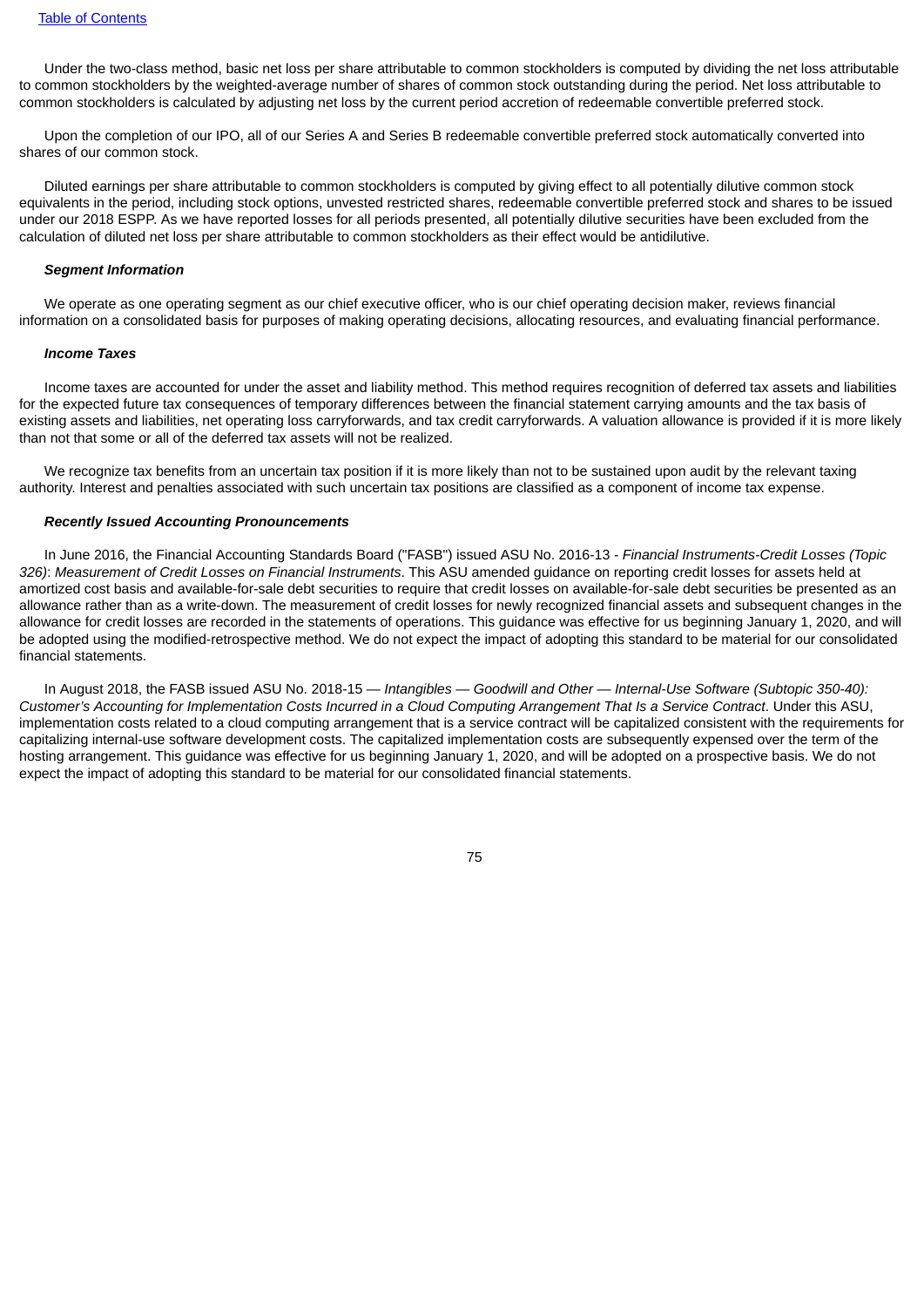### **2. Cash and Cash Equivalents and Short-Term Investments**

The following tables summarize the amortized cost, unrealized gain and loss and estimated fair value of cash equivalents and short-term investments:

| (in thousands)                       | <b>Amortized Cost</b> |     | <b>Unrealized Gain</b>   |                    | <b>Unrealized Loss</b> |    | <b>Estimated Fair</b><br>Value |
|--------------------------------------|-----------------------|-----|--------------------------|--------------------|------------------------|----|--------------------------------|
| <b>Cash equivalents:</b>             |                       |     |                          |                    |                        |    |                                |
| Money market funds                   | \$<br>13,588          | -\$ | $\overline{\phantom{m}}$ | \$                 |                        | \$ | 13,588                         |
| Commercial paper                     | 8,987                 |     |                          |                    |                        |    | 8,987                          |
| Total cash equivalents               | \$<br>22.575          | -\$ |                          | $\mathbf{\hat{z}}$ |                        | \$ | 22,575                         |
|                                      |                       |     |                          |                    |                        |    |                                |
| <b>Short-term investments:</b>       |                       |     |                          |                    |                        |    |                                |
| Commercial paper                     | \$<br>61.371          | \$  | $\overline{\phantom{a}}$ | \$                 |                        | \$ | 61,371                         |
| Corporate bonds                      | 23,856                |     | 14                       |                    | (1)                    |    | 23,869                         |
| U.S. Treasury and agency obligations | 52,627                |     | 38                       |                    | (1)                    |    | 52,664                         |
| Total short-term investments         | \$<br>137,854         | -\$ | 52                       | \$                 | (2)                    | \$ | 137,904                        |

|                                      | December 31, 2018 |                       |      |                          |      |                        |    |                                |  |
|--------------------------------------|-------------------|-----------------------|------|--------------------------|------|------------------------|----|--------------------------------|--|
| (in thousands)                       |                   | <b>Amortized Cost</b> |      | <b>Unrealized Gain</b>   |      | <b>Unrealized Loss</b> |    | <b>Estimated Fair</b><br>Value |  |
| <b>Cash equivalents:</b>             |                   |                       |      |                          |      |                        |    |                                |  |
| Money market funds                   | \$                | 38,022                | -\$  | $\qquad \qquad -$        | \$.  |                        | \$ | 38,022                         |  |
| Total cash equivalents               | \$                | 38.022                | \$   |                          | \$   |                        | \$ | 38,022                         |  |
|                                      |                   |                       |      |                          |      |                        |    |                                |  |
| <b>Short-term investments:</b>       |                   |                       |      |                          |      |                        |    |                                |  |
| Commercial paper                     | \$                | 79,634                | - \$ | $\frac{1}{2}$            | - \$ |                        | \$ | 79,634                         |  |
| Corporate bonds                      |                   | 16,119                |      |                          |      |                        |    | 16,119                         |  |
| U.S. Treasury and agency obligations |                   | 22,366                |      |                          |      |                        |    | 22,366                         |  |
| Total short-term investments         | \$                | 118,119               | \$   | $\overline{\phantom{0}}$ |      |                        |    | 118,119                        |  |

For any investments that were in an unrealized loss position, we considered if we intended on selling the investments before maturity and if it is more-likely-than-not that we would have to sell the security before the recovery of the amortized cost basis. We concluded that there were no other-than-temporary impairments at December 31, 2019.

At December 31, 2019, all of our short-term investments had maturities within the next twelve months.

#### **3. Fair Value Measurements**

We measure certain financial instruments at fair value using a fair value hierarchy. In the hierarchy, assets are classified based on the lowest level inputs used in valuation into the following categories:

- *Level 1* Quoted prices in active markets for identical assets and liabilities;
- *Level 2* Observable inputs including quoted market prices for similar assets and liabilities in active markets, quoted prices for identical assets and liabilities in inactive markets, or inputs that are corroborated by observable market data; and
- *Level 3* Unobservable inputs.

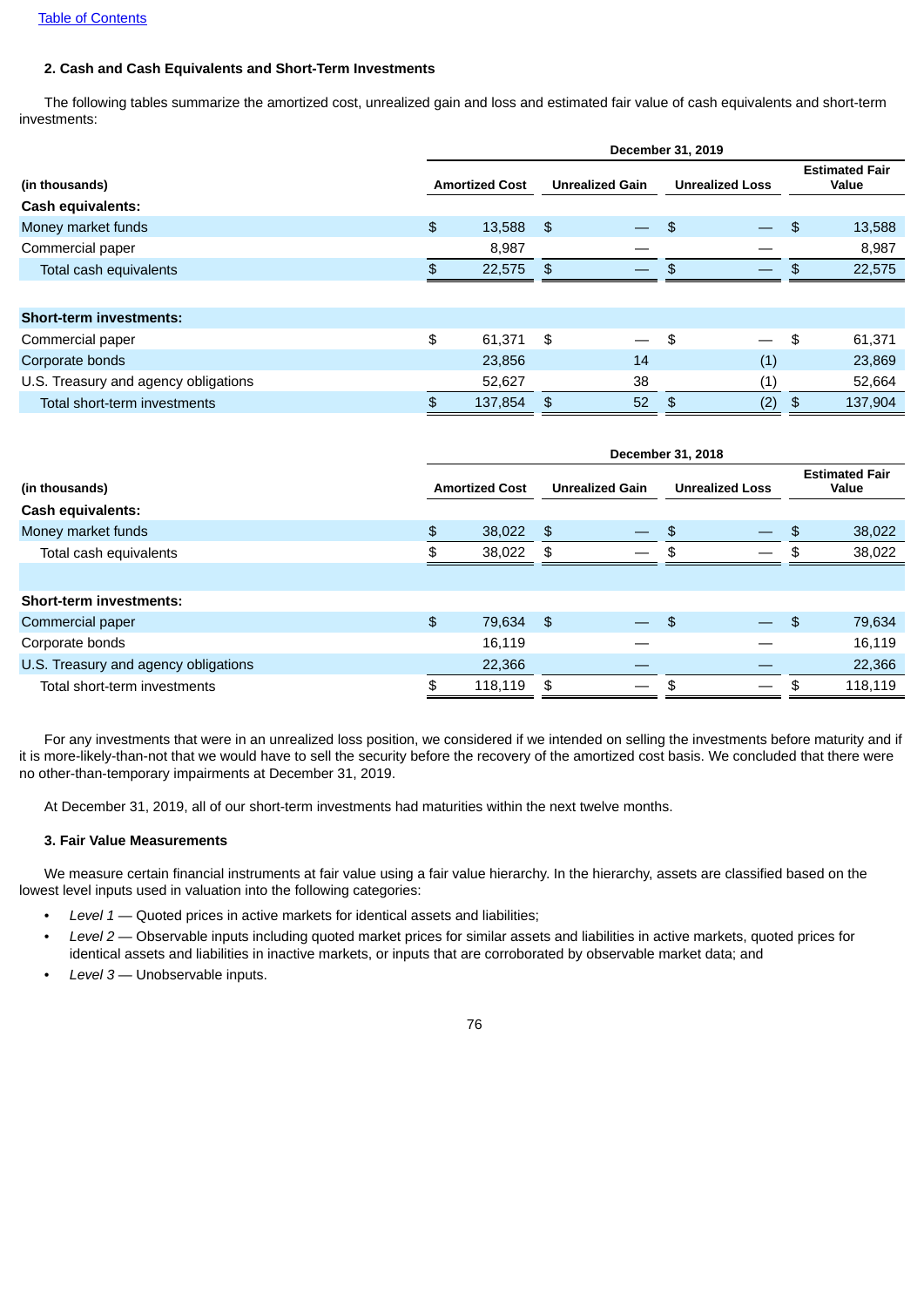## Table of [Contents](#page-1-0)

The following tables summarize assets that are measured at fair value on a recurring basis:

|                                      | December 31, 2019 |         |               |           |               |         |    |              |  |
|--------------------------------------|-------------------|---------|---------------|-----------|---------------|---------|----|--------------|--|
| (in thousands)                       |                   | Level 1 |               | Level 2   |               | Level 3 |    | <b>Total</b> |  |
| Cash and cash equivalents            |                   |         |               |           |               |         |    |              |  |
| Money market funds                   | \$                | 13,588  | $\frac{1}{2}$ | $\equiv$  | $\frac{1}{2}$ |         | \$ | 13,588       |  |
| Commercial paper                     |                   |         |               | 8,987     |               |         |    | 8,987        |  |
|                                      | \$                | 13,588  | \$            | 8,987     | \$            |         | \$ | 22,575       |  |
|                                      |                   |         |               |           |               |         |    |              |  |
| <b>Short-term investments</b>        |                   |         |               |           |               |         |    |              |  |
| Commercial paper                     | \$                |         | \$            | 61,371 \$ |               |         | \$ | 61,371       |  |
| Corporate bonds                      |                   |         |               | 23,869    |               |         |    | 23,869       |  |
| U.S. Treasury and agency obligations |                   |         |               | 52,664    |               |         |    | 52,664       |  |
|                                      | $\frac{1}{2}$     |         | \$            | 137.904   | \$            |         |    | 137.904      |  |

|                                      | December 31, 2018 |                          |         |           |         |  |              |         |  |
|--------------------------------------|-------------------|--------------------------|---------|-----------|---------|--|--------------|---------|--|
| (in thousands)                       | Level 1           |                          | Level 2 |           | Level 3 |  | <b>Total</b> |         |  |
| Cash and cash equivalents            |                   |                          |         |           |         |  |              |         |  |
| Money market funds                   | $\frac{4}{5}$     | 38,022                   | \$      |           | \$.     |  | \$.          | 38,022  |  |
|                                      | \$                | 38,022                   | \$      |           |         |  |              | 38,022  |  |
|                                      |                   |                          |         |           |         |  |              |         |  |
| <b>Short-term investments</b>        |                   |                          |         |           |         |  |              |         |  |
| Commercial paper                     | $\frac{4}{5}$     | $\overline{\phantom{a}}$ | \$      | 79,634 \$ |         |  | \$           | 79,634  |  |
| Corporate bonds                      |                   |                          |         | 16,119    |         |  |              | 16,119  |  |
| U.S. Treasury and agency obligations |                   |                          |         | 22,366    |         |  |              | 22,366  |  |
|                                      | \$                |                          | £.      | 118,119   | \$      |  |              | 118,119 |  |

We did not have any liabilities measured and recorded at fair value at December 31, 2019 or December 31, 2018.

## **4. Property and Equipment, Net**

Property and equipment, net consisted of the following:

|                                                 | December 31, |           |    |           |  |  |  |
|-------------------------------------------------|--------------|-----------|----|-----------|--|--|--|
| (in thousands)                                  |              | 2019      |    | 2018      |  |  |  |
| Computer software and equipment                 | \$           | 21.234    | \$ | 13,038    |  |  |  |
| Furniture and fixtures                          |              | 4.504     |    | 2,376     |  |  |  |
| Leasehold improvements                          |              | 16,953    |    | 7,266     |  |  |  |
| Right-of-use assets under finance leases        |              | 1,866     |    | 1,854     |  |  |  |
| Total                                           |              | 44,557    |    | 24,534    |  |  |  |
| Less: accumulated depreciation and amortization |              | (17, 710) |    | (13, 186) |  |  |  |
| Property and equipment, net                     | \$           | 26,847    | \$ | 11,348    |  |  |  |

Depreciation and amortization related to property and equipment was \$6.3 million, \$5.6 million and \$4.1 million in 2019, 2018 and 2017, respectively.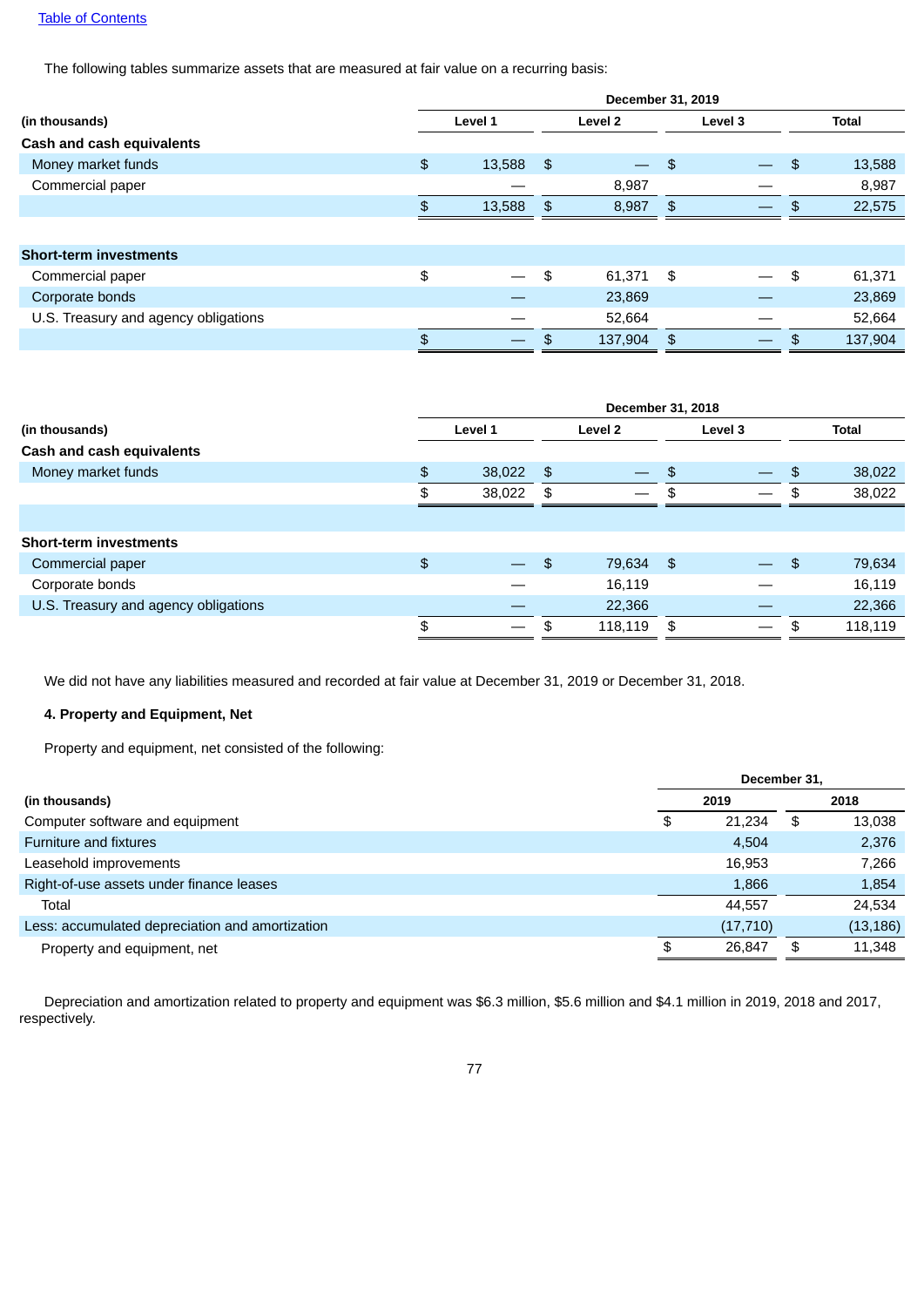### **5. Acquisition, Goodwill and Intangible Assets**

### *Business Combination*

On December 2, 2019, we acquired Indegy Ltd. ("Indegy") to expand our OT-specific capabilities. Through a share purchase agreement, we acquired 100% of Indegy's equity in exchange for cash consideration of \$80.1 million, including cash acquired of \$5.5 million. As part of the acquisition, all unvested options to acquire ordinary shares of Indegy vested immediately, and all options to acquire ordinary shares of Indegy were canceled in exchange for a right to receive a portion of the cash consideration. We paid \$1.8 million for unvested options, which is included in post-acquisition stock-based compensation expense in our consolidated statements of operations.

The cash consideration was allocated as follows:

| (in thousands)                     |   |        |
|------------------------------------|---|--------|
| Cash acquired                      | £ | 5,500  |
| Other net tangible assets acquired |   | 735    |
| Deferred tax assets, net           |   | 4,243  |
| Intangible assets                  |   | 15,700 |
| Goodwill                           |   | 53,873 |
| Total purchase price allocation    |   | 80,051 |

We are still finalizing the allocation of the purchase price, which may change as additional information becomes available related to any working capital adjustment and income taxes.

Acquired intangible assets and their estimated useful lives at the date of acquisition are as follows:

|                            |   | <b>Intangible Assets</b> |                                        |  |
|----------------------------|---|--------------------------|----------------------------------------|--|
| (dollars in thousands)     |   | Cost                     | <b>Weighted Average</b><br>Useful Life |  |
| Acquired technology        | £ | 15,500                   | ' vears                                |  |
| Trade name                 |   | 200                      | 2 years                                |  |
| Acquired intangible assets | £ | 15,700                   |                                        |  |

The results of operations of Indegy are included in our consolidated statements of operations from the acquisition date and were not material. Pro forma results of operations are not presented as they are not material to the consolidated statements of operations.

In 2019, we recognized \$4.0 million of acquisition-related transaction costs in general and administrative expense, which included \$2.1 million of expense related to the intercompany transfer of intellectual property.

### *Goodwill and Acquired Intangible Assets*

The changes in the carrying amount of goodwill are as follows:

| (in thousands)               |        |
|------------------------------|--------|
| Balance at December 31, 2018 | 265    |
| Acquired goodwill            | 53.873 |
| Balance at December 31, 2019 | 54.138 |

The excess purchase consideration over the fair value of acquired assets and liabilities is recorded as goodwill. The acquired goodwill reflects the synergies we expect from integrating Indegy's capabilities into our enterprise platform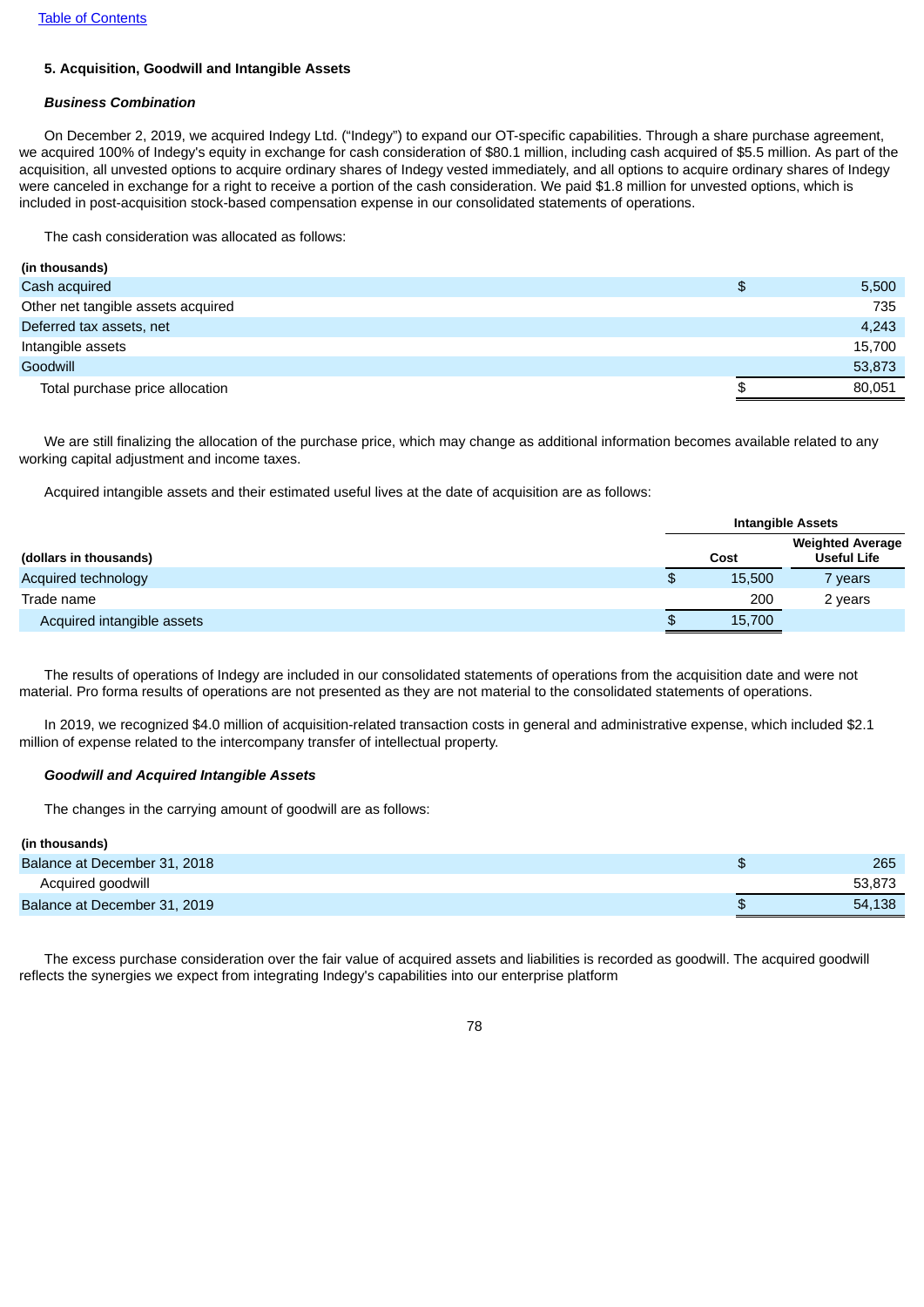offerings and from marketing and selling these new capabilities to our customers. None of the acquired goodwill is tax deductible.

Acquired intangible assets subject to amortization are as follows:

|                     |                                 | December 31, 2019           |         | December 31, 2018             |        |                                 |       |                                    |          |                               |     |
|---------------------|---------------------------------|-----------------------------|---------|-------------------------------|--------|---------------------------------|-------|------------------------------------|----------|-------------------------------|-----|
|                     | <b>Gross Carrying</b><br>Amount | Accumulated<br>Amortization |         | <b>Net Carrying</b><br>Amount |        | <b>Gross Carrying</b><br>Amount |       | <b>Accumulated</b><br>Amortization |          | <b>Net Carrying</b><br>Amount |     |
| Acquired technology | 17,325                          | \$                          | (2,009) | \$                            | 15,316 |                                 | 1.824 |                                    | (1, 397) | -\$                           | 427 |
| Trade name          | 200                             |                             | (8)     |                               | 192    |                                 | _     |                                    |          |                               |     |
|                     | 17.525                          | \$                          | (2,017) |                               | 15,508 |                                 | 1.824 |                                    | (1, 397) | \$.                           | 427 |

Amortization of acquired intangible assets was \$0.6 million in each of 2019, 2018 and 2017, respectively.

At December 31, 2019, estimated future amortization of intangible assets is as follows:

| (in thousands)           |              |
|--------------------------|--------------|
| Year ending December 31, |              |
| 2020                     | \$<br>2,314  |
| 2021                     | 2,306        |
| 2022                     | 2,214        |
| 2023                     | 2,214        |
| 2024                     | 2,214        |
| Thereafter               | 4,246        |
| Total                    | \$<br>15,508 |

#### **6. Leases**

We have operating leases for office facilities and finance leases for computer and office equipment. Our leases have remaining terms of less than one year to just over twelve years, some of which include one or more options to renew, with renewal terms up to five years and some of which include options to terminate the leases within the next two to five years. The ROU assets and liabilities at December 31, 2019 assume the option to early terminate one of our leases in 2021 and one of our leases in 2025.

In August 2019, we took possession of the leased office space for our future headquarters in Columbia, Maryland. We recorded an initial ROU asset of \$32.3 million and a lease liability of \$32.0 million, with a lease term of 147 months. In November 2019, we amended this lease to increase square footage and modify the timing of future payments. Future lease payments related to this lease are \$72.2 million and the lease payments are expected to commence in the second quarter of 2021.

The components of lease expense were as follows:

|    |       |      | 2018                    |
|----|-------|------|-------------------------|
|    | 6,045 | க    | 3,694                   |
|    |       |      |                         |
|    |       |      |                         |
| \$ | 607   | - SS | 614                     |
|    |       |      | 35                      |
| £. | 614   | \$.  | 649                     |
|    |       | 2019 | Year Ended December 31, |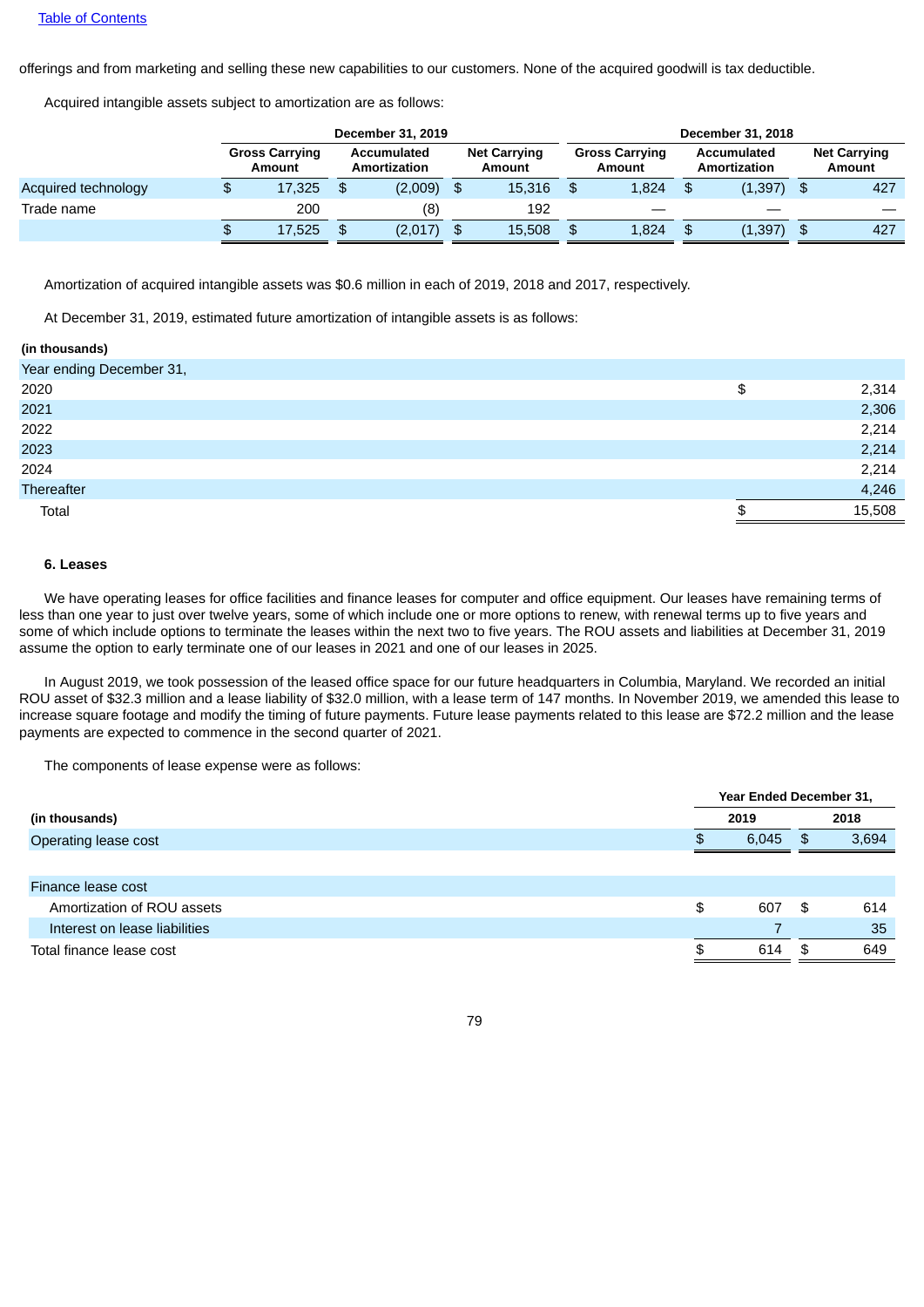Rent expense for short-term leases in 2019 and 2018 was not material.

Supplemental information related to leases was as follows:

|                                                       | December 31,<br>2019 |     | December 31,<br>2018    |
|-------------------------------------------------------|----------------------|-----|-------------------------|
| <b>Operating leases</b>                               |                      |     |                         |
| Weighted average remaining lease term                 | 10.0 years           |     | 3.1 years               |
| Weighted average discount rate                        | 5.8%                 |     | $7.1\%$                 |
|                                                       |                      |     | Year Ended December 31, |
| (in thousands)                                        | 2019                 |     | 2018                    |
| Supplemental cash flow information related to leases: |                      |     |                         |
| Operating cash payments for operating leases          | \$<br>4,452          | \$  | 4,313                   |
| Operating cash payments for finance leases            |                      |     | 35                      |
|                                                       |                      |     |                         |
| ROU assets obtained in exchange for lease obligations |                      |     |                         |
| Operating leases                                      | \$<br>39,170         | -\$ | 1,525                   |
| <b>Finance leases</b>                                 | 11                   |     | 15                      |

Maturities of operating lease liabilities at December 31, 2019 were as follows:

**(in thousands)**

| Year ending December 31, |              |
|--------------------------|--------------|
| 2020                     | \$<br>5,308  |
| 2021                     | 6,940        |
| 2022                     | 7,048        |
| 2023                     | 7,036        |
| 2024                     | 7,171        |
| Thereafter               | 50,951       |
| Total lease payments     | 84,454       |
| Less: Imputed interest   | (24, 077)    |
| Less: Tenant incentives  | (14, 505)    |
| <b>Total</b>             | \$<br>45,872 |

### **7. Debt**

On May 4, 2017, we entered into a \$25.0 million revolving credit facility ("Credit Facility") with Silicon Valley Bank, which is available for use until May 4, 2020. The Credit Facility is intended to be used to fund working capital and to provide increased liquidity and financial flexibility and bears interest at either LIBOR plus 2%, or the lender's prime rate plus 1%. In addition, we pay quarterly in arrears 0.25% of the average unused portion. The Credit Facility is secured by a first priority security interest in all of our assets, with a negative pledge on our Intellectual Property, as defined in the credit agreement.

The Credit Facility contains certain restrictive covenants customary for facilities of this type including restrictions on indebtedness, liens, acquisitions and investments, restricted payments and dispositions. If, as of the last day of any quarter, the outstanding balance of the Credit Facility exceeds \$5.0 million, there are financial covenants that require us to maintain a minimum level of earnings before income taxes, interest, depreciation and amortization ("EBITDA") adjusted to add changes in deferred revenue in the period, and a minimum current ratio level.

There were no borrowings or letters of credit issued under the Credit Facility in 2019 or 2018. On January 9, 2020, we entered into a \$2.5 million standby letter of credit ("Letter of Credit") for the security deposit on our new headquarters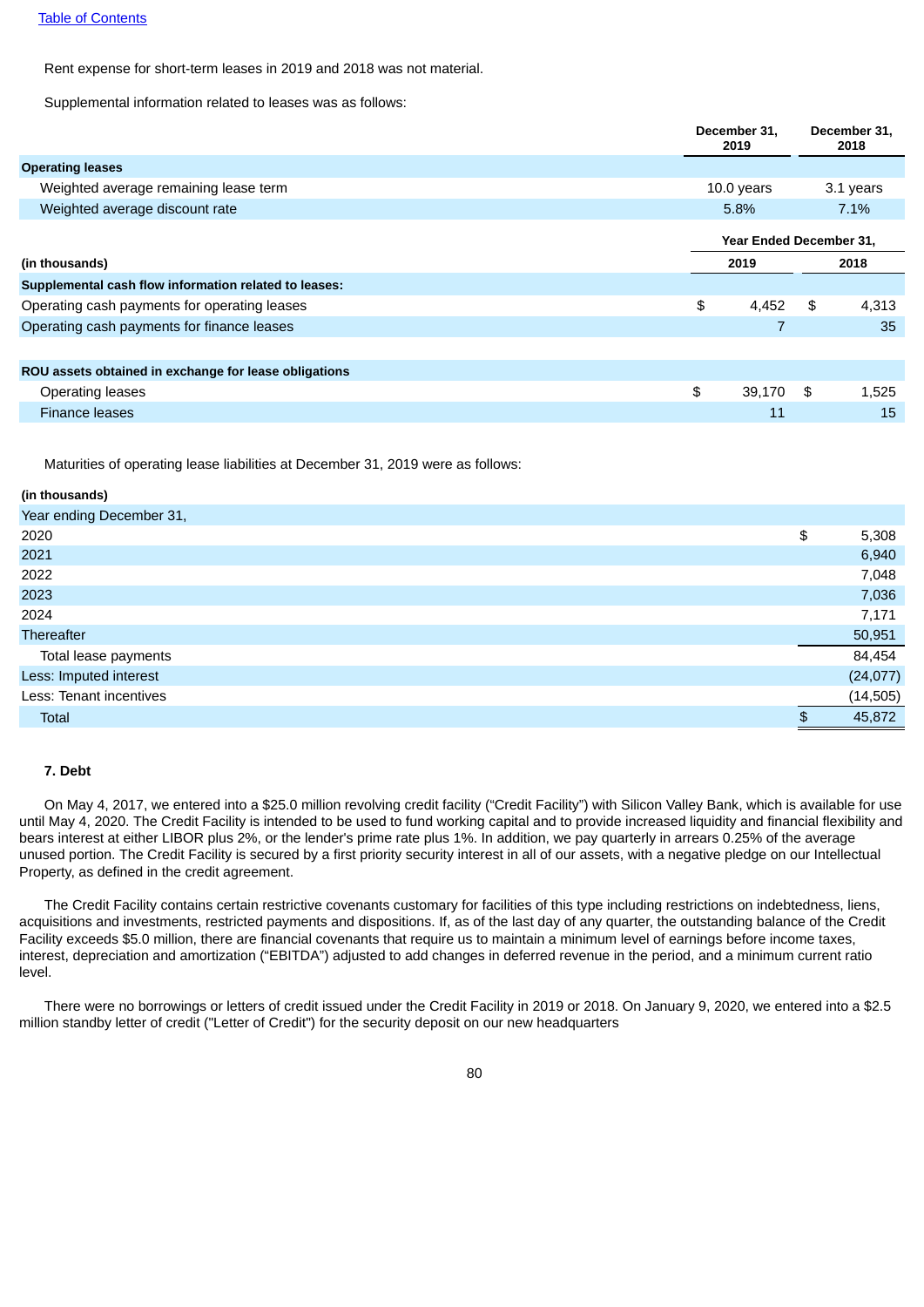lease. The Letter of Credit bears interest at 2% per annum and expires one year from the issue date, with automatic renewals for additional one year terms until the final expiration date of February 2032.

#### **8. Redeemable Convertible Preferred Stock and Common Stock**

#### *Redeemable Convertible Preferred Stock*

In October 2012, Tenable, Inc. (now a wholly owned subsidiary of Tenable Holdings, Inc.) issued 15,847,500 shares of Series A redeemable convertible preferred stock. In December 2015, we issued 15,847,500 shares, par value of \$0.01, of Series A redeemable convertible preferred stock ("Series A") in exchange for Series A redeemable convertible preferred stock of Tenable, Inc. in connection with a recapitalization. This exchange was made on a one for one basis. In addition, we authorized 42,000,000 shares and issued 39,538,354 shares, par value of \$0.01, of Series B redeemable convertible preferred stock ("Series B"). Upon completion of our IPO, Series A and Series B (together, the "Redeemable Convertible Preferred Stock") automatically converted into an aggregate of 55,385,854 shares of our common stock.

We accreted the Redeemable Convertible Preferred Stock to the redemption price at the redemption date using the effective interest method. Upon completion of our IPO, the accretion rights of the Redeemable Convertible Preferred Stock were terminated.

Upon the completion of our IPO, we filed an Amended and Restated Certificate of Incorporation, authorizing a total of 500,000,000 shares of common stock and 10,000,000 shares of preferred stock. There were no shares of preferred stock issued or outstanding at December 31, 2019 or 2018.

#### *Common Stock*

The voting, dividend, and liquidation rights of common stockholders are subject to, and qualified by, the rights of preferred stockholders. The common stockholders are entitled to receive dividends when, as and if, declared by the Board of Directors, subject to preferential dividend rights of preferred stockholders. Upon dissolution or liquidation, our common stockholders will be entitled to receive all assets available for distribution to stockholders, subject to any preferential rights of preferred stockholders.

#### **9. Stock-Based Compensation**

We have various stock incentive plans under which we have issued stock-based awards. Stock options granted under our stock incentive plans have a maximum term of ten years, generally vest over a period of three to four years, and the exercise price cannot be less than the fair market value on the date of grant. RSUs granted under our stock incentive plans generally vest over a period of two to four years.

In 2018, our Board of Directors adopted, and our stockholders approved, our 2018 Equity Incentive Plan ("2018 Plan"). No additional grants were made under our other stock incentive plans, and any shares subject to stock options or other stock awards granted under our other plans that would have returned to such plan (such as upon the expiration or termination of a stock award prior to vesting) were added to, and are available for issuance under, our 2018 Plan. In addition, the number of shares of our common stock reserved for issuance under our 2018 Plan automatically increases on January 1 of each year through 2028, according to an evergreen provision. Due to this provision, we reserved an additional 4,656,320 shares of our common stock in January 2019. At December 31, 2019, there were 15,395,809 shares available for grant.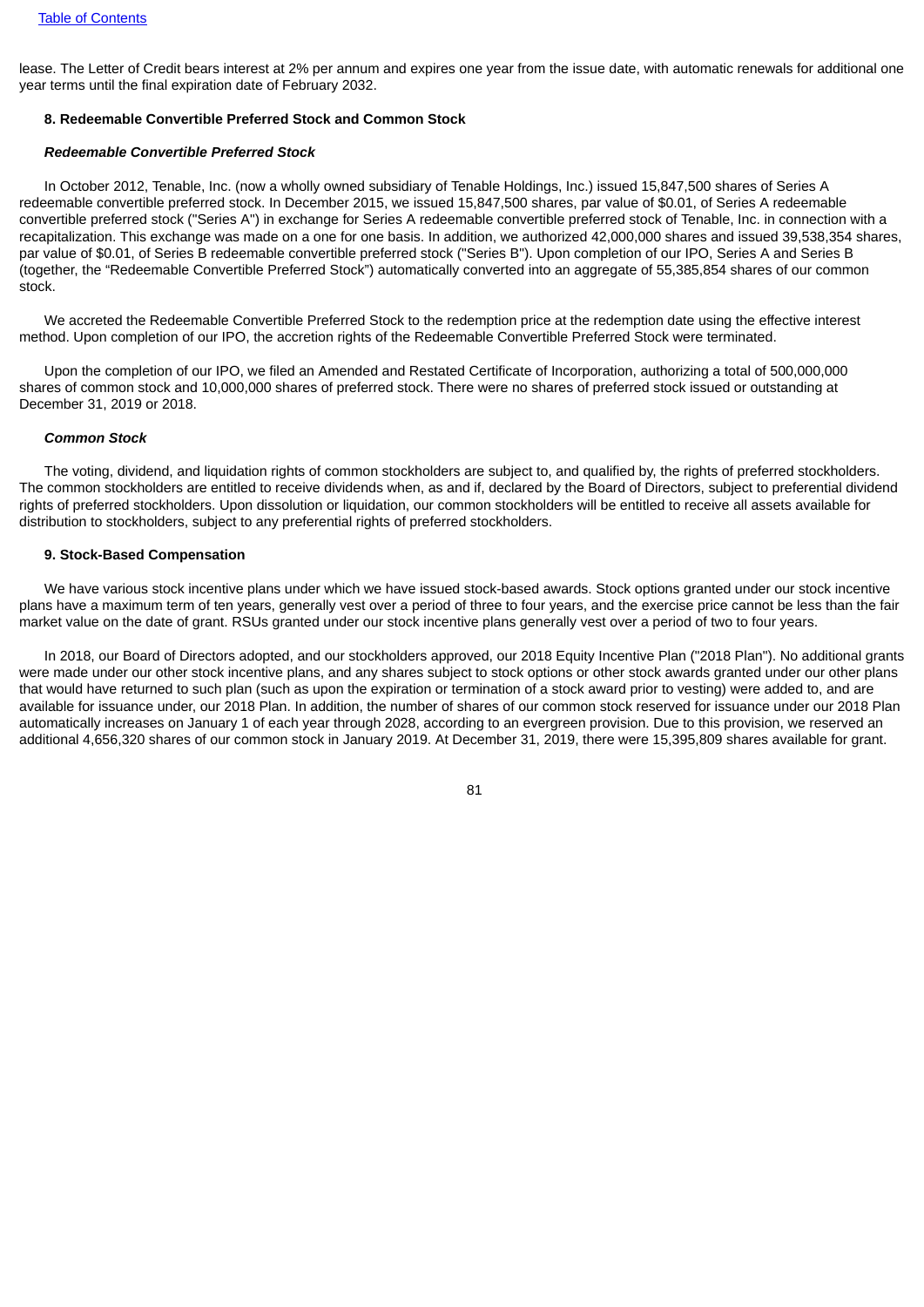#### Table of [Contents](#page-1-0)

Stock-based compensation expense included in the consolidated statements of operations was as follows:

| (in thousands)                         |    | <b>Year Ended December 31.</b> |                |        |    |       |  |  |
|----------------------------------------|----|--------------------------------|----------------|--------|----|-------|--|--|
|                                        |    | 2019                           |                | 2018   |    | 2017  |  |  |
| Cost of revenue                        | \$ | 2.817                          | \$             | 1,707  | \$ | 281   |  |  |
| Sales and marketing                    |    | 16.032                         |                | 6.911  |    | 1,579 |  |  |
| Research and development               |    | 8.911                          |                | 5.804  |    | 1,782 |  |  |
| General and administrative             |    | 15.683                         |                | 8.453  |    | 4,118 |  |  |
| Total stock-based compensation expense | \$ | 43.443                         | $\mathfrak{p}$ | 22,875 | \$ | 7,760 |  |  |

At December 31, 2019, the total unrecognized stock-based compensation expense related to outstanding stock options was \$24.3 million, which is expected to be recognized over an estimated remaining weighted average period of 2.1 years.

At December 31, 2019, the unrecognized stock-based compensation expense related to unvested awards of restricted stock was \$1.7 million, which is expected to be recognized over an estimated remaining period of 1.0 year.

At December 31, 2019, the unrecognized stock-based compensation expense related to unvested RSUs was \$59.4 million, which is expected to be recognized over an estimated remaining period of 3.1 years.

## *Stock Options*

A summary of our stock option activity for the periods presented is below:

| (in thousands, except for per share data and<br>years) | <b>Number</b><br>of Shares | Weighted<br>Average<br><b>Exercise Price</b> | <b>Weighted-Average</b><br>Remaining<br><b>Contractual Term (in</b><br>years) |                | <b>Aggregate Intrinsic</b><br>Value |
|--------------------------------------------------------|----------------------------|----------------------------------------------|-------------------------------------------------------------------------------|----------------|-------------------------------------|
| Outstanding at December 31, 2016                       | 9,336                      | \$<br>2.77                                   | 7.2                                                                           | $\mathfrak{D}$ | 15,374                              |
| Granted                                                | 9,022                      | 5.22                                         |                                                                               |                |                                     |
| Exercised                                              | (1,870)                    | 1.62                                         |                                                                               |                | 7,667                               |
| Forfeited/canceled                                     | (1, 915)                   | 3.21                                         |                                                                               |                |                                     |
| Outstanding at December 31, 2017                       | 14,573                     | 4.38                                         | 8.2                                                                           |                | 77,020                              |
| Granted                                                | 6,108                      | 15.17                                        |                                                                               |                |                                     |
| Exercised                                              | (740)                      | 2.26                                         |                                                                               |                | 9,902                               |
| Forfeited/canceled                                     | (722)                      | 7.23                                         |                                                                               |                |                                     |
| Outstanding at December 31, 2018                       | 19,219                     | 7.78                                         | 8.0                                                                           |                | 277,114                             |
| Granted                                                |                            |                                              |                                                                               |                |                                     |
| Exercised                                              | (4,205)                    | 4.53                                         |                                                                               |                | 98,378                              |
| Forfeited/canceled                                     | (2,075)                    | 10.63                                        |                                                                               |                |                                     |
| Outstanding at December 31, 2019                       | 12,939                     | 8.38                                         | 7.1                                                                           |                | 201,608                             |
| Exercisable at December 31, 2019                       | 6,473                      | 6.04                                         | 6.4                                                                           |                | 116,016                             |

At December 31, 2019, there were 12.9 million stock options outstanding that were vested and expected to vest.

In 2018 and 2017, we granted stock options to employees that vest over three to four years and had a per share weighted average grant date fair value of \$6.84 and \$2.48, respectively. Estimating the fair value of stock options using the Black-Scholes option-pricing model requires assumptions as to the estimated term of the option, the risk-free interest rate, the expected volatility of the price of our common stock, the expected dividend yield, and the fair value of our underlying common stock prior to our IPO.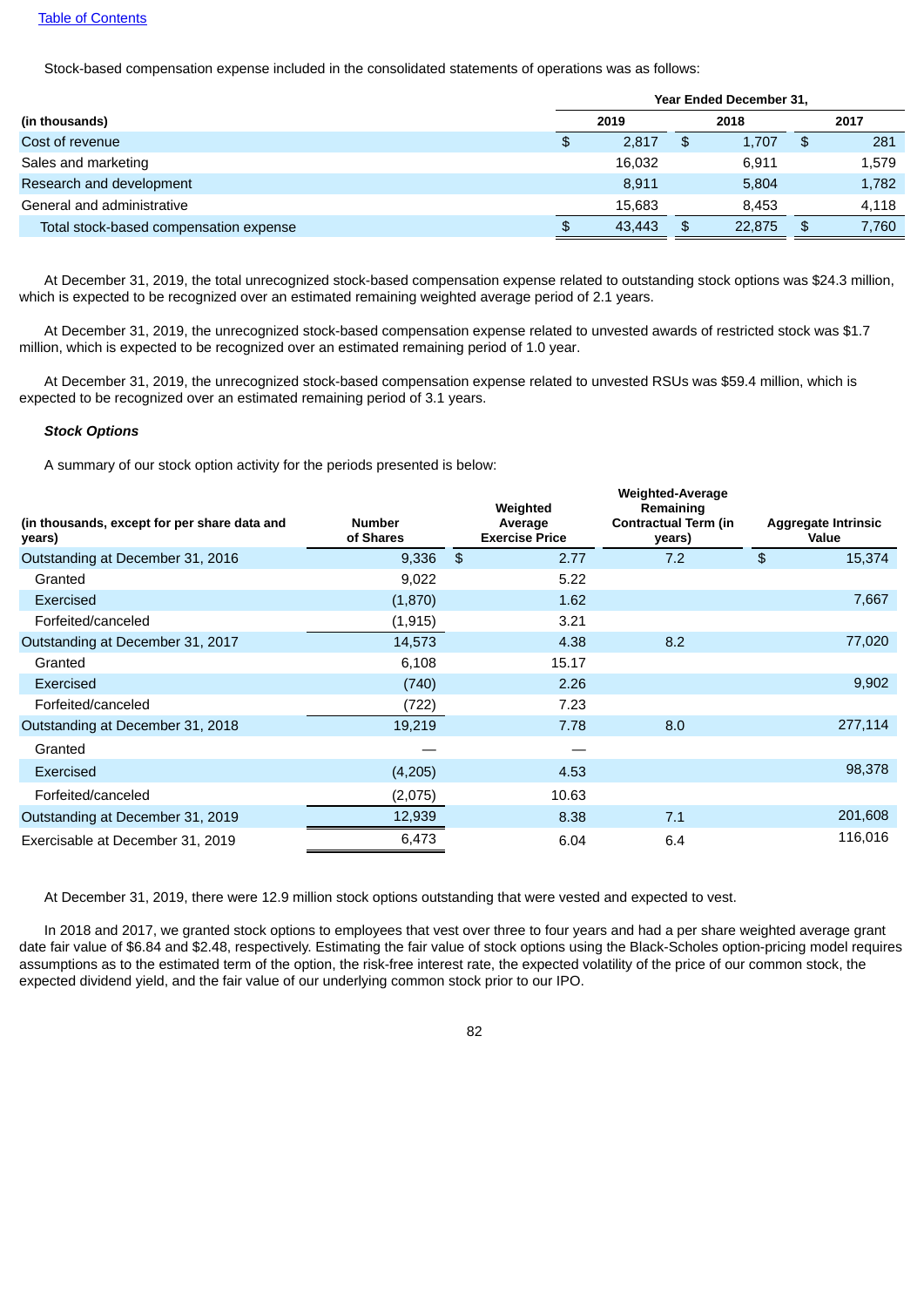*Fair Value of Common Stock.* Following our IPO, we use the market price of our common stock at the date of grant. Prior to our IPO, the lack of an active public market for our common stock required an estimate of the fair value of the common stock for granting stock options and restricted shares, and for determining stock-based compensation expense. Contemporaneous third-party valuations were obtained to assist in determining the fair value of our common stock. The contemporaneous valuations were performed in accordance with applicable methodologies, approaches and assumptions of the technical practice-aid issued by the American Institute of Certified Public Accountants Practice Aid entitled *Valuation of Privately-Held Company Equity Securities Issued as Compensation.*

*Expected Term.* This is the period of time that the options granted are expected to remain unexercised. We employ the simplified method to calculate the average expected term.

*Expected Volatility.* Volatility is a measure of the amount by which a financial variable, such as a share price, has fluctuated (historical volatility) or is expected to fluctuate (expected volatility) during a period. As we do not yet have sufficient history of our own volatility, we have identified several public entities of similar size, complexity, and stage of development and estimate volatility based on the volatility of these companies.

*Risk-Free Interest Rate.* This is the U.S. Treasury rate, having a term that most closely resembles the expected life of the stock option.

*Expected Dividend Yield.* We have never declared or paid dividends and have no plans to do so in the foreseeable future.

The fair value of each stock option was estimated on the grant date based on the following assumptions:

|                                 | Year Ended December 31, |                   |  |  |
|---------------------------------|-------------------------|-------------------|--|--|
|                                 | 2018                    | 2017              |  |  |
| Expected term (in years)        | 6.3                     | 6.3               |  |  |
| <b>Expected volatility</b>      | $41.3\% - 43.3\%$       | $45.2\% - 47.0\%$ |  |  |
| Risk-free interest rate         | $2.7\% - 2.9\%$         | $1.9\% - 2.4\%$   |  |  |
| Expected dividend yield         |                         |                   |  |  |
| <b>Expected forfeiture rate</b> |                         |                   |  |  |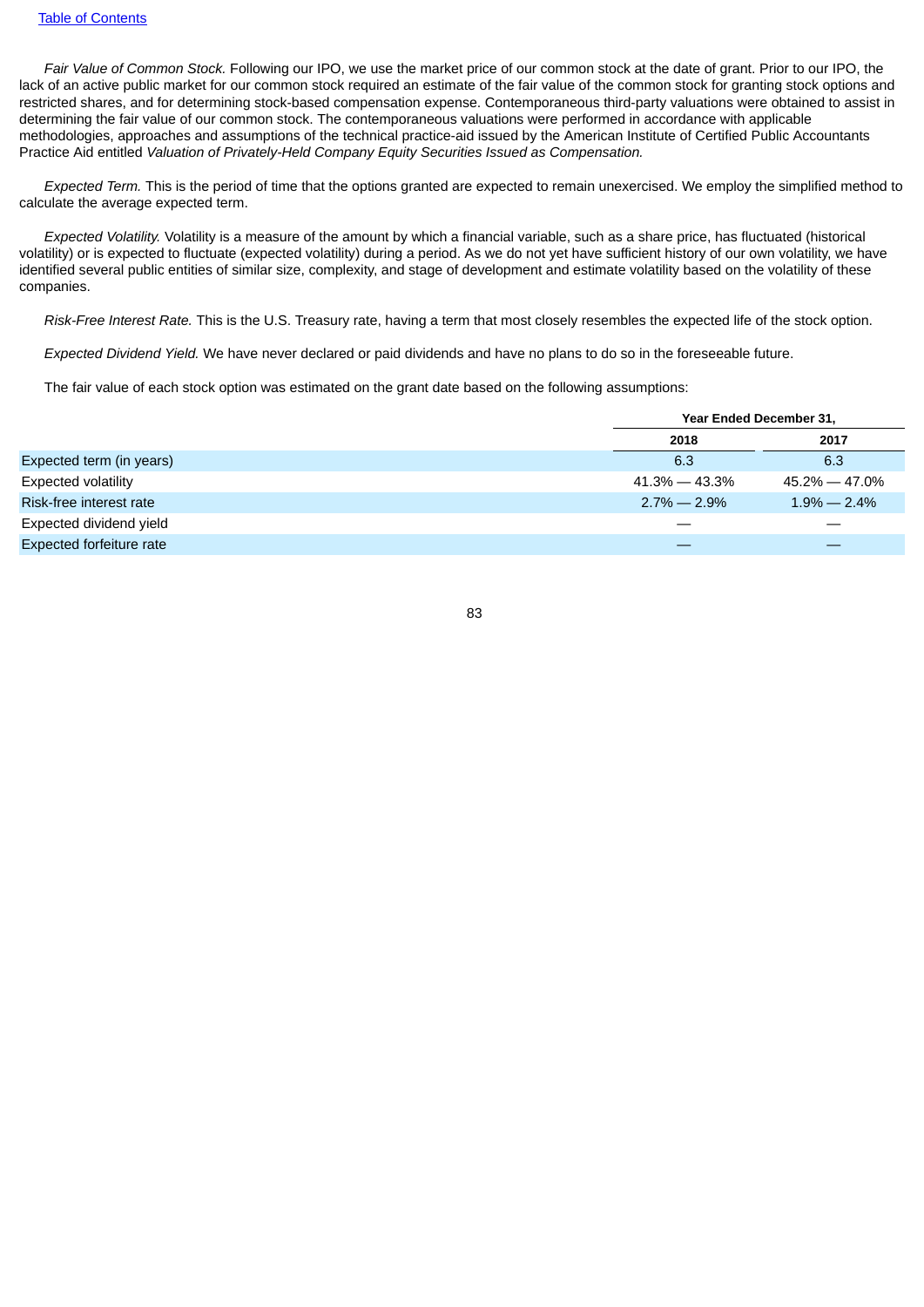### *Restricted Stock and Restricted Stock Units*

A summary of our restricted stock and RSU activity is presented below:

|                                                     |                            | <b>Restricted Stock</b>                                |                            | <b>Restricted Stock Units</b>                          |  |  |  |
|-----------------------------------------------------|----------------------------|--------------------------------------------------------|----------------------------|--------------------------------------------------------|--|--|--|
| (in thousands, except for per share data and years) | <b>Number</b><br>of Shares | Weighted<br>Average<br><b>Grant Date Fair</b><br>Value | <b>Number</b><br>of Shares | Weighted<br>Average<br><b>Grant Date Fair</b><br>Value |  |  |  |
| Unvested balance at December 31, 2016               |                            | \$                                                     |                            | $\frac{1}{2}$                                          |  |  |  |
| Granted                                             | 1,583                      | 4.25                                                   |                            |                                                        |  |  |  |
| Vested                                              |                            |                                                        |                            |                                                        |  |  |  |
| Forfeited                                           |                            |                                                        |                            |                                                        |  |  |  |
| Unvested balance at December 31, 2017               | 1,583                      | 4.25                                                   |                            |                                                        |  |  |  |
| Granted                                             |                            |                                                        | 1,200                      | 18.75                                                  |  |  |  |
| Vested                                              | (693)                      | 4.25                                                   |                            |                                                        |  |  |  |
| Forfeited                                           |                            |                                                        | (71)                       | 16.27                                                  |  |  |  |
| Unvested balance at December 31, 2018               | 890                        | 4.25                                                   | 1,129                      | 18.90                                                  |  |  |  |
| Granted                                             |                            |                                                        | 2,715                      | 27.81                                                  |  |  |  |
| Vested                                              | (395)                      | 4.25                                                   | (479)                      | 18.28                                                  |  |  |  |
| Forfeited                                           |                            |                                                        | (471)                      | 25.21                                                  |  |  |  |
| Unvested balance at December 31, 2019               | 495                        | 4.25                                                   | 2,894                      | 26.34                                                  |  |  |  |

The grant date fair value was based on the estimated fair value of our common stock on the date of grant. RSUs granted before July 30, 2018 vest upon the satisfaction of both service-based and performance-based vesting conditions. The performance-based condition was satisfied upon the completion of our IPO. RSUs granted after July 30, 2018 vest upon the satisfaction of a service-based vesting condition.

Compensation expense for restricted stock and RSUs is recognized on a straight-line basis over the requisite service period, with the exception of RSUs that include performance-based vesting conditions, which are expensed using the accelerated attribution method.

#### *2018 Employee Stock Purchase Plan*

In 2018, our board of directors adopted, and our stockholders approved, our 2018 ESPP. The number of shares of common stock reserved for issuance under our 2018 ESPP automatically increases on January 1 of each year through 2028 according to an evergreen provision. Due to this provision, we reserved an additional 1,396,896 shares of our common stock in January 2019. At December 31, 2019, there were 4,620,087 shares available for grant.

Under our 2018 ESPP, employees may set aside up to 15% of their gross earnings, on an after-tax basis, to purchase our common stock at a discounted price, which is calculated at 85% of the lower of the fair market value of our common stock on the first day of an offering or on the date of purchase. The 2018 ESPP permits offerings up to 27 months in duration, with one or more purchase periods in each offering. Additionally, in cases where the fair market value of a share of our common stock on the first day of a new purchase period within an offering is less than or equal to the fair market value of a share of our common stock at the beginning of the offering, that offering will be terminated and participants will be automatically enrolled in a new offering with a new 24-month duration with purchase periods every six months.

In 2019, employees purchased 776,809 shares of our common stock at a weighted average price of \$19.48 per share, resulting in cash proceeds to us of \$15.1 million.

At December 31, 2019, there was \$5.4 million of employee contributions to the 2018 ESPP included in accrued compensation. The unrecognized stock-based compensation expense related to our 2018 ESPP was \$8.5 million, which is expected to be recognized over the remaining offering period of 1.7 years.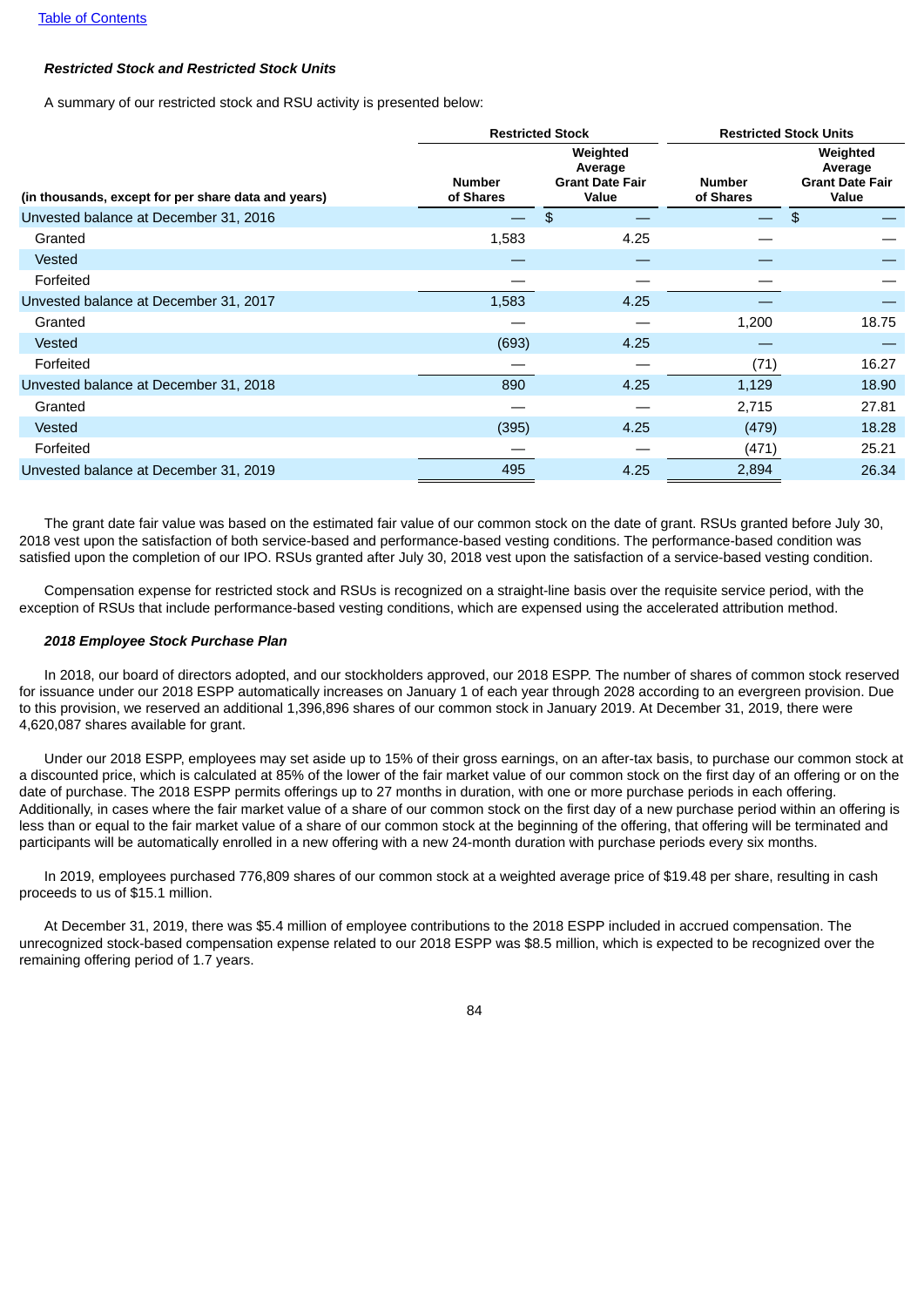The fair value of the 2018 ESPP purchase rights was estimated on the offering or modification dates using a Black-Scholes option-pricing model and the following assumptions:

|                            | Year Ended December 31, |                   |
|----------------------------|-------------------------|-------------------|
|                            | 2019                    | 2018              |
| Expected term (in years)   | $0.5 - 2.0$             | $0.6 - 2.1$       |
| <b>Expected volatility</b> | $34.4\% - 44.6\%$       | $31.9\% - 33.5\%$ |
| Risk-free interest rate    | $1.5\% - 2.5\%$         | $2.3\% - 2.7\%$   |
| Expected dividend yield    |                         |                   |

### **10. Net Loss Per Share Attributable to Common Stockholders**

The following table sets forth the computation of basic and diluted net loss per share attributable to common stockholders:

|                                                                                                                      | Year Ended December 31, |           |      |           |     |           |
|----------------------------------------------------------------------------------------------------------------------|-------------------------|-----------|------|-----------|-----|-----------|
| (in thousands, except per share data)                                                                                |                         | 2019      |      | 2018      |     | 2017      |
| Net loss attributable to common stockholders                                                                         |                         | (99, 013) | - SS | (73, 955) | \$. | (41, 785) |
|                                                                                                                      |                         |           |      |           |     |           |
| Weighted-average shares used to compute net loss per share attributable to common<br>stockholders, basic and diluted |                         | 96.014    |      | 53.669    |     | 22.211    |
| Net loss per share attributable to common stockholders, basic and diluted                                            |                         | (1.03)    |      | (1.38)    |     | (1.88)    |

The following potentially dilutive securities have been excluded from the diluted per share calculations because they would have been antidilutive:

|                                         |        | Year Ended December 31, |        |  |  |  |
|-----------------------------------------|--------|-------------------------|--------|--|--|--|
| (in thousands)                          | 2019   | 2018                    | 2017   |  |  |  |
| Stock options                           | 12,939 | 19,219                  | 14,573 |  |  |  |
| Restricted stock units                  | 2.894  | 1.129                   |        |  |  |  |
| <b>Restricted shares</b>                | 495    | 890                     | 1,583  |  |  |  |
| Shares to be issued under the 2018 ESPP | 278    | 320                     |        |  |  |  |
| Redeemable convertible preferred stock  |        |                         | 55,386 |  |  |  |
| Total                                   | 16,606 | 21.558                  | 71,542 |  |  |  |

#### **11. Income Taxes**

U.S. and international components of loss before income taxes were as follows:

|                                | Year Ended December 31, |  |           |    |           |  |  |
|--------------------------------|-------------------------|--|-----------|----|-----------|--|--|
| (in thousands)                 | 2019                    |  | 2018      |    | 2017      |  |  |
| U.S. (loss) income             | (21, 644)               |  | 1,429     |    | (29, 357) |  |  |
| Foreign loss                   | (64.005)                |  | (72.586)  |    | (11, 494) |  |  |
| Total loss before income taxes | (85, 649)               |  | (71, 157) | \$ | (40, 851) |  |  |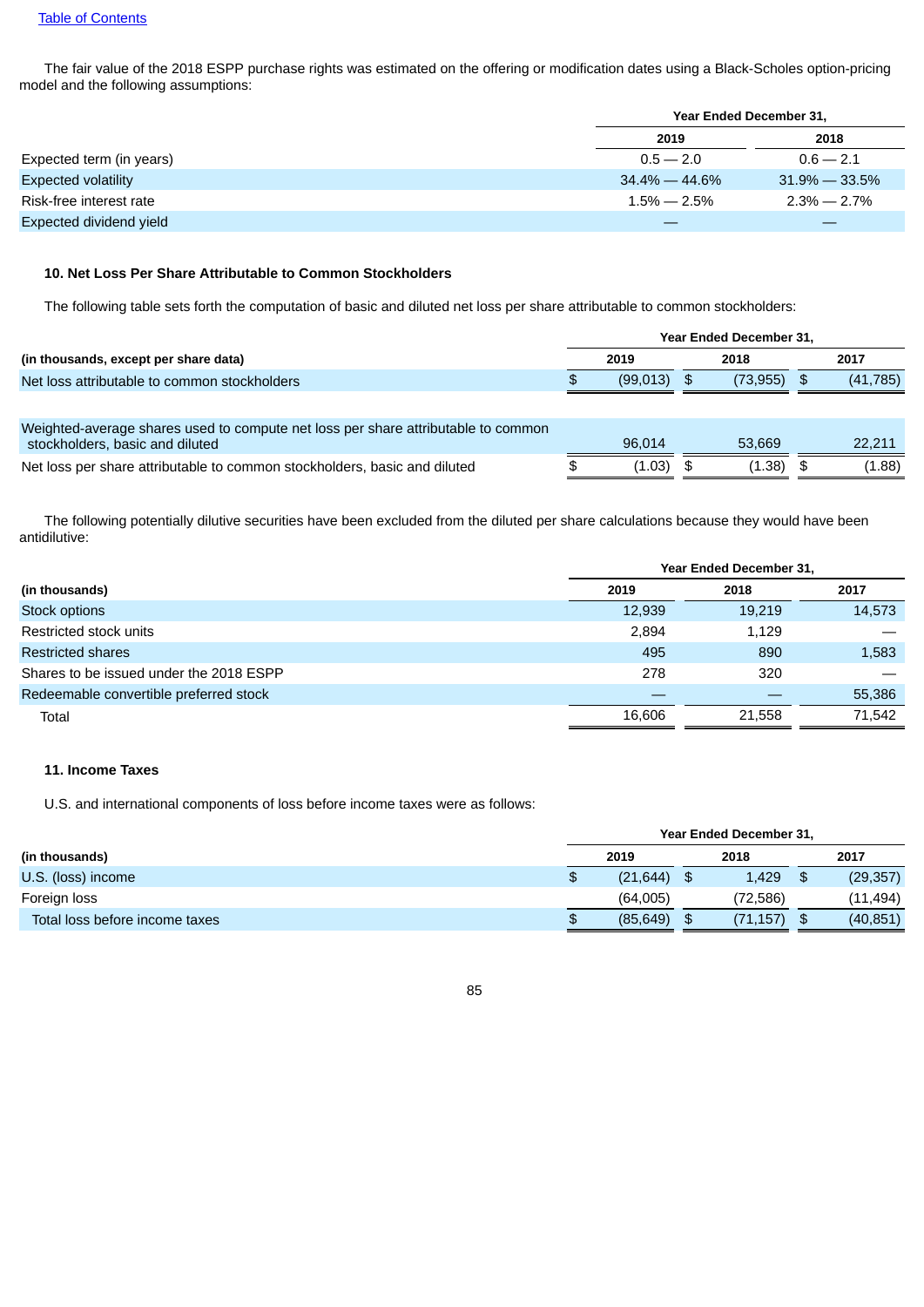## Table of [Contents](#page-1-0)

The components of the provision for income taxes were as follows:

|                                      | Year Ended December 31, |             |      |       |  |  |  |
|--------------------------------------|-------------------------|-------------|------|-------|--|--|--|
| (in thousands)                       | 2019                    | 2018        | 2017 |       |  |  |  |
| <b>Current</b>                       |                         |             |      |       |  |  |  |
| Federal                              | \$<br>$(224)$ \$        |             | \$   | 140   |  |  |  |
| <b>State</b>                         | 100                     | 58          |      | 6     |  |  |  |
| Foreign                              | 9,245                   | 2,306       |      | 898   |  |  |  |
| Total current tax expense            | 9,121                   | 2,364       |      | 1,044 |  |  |  |
| <b>Deferred</b>                      |                         |             |      |       |  |  |  |
| Foreign                              | 4,243                   |             |      | (873) |  |  |  |
| Total deferred tax expense (benefit) | 4,243                   |             |      | (873) |  |  |  |
| Total provision for income taxes     | \$<br>13,364            | 2,364<br>\$ | \$   | 171   |  |  |  |
|                                      |                         |             |      |       |  |  |  |

The items accounting for the difference between income taxes computed at the federal statutory rate and our effective tax rate were as follows:

|                                           | Year Ended December 31, |           |        |  |
|-------------------------------------------|-------------------------|-----------|--------|--|
|                                           | 2019                    | 2018      | 2017   |  |
| U.S. federal statutory tax rate           | 21.0 %                  | 21.0 %    | 34.0 % |  |
| State and local taxes                     | 4.8                     | (1.5)     | 2.4    |  |
| Research and development tax credit       | 3.1                     | 1.9       | 3.0    |  |
| Stock-based compensation                  | 19.0                    | 0.5       |        |  |
| Uncertain tax positions                   | (0.5)                   | (1.0)     | (0.2)  |  |
| Foreign tax rate differential             | (7.9)                   | (9.4)     | (4.0)  |  |
| Change in valuation allowance             | (40.8)                  | (12.6)    | 2.7    |  |
| Gain on sale of intellectual property     | (12.3)                  |           |        |  |
| <b>Transition tax</b>                     |                         |           | (2.7)  |  |
| Revaluation of U.S. deferred income taxes |                         |           | (34.5) |  |
| Other                                     | (2.0)                   | (2.2)     | (1.1)  |  |
| Effective tax rate                        | $(15.6)\%$              | $(3.3)\%$ | (0.4)% |  |

We maintain a valuation allowance on U.S. federal, state and foreign net deferred tax assets as the realization of our deferred tax assets is dependent upon future earnings, if any, the timing and amount of which are uncertain.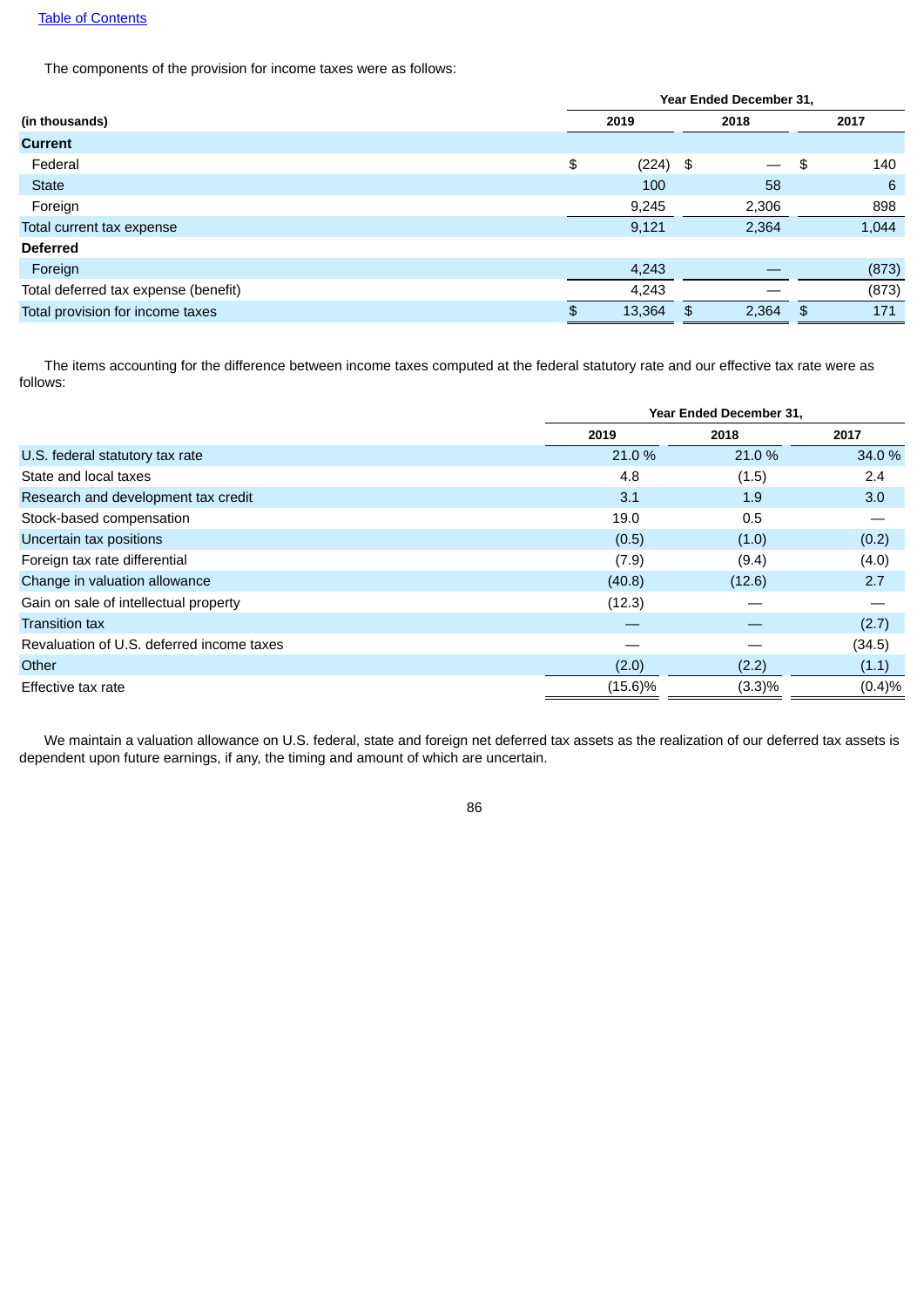### Table of [Contents](#page-1-0)

The components of the deferred tax assets and liabilities were as follows:

|                                |              | December 31, |
|--------------------------------|--------------|--------------|
| (in thousands)                 | 2019         | 2018         |
| Deferred tax assets:           |              |              |
| Net operating losses           | \$<br>65,494 | 32,745<br>\$ |
| Deferred revenue               | 13,891       | 16,488       |
| Stock-based compensation       | 10,032       | 5,581        |
| Tax credits                    | 7,585        | 5,320        |
| Leases                         | 10,451       | 2,436        |
| Accrued compensation           | 918          | 697          |
| Other                          | 263          | 68           |
| Total deferred tax assets      | 108,634      | 63,335       |
| Valuation allowance            | (82, 237)    | (47, 266)    |
| Net deferred tax assets        | 26,397       | 16,069       |
| Deferred tax liabilities:      |              |              |
| Deferred commissions           | (15,003)     | (13, 273)    |
| Property and equipment         | (10,086)     | (2, 166)     |
| Intangible assets              | (919)        | (353)        |
| Other                          | (389)        | (277)        |
| Total deferred tax liabilities | (26, 397)    | (16,069)     |
| Net deferred tax liabilities   | \$           | \$           |

At December 31, 2019, we had net operating loss ("NOL") carryforwards for federal, state and foreign tax purposes of \$186.0 million, \$132.0 million, and \$163.6 million, respectively, which will begin to expire in 2030, as well as \$10.1 million of federal, state and foreign research and development tax credits, foreign tax credits, minimum tax credits and certain states' job creation tax credits. The federal research and development and foreign tax credits will begin to expire in 2032 and the state job creation tax credits will begin to expire in 2020.

In December 2019, we sold acquired intellectual property through an intercompany transaction, which resulted in \$6.3 million of current tax expense and \$4.2 million of deferred tax expense in Israel.

In 2018, we recorded a deferred tax asset of \$1.7 million related to our operating lease liability and recorded a deferred tax liability of \$1.7 million related to our operating lease right-of-use asset due to the adoption of ASU 842. In connection with our IPO, we recorded a \$1.9 million increase in our valuation allowance related to certain transaction costs.

We are currently subject to the annual limitation under Sections 382 and 383 of the Internal Revenue Code. We will not be precluded from realizing the NOL carryforward and tax credits but may be limited in the amount we could utilize in any given tax year in the event that the federal and state taxable income will exceed the limitation imposed by Section 382. The amount of the annual limitation is determined based on our value immediately prior to the ownership change. Subsequent ownership changes may further affect the limitation in future years.

At December 31, 2019 and 2018, the total amount of gross unrecognized tax benefits was \$7.2 million and \$4.8 million, respectively, which, if recognized, would impact our effective tax rate by less than \$0.1 million in each year. Interest and penalties associated with uncertain tax positions recognized as a component of income tax expense were immaterial in 2019, 2018 and 2017.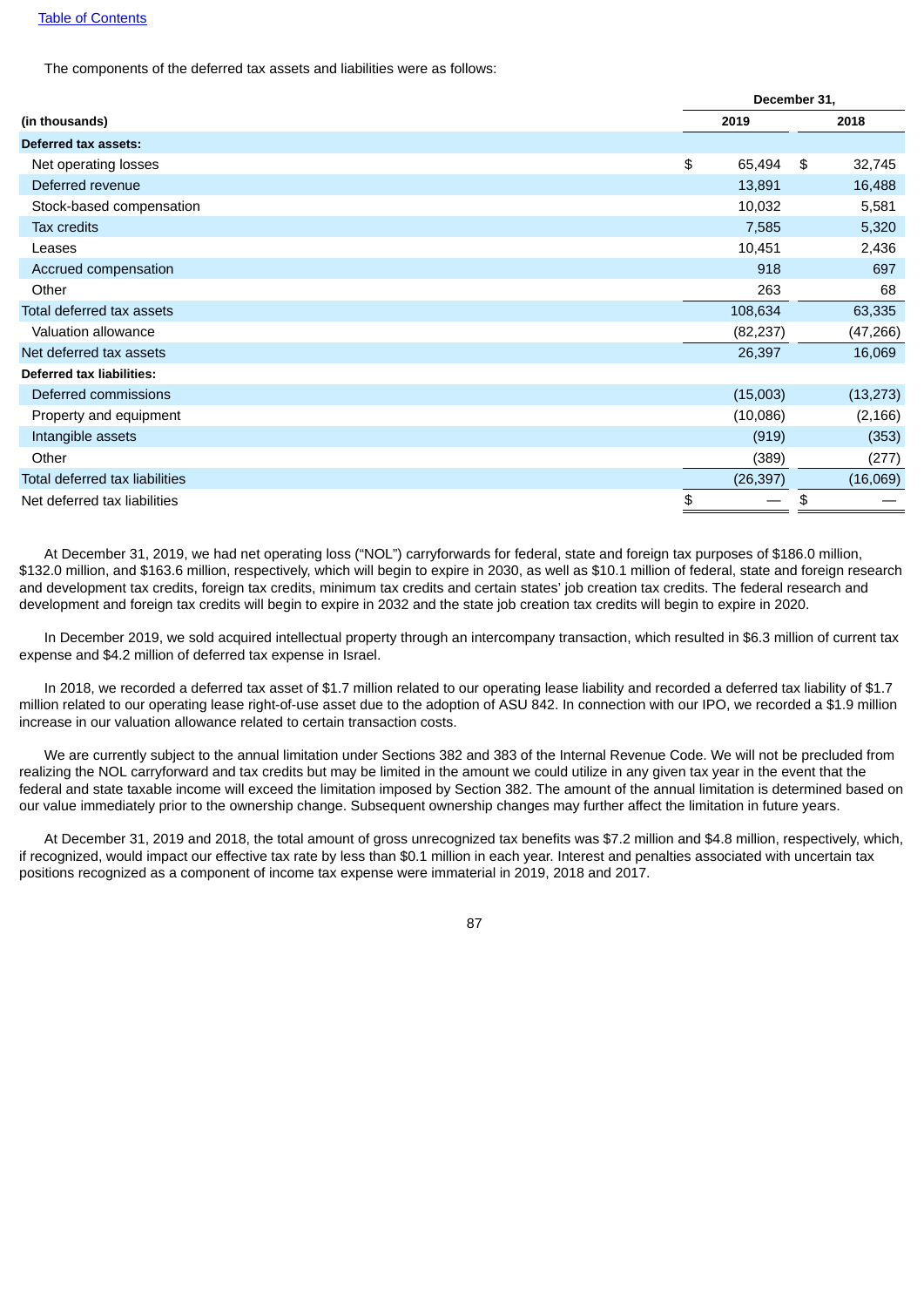The change in gross unrecognized tax benefits, excluding accrued interest, were as follows:

|                                                          | Year Ended December 31, |       |      |       |     |       |  |  |  |
|----------------------------------------------------------|-------------------------|-------|------|-------|-----|-------|--|--|--|
| (in thousands)                                           |                         | 2019  | 2018 |       |     | 2017  |  |  |  |
| Unrecognized tax benefits at the beginning of the period | \$                      | 4.814 | - S  | 1,199 | \$. | 736   |  |  |  |
| Additions for tax positions in the current year          |                         | 2,306 |      | 3.571 |     | 446   |  |  |  |
| Increase in prior year positions                         |                         | 90    |      | 102   |     | 30    |  |  |  |
| Decrease in prior year positions                         |                         | (89)  |      | (58)  |     | (13)  |  |  |  |
| <b>Acquisitions</b>                                      |                         | 42    |      |       |     |       |  |  |  |
| Unrecognized tax benefits at the end of the period       | \$                      | 7.163 |      | 4.814 | S   | 1.199 |  |  |  |

We file income tax returns in the United States, including various state jurisdictions. Our subsidiaries file income tax returns in various foreign jurisdictions. Tax years after 2014 remain open to examination by the major taxing jurisdictions in which we are subject to tax. At December 31, 2019, we were not under examination by the Internal Revenue Service or any state or foreign tax jurisdiction.

Depending on the jurisdiction, distributions of earnings could be subject to withholding taxes at rates applicable to the distributing jurisdiction. As we intend to continue to reinvest the earnings of foreign subsidiaries indefinitely, we have not provided for a U.S. income tax liability and foreign withholding taxes on undistributed foreign earnings of foreign subsidiaries. It is not practicable for us to determine the amount of unrecognized tax expense on these reinvested international earnings.

### **12. Geographic Information**

We operate as one operating segment. Our Chief Executive Officer, who is our chief operating decision maker, reviews financial information on a consolidated basis for purposes of making operating decisions, allocating resources, and evaluating financial performance.

Revenue by region, based on the address of the end user as specified in our subscription, license or service agreements, was as follows:

|    | 2019    | 2018    |    | 2017                    |
|----|---------|---------|----|-------------------------|
| \$ | 243.616 | 191,204 | \$ | 138,876                 |
|    | 77.676  | 53,839  |    | 34,121                  |
|    | 33.294  | 22,317  |    | 14,730                  |
|    | 354.586 | 267.360 | \$ | 187,727                 |
|    |         |         |    | Year Ended December 31, |

Customers located in the United States accounted for 63%, 67% and 69% of revenue in 2019, 2018 and 2017, respectively. No other country accounted for 10% or more of revenue in the periods presented.

Our property and equipment, net by geographic area is summarized as follows:

|                             | December 31, |     |        |  |
|-----------------------------|--------------|-----|--------|--|
| (in thousands)              | 2019         |     | 2018   |  |
| <b>United States</b>        | \$<br>21,464 | -\$ | 6,487  |  |
| International               | 5.383        |     | 4,861  |  |
| Property and equipment, net | \$<br>26.847 | \$  | 11,348 |  |

## **13. Benefit Plans**

We maintain a contributory defined contribution 401(k) plan for our U.S. employees. We adopted a Safe Harbor Plan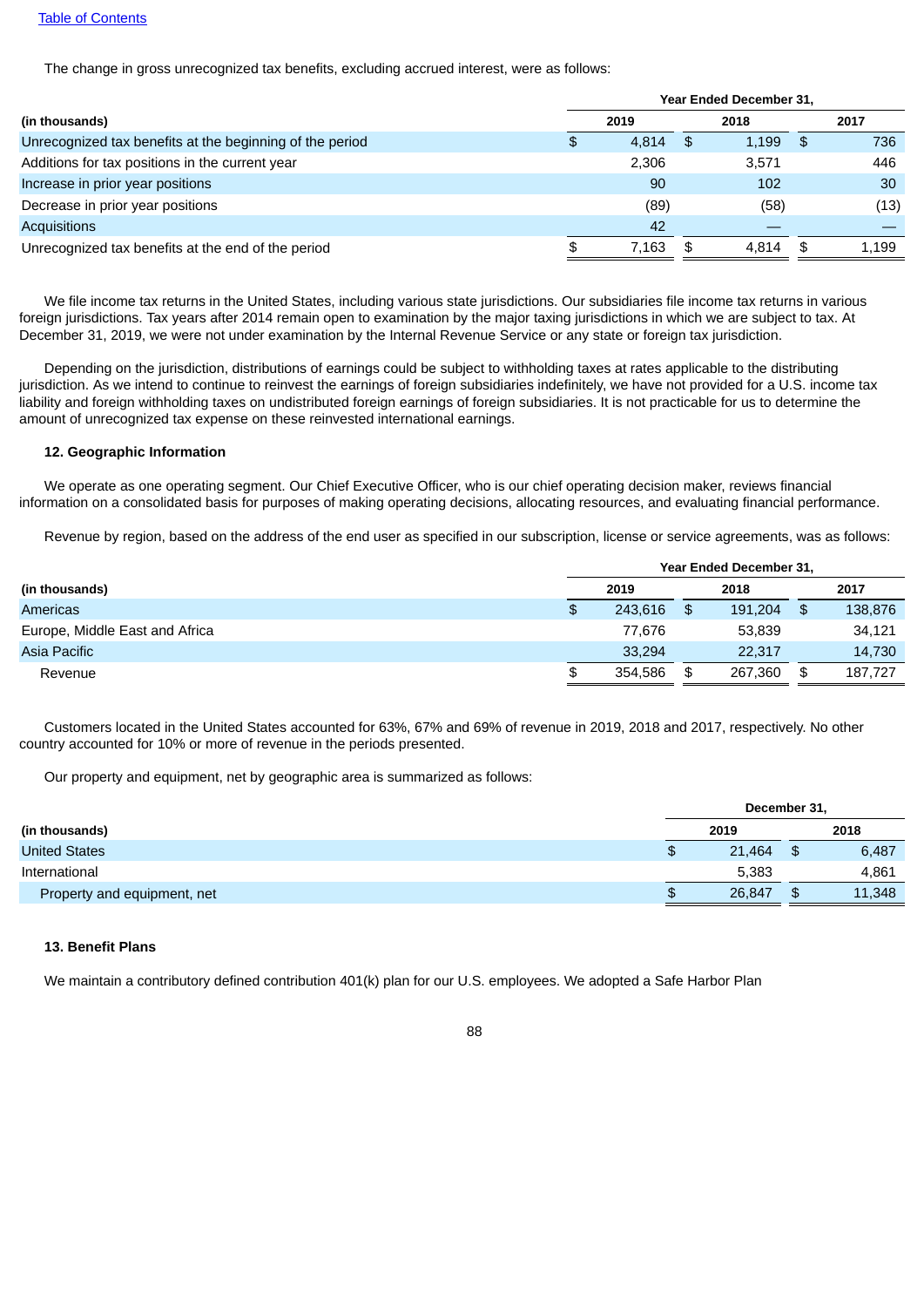effective January 1, 2016, and as a result, company-matched contributions are fully vested. Additional contributory plans are in effect internationally. Our contribution expense for such plans was \$6.2 million, \$4.8 million and \$3.3 million in 2019, 2018 and 2017, respectively.

## **14. Quarterly Results (unaudited)**

The following tables summarize our unaudited quarterly consolidated statements of operations data for each of the eight quarters through the period ended December 31, 2019. The information for each of these quarters has been prepared on the same basis as our audited annual consolidated financial statements and reflect, in the opinion of management, all adjustments of a normal, recurring nature that are necessary for the fair presentation of the results of operations for these periods. This data should be read in conjunction with our consolidated financial statements included elsewhere in this Annual Report on Form 10-K. Historical results are not necessarily indicative of the results that may be expected in the future, and the quarterly results are not necessarily indicative of the results that may be expected for the full year or any other period.

|                                                                              | <b>Three Months Ended</b> |                   |    |                  |    |                       |    |                      |  |  |  |
|------------------------------------------------------------------------------|---------------------------|-------------------|----|------------------|----|-----------------------|----|----------------------|--|--|--|
| (in thousands, except per share amounts)                                     |                           | March 31,<br>2019 |    | June 30,<br>2019 |    | September 30,<br>2019 |    | December 31,<br>2019 |  |  |  |
| Revenue                                                                      | $\mathfrak{P}$            | 80,301            | \$ | 85,384           | \$ | 91,852                | \$ | 97,049               |  |  |  |
| Cost of revenue                                                              |                           | 13,226            |    | 13,918           |    | 15,245                |    | 18,429               |  |  |  |
| Gross profit                                                                 |                           | 67,075            |    | 71,466           |    | 76,607                |    | 78,620               |  |  |  |
| Operating expenses:                                                          |                           |                   |    |                  |    |                       |    |                      |  |  |  |
| Sales and marketing                                                          |                           | 52,689            |    | 56,015           |    | 56,699                |    | 62,632               |  |  |  |
| Research and development                                                     |                           | 21,935            |    | 21,698           |    | 20,763                |    | 22,668               |  |  |  |
| General and administrative                                                   |                           | 15,136            |    | 15,987           |    | 17,472                |    | 20,873               |  |  |  |
| Total operating expenses                                                     |                           | 89,760            |    | 93,700           |    | 94,934                |    | 106,173              |  |  |  |
| Loss from operations                                                         |                           | (22, 685)         |    | (22, 234)        |    | (18, 327)             |    | (27, 553)            |  |  |  |
| Interest income, net                                                         |                           | 1,556             |    | 1,594            |    | 1,527                 |    | 1,153                |  |  |  |
| Other expense, net                                                           |                           | (214)             |    | (122)            |    | (240)                 |    | (104)                |  |  |  |
| Loss before income taxes                                                     |                           | (21, 343)         |    | (20, 762)        |    | (17,040)              |    | (26, 504)            |  |  |  |
| Provision for income taxes                                                   |                           | 97                |    | 866              |    | 600                   |    | 11,801               |  |  |  |
| Net loss                                                                     |                           | (21, 440)         |    | (21, 628)        |    | (17, 640)             |    | (38, 305)            |  |  |  |
| Accretion of Series A and B redeemable convertible preferred<br>stock        |                           |                   |    |                  |    |                       |    |                      |  |  |  |
| Net loss attributable to common stockholders                                 | \$                        | (21,440)          | \$ | (21, 628)        | \$ | (17, 640)             | \$ | (38, 305)            |  |  |  |
| Net loss per share attributable to common stockholders, basic<br>and diluted | \$                        | (0.23)            | \$ | (0.23)           | \$ | (0.18)                | \$ | (0.39)               |  |  |  |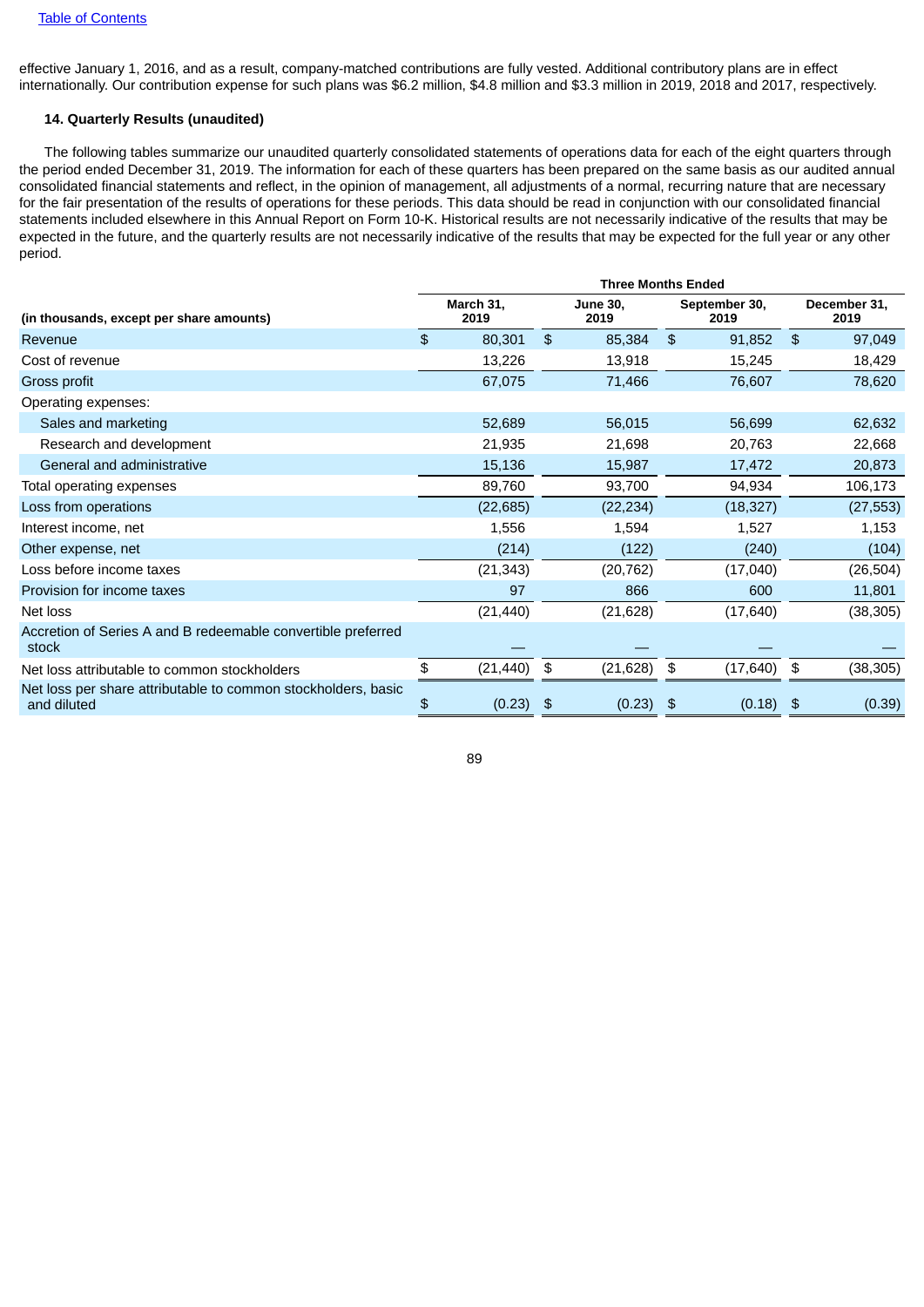# **Table of [Contents](#page-1-0)**

|                                                                              | <b>Three Months Ended</b> |                   |                  |           |    |                       |    |                      |
|------------------------------------------------------------------------------|---------------------------|-------------------|------------------|-----------|----|-----------------------|----|----------------------|
| (in thousands, except per share amounts)                                     |                           | March 31,<br>2018 | June 30,<br>2018 |           |    | September 30,<br>2018 |    | December 31,<br>2018 |
| Revenue                                                                      | \$                        | 59,107            | \$               | 63,592    | \$ | 69,440                | \$ | 75,221               |
| Cost of revenue                                                              |                           | 8,728             |                  | 9,879     |    | 12,161                |    | 12,399               |
| Gross profit                                                                 |                           | 50,379            |                  | 53,713    |    | 57,279                |    | 62,822               |
| Operating expenses:                                                          |                           |                   |                  |           |    |                       |    |                      |
| Sales and marketing                                                          |                           | 39,588            |                  | 41,826    |    | 44,550                |    | 47,380               |
| Research and development                                                     |                           | 17,185            |                  | 17,791    |    | 20,553                |    | 21,169               |
| General and administrative                                                   |                           | 9,055             |                  | 10,541    |    | 13,272                |    | 13,864               |
| Total operating expenses                                                     |                           | 65,828            |                  | 70,158    |    | 78,375                |    | 82,413               |
| Loss from operations                                                         |                           | (15, 449)         |                  | (16, 445) |    | (21,096)              |    | (19, 591)            |
| Interest (expense) income, net                                               |                           | (26)              |                  | (23)      |    | 894                   |    | 1,510                |
| Other income (expense), net                                                  |                           | 18                |                  | (438)     |    | (185)                 |    | (326)                |
| Loss before income taxes                                                     |                           | (15, 457)         |                  | (16,906)  |    | (20, 387)             |    | (18, 407)            |
| Provision for income taxes                                                   |                           | 431               |                  | 244       |    | 482                   |    | 1,207                |
| Net loss                                                                     |                           | (15, 888)         |                  | (17, 150) |    | (20, 869)             |    | (19, 614)            |
| Accretion of Series A and B redeemable convertible preferred<br>stock        |                           | (188)             |                  | (191)     |    | (55)                  |    |                      |
| Net loss attributable to common stockholders                                 | \$                        | (16,076)          | \$               | (17, 341) | \$ | (20, 924)             | \$ | (19, 614)            |
| Net loss per share attributable to common stockholders, basic<br>and diluted | \$                        | (0.68)            | \$               | (0.73)    | \$ | (0.28)                | \$ | (0.21)               |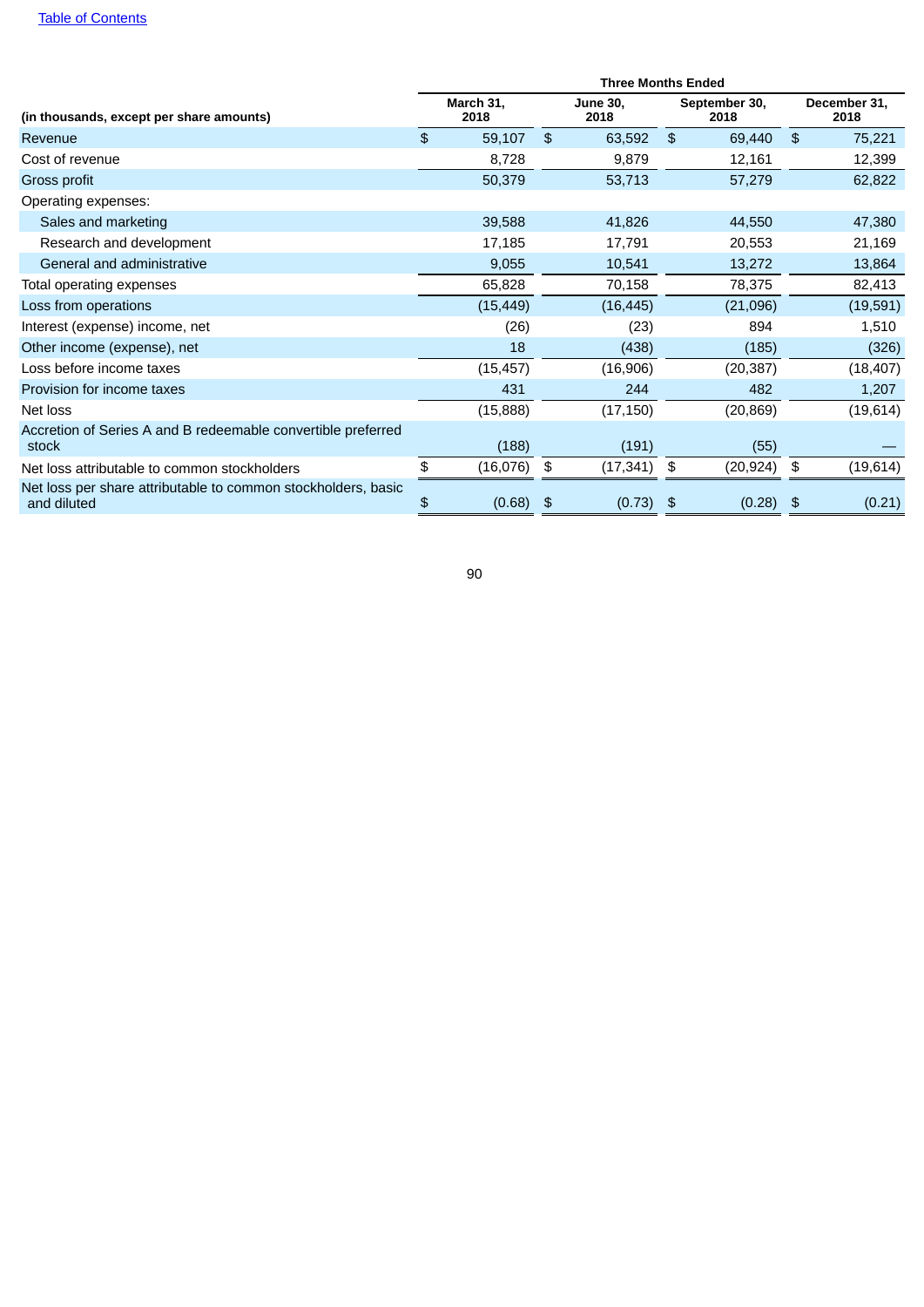#### **Item 9. Changes in and Disagreements with Accountants on Accounting and Financial Disclosure**

None.

#### **Item 9A. Controls and Procedures**

#### *Evaluation of Disclosure Controls and Procedures*

We maintain "disclosure controls and procedures," as defined in Rule 13a-15(e) and Rule 15d-15(e) under the Exchange Act, that are designed to ensure that information required to be disclosed by a company in the reports that it files or submits under the Exchange Act is recorded, processed, summarized and reported, within the time periods specified in the SEC's rules and forms. Disclosure controls and procedures include, without limitation, controls and procedures designed to ensure that information required to be disclosed by a company in the reports that it files or submits under the Exchange Act is accumulated and communicated to our management, including our principal executive and principal financial officers, as appropriate to allow timely decisions regarding required disclosure.

Our management, with the participation of our Chief Executive Officer and Chief Financial Officer, has evaluated the effectiveness of our disclosure controls and procedures (as defined in Rules 13a-15(e) and 15d-15(e) under the Exchange Act ), as of the end of the period covered by this Form 10-K. Based on such evaluation, our Chief Executive Officer and Chief Financial Officer have concluded that as of December 31, 2019, our disclosure controls and procedures were effective to provide reasonable assurance that the information required to be disclosed by us in this Form 10-K was (a) reported within the time periods specified by SEC rules and regulations and (b) communicated to our management, including our Chief Executive Officer and Chief Financial Officer, to allow timely decisions regarding any required disclosure.

### *Management's Report on Internal Control Over Financial Reporting*

Our management is responsible for establishing and maintaining adequate internal control over financial reporting, as defined in Rule 13a-15(f) of the Exchange Act. Our management evaluated the effectiveness of our internal control over financial reporting based on the framework in *Internal Control—Integrated Framework (2013)* issued by the Committee of Sponsoring Organizations of the Treadway Commission, and concluded that our internal control over financial reporting was effective at December 31, 2019. We completed the acquisition of Indegy on December 2, 2019. Since we have not yet fully incorporated the internal controls and procedures of Indegy into our internal control over financial reporting, management excluded Indegy from its assessment of the effectiveness of our internal controls at December 31, 2019. Indegy represented less than 2% of our total assets at December 31, 2019 and less than 1% of our revenue and operating expenses in 2019.

Our independent registered public accounting firm, Ernst & Young LLP, has issued an audit report with respect to our internal control over financial reporting as of December 31, 2019, which is included in Part II, Item 8 of this Annual Report on Form 10-K.

## *Changes in Internal Control Over Financial Reporting*

We implemented business combination controls in connection with our acquisition of Indegy. There were no other changes in our internal control over financial reporting identified in management's evaluation pursuant to Rules 13a-15(d) or 15d-15(d) of the Exchange Act during the period covered by this Form 10-K that materially affected, or are reasonably likely to materially affect, our internal control over financial reporting.

## *Inherent Limitations on Effectiveness of Internal Controls*

In designing and evaluating the disclosure controls and procedures, management recognizes that any controls and procedures, no matter how well designed and operated, can provide only reasonable, not absolute, assurance of achieving the desired control objectives. In addition, the design of disclosure controls and procedures must reflect the fact that there are resource constraints and that management is required to apply judgment in evaluating the benefits of possible controls and procedures relative to their costs. Our management, including our Chief Executive Officer and Chief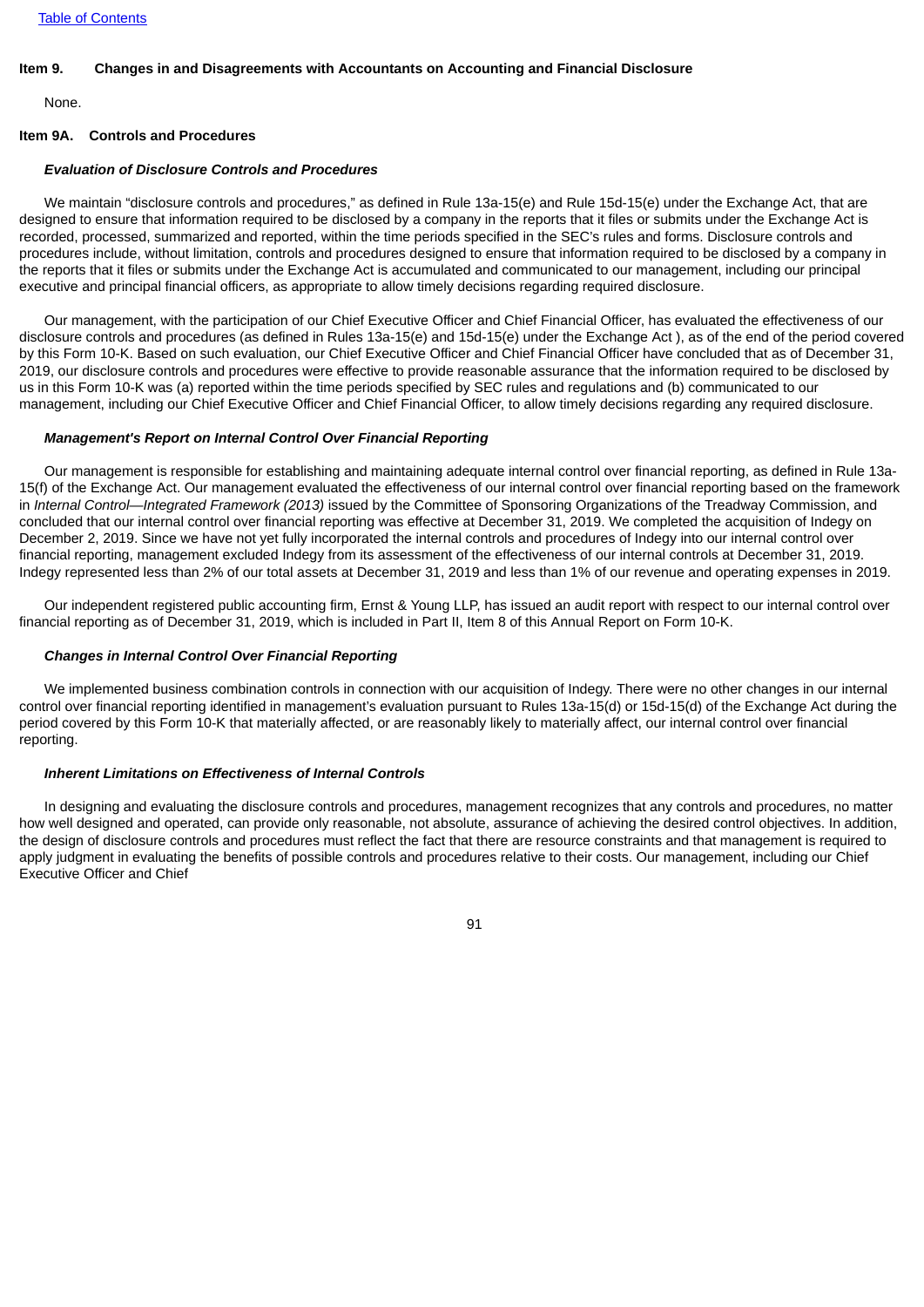Financial Officer, believes that our disclosure controls and procedures and internal control over financial reporting are designed to provide reasonable assurance of achieving their objectives and are effective at the reasonable assurance level. However, our management does not expect that our disclosure controls and procedures or our internal control over financial reporting will prevent all errors and all fraud.

## **Item 9B. Other Information**

None.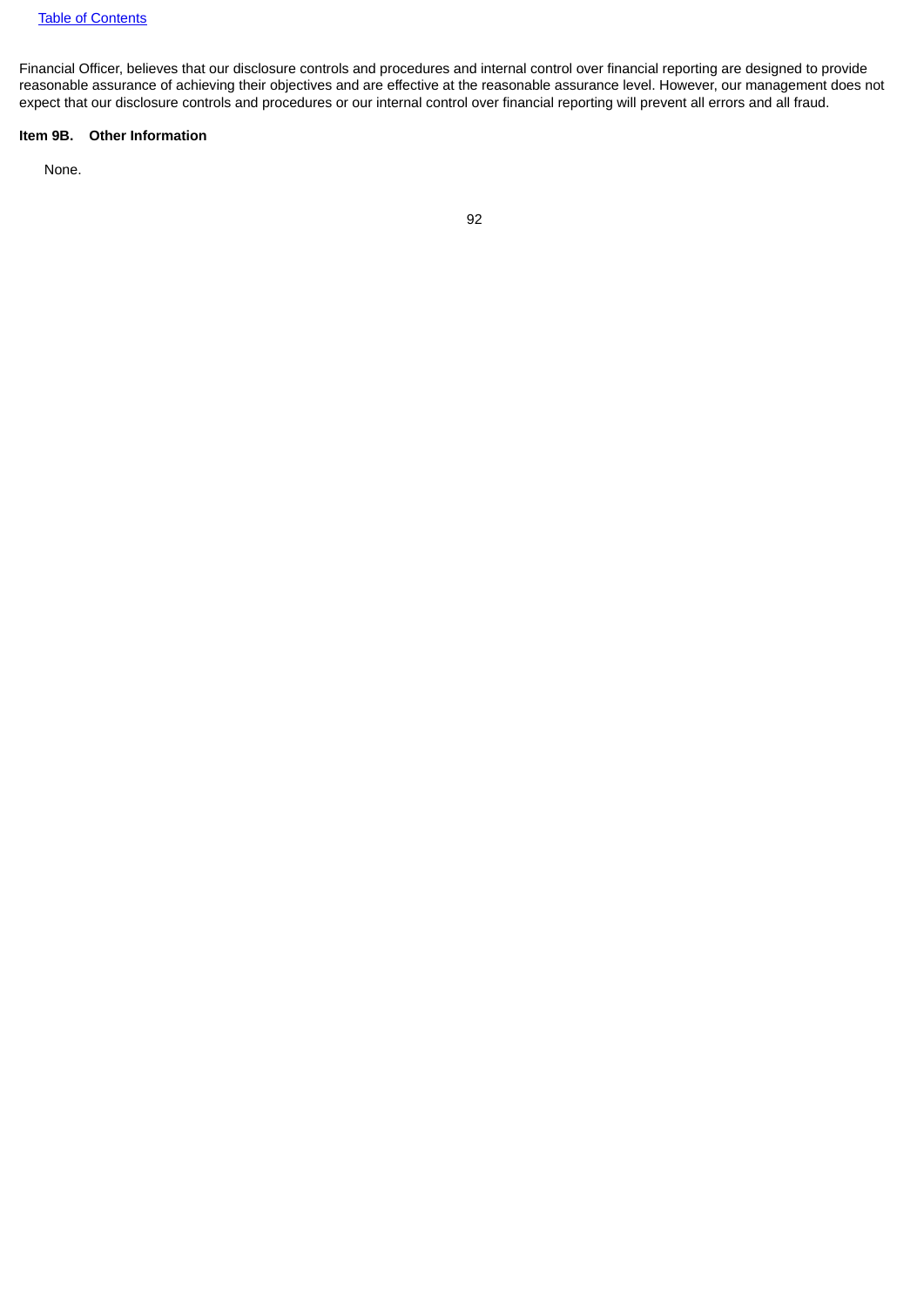## **Item 10. Directors, Executive Officers and Corporate Governance**

## **Executive Officers and Directors**

The information required by this item will be contained in our definitive proxy statement to be filed with the SEC in connection with our 2020 annual meeting of stockholders, or the Proxy Statement, which is expected to be filed not later than 120 days after the end of our fiscal year ended December 31, 2019, under the captions "Information Regarding the Board of Directors and Corporate Governance," "Election of Directors" and "Executive Officers" and is incorporated in this report by reference.

## **Item 11. Executive Compensation**

The information required by this item will be set forth in the Proxy Statement under the captions "Executive Compensation" and "Non-Employee Director Compensation" and is incorporated herein by reference.

## **Item 12. Security Ownership of Certain Beneficial Owners and Management and Related Stockholder Matters**

The information required by this item will be set forth in the Proxy Statement under the captions "Security Ownership of Certain Beneficial Owners and Management" and "Securities Authorized for Issuance under Equity Compensation Plans" and is incorporated herein by reference.

## **Item 13. Certain Relationships and Related Transactions and Director Independence**

The information required by this item will be set forth in the Proxy Statement under the captions "Transactions with Related Persons" and "Independence of the Board of Directors" and is incorporated herein by reference.

## **Item 14. Principal Accountant Fees and Services**

The information required by this item will be set forth in the Proxy Statement under the caption "Ratification of Selection of Independent Registered Public Accounting Firm" and is incorporated herein by reference.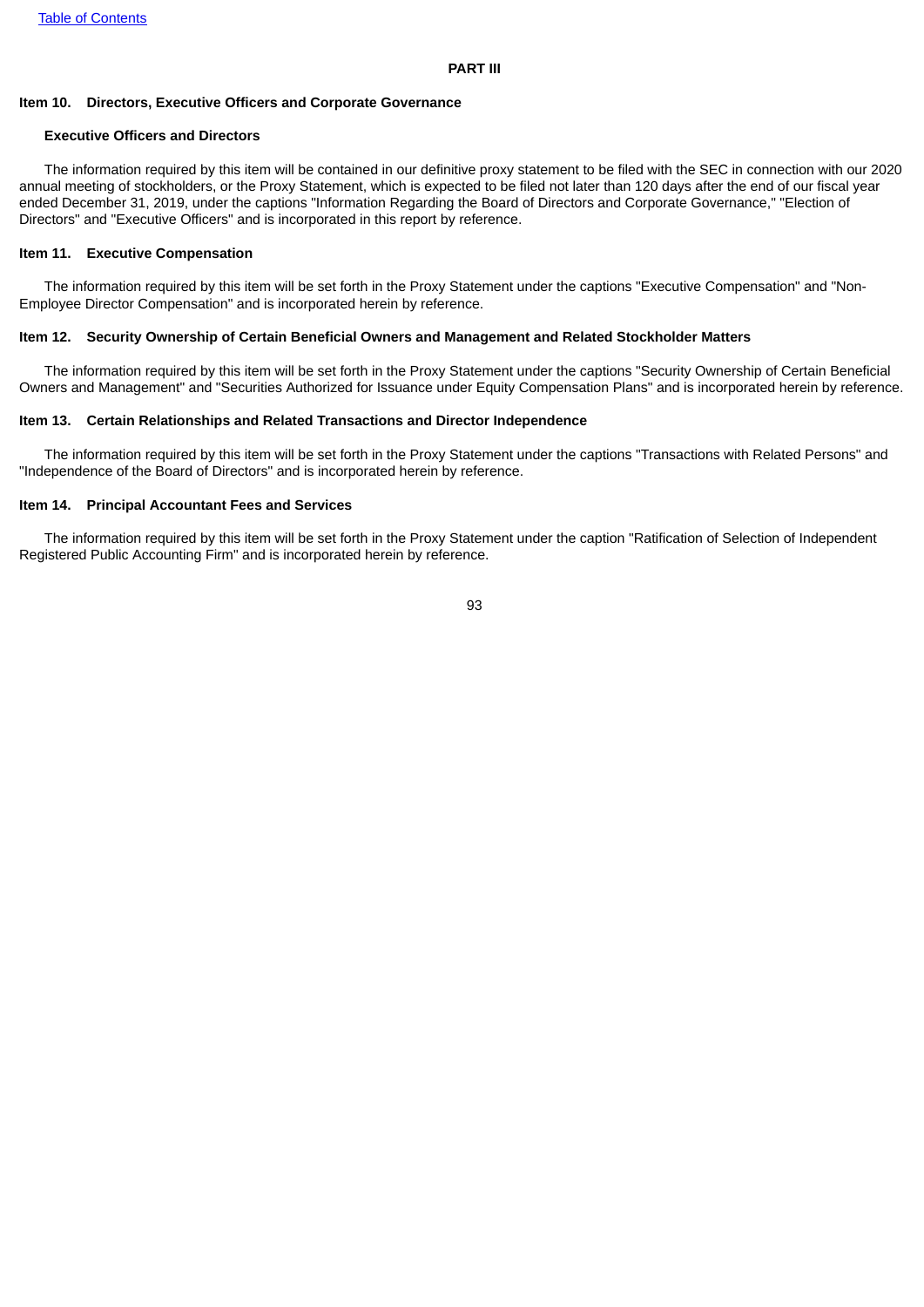## **Item 15. Exhibits, Financial Statement Schedules**

## **(a)(1) Financial Statements**

See the Index to Consolidated Financial Statements in Item 8 of this Annual Report on Form 10-K.

#### **(a)(2) Financial Statement Schedules**

### **SCHEDULE II SUPPLEMENTARY CONSOLIDATED FINANCIAL STATEMENT SCHEDULE VALUATION AND QUALIFYING ACCOUNTS**

| (in thousands)                         | <b>Balance at Beginning</b><br>of Year |  | <b>Additions Charged to</b><br><b>Costs and Expenses</b> |      | Deduction <sub>5</sub> <sup>(1)</sup> |  | <b>Balance at</b><br><b>End of Year</b> |
|----------------------------------------|----------------------------------------|--|----------------------------------------------------------|------|---------------------------------------|--|-----------------------------------------|
| <b>Allowance for Doubtful Accounts</b> |                                        |  |                                                          |      |                                       |  |                                         |
| Year Ended December 31, 2019           | 188 \$                                 |  | 967                                                      | - \$ | $(391)$ \$                            |  | 764                                     |
| Year Ended December 31, 2018           | 160                                    |  | 149                                                      |      | (121)                                 |  | 188                                     |
| Year Ended December 31, 2017           | 200                                    |  | 327                                                      |      | (367)                                 |  | 160                                     |

(1) Consists of write-offs of uncollectible accounts, net of recoveries.

All other schedules have been omitted because they are not required, not applicable, or the required information is included in the financial statements or the notes to the financial statements.

## **(a)(3) Exhibits**

The following is a list of Exhibits filed as part of this Annual Report on Form 10-K:

| <b>Exhibit</b><br><b>Number</b> | <b>Description</b>                                                                                                                                                                                                                                                                                                 | Location                                                                                                                           |
|---------------------------------|--------------------------------------------------------------------------------------------------------------------------------------------------------------------------------------------------------------------------------------------------------------------------------------------------------------------|------------------------------------------------------------------------------------------------------------------------------------|
| 2.1                             | Share Purchase Agreement, dated as of December 2, 2019, by and between Tenable,<br>Inc., Indegy Ltd., the shareholders of Indegy set forth on Schedule I to the Purchase<br>Agreement and Shareholder Representative Services LLC, as the representative of<br>Indegy's shareholders and optionholders thereunder. | Previously filed as Exhibit 10.1 to the Company's<br>Current Report on Form 8-K (File No. 001-38600) on<br>December 2, 2019        |
| 3.1                             | Amended and Restated Certificate of Incorporation of Tenable Holdings, Inc.                                                                                                                                                                                                                                        | Previously filed as Exhibit 3.1 to the Company's Current<br>Report on Form 8-K (File No. 001-38600) on July 30,<br>2018            |
| 3.2                             | Amended and Restated Bylaws of Tenable Holdings, Inc.                                                                                                                                                                                                                                                              | Previously filed as Exhibit 3.4 to the Company's<br>Registration Statement on Form S-1 (File No. 333-<br>226002) on June 29, 2018  |
| 4.1                             | <b>Common Stock Certificate of Tenable Holdings, Inc.</b>                                                                                                                                                                                                                                                          | Previously filed as Exhibit 4.1 to the Company's<br>Registration Statement on Form S-1 (File No. 333-<br>226002) on July 16, 2018  |
| 4.2                             | <b>Investors' Rights Agreement by and among Tenable Holdings, Inc. and certain of its</b><br>stockholders, dated December 18, 2015                                                                                                                                                                                 | Previously filed as Exhibit 4.2 to the Company's<br>Registration Statement on Form S-1 (File No. 333-<br>226002) on July 16, 2018  |
| 4.3                             | Description of Common Stock of Tenable Holdings, Inc.                                                                                                                                                                                                                                                              | Filed herewith                                                                                                                     |
| $10.1+$                         | 2016 Stock Incentive Plan and Irish Supplement and Forms of Option Grant Notice<br>and Agreement and Exercise Notice and Form of Restricted Stock Grant Notice and<br>Agreement thereunder, as amended to date                                                                                                     | Previously filed as Exhibit 10.1 to the Company's<br>Registration Statement on Form S-8 (File No. 333-<br>226347) on July 26, 2018 |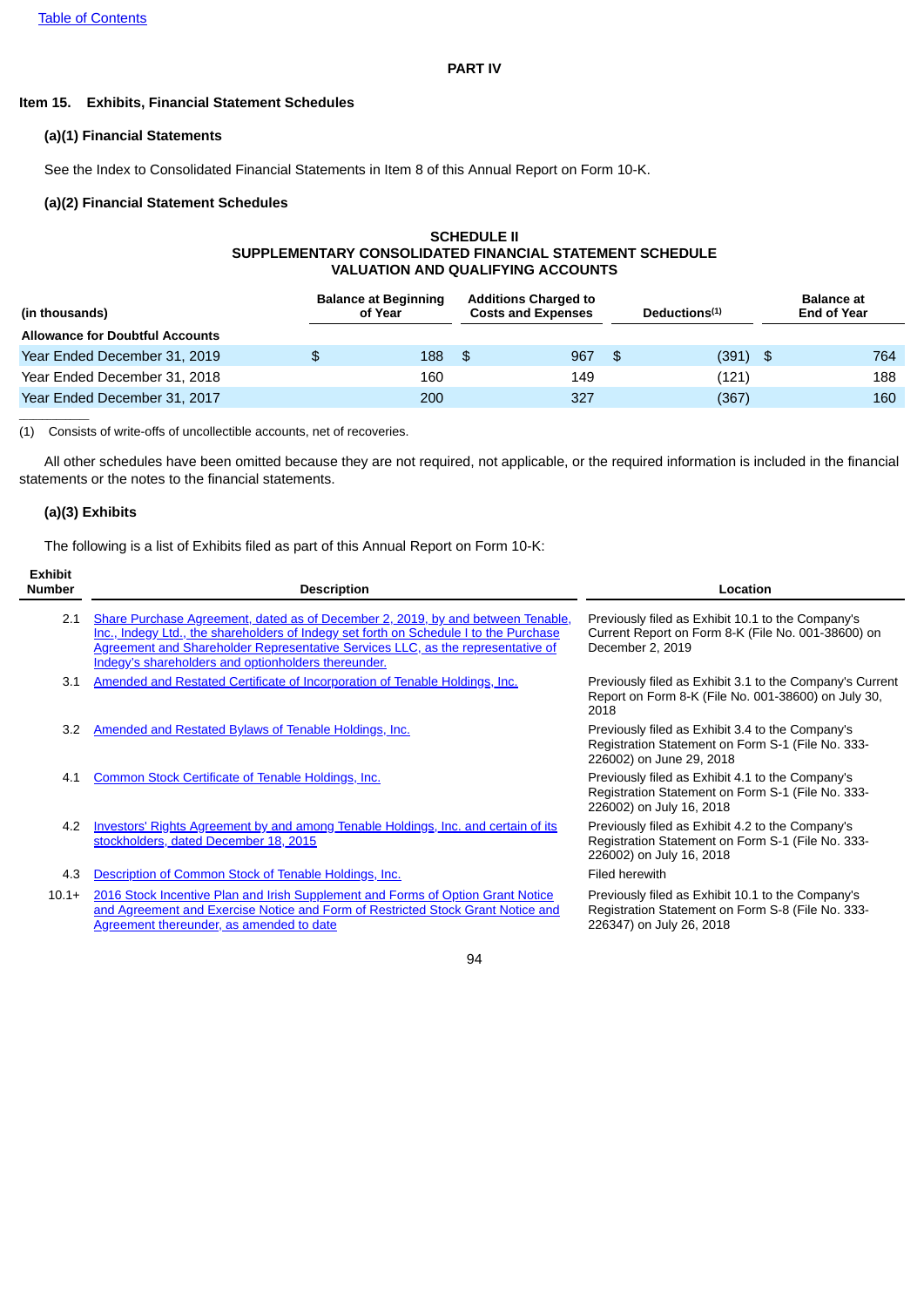- 10.2+ [2012 Stock Incentive Plan and Form of Notice of Stock Option Grant and Form of](http://www.sec.gov/Archives/edgar/data/1660280/000119312518226924/d494510dex102.htm) Stock Option Agreement and Notice of Exercise and Common Stock Purchase Agreement thereunder, as amended to date
- 10.3+ 2002 Stock Incentive Plan and Form of Notice of Option Grant and Form of Stock [Option Agreement and Form of Notice of Stock Option Exercise and Form of Stock](http://www.sec.gov/Archives/edgar/data/1660280/000119312518226924/d494510dex103.htm) Award Agreement thereunder, as amended to date
- 10.4+ [2018 Equity Incentive Plan and Forms of Stock Option Grant Notice and Agreement](http://www.sec.gov/Archives/edgar/data/1660280/000119312518226924/d494510dex104.htm) and Restricted Stock Unit Grant Notice and Agreement thereunder
- 
- 10.6+ [Form of Indemnification Agreement by and between Tenable Holdings, Inc. and each](http://www.sec.gov/Archives/edgar/data/0001660280/000119312518209705/d548092dex106.htm) of its directors and executive officers
- 10.7+ [Amended and Restated Employment Agreement, dated as of February 20, 2019, by](http://www.sec.gov/Archives/edgar/data/1660280/000166028019000005/yoranamendedandrestatedemp.htm) and between Tenable, Inc. and Amit Yoran
- 10.8+ [Amended and Restated Employment Agreement, dated as of February 20, 2019, by](http://www.sec.gov/Archives/edgar/data/1660280/000166028019000005/vintz-amendedandrestatedem.htm) and between Tenable, Inc. and Stephen A. Vintz
- 10.9+ [Amended and Restated Employment Agreement, dated as of February 20, 2019, by](http://www.sec.gov/Archives/edgar/data/1660280/000166028019000005/negron-amendedandrestatede.htm) and between Tenable, Inc. and John G. Negron
- 10.10+ [Amended and Restated Employment Agreement, dated as of February 20, 2019, by](http://www.sec.gov/Archives/edgar/data/1660280/000166028019000005/riddick-amendedandrestated.htm) and between Tenable, Inc. and Stephen A. Riddick
- 10.11 [Loan and Security Agreement, dated as of May 4, 2017, by and between Tenable](http://www.sec.gov/Archives/edgar/data/0001660280/000119312518209705/d548092dex1011.htm) Network Security, Inc. and Silicon Valley Bank
- 10.12# [Distribution Agreement, dated as of September 10, 2012, by and between Tenable](http://www.sec.gov/Archives/edgar/data/0001660280/000119312518209705/d548092dex1012.htm) Network Security, Inc. and Ingram Micro, Inc.
	- 21.1 [Subsidiaries of Tenable Holdings, Inc.](#page-101-0) **Filed herewith** Filed herewith
	- 23.1 [Consent of Ernst & Young LLP, independent registered public accounting firm](#page-102-0) Filed herewith
	- 24.1 [Power of Attorney](#page-97-0) Filed herewith the state of Attorney Filed herewith the state of Attorney Filed herewith
	- 31.1 Certification of the Principal Executive Officer pursuant to Rules 13a-14(a) and 15d-[14\(a\) under the Exchange Act, as adopted pursuant to Section 302 of the Sarbanes-](#page-103-0)Oxley Act of 2002
	- 31.2 Certification of the Principal Financial Officer pursuant to Rules 13a-14(a) and 15d-[14\(a\) under the Exchange Act, as adopted pursuant to Section 302 of the Sarbanes-](#page-104-0)Oxley Act of 2002
	- 32.1\* [Certification of the Principal Executive Officer and the Principal Financial Officer](#page-105-0) pursuant to 18 U.S.C. Section 1350, as adopted pursuant to Section 906 of the Sarbanes-Oxley Act of 2002
- 101.INS XBRL Instance Document the instance document does not appear in the Interactive Data File because its XBRL tags are embedded within the inline XBRL document
- 101.SCH Inline XBRL Taxonomy Extension Schema Document
- 101.CAL Inline XBRL Taxonomy Extension Calculation Linkbase Document
- 101.DEF Inline XBRL Taxonomy Extension Definition Linkbase Document
- 101.LAB Inline XBRL Taxonomy Extension Label Linkbase Document
- 101.PRE Inline XBRL Taxonomy Extension Presentation Linkbase Document

Previously filed as Exhibit 10.2 to the Company's Registration Statement on Form S-8 (File No. 333- 226347) on July 26, 2018

Previously filed as Exhibit 10.3 to the Company's Registration Statement on Form S-8 (File No. 333- 226347) on July 26, 2018

Previously filed as Exhibit 10.4 to the Company's Registration Statement on Form S-8 (File No. 333- 226347) on July 26, 2018

10.5+ [2018 Employee Stock Purchase Plan](http://www.sec.gov/Archives/edgar/data/1660280/000119312518226924/d494510dex105.htm) Previously filed as Exhibit 10.5 to the Company's Registration Statement on Form S-8 (File No. 333- 226347) on July 26, 2018

> Previously filed as Exhibit 10.6 to the Company's Registration Statement on Form S-1 (File No. 333- 226002) on July 16, 2018

Previously filed as Exhibit 10.1 to the Company's Current Report on Form 8-K (File No. 001-38600) on February 22, 2019

Previously filed as Exhibit 10.2 to the Company's Current Report on Form 8-K (File No. 001-38600) on February 22, 2019

Previously filed as Exhibit 10.4 to the Company's Current Report on Form 8-K (File No. 001-38600) on February 22, 2019

Previously filed as Exhibit 10.3 to the Company's Current Report on Form 8-K (File No. 001-38600) on February 22, 2019

Previously filed as Exhibit 10.11 to the Company's Registration Statement on Form S-1 (File No. 333- 226002) on July 16, 2018

Previously filed as Exhibit 10.12 to the Company's Registration Statement on Form S-1 (File No. 333- 226002) on July 16, 2018

- 
- 
- Filed herewith

Filed herewith

Filed herewith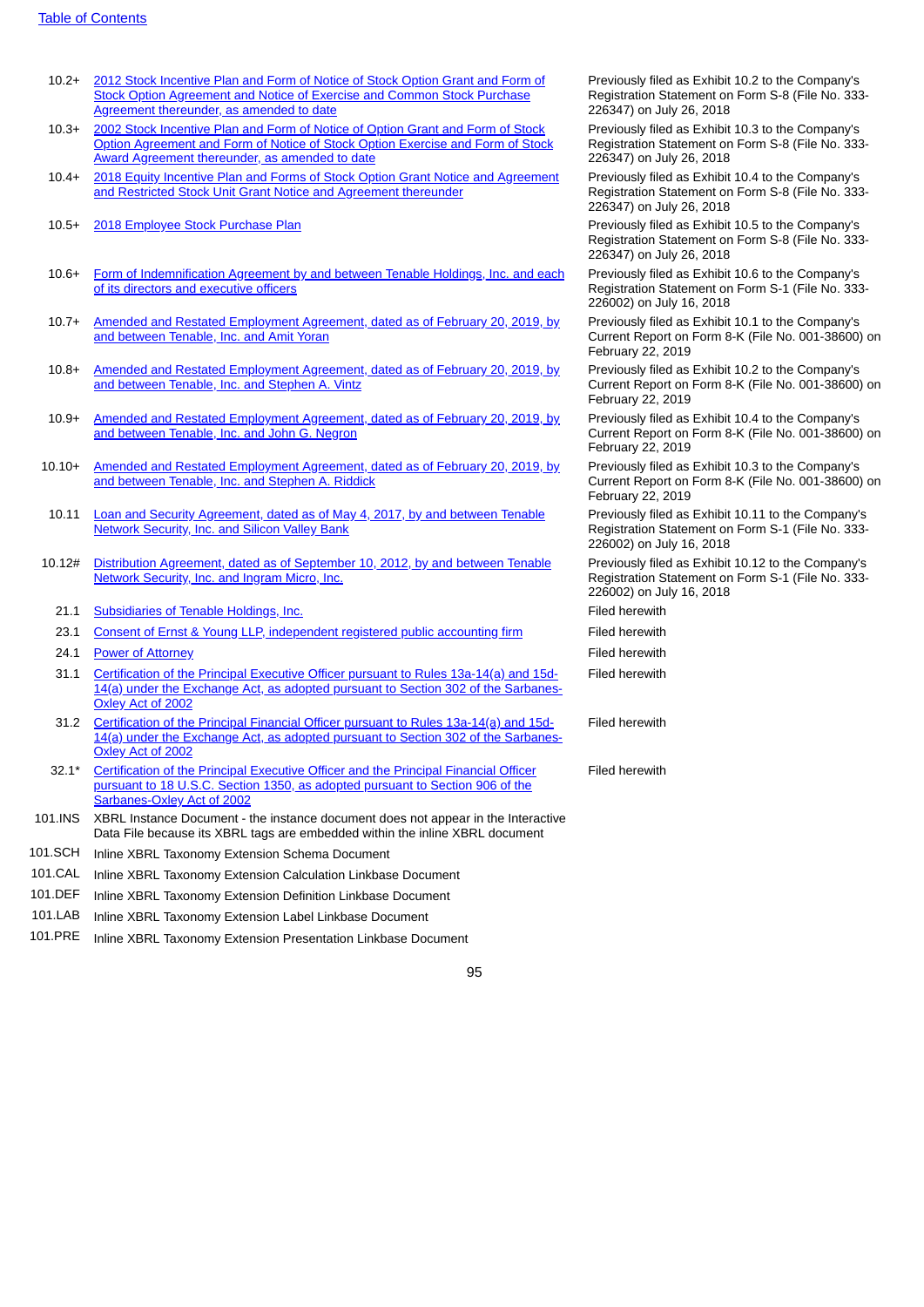104 Cover Page Interactive Data File (formatted as Inline XBRL with applicable taxonomy extension information contained in Exhibits 101.SCH, 101.CAL, 101.DEF, 101.LAB and 101.PRE)

(\*) This certification is deemed not filed for purposes of Section 18 of the Securities Exchange Act of 1934, as amended, or otherwise subject to the liability of that section, nor shall it be deemed incorporated by reference into any filing under the Securities Act of 1933, as amended, or the Securities Exchange Act of 1934, as amended.

(+) Indicates management contract or compensatory plan.

(#) Confidential treatment has been granted as to certain portions, indicated by asterisks, which portions have been omitted and filed separately with the Securities and Exchange Commission.

### **Item 16. Form 10-K Summary**

None.

 $\mathcal{L}_\text{max}$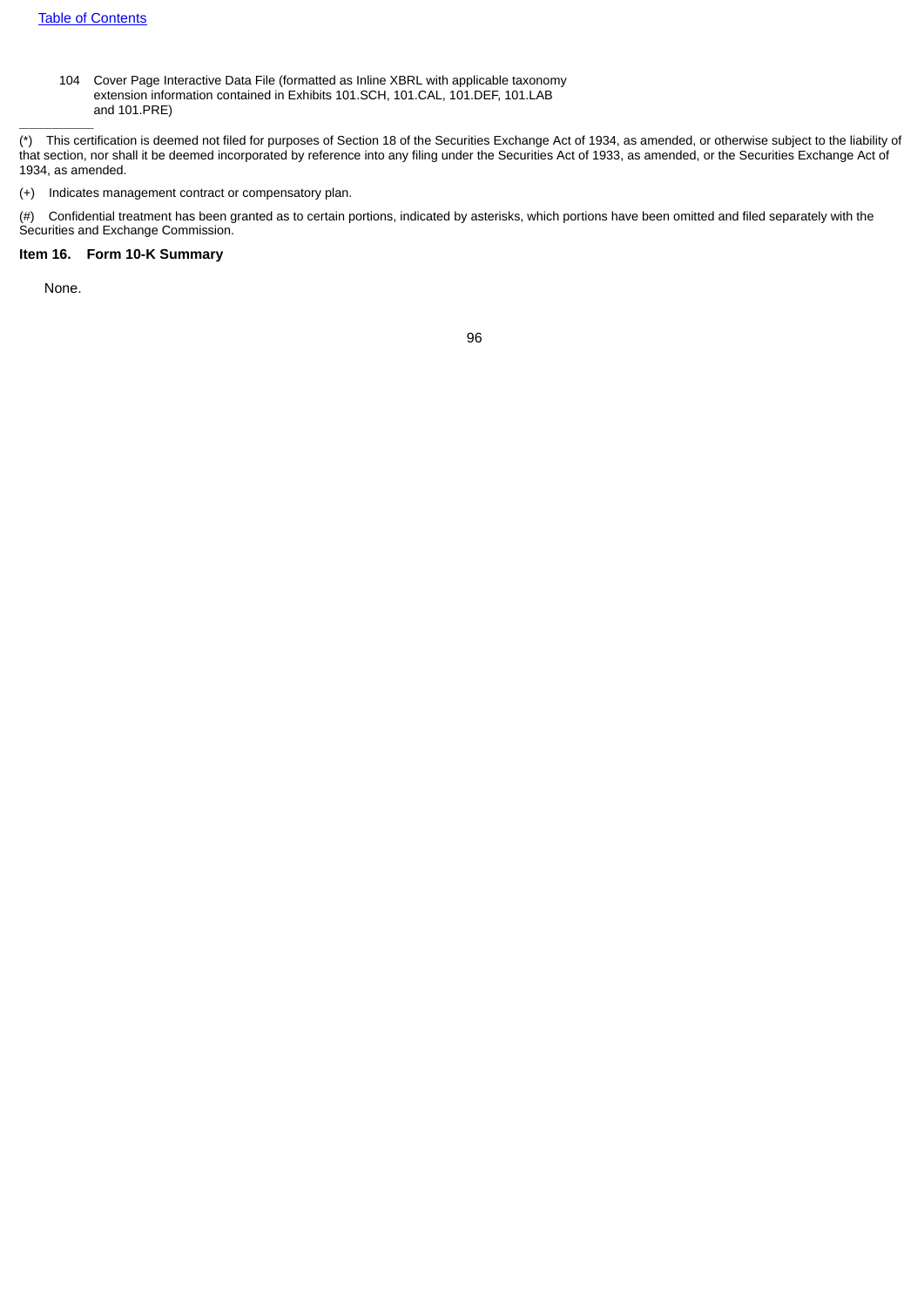Table of [Contents](#page-1-0)

### **SIGNATURES**

Pursuant to the requirements of the Securities Exchange Act of 1934, the registrant has duly caused this report to be signed on its behalf by the undersigned thereunto duly authorized.

# **TENABLE HOLDINGS, INC.**

Date: February 28, 2020 By: /s/ Amit Yoran

Amit Yoran Chairman and Chief Executive Officer

Date: February 28, 2020 By: /s/ Stephen A. Vintz

Stephen A. Vintz Chief Financial Officer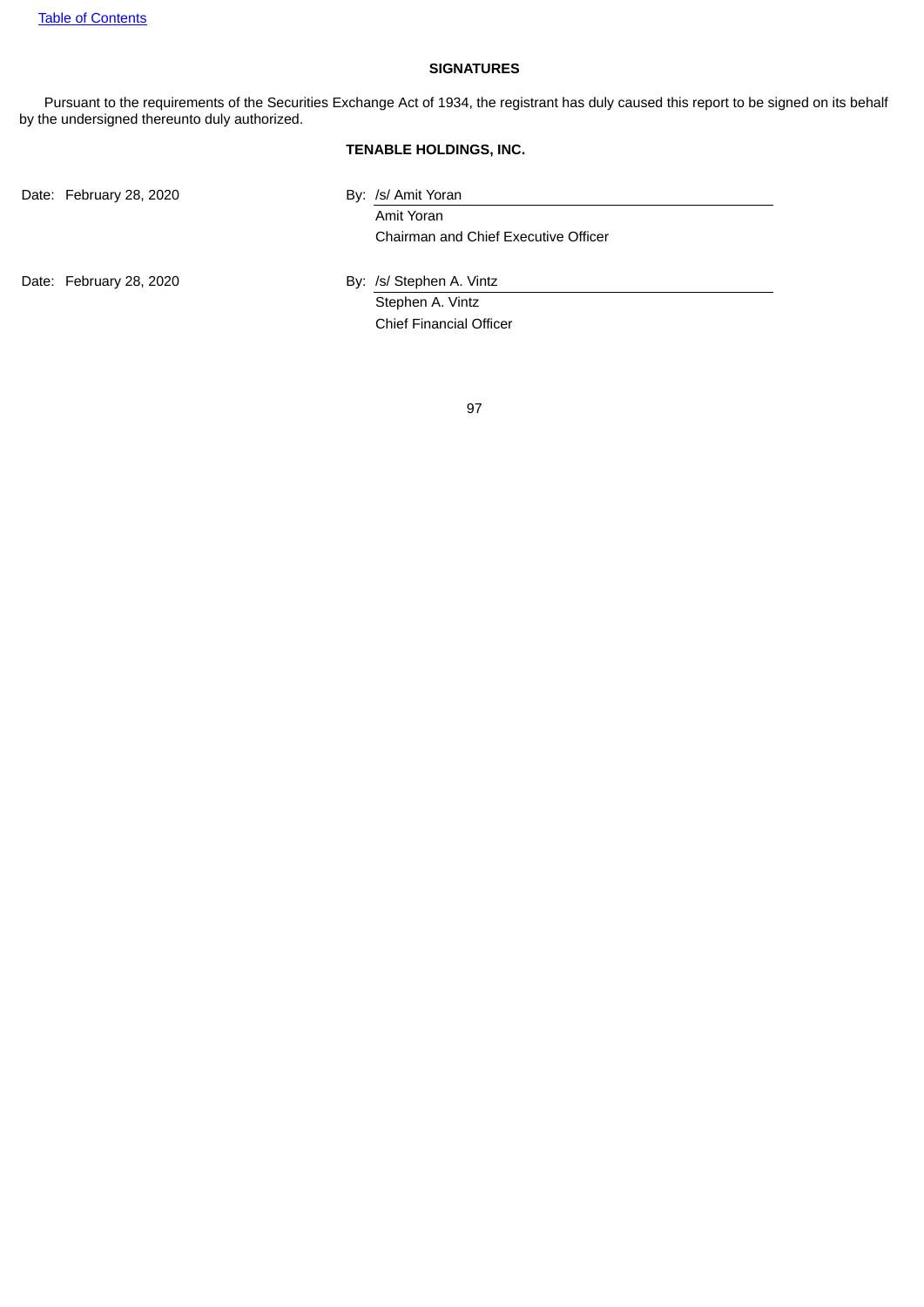### **POWER OF ATTORNEY**

<span id="page-97-0"></span>KNOW ALL PERSONS BY THESE PRESENTS, that each person whose signature appears below constitutes and appoints Amit Yoran, Stephen A. Vintz and Stephen A. Riddick, jointly and severally, as his or her true and lawful attorneys-in-fact and agents, with full power of substitution and resubstitution, for him or her and in his or her name, place and stead, in any and all capacities, to sign this Annual Report on Form 10-K of Tenable Holdings, Inc., and any or all amendments thereto, and to file the same, with all exhibits thereto, and other documents in connection therewith, with the Securities and Exchange Commission, granting unto said attorneys-in-fact and agents full power and authority to do and perform each and every act and thing requisite or necessary to be done in and about the premises hereby ratifying and confirming all that said attorneys-in-fact and agents, or his, her or their substitute or substitutes, may lawfully do or cause to be done by virtue hereof. Pursuant to the requirements of the Securities Exchange Act of 1934, this report has been signed below by the following persons on behalf of the registrant and in the capacities and on the dates indicated.

| Signature                   | <b>Title</b>                                                   | <b>Date</b>       |
|-----------------------------|----------------------------------------------------------------|-------------------|
| /s/ Amit Yoran              | Chairman and Chief Executive Officer                           | February 28, 2020 |
| Amit Yoran                  | (Principal Executive Officer)                                  |                   |
| /s/ Stephen A. Vintz        | <b>Chief Financial Officer</b>                                 | February 28, 2020 |
| Stephen A. Vintz            | (Principal Financial Officer and Principal Accounting Officer) |                   |
| /s/ Arthur W. Coviello, Jr. | <b>Director</b>                                                | February 28, 2020 |
| Arthur W. Coviello, Jr.     |                                                                |                   |
| /s/ Kimberly L. Hammonds    | <b>Director</b>                                                | February 28, 2020 |
| Kimberly L. Hammonds        |                                                                |                   |
| /s/ John C. Huffard, Jr.    | Director                                                       | February 28, 2020 |
| John C. Huffard, Jr.        |                                                                |                   |
| /s/ Jerry M. Kennelly       | Director                                                       | February 28, 2020 |
| Jerry M. Kennelly           |                                                                |                   |
| /s/ Ping Li                 | <b>Director</b>                                                | February 28, 2020 |
| Ping Li                     |                                                                |                   |
| /s/ A. Brooke Seawell       | <b>Director</b>                                                | February 28, 2020 |
| A. Brooke Seawell           |                                                                |                   |
| /s/ Richard M. Wells        | <b>Director</b>                                                | February 28, 2020 |
| Richard M. Wells            |                                                                |                   |
| /s/ Linda K. Zecher         | <b>Director</b>                                                | February 28, 2020 |
| Linda K. Zecher             |                                                                |                   |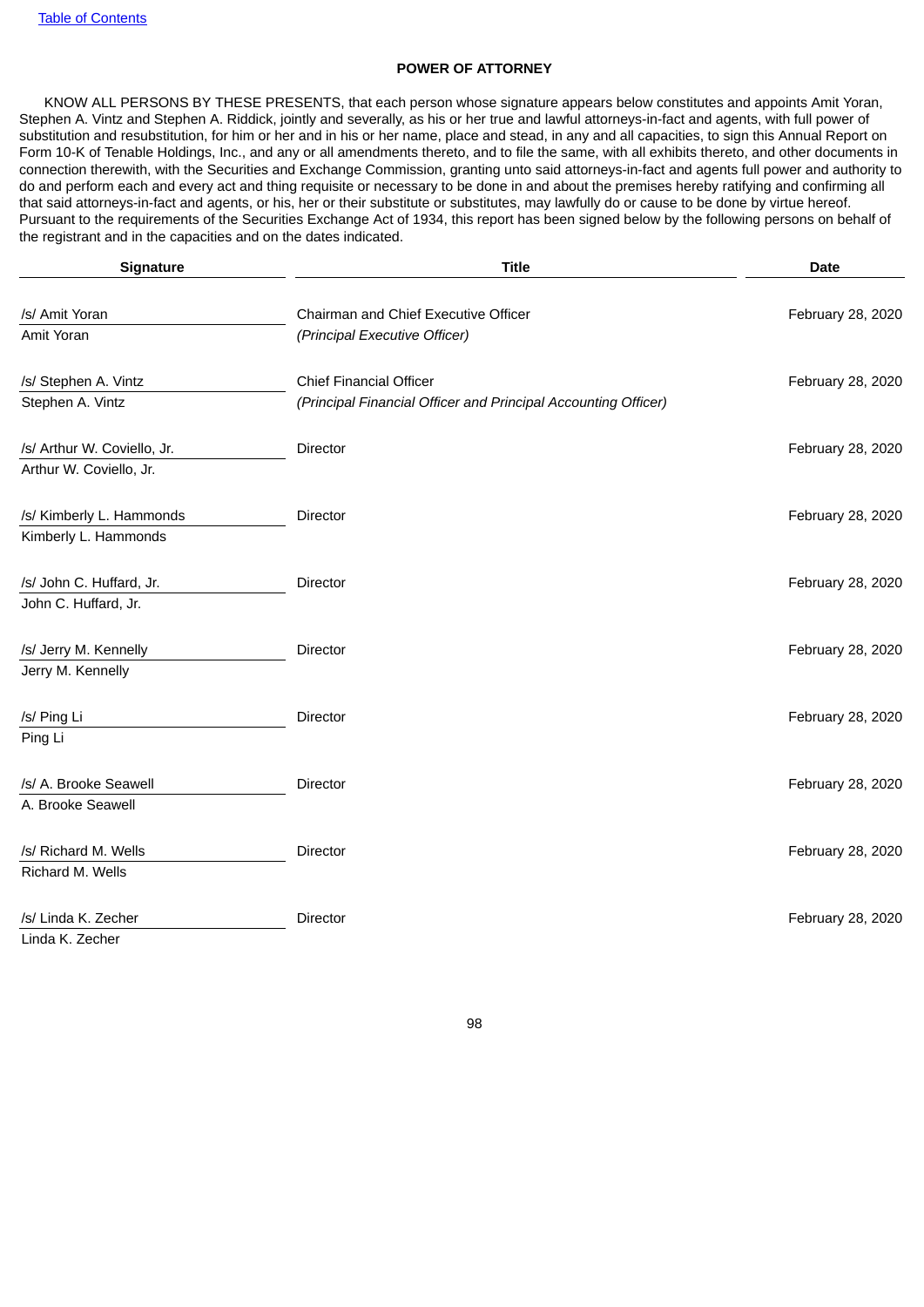### **DESCRIPTION OF TENABLE HOLDINGS, INC. COMMON STOCK**

<span id="page-98-0"></span>The following descriptions of the common stock of Tenable Holdings, Inc., or the Company, Delaware law and certain provisions of the Company's amended and restated certificate of incorporation and amended and restated bylaws are summaries. These summaries are qualified in the entirety by reference to the provisions of the Delaware General Corporation Law, or the DGCL, and the complete text of the Company's amended and restated certificate of incorporation and amended and restated bylaws, which are incorporated by reference as Exhibits 3.1 and 3.2, respectively, of the Company's Annual Report on Form 10-K to which this description is also an exhibit.

### **Authorized Capital Stock**

The amended and restated certificate of incorporation authorizes the issuance of up to 500,000,000 shares of common stock, \$0.01 par value per share, and 10,000,000 shares of preferred stock, \$0.01 par value per share, all of which shares of preferred stock are undesignated. The Company's board of directors may establish the rights and preferences of the preferred stock from time to time.

### **Common Stock**

## *Voting Rights*

Each holder of common stock is entitled to one vote for each share on all matters submitted to a vote of the stockholders, including the election of directors. Under the amended and restated certificate of incorporation and amended and restated bylaws, holders of common stock do not have cumulative voting rights. Because of this, the holders of a majority of the shares of common stock entitled to vote in any election of directors can elect all of the directors standing for election, if they should so choose.

### *Dividends*

Subject to preferences that may be applicable to any then-outstanding preferred stock, holders of common stock are entitled to receive ratably those dividends, if any, as may be declared from time to time by the board of directors out of legally available funds.

#### *Liquidation*

In the event of liquidation, dissolution or winding up of the Company, holders of common stock will be entitled to share ratably in the net assets legally available for distribution to stockholders after the payment of all of the Company's debts and other liabilities and the satisfaction of any liquidation preference granted to the holders of any then-outstanding shares of preferred stock.

#### *Rights and Preferences*

Holders of common stock have no preemptive, conversion or subscription rights and there are no redemption or sinking fund provisions applicable to the common stock. The rights, preferences and privileges of the holders of common stock are subject to, and may be adversely affected by, the rights of the holders of shares of any series of preferred stock that the board of directors may designate in the future.

### **Anti-Takeover Provisions**

### *Section 203 of the DGCL*

The Company is subject to Section 203 of the DGCL, or Section 203, which prohibits a Delaware corporation from engaging in any business combination with any interested stockholder for a period of three years after the date that such stockholder became an interested stockholder, with the following exceptions:

- before such date, the board of directors of the corporation approved either the business combination or the transaction that resulted in the stockholder becoming an interested stockholder;
- upon completion of the transaction that resulted in the stockholder becoming an interested stockholder, the interested stockholder owned at least 85% of the voting stock of the corporation outstanding at the time the transaction began, excluding for purposes of determining the voting stock outstanding (but not the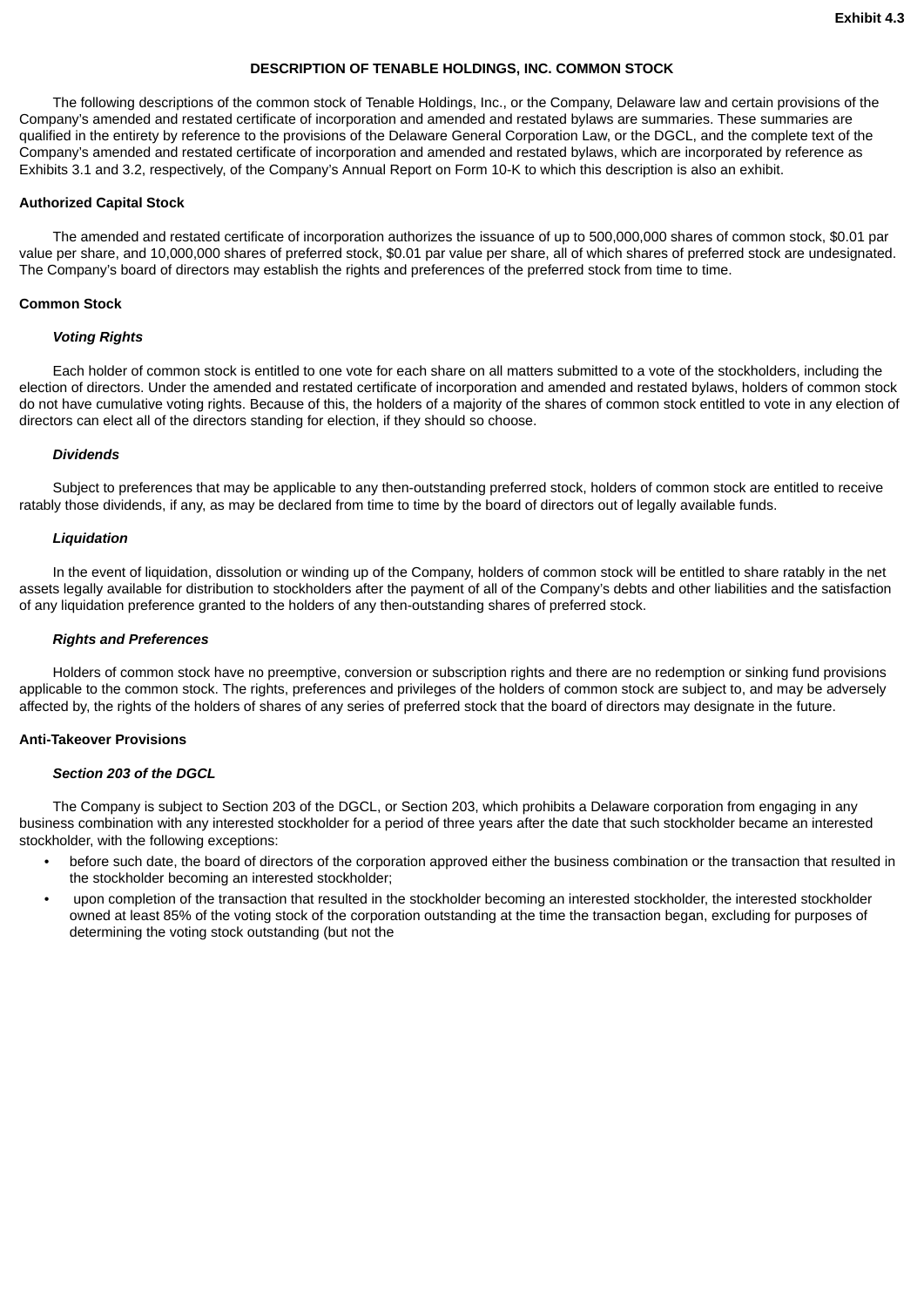outstanding voting stock owned by the interested stockholder) those shares owned (1) by persons who are directors and also officers and (2) employee stock plans in which employee participants do not have the right to determine confidentially whether shares held subject to the plan will be tendered in a tender or exchange offer; or

• on or after such date, the business combination is approved by the board of directors and authorized at an annual or special meeting of the stockholders, and not by written consent, by the affirmative vote of at least 66 $^2\!{}_3\%$  of the outstanding voting stock that is not owned by the interested stockholder.

In general, Section 203 defines a "business combination" to include the following:

- any merger or consolidation involving the corporation and the interested stockholder;
- any sale, transfer, pledge or other disposition of 10% or more of the assets of the corporation involving the interested stockholder;
- subject to certain exceptions, any transaction that results in the issuance or transfer by the corporation of any stock of the corporation to the interested stockholder;
- any transaction involving the corporation that has the effect of increasing the proportionate share of the stock or any class or series of the corporation beneficially owned by the interested stockholder; or
- the receipt by the interested stockholder of the benefit of any loans, advances, guarantees, pledges or other financial benefits by or through the corporation.

In general, Section 203 defines an "interested stockholder" as an entity or person who, together with the person's affiliates and associates, beneficially owns, or within three years prior to the time of determination of interested stockholder status did own, 15% or more of the outstanding voting stock of the corporation.

A Delaware corporation may "opt out" of these provisions with an express provision in its original certificate of incorporation or an express provision in its amended and restated certificate of incorporation or amended and restated bylaws resulting from a stockholders' amendment approved by at least a majority of the outstanding voting shares. The Company has not opted out of these provisions. As a result, mergers or other takeover or change in control attempts of the Company may be discouraged or prevented.

### *Amended and Restated Certificate of Incorporation and Amended and Restated Bylaws*

The amended and restated certificate of incorporation provides for the Company's board of directors to be divided into three classes with staggered three-year terms. Only one class of directors will be elected at each annual meeting of the Company's stockholders, with the other classes continuing for the remainder of their respective three-year terms. Because the Company's stockholders do not have cumulative voting rights, stockholders holding a majority of the shares of the Company's common stock outstanding will be able to elect all of the directors. The amended and restated certificate of incorporation and the amended and restated bylaws also provide that directors may be removed by the stockholders only for cause upon the vote of 66 2/3% of the Company's outstanding common stock. Furthermore, the authorized number of directors may be changed only by resolution of the board of directors, and vacancies and newly created directorships on the board of directors may, except as otherwise required by law or determined by the board, only be filled by a majority vote of the directors then serving on the board, even though less than a quorum.

The amended and restated certificate of incorporation and amended and restated bylaws also provide that all stockholder actions must be effected at a duly called meeting of stockholders and eliminates the right of stockholders to act by written consent without a meeting. The amended and restated bylaws provide that only the chairman of the board, chief executive officer or the board of directors pursuant to a resolution adopted by a majority of the total number of authorized directors may call a special meeting of stockholders.

The amended and restated bylaws also provide that stockholders seeking to present proposals before a meeting of stockholders or to nominate candidates for election as directors at a meeting of stockholders must provide timely advance notice in writing, and specify requirements as to the form and content of a stockholder's notice.

The amended and restated certificate of incorporation and amended and restated bylaws provide that the stockholders cannot amend many of the provisions described above except by a vote of 66 2/3% or more of the Company's outstanding common stock.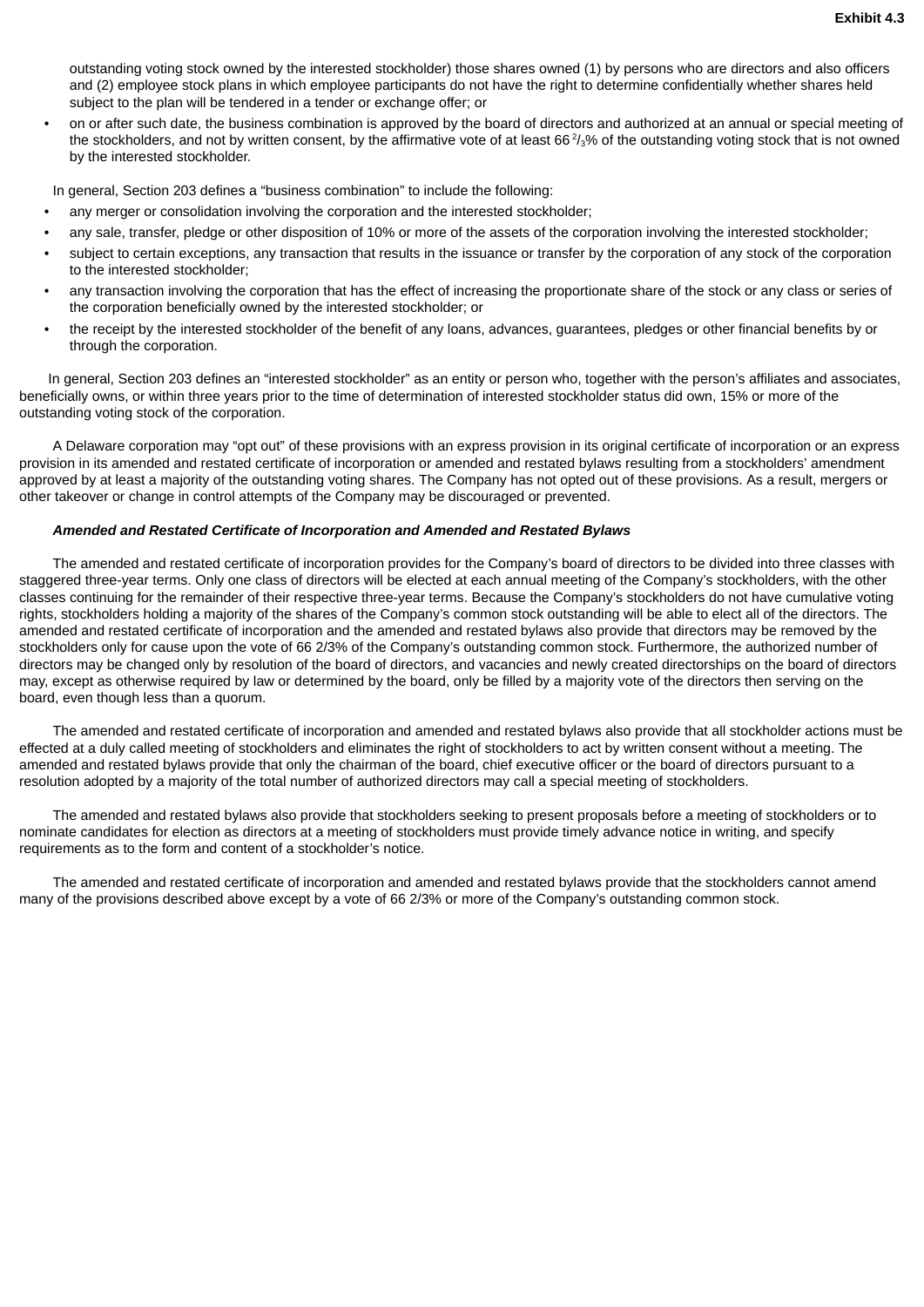The combination of these provisions will make it more difficult for the Company's existing stockholders to replace the board of directors as well as for another party to obtain control of the Company by replacing the board of directors. Since the board of directors has the power to retain and discharge the Company's officers, these provisions could also make it more difficult for existing stockholders or another party to effect a change in management. In addition, the authorization of undesignated preferred stock makes it possible for the board of directors to issue preferred stock with voting or other rights or preferences that could delay or impede the success of any attempt to change control of the Company.

These provisions are intended to facilitate the Company's continued innovation and the risk-taking that it requires, permit the Company's board of directors to continue to prioritize the Company's long-term goals rather than short-term results, enhance the likelihood of continued stability in the composition of the board of directors and its policies. These provisions could discourage potential takeover attempts. These provisions are also designed to reduce the Company's vulnerability to an unsolicited acquisition proposal and to discourage certain tactics that may be used in proxy fights. However, such provisions could have the effect of discouraging others from making tender offers for the Company's shares and may have the effect of deterring hostile takeovers or delaying changes in control or management. As a consequence, these provisions may also inhibit increases in the market price of the Company's stock that could result from actual or rumored takeover attempts.

### **Corporate Opportunities**

The amended and restated certificate of incorporation provides that no officer or director of the Company who is also an officer, director, managing director or other employee of Accel or Insight (including any portfolio company thereof), will be liable to the Company or its stockholders for breach of any fiduciary duty by reason of the fact that any such individual directs a corporate opportunity to any member of Accel or Insight (including any portfolio company thereof), instead of to the Company, or does not communicate information regarding a corporate opportunity to the Company that the officer, director, employee, managing director or other affiliate has directed to any member of Accel or Insight (including any portfolio company thereof), unless such corporate opportunity is expressly offered to such officer or director in his or her capacity as an officer or director of the Company.

#### **Choice of Forum**

The amended and restated certificate of incorporation provides that the Court of Chancery of the State of Delaware will be the exclusive forum for: (1) any derivative action or proceeding brought on the Company's behalf; (2) any action asserting a breach of fiduciary duty owed by any director, officer or other employee to the Company or its stockholders; (3) any action asserting a claim against the Company or any director or officer or other employee arising pursuant to the DGCL, the amended and restated certificate of incorporation or amended and restated bylaws; or (4) any action asserting a claim against the Company or any director or officer or other employee that is governed by the internal affairs doctrine. The amended and restated certificate of incorporation further provides that the federal district courts of the United States of America will be the exclusive forum for resolving any complaint asserting a cause of action arising under the Securities Act.

### **Transfer Agent and Registrar**

The transfer agent and registrar for the Company's common stock is American Stock Transfer & Trust Company, LLC. The transfer agent's address is 6201 15th Avenue, Brooklyn, New York 11219.

### **Listing**

The common stock is listed on the Nasdaq Global Select Market under the symbol "TENB."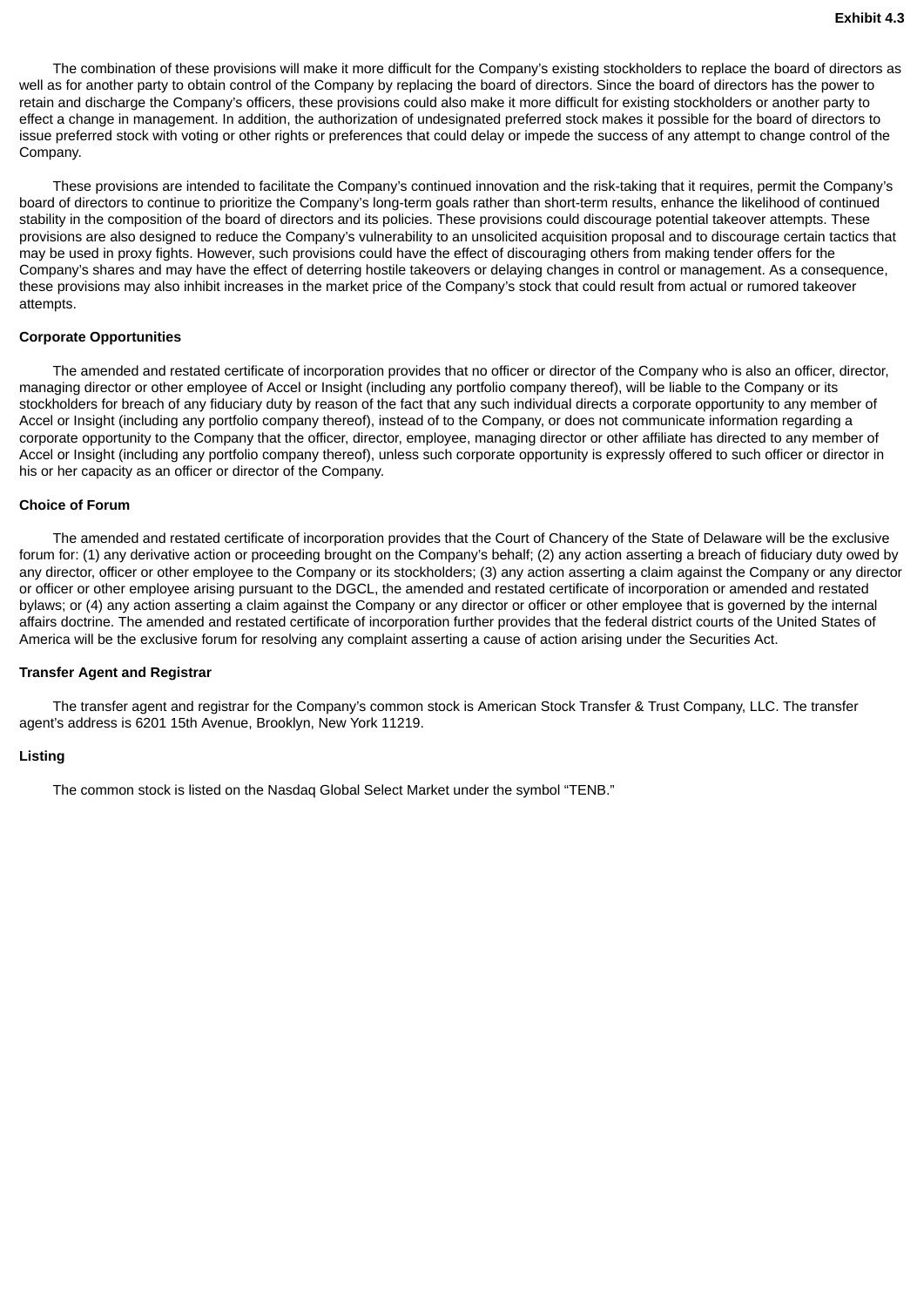# **SUBSIDIARIES OF TENABLE HOLDINGS, INC.**

Tenable, Inc. Delaware

Tenable Network Security Ireland Limited **Ireland** Ireland Indegy Ltd. **Indegy Ltd.** Israel

<span id="page-101-0"></span>**Name of Subsidiary Jurisdiction of Incorporation**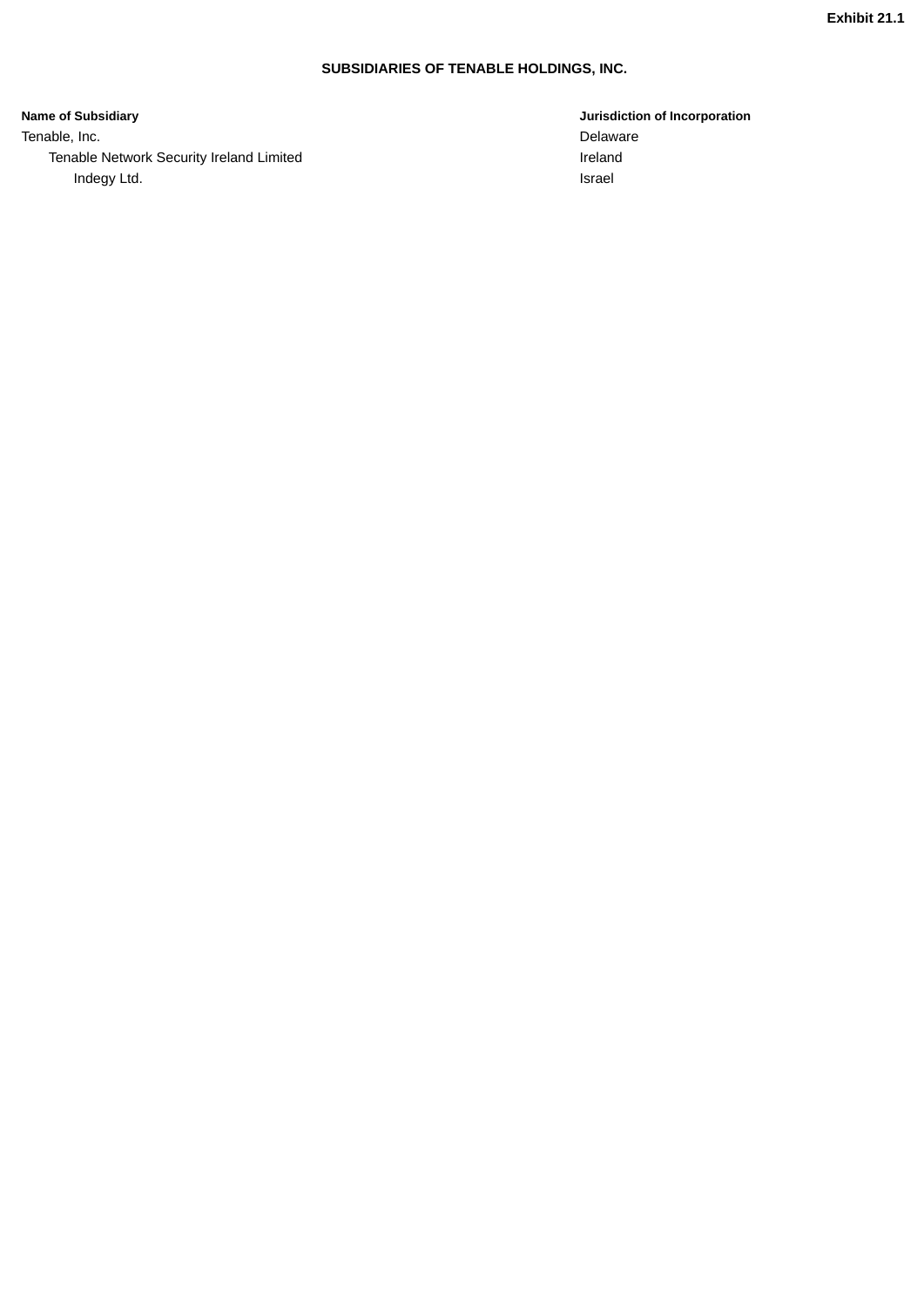### **CONSENT OF INDEPENDENT REGISTERED PUBLIC ACCOUNTING FIRM**

<span id="page-102-0"></span>We consent to the incorporation by reference in the following Registration Statements:

- (1) Registration Statement (Form S-8 No. 333-226347) pertaining to the Tenable Holdings, Inc. 2002 Stock Incentive Plan, as amended and restated; the Tenable Holdings, Inc. 2012 Stock Incentive Plan as amended and restated; the Tenable Holdings, Inc. 2016 Stock Incentive Plan, as amended and restated; the Tenable Holdings, Inc. 2018 Equity Incentive Plan; and the Tenable Holdings, Inc. 2018 Employee Stock Purchase Plan, and
- (2) Registration Statement (Form S-8 No. 333-230040) pertaining to the Tenable Holdings, Inc. 2018 Equity Incentive Plan and the Tenable Holdings, Inc. 2018 Employee Stock Purchase Plan;

of our reports dated February 28, 2020, with respect to the consolidated financial statements of Tenable Holdings, Inc. and the effectiveness of internal control over financial reporting of Tenable Holding's Inc. included in this Annual Report (Form 10-K) for the year ended December 31, 2019.

/s/ Ernst & Young LLP Tysons, Virginia February 28, 2020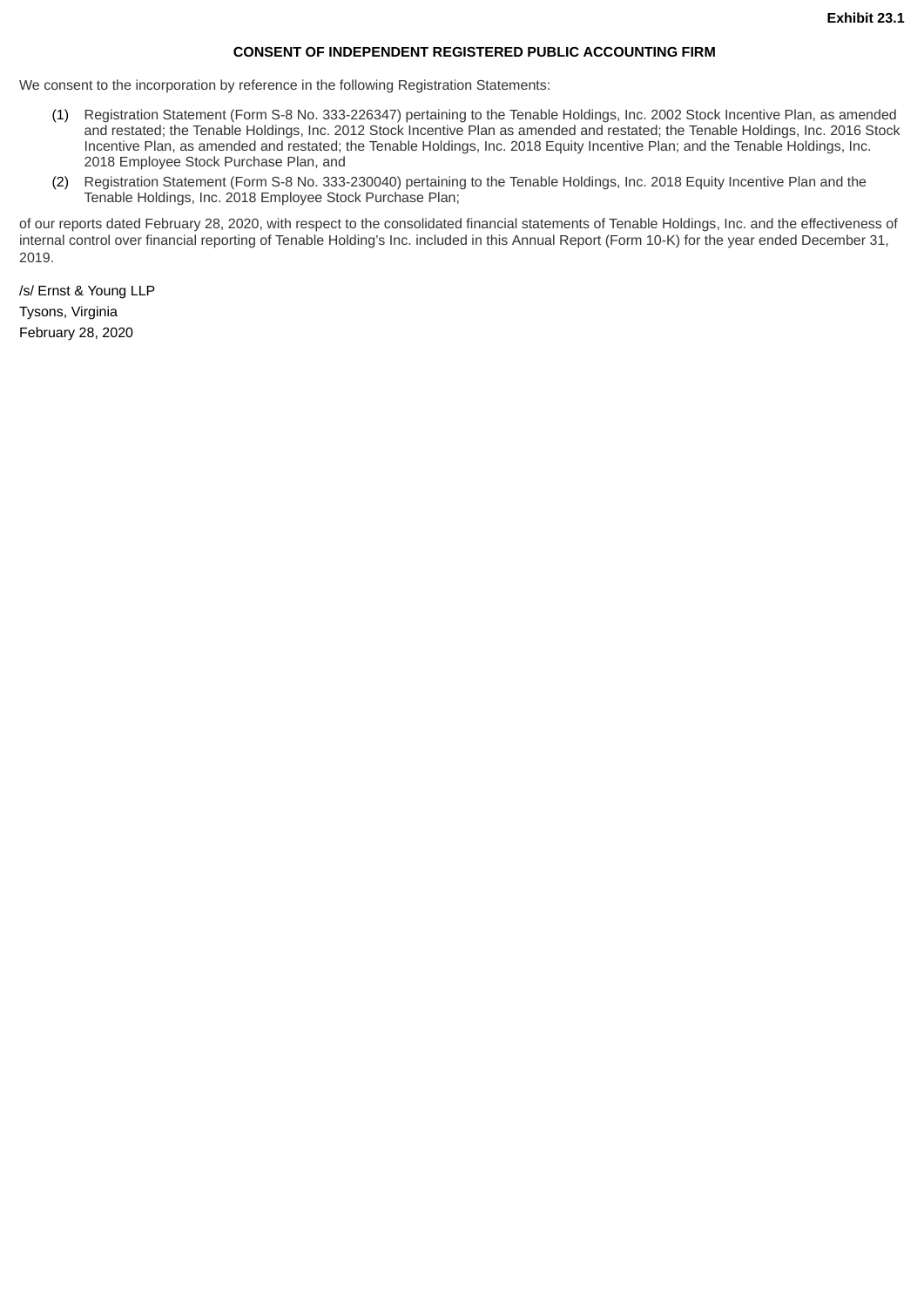### **CERTIFICATION OF PRINCIPAL EXECUTIVE OFFICER PURSUANT TO EXCHANGE ACT RULES 13a-14(a) AND 15d-14(a) AS ADOPTED PURSUANT TO SECTION 302 OF THE SARBANES-OXLEY ACT OF 2002**

<span id="page-103-0"></span>I, Amit Yoran, certify that:

- 1. I have reviewed this Annual Report on Form 10-K of Tenable Holdings, Inc.;
- 2. Based on my knowledge, this report does not contain any untrue statement of a material fact or omit to state a material fact necessary to make the statements made, in light of the circumstances under which such statements were made, not misleading with respect to the period covered by this report;
- 3. Based on my knowledge, the financial statements, and other financial information included in this report, fairly present in all material respects the financial condition, results of operations and cash flows of the registrant as of, and for, the periods presented in this report;
- 4. The registrant's other certifying officer(s) and I are responsible for establishing and maintaining disclosure controls and procedures (as defined in Exchange Act Rules 13a-15(e) and 15d-15(e)) for the registrant and have:
	- (a) Designed such disclosure controls and procedures, or caused such disclosure controls and procedures to be designed under our supervision, to ensure that material information relating to the registrant, including its consolidated subsidiaries, is made known to us by others within those entities, particularly during the period in which this report is being prepared;
	- (b) Evaluated the effectiveness of the registrant's disclosure controls and procedures and presented in this report our conclusions about the effectiveness of the disclosure controls and procedures, as of the end of the period covered by this report based on such evaluation; and
	- (c) Disclosed in this report any change in the registrant's internal control over financial reporting that occurred during the registrant's most recent fiscal quarter (the registrant's fourth fiscal quarter in the case of an annual report) that has materially affected, or is reasonably likely to materially affect, the registrant's internal control over financial reporting; and
- 5. The registrant's other certifying officer(s) and I have disclosed, based on our most recent evaluation of internal control over financial reporting, to the registrant's auditors and the audit committee of the registrant's board of directors (or persons performing the equivalent functions):
	- (a) All significant deficiencies and material weaknesses in the design or operation of internal control over financial reporting which are reasonably likely to adversely affect the registrant's ability to record, process, summarize and report financial information; and
	- (b) Any fraud, whether or not material, that involves management or other employees who have a significant role in the registrant's internal control over financial reporting.

Date: February 28, 2020 **By: /s/ Amit Yoran** 

Amit Yoran Chief Executive Officer and Chairman *(Principal Executive Officer)*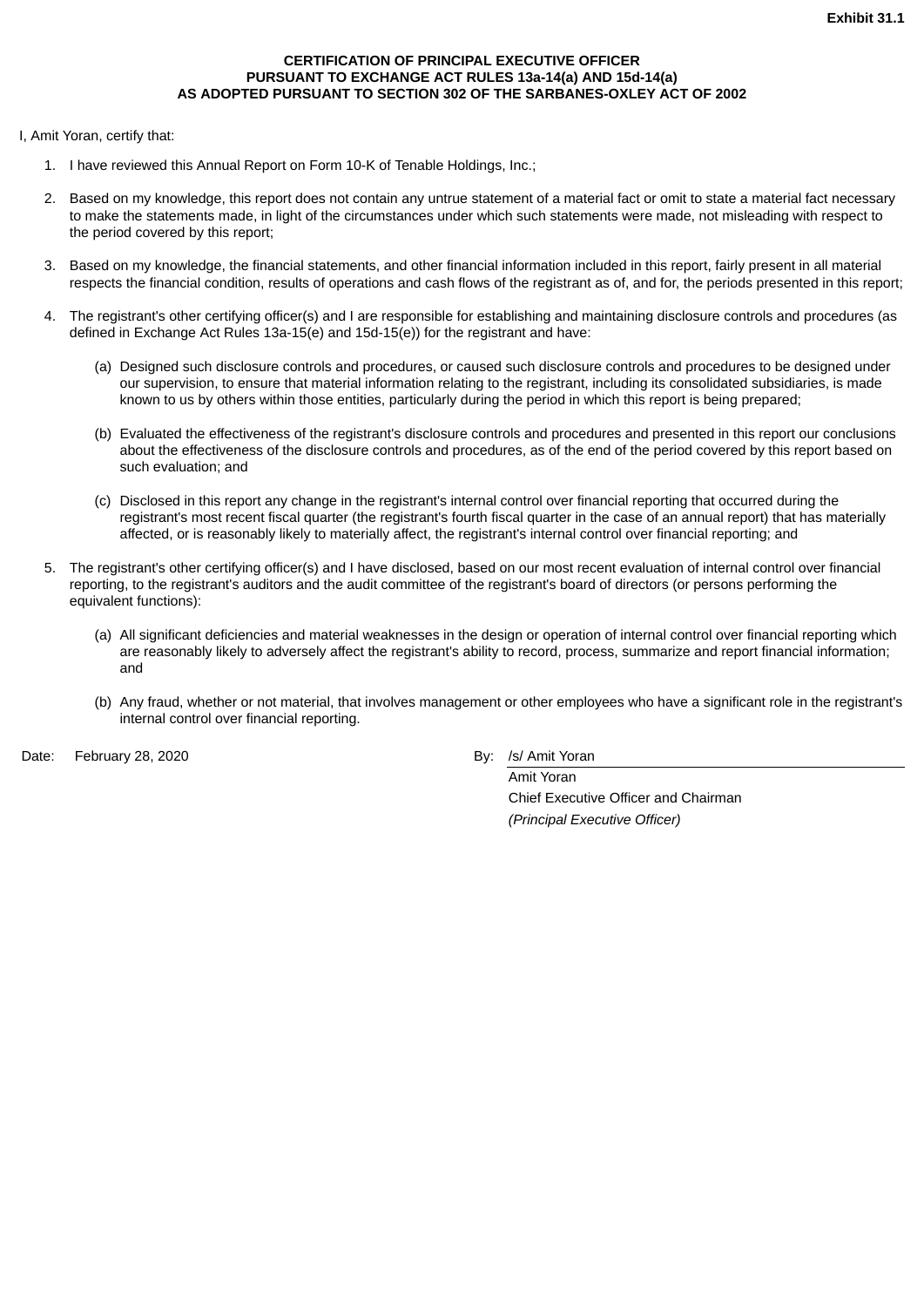### **CERTIFICATION OF PRINCIPAL FINANCIAL OFFICER PURSUANT TO EXCHANGE ACT RULES 13a-14(a) AND 15d-14(a) AS ADOPTED PURSUANT TO SECTION 302 OF THE SARBANES-OXLEY ACT OF 2002**

<span id="page-104-0"></span>I, Stephen A. Vintz, certify that:

- 1. I have reviewed this Annual Report on Form 10-K of Tenable Holdings, Inc.;
- 2. Based on my knowledge, this report does not contain any untrue statement of a material fact or omit to state a material fact necessary to make the statements made, in light of the circumstances under which such statements were made, not misleading with respect to the period covered by this report;
- 3. Based on my knowledge, the financial statements, and other financial information included in this report, fairly present in all material respects the financial condition, results of operations and cash flows of the registrant as of, and for, the periods presented in this report;
- 4. The registrant's other certifying officer(s) and I are responsible for establishing and maintaining disclosure controls and procedures (as defined in Exchange Act Rules 13a-15(e) and 15d-15(e)) for the registrant and have:
	- (a) Designed such disclosure controls and procedures, or caused such disclosure controls and procedures to be designed under our supervision, to ensure that material information relating to the registrant, including its consolidated subsidiaries, is made known to us by others within those entities, particularly during the period in which this report is being prepared;
	- (b) Evaluated the effectiveness of the registrant's disclosure controls and procedures and presented in this report our conclusions about the effectiveness of the disclosure controls and procedures, as of the end of the period covered by this report based on such evaluation; and
	- (c) Disclosed in this report any change in the registrant's internal control over financial reporting that occurred during the registrant's most recent fiscal quarter (the registrant's fourth fiscal quarter in the case of an annual report) that has materially affected, or is reasonably likely to materially affect, the registrant's internal control over financial reporting; and
- 5. The registrant's other certifying officer(s) and I have disclosed, based on our most recent evaluation of internal control over financial reporting, to the registrant's auditors and the audit committee of the registrant's board of directors (or persons performing the equivalent functions):
	- (a) All significant deficiencies and material weaknesses in the design or operation of internal control over financial reporting which are reasonably likely to adversely affect the registrant's ability to record, process, summarize and report financial information; and
	- (b) Any fraud, whether or not material, that involves management or other employees who have a significant role in the registrant's internal control over financial reporting.

Date: February 28, 2020 **By: /s/ Stephen A. Vintz** 

Stephen A. Vintz Chief Financial Officer *(Principal Financial Officer and Principal Accounting Officer)*